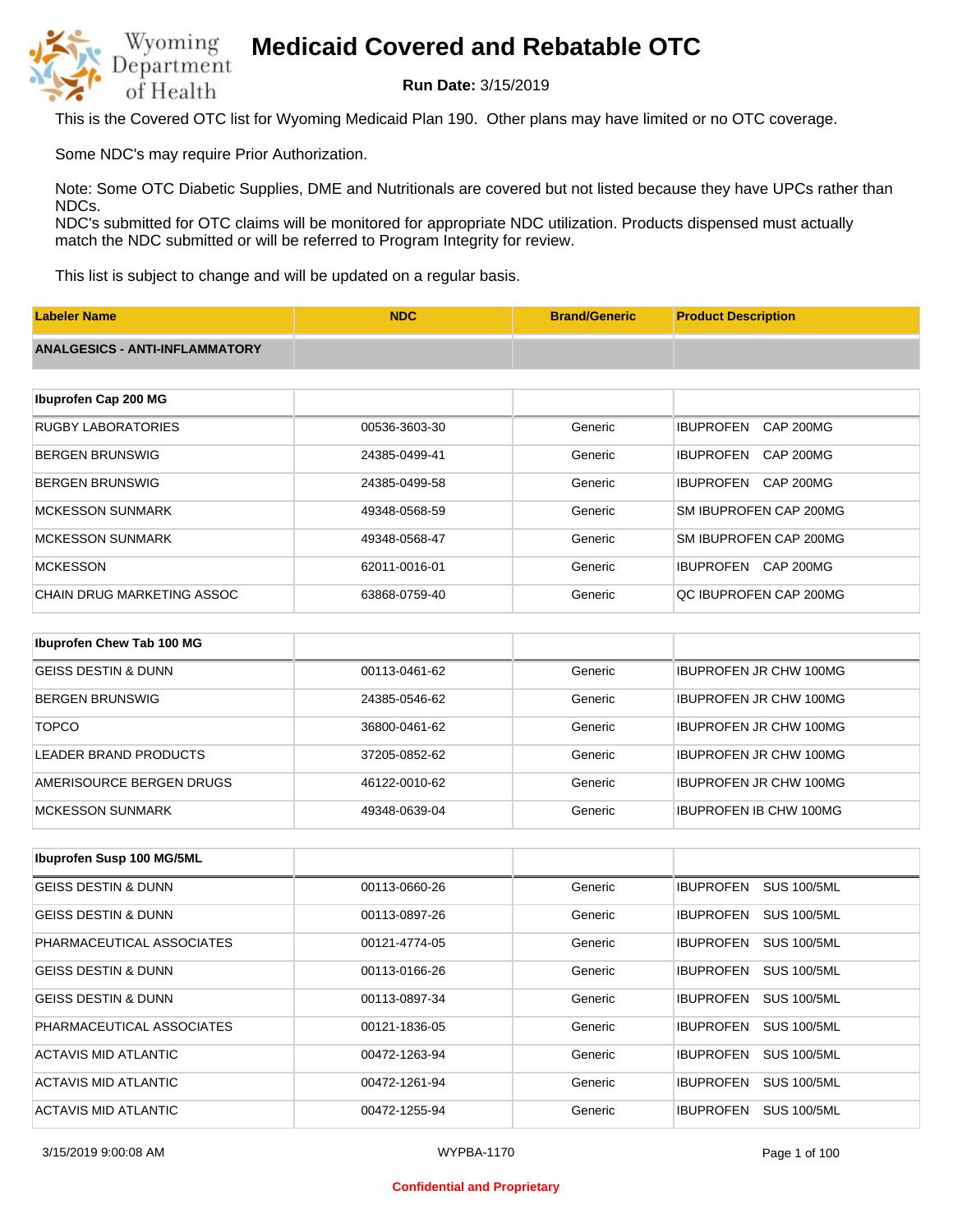| Wyoming                  | <b>Medicaid Covered and Rebatable OTC</b> |         |                                        |
|--------------------------|-------------------------------------------|---------|----------------------------------------|
| Department<br>of Health  | Run Date: 3/15/2019                       |         |                                        |
| MAJOR PHARMACEUTICALS    | 00904-5309-20                             | Generic | IBUPROFEN SUS 100/5ML                  |
| MAJOR PHARMACEUTICALS    | 00904-5309-09                             | Generic | <b>IBUPROFEN</b><br><b>SUS 100/5ML</b> |
| MAJOR PHARMACEUTICALS    | 00904-5577-20                             | Generic | <b>SUS 100/5ML</b><br><b>IBUPROFEN</b> |
| <b>SELECT BRAND</b>      | 15127-0900-04                             | Generic | <b>IBUPROFEN</b><br><b>SUS 100/5ML</b> |
| BERGEN BRUNSWIG          | 24385-0009-26                             | Generic | <b>IBUPROFEN</b><br><b>SUS 100/5ML</b> |
| BERGEN BRUNSWIG          | 24385-0372-26                             | Generic | <b>IBUPROFEN</b><br><b>SUS 100/5ML</b> |
| BERGEN BRUNSWIG          | 24385-0905-26                             | Generic | <b>IBUPROFEN</b><br><b>SUS 100/5ML</b> |
| BERGEN BRUNSWIG          | 24385-0905-34                             | Generic | <b>IBUPROFEN</b><br><b>SUS 100/5ML</b> |
| <b>TOPCO</b>             | 36800-0166-26                             | Generic | <b>IBUPROFEN</b><br><b>SUS 100/5ML</b> |
| LEADER BRAND PRODUCTS    | 37205-0848-26                             | Generic | <b>IBUPROFEN</b><br><b>SUS 100/5ML</b> |
| SELECT BRAND             | 15127-0978-04                             | Generic | <b>IBUPROFEN</b><br><b>SUS 100/5ML</b> |
| BERGEN BRUNSWIG          | 24385-0009-34                             | Generic | <b>IBUPROFEN</b><br><b>SUS 100/5ML</b> |
| BERGEN BRUNSWIG          | 24385-0361-26                             | Generic | <b>IBUPROFEN</b><br><b>SUS 100/5ML</b> |
| BERGEN BRUNSWIG          | 24385-0361-34                             | Generic | <b>IBUPROFEN</b><br><b>SUS 100/5ML</b> |
| <b>TOPCO</b>             | 36800-0660-26                             | Generic | <b>IBUPROFEN</b><br><b>SUS 100/5ML</b> |
| <b>TOPCO</b>             | 36800-0897-26                             | Generic | <b>IBUPROFEN</b><br><b>SUS 100/5ML</b> |
| LEADER BRAND PRODUCTS    | 37205-0643-26                             | Generic | <b>IBUPROFEN</b><br><b>SUS 100/5ML</b> |
| LEADER BRAND PRODUCTS    | 37205-0660-26                             | Generic | <b>IBUPROFEN</b><br><b>SUS 100/5ML</b> |
| LEADER BRAND PRODUCTS    | 37205-0282-26                             | Generic | <b>IBUPROFEN</b><br><b>SUS 100/5ML</b> |
| LEADER BRAND PRODUCTS    | 37205-0283-26                             | Generic | <b>IBUPROFEN</b><br><b>SUS 100/5ML</b> |
| AMERISOURCE BERGEN DRUGS | 46122-0110-26                             | Generic | <b>SUS 100/5ML</b><br><b>IBUPROFEN</b> |
| PERRIGO PHARMACEUTICALS  | 45802-0140-26                             | Generic | IBUPROFEN SUS 100/5ML                  |
| PERRIGO PHARMACEUTICALS  | 45802-0133-26                             | Generic | IBUPROFEN SUS 100/5ML                  |
| PERRIGO PHARMACEUTICALS  | 45802-0897-26                             | Generic | <b>IBUPROFEN</b><br><b>SUS 100/5ML</b> |
| PERRIGO PHARMACEUTICALS  | 45802-0897-34                             | Generic | <b>IBUPROFEN</b><br><b>SUS 100/5ML</b> |
| MCKESSON SUNMARK         | 49348-0229-34                             | Generic | <b>IBUPROFEN</b><br><b>SUS 100/5ML</b> |
| MCKESSON SUNMARK         | 49348-0499-34                             | Generic | <b>IBUPROFEN</b><br><b>SUS 100/5ML</b> |
| MCKESSON SUNMARK         | 49348-0500-34                             | Generic | <b>IBUPROFEN</b><br><b>SUS 100/5ML</b> |
| MCKESSON SUNMARK         | 49348-0876-34                             | Generic | <b>IBUPROFEN</b><br><b>SUS 100/5ML</b> |
| MCKESSON SUNMARK         | 49348-0229-37                             | Generic | <b>IBUPROFEN</b><br><b>SUS 100/5ML</b> |
| <b>MCKESSON</b>          | 62011-0010-01                             | Generic | <b>IBUPROFEN</b><br><b>SUS 100/5ML</b> |
| <b>MCKESSON</b>          | 62011-0030-02                             | Generic | <b>IBUPROFEN</b><br><b>SUS 100/5ML</b> |
| <b>MCKESSON</b>          | 62011-0011-01                             | Generic | <b>IBUPROFEN</b><br><b>SUS 100/5ML</b> |
| <b>MCKESSON</b>          | 62011-0030-01                             | Generic | <b>IBUPROFEN</b><br><b>SUS 100/5ML</b> |
| MCKESSON                 | 62011-0214-01                             | Generic | <b>SUS 100/5ML</b><br><b>IBUPROFEN</b> |
| PRECISION DOSE, INC      | 68094-0503-61                             | Generic | <b>SUS 100/5ML</b><br>IBUPROFEN        |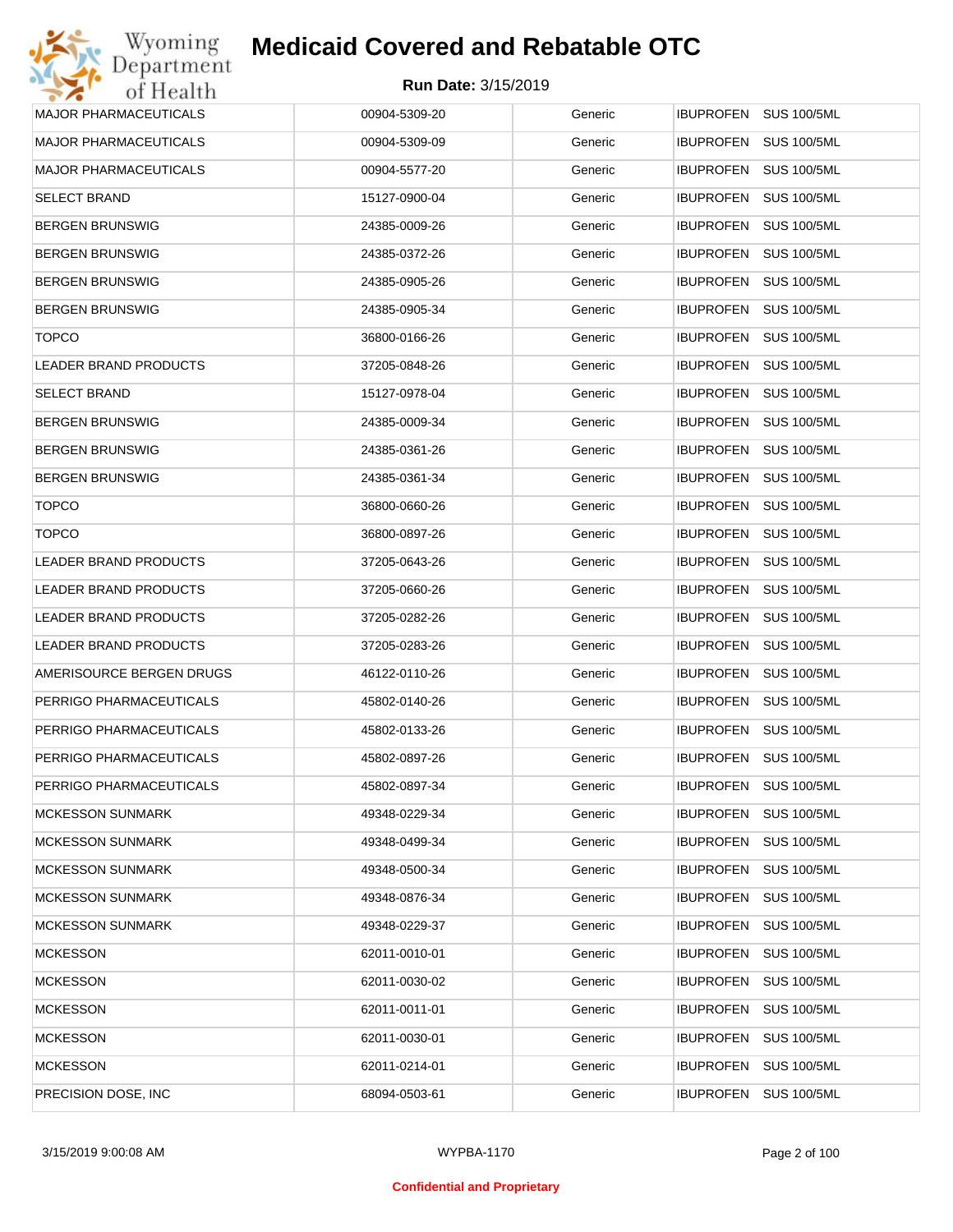| Wyoming<br>Department             | <b>Medicaid Covered and Rebatable OTC</b> |         |                  |                    |  |  |
|-----------------------------------|-------------------------------------------|---------|------------------|--------------------|--|--|
| of Health                         | <b>Run Date: 3/15/2019</b>                |         |                  |                    |  |  |
| <b>CHAIN DRUG MARKETING ASSOC</b> | 63868-0756-18                             | Generic | <b>IBUPROFEN</b> | <b>SUS 100/5ML</b> |  |  |
| PRECISION DOSE, INC.              | 68094-0494-62                             | Generic | <b>IBUPROFEN</b> | <b>SUS 100/5ML</b> |  |  |
| PRECISION DOSE, INC.              | 68094-0503-59                             | Generic | <b>IBUPROFEN</b> | <b>SUS 100/5ML</b> |  |  |
| PRECISION DOSE, INC.              | 68094-0494-58                             | Generic | <b>IBUPROFEN</b> | <b>SUS 100/5ML</b> |  |  |
| PRECISION DOSE, INC.              | 68094-0494-59                             | Generic | <b>IBUPROFEN</b> | <b>SUS 100/5ML</b> |  |  |
| PRECISION DOSE, INC.              | 68094-0494-61                             | Generic | <b>IBUPROFEN</b> | <b>SUS 100/5ML</b> |  |  |
| CHAIN DRUG MARKETING ASSOC        | 63868-0758-18                             | Generic | <b>IBUPROFEN</b> | <b>SUS 100/5ML</b> |  |  |
| PRECISION DOSE, INC.              | 68094-0503-62                             | Generic | <b>IBUPROFEN</b> | <b>SUS 100/5ML</b> |  |  |

| <b>Ibuprofen Susp 40 MG/ML</b> |               |         |                                 |
|--------------------------------|---------------|---------|---------------------------------|
| <b>GEISS DESTIN &amp; DUNN</b> | 00113-0057-05 | Generic | <b>IBUPROFEN</b><br>DRO 50/1.25 |
| <b>MAJOR PHARMACEUTICALS</b>   | 00904-5463-35 | Generic | <b>IBUPROFEN</b><br>DRO 50/1.25 |
| <b>BERGEN BRUNSWIG</b>         | 24385-0550-10 | Generic | <b>IBUPROFEN</b><br>DRO 50/1.25 |
| <b>TOPCO</b>                   | 36800-0057-05 | Generic | <b>IBUPROFEN</b><br>DRO 50/1.25 |
| <b>TOPCO</b>                   | 36800-0255-10 | Generic | <b>IBUPROFEN</b><br>DRO 50/1.25 |
| <b>LEADER BRAND PRODUCTS</b>   | 37205-0436-10 | Generic | <b>IBU-DROPS</b><br>DRO 50/1.25 |
| LEADER BRAND PRODUCTS          | 37205-0646-05 | Generic | <b>IBU-DROPS</b><br>DRO 40MG/ML |
| PERRIGO PHARMACEUTICALS        | 45802-0057-05 | Generic | <b>IBUPROFEN</b><br>DRO 50/1.25 |
| <b>ACTAVIS</b>                 | 45963-0125-24 | Generic | <b>IBUPROFEN</b><br>DRO 50/1.25 |
| <b>ACTAVIS</b>                 | 45963-0125-23 | Generic | <b>IBUPROFEN</b><br>DRO 50/1.25 |
| <b>MCKESSON SUNMARK</b>        | 49348-0374-69 | Generic | <b>IBUPROFEN</b><br>DRO 50/1.25 |
| <b>MCKESSON SUNMARK</b>        | 49348-0642-27 | Generic | <b>IBUPROFEN</b><br>DRO 50/1.25 |
| <b>MCKESSON</b>                | 62011-0012-01 | Generic | <b>IBUPROFEN</b><br>DRO 50/1.25 |
| <b>MCKESSON</b>                | 62011-0004-01 | Generic | <b>IBUPROFEN</b><br>DRO 50/1.25 |
| CHAIN DRUG MARKETING ASSOC     | 63868-0076-30 | Generic | <b>IBUPROFEN</b><br>DRO 50/1.25 |

| Ibuprofen Tab 200 MG           |               |         |                                      |
|--------------------------------|---------------|---------|--------------------------------------|
| <b>GEISS DESTIN &amp; DUNN</b> | 00113-0517-71 | Generic | <b>IBUPROFEN</b><br><b>TAB 200MG</b> |
| <b>PERRIGO</b>                 | 00113-0604-62 | Generic | <b>IBUPROFEN</b><br><b>TAB 200MG</b> |
| <b>PERRIGO</b>                 | 00113-0604-78 | Generic | <b>IBUPROFEN</b><br><b>TAB 200MG</b> |
| <b>PERRIGO</b>                 | 00113-0604-90 | Generic | <b>TAB 200MG</b><br><b>IBUPROFEN</b> |
| <b>PERRIGO</b>                 | 00113-0074-71 | Generic | <b>IBUPROFEN</b><br><b>TAB 200MG</b> |
| <b>PERRIGO</b>                 | 00113-0074-78 | Generic | <b>TAB 200MG</b><br><b>IBUPROFEN</b> |
| <b>PERRIGO</b>                 | 00113-0647-62 | Generic | <b>IBUPROFEN</b><br><b>TAB 200MG</b> |
| <b>PERRIGO</b>                 | 00113-0647-71 | Generic | <b>IBUPROFEN</b><br><b>TAB 200MG</b> |
| <b>PERRIGO</b>                 | 00113-0604-71 | Generic | <b>IBUPROFEN</b><br><b>TAB 200MG</b> |
| <b>PERRIGO</b>                 | 00113-0647-78 | Generic | <b>IBUPROFEN</b><br><b>TAB 200MG</b> |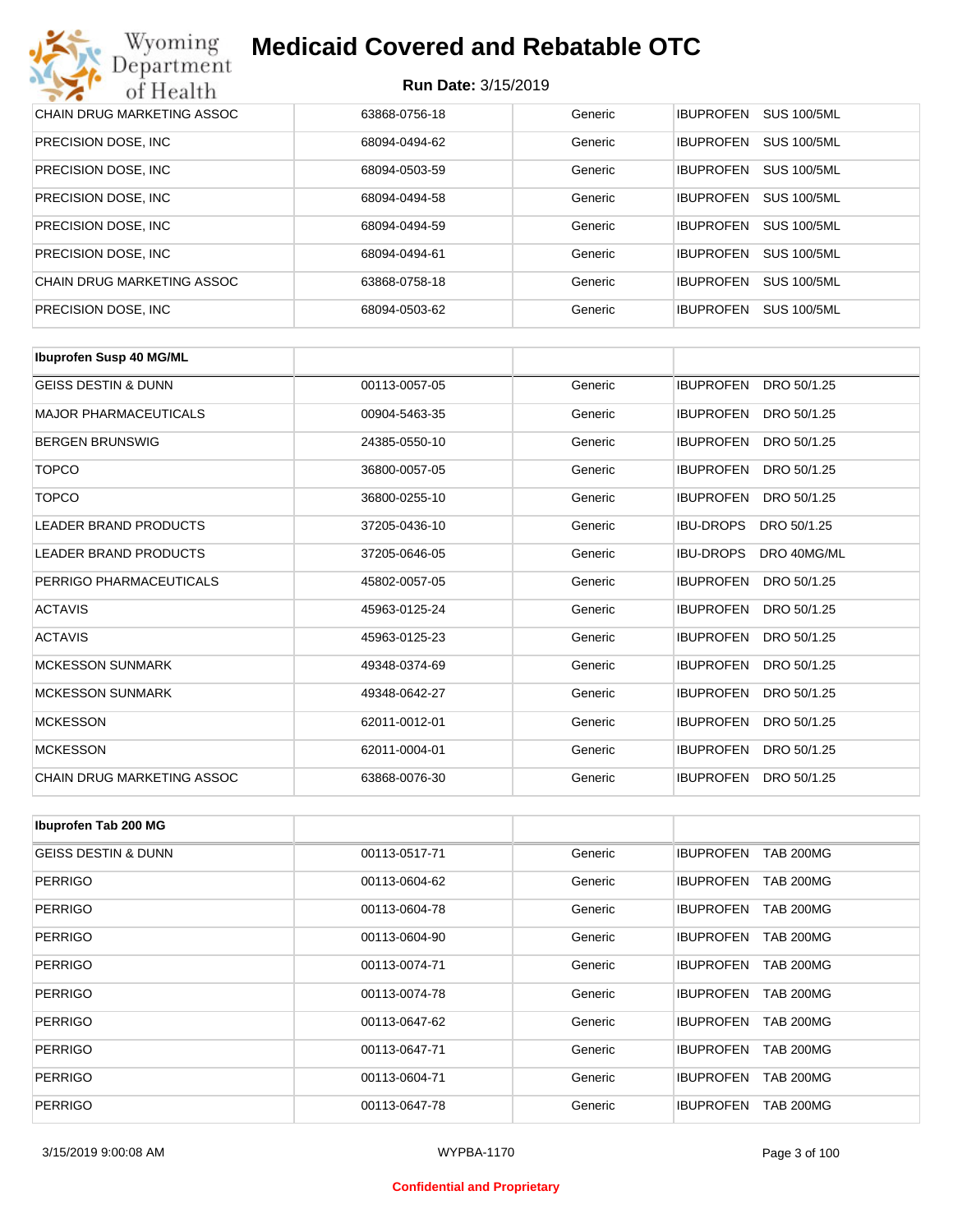| Wyoming                      | <b>Medicaid Covered and Rebatable OTC</b> |         |                                      |
|------------------------------|-------------------------------------------|---------|--------------------------------------|
| Department<br>of Health      | <b>Run Date: 3/15/2019</b>                |         |                                      |
| <b>RUGBY LABORATORIES</b>    | 00536-3587-06                             | Generic | IBUPROFEN TAB 200MG                  |
| <b>RUGBY LABORATORIES</b>    | 00536-3587-01                             | Generic | IBUPROFEN TAB 200MG                  |
| <b>MAJOR PHARMACEUTICALS</b> | 00904-7914-51                             | Generic | <b>IBU-200</b><br><b>TAB 200MG</b>   |
| <b>MAJOR PHARMACEUTICALS</b> | 00904-7914-61                             | Generic | IBUPROFEN TAB 200MG                  |
| <b>MAJOR PHARMACEUTICALS</b> | 00904-7915-70                             | Generic | IBUPROFEN TAB 200MG                  |
| <b>SELECT BRAND</b>          | 15127-0312-25                             | Generic | SB IBUPROFEN TAB 200MG               |
| <b>SELECT BRAND</b>          | 15127-0335-24                             | Generic | SB IBUPROFEN TAB 200MG               |
| <b>SELECT BRAND</b>          | 15127-0907-24                             | Generic | SB IBUPROFEN TAB 200MG               |
| <b>MAJOR PHARMACEUTICALS</b> | 00904-7914-59                             | Generic | <b>IBU-200</b><br><b>TAB 200MG</b>   |
| <b>MAJOR PHARMACEUTICALS</b> | 00904-7915-80                             | Generic | IBUPROFEN TAB 200MG                  |
| <b>SELECT BRAND</b>          | 15127-0312-50                             | Generic | SB IBUPROFEN TAB 200MG               |
| <b>SELECT BRAND</b>          | 15127-0335-50                             | Generic | SB IBUPROFEN TAB 200MG               |
| <b>SELECT BRAND</b>          | 15127-0905-50                             | Generic | SB IBUPROFEN TAB 200MG               |
| <b>SELECT BRAND</b>          | 15127-0907-50                             | Generic | SB IBUPROFEN TAB 200MG               |
| PHARBEST PHARMACEUTICALS     | 16103-0393-06                             | Generic | IBUPROFEN TAB 200MG                  |
| <b>MAJOR PHARMACEUTICALS</b> | 00904-7915-24                             | Generic | IBUPROFEN TAB 200MG                  |
| <b>MAJOR PHARMACEUTICALS</b> | 00904-7915-40                             | Generic | <b>IBUPROFEN</b><br>TAB 200MG        |
| <b>MAJOR PHARMACEUTICALS</b> | 00904-7915-51                             | Generic | <b>IBUPROFEN</b><br>TAB 200MG        |
| <b>MAJOR PHARMACEUTICALS</b> | 00904-7915-59                             | Generic | IBUPROFEN TAB 200MG                  |
| <b>SELECT BRAND</b>          | 15127-0312-01                             | Generic | SB IBUPROFEN TAB 200MG               |
| <b>SELECT BRAND</b>          | 15127-0312-24                             | Generic | SB IBUPROFEN TAB 200MG               |
| <b>BERGEN BRUNSWIG</b>       | 24385-0058-78                             | Generic | IBUPROFEN TAB 200MG                  |
| <b>BERGEN BRUNSWIG</b>       | 24385-0058-82                             | Generic | IBUPROFEN TAB 200MG                  |
| <b>BERGEN BRUNSWIG</b>       | 24385-0059-78                             | Generic | IBUPROFEN TAB 200MG                  |
| <b>BERGEN BRUNSWIG</b>       | 24385-0604-78                             | Generic | <b>IBUPROFEN</b><br><b>TAB 200MG</b> |
| <b>BERGEN BRUNSWIG</b>       | 24385-0604-90                             | Generic | <b>IBUPROFEN</b><br>TAB 200MG        |
| <b>BERGEN BRUNSWIG</b>       | 24385-0647-71                             | Generic | <b>IBUPROFEN</b><br>TAB 200MG        |
| <b>BERGEN BRUNSWIG</b>       | 24385-0604-71                             | Generic | <b>IBUPROFEN</b><br><b>TAB 200MG</b> |
| <b>BERGEN BRUNSWIG</b>       | 24385-0647-78                             | Generic | <b>IBUPROFEN</b><br>TAB 200MG        |
| <b>TOPCO</b>                 | 36800-0604-62                             | Generic | <b>IBUPROFEN</b><br>TAB 200MG        |
| <b>TOPCO</b>                 | 36800-0604-71                             | Generic | <b>IBUPROFEN</b><br>TAB 200MG        |
| <b>TOPCO</b>                 | 36800-0604-78                             | Generic | <b>IBUPROFEN</b><br>TAB 200MG        |
| <b>TOPCO</b>                 | 36800-0604-85                             | Generic | <b>IBUPROFEN</b><br>TAB 200MG        |
| LEADER BRAND PRODUCTS        | 37205-0341-78                             | Generic | <b>IBUPROFEN</b><br>TAB 200MG        |
| LEADER BRAND PRODUCTS        | 37205-0345-71                             | Generic | <b>IBUPROFEN</b><br>TAB 200MG        |
| LEADER BRAND PRODUCTS        | 37205-0345-78                             | Generic | <b>IBUPROFEN</b><br><b>TAB 200MG</b> |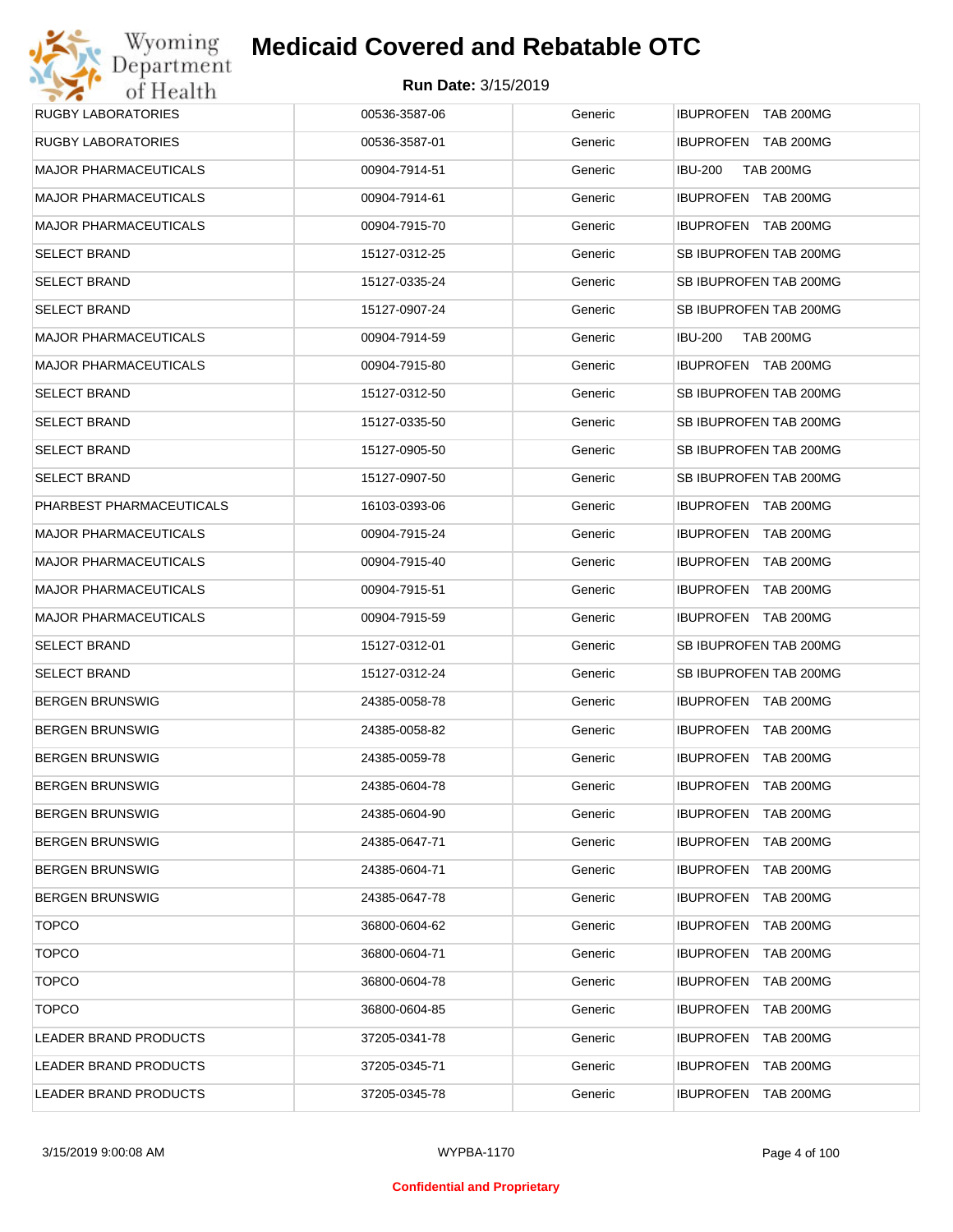

| <b>BERGEN BRUNSWIG</b>       | 24385-0604-85 | Generic | IBUPROFEN TAB 200MG    |
|------------------------------|---------------|---------|------------------------|
| <b>TOPCO</b>                 | 36800-0517-78 | Generic | IBUPROFEN TAB 200MG    |
| <b>TOPCO</b>                 | 36800-0604-90 | Generic | IBUPROFEN TAB 200MG    |
| <b>TOPCO</b>                 | 36800-0647-62 | Generic | IBUPROFEN TAB 200MG    |
| <b>TOPCO</b>                 | 36800-0647-78 | Generic | IBUPROFEN TAB 200MG    |
| <b>TOPCO</b>                 | 36800-0183-83 | Generic | IBUPROFEN TAB 200MG    |
| <b>TOPCO</b>                 | 36800-0517-71 | Generic | IBUPROFEN TAB 200MG    |
| <b>TOPCO</b>                 | 36800-0604-93 | Generic | IBUPROFEN TAB 200MG    |
| <b>TOPCO</b>                 | 36800-0647-71 | Generic | IBUPROFEN TAB 200MG    |
| <b>TOPCO</b>                 | 36800-0647-90 | Generic | IBUPROFEN TAB 200MG    |
| LEADER BRAND PRODUCTS        | 37205-0341-71 | Generic | IBUPROFEN TAB 200MG    |
| MAJOR PHARMACEUTICALS        | 00904-7912-51 | Generic | IBUPROFEN TAB 200MG    |
| MAJOR PHARMACEUTICALS        | 00904-7912-59 | Generic | IBUPROFEN TAB 200MG    |
| <b>SELECT BRAND</b>          | 15127-0335-01 | Generic | SB IBUPROFEN TAB 200MG |
| PHARBEST PHARMACEUTICALS     | 16103-0393-08 | Generic | IBUPROFEN TAB 200MG    |
| <b>TOPCO</b>                 | 36800-0074-71 | Generic | IBUPROFEN TAB 200MG    |
| <b>TOPCO</b>                 | 36800-0074-78 | Generic | IBUPROFEN TAB 200MG    |
| <b>LEADER BRAND PRODUCTS</b> | 37205-0350-71 | Generic | IBUPROFEN TAB 200MG    |
| LEADER BRAND PRODUCTS        | 37205-0605-71 | Generic | IBUPROFEN TAB 200MG    |
| <b>MCKESSON SUNMARK</b>      | 49348-0196-09 | Generic | IBUPROFEN TAB 200MG    |
| <b>MCKESSON SUNMARK</b>      | 49348-0196-10 | Generic | IBUPROFEN TAB 200MG    |
| <b>MCKESSON SUNMARK</b>      | 49348-0196-35 | Generic | IBUPROFEN TAB 200MG    |
| <b>MCKESSON SUNMARK</b>      | 49348-0706-04 | Generic | IBUPROFEN TAB 200MG    |
| <b>MCKESSON SUNMARK</b>      | 49348-0706-10 | Generic | IBUPROFEN TAB 200MG    |
| <b>MCKESSON SUNMARK</b>      | 49348-0727-10 | Generic | SM IBUPROFEN TAB 200MG |
| MCKESSON SUNMARK             | 49348-0727-09 | Generic | SM IBUPROFEN TAB 200MG |
| MCKESSON SUNMARK             | 49348-0706-09 | Generic | IBUPROFEN TAB 200MG    |
| MCKESSON SUNMARK             | 49348-0706-14 | Generic | IBUPROFEN TAB 200MG    |
| AMNEAL PHARMACEUTICALS       | 53746-0140-01 | Generic | IBUPROFEN TAB 200MG    |
| MCKESSON                     | 62011-0015-01 | Generic | HM IBUPROFEN TAB 200MG |
| MCKESSON                     | 62011-0015-02 | Generic | HM IBUPROFEN TAB 200MG |
| AMNEAL PHARMACEUTICALS       | 53746-0140-10 | Generic | IBUPROFEN TAB 200MG    |
| <b>MCKESSON</b>              | 62011-0014-01 | Generic | HM IBUPROFEN TAB 200MG |
| <b>MCKESSON</b>              | 62011-0014-02 | Generic | HM IBUPROFEN TAB 200MG |
| MCKESSON                     | 62011-0014-03 | Generic | HM IBUPROFEN TAB 200MG |
| <b>MCKESSON</b>              | 62011-0213-01 | Generic | HM IBUPROFEN TAB 200MG |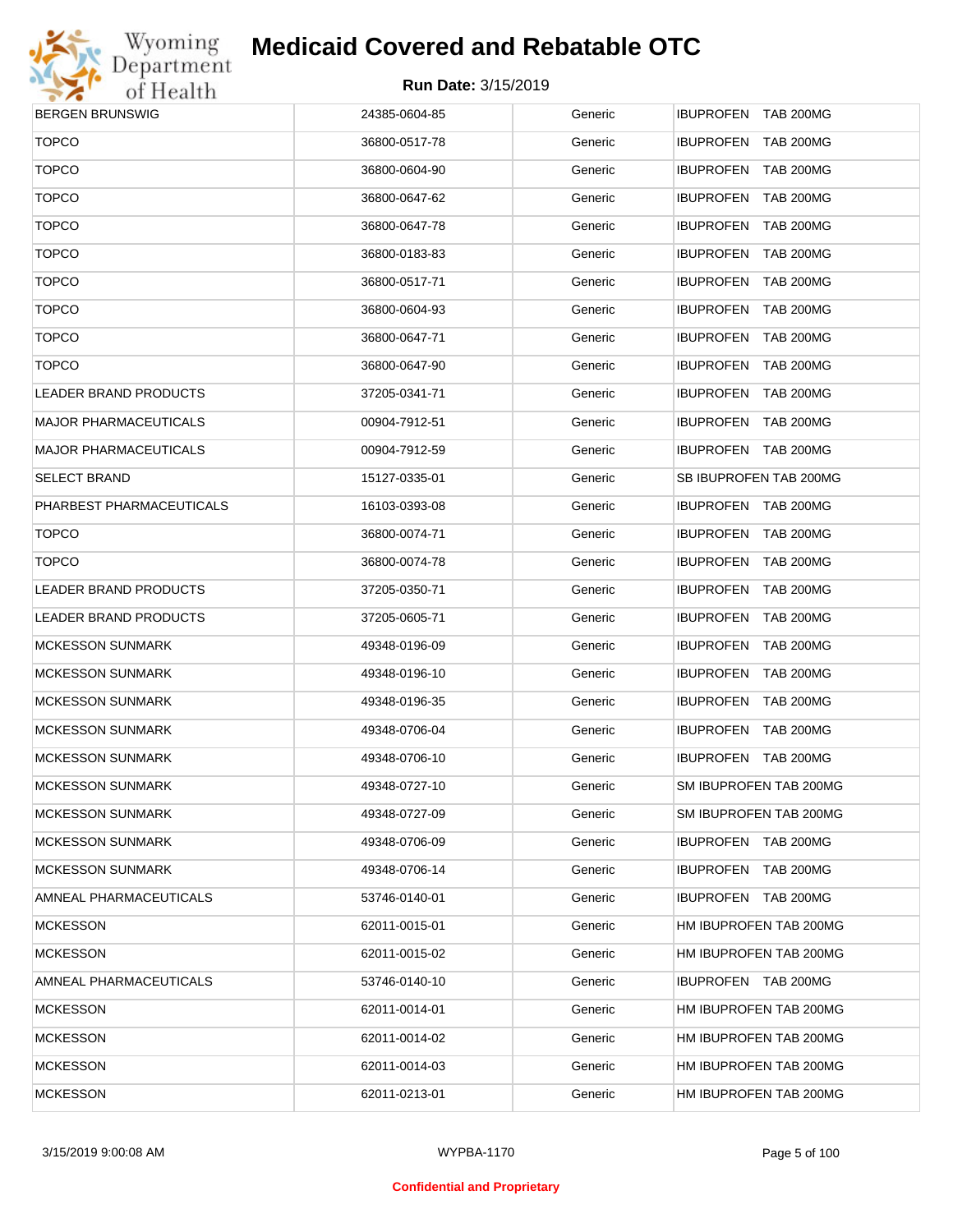

# Wyoming<br>Department<br>of Health

## **Medicaid Covered and Rebatable OTC**

| <b>MCKESSON</b>             | 62011-0222-01 | Generic | HM IBUPROFEN TAB 200MG               |
|-----------------------------|---------------|---------|--------------------------------------|
| <b>MCKESSON</b>             | 62011-0222-02 | Generic | HM IBUPROFEN TAB 200MG               |
| AUBURN PHARMACEUTICAL       | 62107-0002-01 | Generic | <b>TAB 200MG</b><br><b>PROVIL</b>    |
| AUBURN PHARMACEUTICAL       | 62107-0002-50 | Generic | <b>TAB 200MG</b><br><b>PROVIL</b>    |
| MCKESSON PACKAGING SERVICES | 63739-0134-01 | Generic | <b>TAB 200MG</b><br><b>IBUPROFEN</b> |
| CHAIN DRUG MARKETING ASSOC  | 63868-0790-50 | Generic | QC IBUPROFEN TAB 200MG               |
| CHAIN DRUG MARKETING ASSOC  | 63868-0983-50 | Generic | OC IBUPROFEN TAB 200MG               |
| CHAIN DRUG MARKETING ASSOC  | 63868-0791-50 | Generic | OC IBUPROFEN TAB 200MG               |

| Naproxen Sodium Cap 220 MG |               |         |                        |
|----------------------------|---------------|---------|------------------------|
| LEADER BRAND PRODUCTS      | 37205-0854-58 | Generic | NAPROXEN SOD CAP 220MG |
| LEADER BRAND PRODUCTS      | 37205-0854-60 | Generic | NAPROXEN SOD CAP 220MG |
| AMERISOURCE BERGEN DRUGS   | 46122-0038-58 | Generic | NAPROXEN SOD CAP 220MG |
| AMERISOURCE BERGEN DRUGS   | 46122-0038-60 | Generic | NAPROXEN SOD CAP 220MG |
| <b>MCKESSON</b>            | 62011-0007-01 | Generic | NAPROXEN SOD CAP 220MG |

| Naproxen Sodium Tab 220 MG     |               |         |                        |
|--------------------------------|---------------|---------|------------------------|
| <b>GEISS DESTIN &amp; DUNN</b> | 00113-0368-62 | Generic | NAPROXEN SOD TAB 220MG |
| <b>GEISS DESTIN &amp; DUNN</b> | 00113-0368-71 | Generic | NAPROXEN SOD TAB 220MG |
| <b>GEISS DESTIN &amp; DUNN</b> | 00113-0368-78 | Generic | NAPROXEN SOD TAB 220MG |
| <b>GEISS DESTIN &amp; DUNN</b> | 00113-9490-62 | Generic | NAPROXEN SOD TAB 220MG |
| <b>GEISS DESTIN &amp; DUNN</b> | 00113-9490-71 | Generic | NAPROXEN SOD TAB 220MG |
| <b>GEISS DESTIN &amp; DUNN</b> | 00113-9490-78 | Generic | NAPROXEN SOD TAB 220MG |
| <b>RUGBY LABORATORIES</b>      | 00536-1022-01 | Generic | ALL DAY RELF TAB 220MG |
| <b>RUGBY LABORATORIES</b>      | 00536-1022-06 | Generic | ALL DAY RELF TAB 220MG |
| <b>RUGBY LABORATORIES</b>      | 00536-1023-01 | Generic | ALL DAY RELF TAB 220MG |
| <b>SELECT BRAND</b>            | 15127-0466-24 | Generic | NAPROXEN SOD TAB 220MG |
| <b>SELECT BRAND</b>            | 15127-0466-50 | Generic | NAPROXEN SOD TAB 220MG |
| <b>SELECT BRAND</b>            | 15127-0466-01 | Generic | NAPROXEN SOD TAB 220MG |
| <b>BERGEN BRUNSWIG</b>         | 24385-0368-71 | Generic | ALL DAY PAIN TAB 220MG |
| <b>BERGEN BRUNSWIG</b>         | 24385-0368-78 | Generic | ALL DAY PAIN TAB 220MG |
| <b>BERGEN BRUNSWIG</b>         | 24385-0368-81 | Generic | ALL DAY PAIN TAB 220MG |
| <b>BERGEN BRUNSWIG</b>         | 24385-0490-78 | Generic | ALL DAY PAIN TAB 220MG |
| <b>BERGEN BRUNSWIG</b>         | 24385-0490-71 | Generic | ALL DAY PAIN TAB 220MG |
| <b>TOPCO</b>                   | 36800-0490-62 | Generic | ALL DAY PAIN TAB 220MG |
| <b>TOPCO</b>                   | 36800-0490-78 | Generic | ALL DAY PAIN TAB 220MG |
| <b>TOPCO</b>                   | 36800-0368-62 | Generic | ALL DAY PAIN TAB 220MG |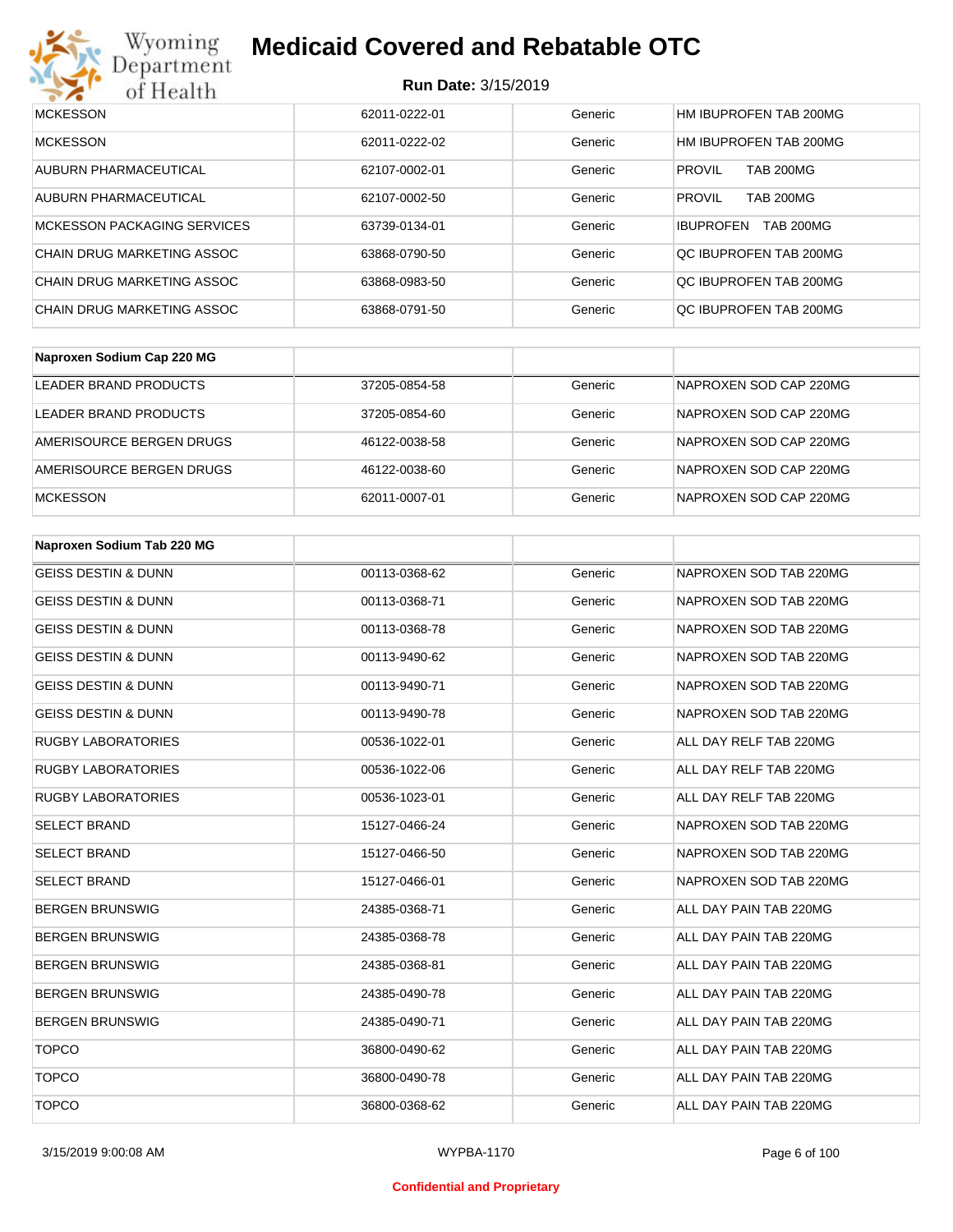

# Wyoming<br>Department<br>of Health

## **Medicaid Covered and Rebatable OTC**

| <b>TOPCO</b>                      | 36800-0368-71 | Generic | ALL DAY PAIN TAB 220MG |
|-----------------------------------|---------------|---------|------------------------|
| <b>TOPCO</b>                      | 36800-0368-78 | Generic | ALL DAY PAIN TAB 220MG |
| <b>TOPCO</b>                      | 36800-0368-82 | Generic | ALL DAY PAIN TAB 220MG |
| PERRIGO PHARMACEUTICALS           | 45802-0490-78 | Generic | NAPROXEN SOD TAB 220MG |
| PERRIGO PHARMACEUTICALS           | 45802-0490-71 | Generic | NAPROXEN SOD TAB 220MG |
| <b>MCKESSON SUNMARK</b>           | 49348-0306-09 | Generic | NAPROXEN SOD TAB 220MG |
| MCKESSON                          | 62011-0017-01 | Generic | NAPROXEN SOD TAB 220MG |
| <b>MCKESSON</b>                   | 62011-0017-02 | Generic | NAPROXEN SOD TAB 220MG |
| <b>CHAIN DRUG MARKETING ASSOC</b> | 63868-0465-01 | Generic | NAPROXEN SOD TAB 220MG |
| <b>CHAIN DRUG MARKETING ASSOC</b> | 63868-0465-50 | Generic | NAPROXEN SOD TAB 220MG |
| <b>ANALGESICS - NonNarcotic</b>   |               |         |                        |

| Acetaminophen Cap 500 MG |               |         |              |                  |
|--------------------------|---------------|---------|--------------|------------------|
| MAJOR PHARMACEUTICALS    | 00904-1987-80 | Generic | <b>MAPAP</b> | <b>CAP 500MG</b> |
| MAJOR PHARMACEUTICALS    | 00904-1987-60 | Generic | <b>MAPAP</b> | <b>CAP 500MG</b> |

| Acetaminophen Chew Tab 80 MG |               |         |                                  |
|------------------------------|---------------|---------|----------------------------------|
| <b>RUGBY LABORATORIES</b>    | 00536-1014-07 | Generic | <b>PAIN &amp; FEVER CHW 80MG</b> |
| <b>MAJOR PHARMACEUTICALS</b> | 00904-5256-46 | Generic | CHW 80MG<br>MAPAP                |

| Acetaminophen Disintegrating Tab 160 MG |               |         |                           |
|-----------------------------------------|---------------|---------|---------------------------|
| MAJOR PHARMACEUTICALS                   | 00904-5754-24 | Generic | JUNIOR MAPAP TAB 160MG RT |
| MCKESSON SUNMARK                        | 49348-0063-04 | Generic | SM RPD MELT TAB 160MG     |
| <b>IMCKESSON</b>                        | 62011-0230-01 | Generic | HM RPD MELT TAB 160MG     |
| CHAIN DRUG MARKETING ASSOC              | 63868-0158-24 | Generic | NON-ASA JR TAB 160MG      |

| Acetaminophen Disintegrating Tab 80 MG |               |         |                         |
|----------------------------------------|---------------|---------|-------------------------|
| IMAJOR PHARMACEUTICALS                 | 00904-5791-46 | Generic | MAPAP CHILD TAB 80MG RT |
| MAJOR PHARMACEUTICALS                  | 00904-5751-46 | Generic | CHLDS MAPAP TAB 80MG RT |
| LEADER BRAND PRODUCTS                  | 37205-0516-65 | Generic | CHLD PAIN RL TAB 80MG   |

| Acetaminophen Liquid 160 MG/5ML |               |         |              |              |
|---------------------------------|---------------|---------|--------------|--------------|
| <b>PAR PHARMACEUTICALS</b>      | 00603-0839-94 | Generic | Q-PAP        | LIQ 160/5ML  |
| <b>PAR PHARMACEUTICALS</b>      | 00603-0839-58 | Generic | Q-PAP        | LIQ 160/5ML  |
| WOMEN'S CHOICE PHARMACEUTICALS  | 00485-0057-08 | Generic | ED-APAP      | LIQ 80MG/2.5 |
| <b>MAJOR PHARMACEUTICALS</b>    | 00904-1985-00 | Generic | <b>MAPAP</b> | LIQ 160/5ML  |
| <b>MAJOR PHARMACEUTICALS</b>    | 00904-1985-20 | Generic | <b>MAPAP</b> | LIQ 160/5ML  |
| <b>MAJOR PHARMACEUTICALS</b>    | 00904-1985-16 | Generic | <b>MAPAP</b> | LIQ 160/5ML  |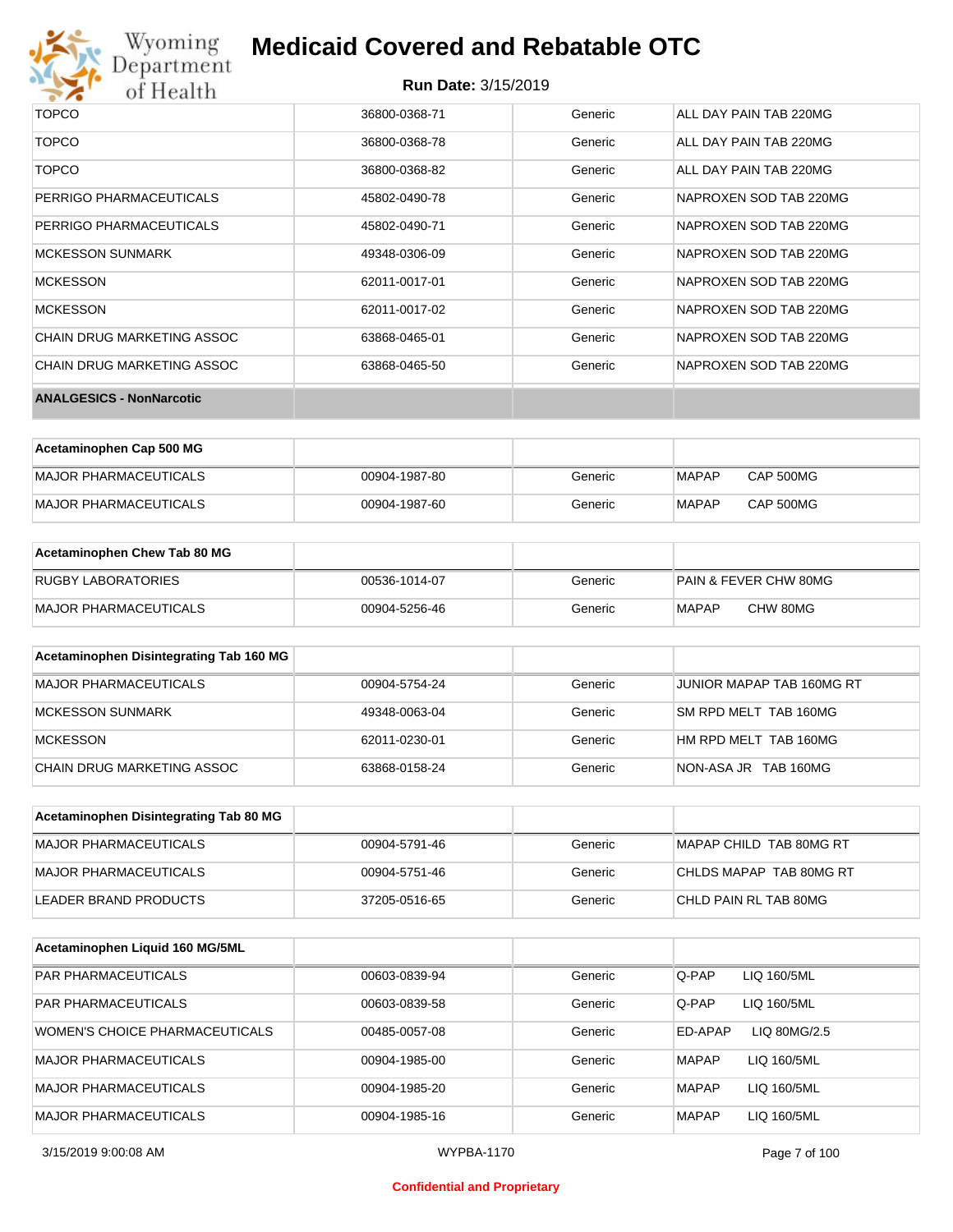## Wyoming<br>Department<br>of Health **Medicaid Covered and Rebatable OTC**

| PAR PHARMACEUTICALS             | 00603-0840-94 | Generic      | Q-PAP<br>LIQ 160/5ML                  |
|---------------------------------|---------------|--------------|---------------------------------------|
| <b>METHOD PHARMACEUTICALS</b>   | 58657-0520-16 | Generic      | LIQ 160/5ML<br><b>ACETAMIN</b>        |
| <b>SILARX</b>                   | 54838-0144-40 | Generic      | CHLD SILAPAP LIQ 160/5ML              |
| <b>SILARX</b>                   | 54838-0144-70 | Generic      | CHLD SILAPAP LIQ 160/5ML              |
| <b>SILARX</b>                   | 54838-0144-80 | Generic      | CHLD SILAPAP LIQ 160/5ML              |
|                                 |               |              |                                       |
| Acetaminophen Liquid 167 MG/5ML |               |              |                                       |
| <b>MAJOR PHARMACEUTICALS</b>    | 00904-5847-09 | Generic      | MAPAP APAP LIQ 500/15ML               |
| Acetaminophen Soln 100 MG/ML    |               |              |                                       |
| PAR PHARMACEUTICALS             | 00603-0838-73 | Generic      | Q-PAP INFANT DRO 80/0.8ML             |
| <b>SILARX</b>                   | 54838-0145-30 | <b>Brand</b> | INF SILAPAP DRO 80/0.8ML              |
| <b>SILARX</b>                   | 54838-0145-15 | <b>Brand</b> | INF SILAPAP DRO 80/0.8ML              |
| Acetaminophen Soln 160 MG/5ML   |               |              |                                       |
| PHARMACEUTICAL ASSOCIATES       | 00121-0657-11 | Generic      | <b>SOL 160/5ML</b><br><b>ACETAMIN</b> |
| PHARMACEUTICAL ASSOCIATES       | 00121-0657-21 | Generic      | <b>ACETAMIN</b><br><b>SOL 160/5ML</b> |
| PHARMACEUTICAL ASSOCIATES       | 00121-0657-05 | Generic      | <b>ACETAMIN</b><br><b>SOL 160/5ML</b> |
| <b>RUGBY LABORATORIES</b>       | 00536-0122-85 | Generic      | PAIN & FEVER SOL 160/5ML              |
| <b>RUGBY LABORATORIES</b>       | 00536-0122-97 | Generic      | PAIN & FEVER SOL 160/5ML              |
|                                 |               |              |                                       |
| Acetaminophen Suppos 120 MG     |               |              |                                       |
| G & W LABS                      | 00713-0118-12 | Generic      | <b>ACEPHEN</b><br><b>SUP 120MG</b>    |
| G & W LABS                      | 00713-0118-50 | Generic      | <b>ACEPHEN</b><br>SUP 120MG           |
| G & W LABS                      | 00713-0118-01 | Generic      | <b>ACEPHEN</b><br><b>SUP 120MG</b>    |
| <b>PERRIGO</b>                  | 45802-0732-30 | Generic      | <b>SUP 120MG</b><br><b>ACETAMIN</b>   |
| PERRIGO                         | 45802-0732-33 | Generic      | <b>ACETAMIN</b><br>SUP 120MG          |
| <b>TARO</b>                     | 51672-2115-04 | Generic      | <b>SUP 120MG</b><br><b>FEVERALL</b>   |
| <b>TARO</b>                     | 51672-2115-02 | Generic      | <b>SUP 120MG</b><br><b>FEVERALL</b>   |
|                                 |               |              |                                       |
| Acetaminophen Suppos 325 MG     |               |              |                                       |
| G & W LABS                      | 00713-0164-01 | Generic      | <b>SUP 325MG</b><br><b>ACEPHEN</b>    |
| G & W LABS                      | 00713-0164-50 | Generic      | <b>ACEPHEN</b><br><b>SUP 325MG</b>    |
| G & W LABS                      | 00713-0164-12 | Generic      | <b>ACEPHEN</b><br><b>SUP 325MG</b>    |
| <b>TARO</b>                     | 51672-2116-02 | Generic      | <b>FEVERALL</b><br><b>SUP 325MG</b>   |
| <b>TARO</b>                     | 51672-2116-04 | Generic      | <b>FEVERALL</b><br><b>SUP 325MG</b>   |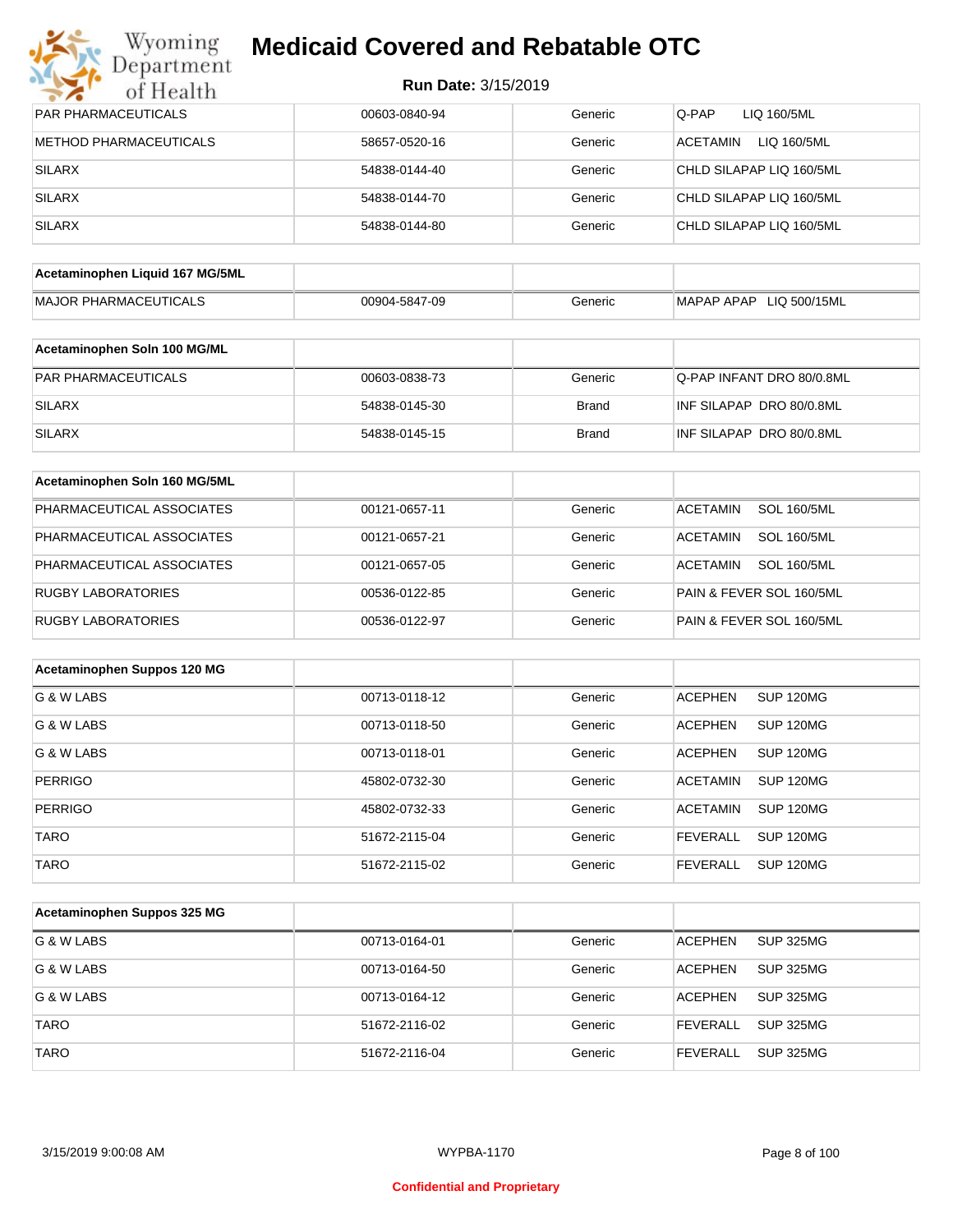

| Acetaminophen Suppos 650 MG    |               |              |                                 |
|--------------------------------|---------------|--------------|---------------------------------|
| G & W LABS                     | 00713-0165-01 | Generic      | SUP 650MG<br><b>ACEPHEN</b>     |
| G & W LABS                     | 00713-0165-12 | Generic      | <b>ACEPHEN</b><br>SUP 650MG     |
| G & W LABS                     | 00713-0165-50 | Generic      | <b>ACEPHEN</b><br>SUP 650MG     |
| <b>PERRIGO</b>                 | 45802-0730-30 | Generic      | <b>ACETAMIN</b><br>SUP 650MG    |
| <b>PERRIGO</b>                 | 45802-0730-32 | Generic      | <b>ACETAMIN</b><br>SUP 650MG    |
| <b>PERRIGO</b>                 | 45802-0730-33 | Generic      | <b>ACETAMIN</b><br>SUP 650MG    |
| TARO                           | 51672-2117-04 | Generic      | <b>FEVERALL</b><br>SUP 650MG    |
|                                |               |              |                                 |
| Acetaminophen Suppos 80 MG     |               |              |                                 |
| <b>TARO</b>                    | 51672-2114-04 | <b>Brand</b> | FEVERALL INF SUP 80MG           |
| <b>TARO</b>                    | 51672-2114-02 | Brand        | FEVERALL INF SUP 80MG           |
|                                |               |              |                                 |
| Acetaminophen Susp 160 MG/5ML  |               |              |                                 |
| PHARMACEUTICAL ASSOCIATES      | 00121-1781-05 | Generic      | <b>ACETAMINOPHN SUS 160/5ML</b> |
| PERRIGO PHARMACEUTICALS        | 00113-0105-26 | Generic      | PAIN RELIEF SUS 160/5ML         |
| <b>GEISS DESTIN &amp; DUNN</b> | 00113-0608-26 | Generic      | PAIN & FEVER SUS 160/5ML        |
| <b>GEISS DESTIN &amp; DUNN</b> | 00113-0212-26 | Generic      | PAIN & FEVER SUS 160/5ML        |
| <b>PERRIGO</b>                 | 00113-0590-10 | Generic      | PAIN & FEVER SUS 160/5ML        |
| <b>RUGBY LABORATORIES</b>      | 00536-3606-96 | Generic      | PAIN & FEVER SUS 160/5ML        |
| <b>MAJOR PHARMACEUTICALS</b>   | 00904-6308-20 | Generic      | MAPAP CHILD SUS 160/5ML         |
| PAR PHARMACEUTICALS            | 00603-0841-54 | Generic      | Q-PAP CHILD SUS 160/5ML         |
| <b>PAR PHARMACEUTICALS</b>     | 00603-0842-54 | Generic      | Q-PAP CHILD SUS 160/5ML         |
| PAR PHARMACEUTICALS            | 00603-0843-54 | Generic      | Q-PAP CHILD SUS 160/5ML         |
| <b>BERGEN BRUNSWIG</b>         | 24385-0130-26 | Generic      | PAIN RELIEF SUS 160/5ML         |
| <b>TOPCO</b>                   | 36800-0175-26 | Generic      | PAIN RELIEF SUS 160/5ML         |
| <b>LEADER BRAND PRODUCTS</b>   | 37205-0575-16 | Generic      | PAIN & FEVER SUS 160/5ML        |
| <b>TOPCO</b>                   | 36800-0105-26 | Generic      | PAIN RELIEF SUS 160/5ML         |
| <b>TOPCO</b>                   | 36800-0130-26 | Generic      | PAIN RELIEF SUS 160/5ML         |
| <b>LEADER BRAND PRODUCTS</b>   | 37205-0576-16 | Generic      | PAIN & FEVER SUS 160/5ML        |
| LEADER BRAND PRODUCTS          | 37205-0577-16 | Generic      | PAIN & FEVER SUS 160/5ML        |
| LEADER BRAND PRODUCTS          | 37205-0676-26 | Generic      | PAIN & FEVER SUS 160/5ML        |
| PERRIGO PHARMACEUTICALS        | 45802-0201-26 | Generic      | ACETAMINOPHN SUS 160/5ML        |
| AMERISOURCE BERGEN DRUGS       | 46122-0042-46 | Generic      | PAIN & FEVER SUS 160/5ML        |
| AMERISOURCE BERGEN DRUGS       | 46122-0106-26 | Generic      | PAIN RELIEF SUS 160/5ML         |
| AMERISOURCE BERGEN DRUGS       | 46122-0042-03 | Generic      | PAIN & FEVER SUS 160/5ML        |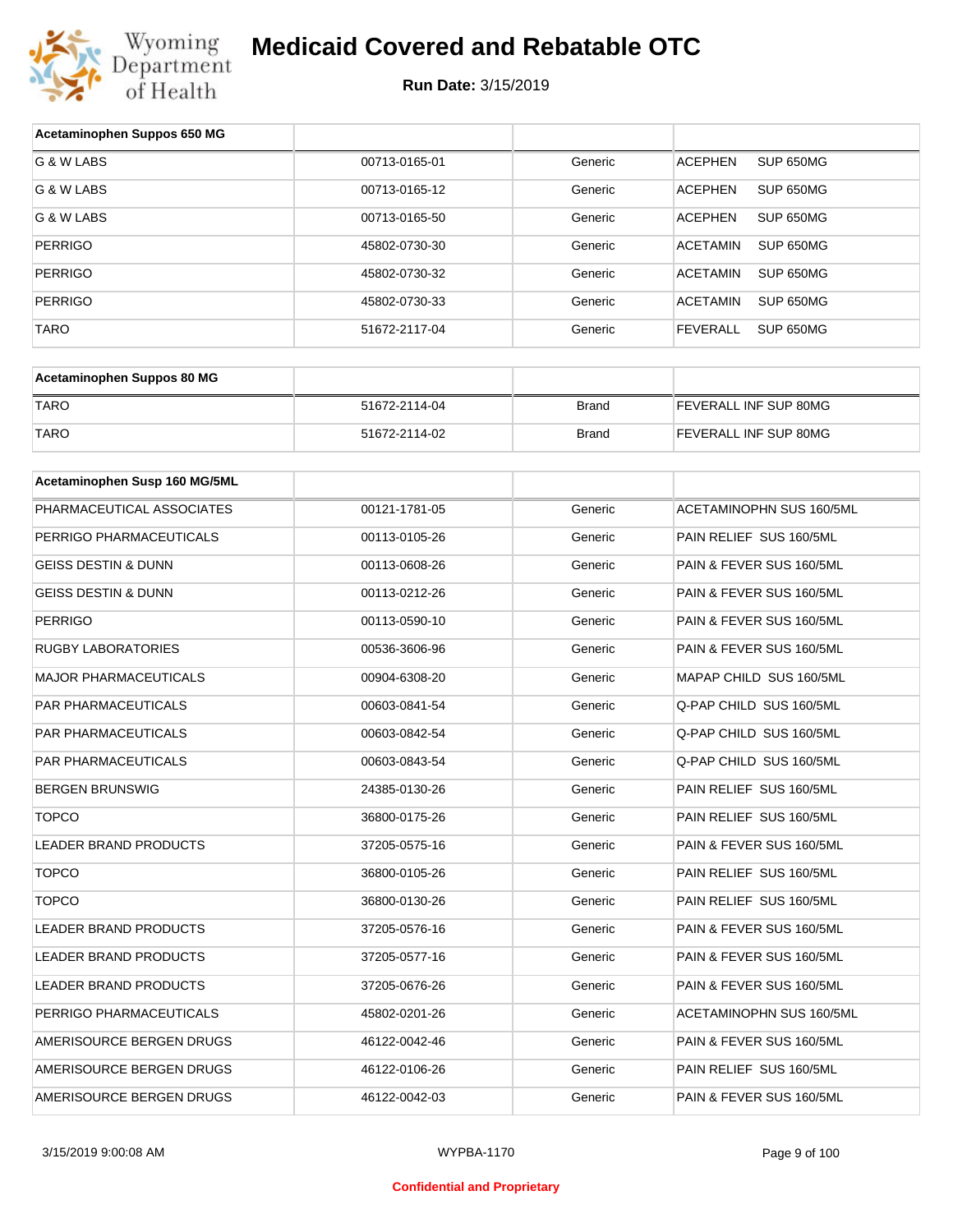| Wyoming<br>Department                   | <b>Medicaid Covered and Rebatable OTC</b> |         |                          |  |  |  |
|-----------------------------------------|-------------------------------------------|---------|--------------------------|--|--|--|
| <b>Run Date: 3/15/2019</b><br>of Health |                                           |         |                          |  |  |  |
| AMERISOURCE BERGEN DRUGS                | 46122-0105-26                             | Generic | PAIN & FEVER SUS 160/5ML |  |  |  |
| PERRIGO PHARMACEUTICALS                 | 45802-0203-26                             | Generic | ACETAMINOPHN SUS 160/5ML |  |  |  |
| AMERISOURCE BERGEN DRUGS                | 46122-0056-03                             | Generic | PAIN & FEVER SUS 160/5ML |  |  |  |
| AMERISOURCE BERGEN DRUGS                | 46122-0209-26                             | Generic | PAIN & FEVER SUS 160/5ML |  |  |  |
| <b>MCKESSON SUNMARK</b>                 | 49348-0119-34                             | Generic | PAIN & FEVER SUS 160/5ML |  |  |  |
| AMERISOURCE BERGEN DRUGS                | 46122-0050-46                             | Generic | PAIN RELIEF SUS 160/5ML  |  |  |  |
| AMERISOURCE BERGEN DRUGS                | 46122-0210-26                             | Generic | PAIN & FEVER SUS 160/5ML |  |  |  |
| AMERISOURCE BERGEN DRUGS                | 46122-0212-26                             | Generic | PAIN & FEVER SUS 160/5ML |  |  |  |
| <b>MCKESSON SUNMARK</b>                 | 49348-0325-34                             | Generic | PAIN & FEVER SUS 160/5ML |  |  |  |
| <b>MCKESSON SUNMARK</b>                 | 49348-0430-30                             | Generic | PAIN & FEVER SUS 160/5ML |  |  |  |
| AMERISOURCE BERGEN DRUGS                | 46122-0211-26                             | Generic | PAIN & FEVER SUS 160/5ML |  |  |  |
| AMERISOURCE BERGEN DRUGS                | 46122-0214-26                             | Generic | PAIN & FEVER SUS 160/5ML |  |  |  |
| <b>MCKESSON SUNMARK</b>                 | 49348-0081-30                             | Generic | PAIN & FEVER SUS 160/5ML |  |  |  |
| <b>MCKESSON SUNMARK</b>                 | 49348-0123-34                             | Generic | PAIN & FEVER SUS 160/5ML |  |  |  |
| <b>MCKESSON</b>                         | 62011-0002-01                             | Generic | PAIN & FEVER SUS 160/5ML |  |  |  |
| <b>MCKESSON</b>                         | 62011-0001-01                             | Generic | PAIN & FEVER SUS 160/5ML |  |  |  |
| <b>MCKESSON</b>                         | 62011-0022-01                             | Generic | PAIN & FEVER SUS 160/5ML |  |  |  |
| <b>MCKESSON</b>                         | 62011-0029-01                             | Generic | PAIN RELIEF SUS 160/5ML  |  |  |  |
| <b>MCKESSON</b>                         | 62011-0247-01                             | Generic | PAIN & FEVER SUS 160/5ML |  |  |  |
| <b>MCKESSON</b>                         | 62011-0183-01                             | Generic | PAIN & FEVER SUS 160/5ML |  |  |  |
| CHAIN DRUG MARKETING ASSOC              | 63868-0175-26                             | Generic | NON-ASPIRIN SUS 160/5ML  |  |  |  |
| CHAIN DRUG MARKETING ASSOC              | 63868-0176-26                             | Generic | NON-ASPIRIN SUS 160/5ML  |  |  |  |
| PRECISION DOSE, INC                     | 68094-0588-59                             | Generic | ACETAMINOPHN SUS 325MG   |  |  |  |
| PRECISION DOSE, INC.                    | 68094-0587-62                             | Generic | ACETAMINOPHN SUS 160/5ML |  |  |  |
| PRECISION DOSE, INC.                    | 68094-0588-62                             | Generic | ACETAMINOPHN SUS 325MG   |  |  |  |
| PRECISION DOSE, INC                     | 68094-0586-58                             | Generic | ACETAMINOPHN SUS 160/5ML |  |  |  |
| PRECISION DOSE, INC.                    | 68094-0587-58                             | Generic | ACETAMINOPHN SUS 160/5ML |  |  |  |
| PRECISION DOSE, INC                     | 68094-0587-59                             | Generic | ACETAMINOPHN SUS 160/5ML |  |  |  |
| PRECISION DOSE, INC                     | 68094-0587-61                             | Generic | ACETAMINOPHN SUS 160/5ML |  |  |  |

| Acetaminophen Susp 80 MG/0.8ML |               |         |                          |
|--------------------------------|---------------|---------|--------------------------|
| <b>TOPCO</b>                   | 36800-0289-05 | Generic | PAIN RELIEF DRO 80/0.8ML |
| <b>TOPCO</b>                   | 36800-0008-05 | Generic | PAIN RELIEF DRO 80/0.8ML |
| <b>TOPCO</b>                   | 36800-0289-10 | Generic | PAIN RELIEF DRO 80/0.8ML |

| Acetaminophen Tab 325 MG  |               |         |                                   |
|---------------------------|---------------|---------|-----------------------------------|
| <b>RUGBY LABORATORIES</b> | 00536-3222-01 | Beneric | <b>PAIN &amp; FEVER TAB 325MG</b> |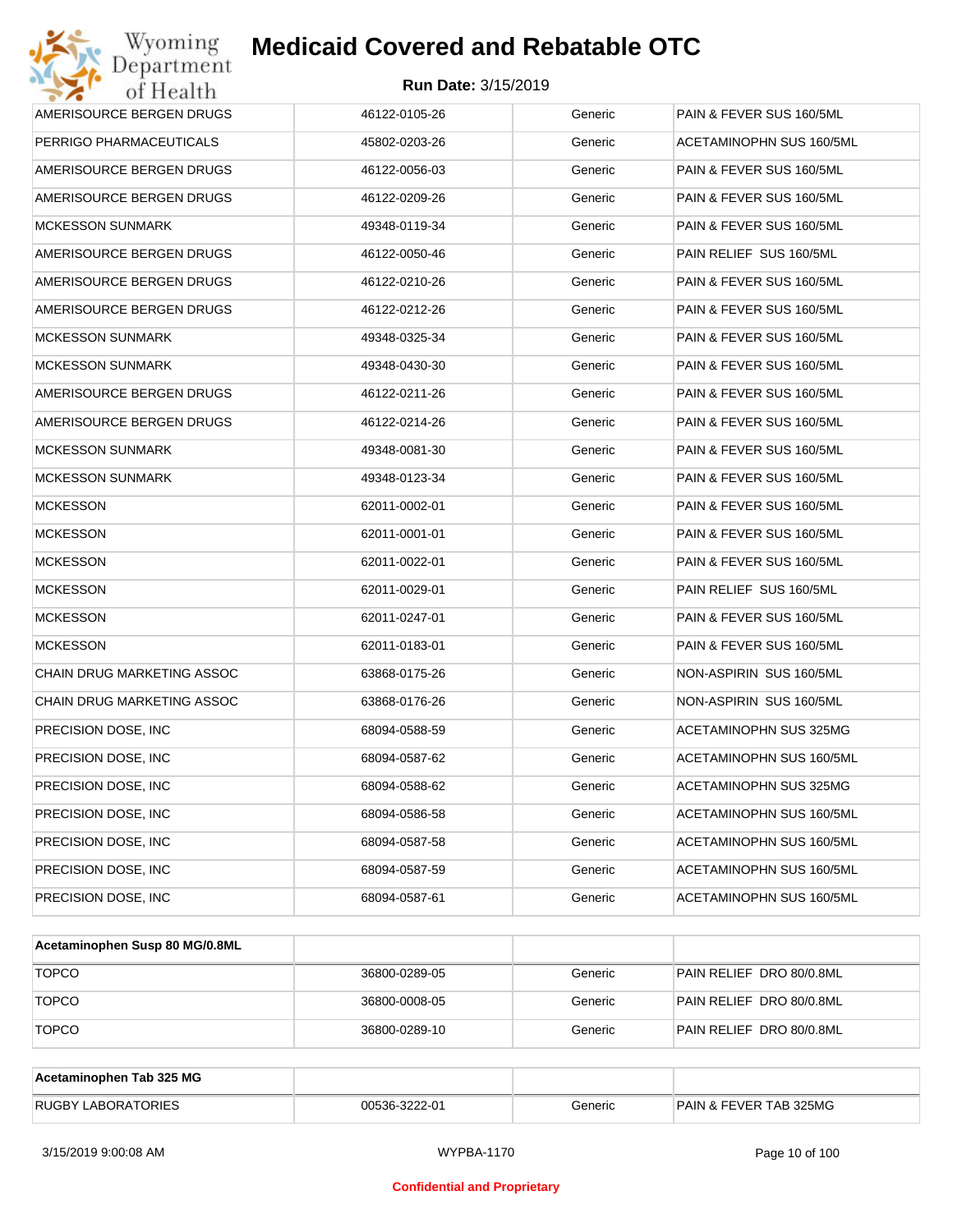## Wyoming<br>Department<br>of Health

## **Medicaid Covered and Rebatable OTC**

#### **Run Date:** 3/15/2019

| 0111001111                         |               |         |                                  |
|------------------------------------|---------------|---------|----------------------------------|
| <b>RUGBY LABORATORIES</b>          | 00536-3222-10 | Generic | PAIN & FEVER TAB 325MG           |
| PAR PHARMACEUTICAL                 | 00603-0263-32 | Generic | Q-PAP<br><b>TAB 325MG</b>        |
| PAR PHARMACEUTICAL                 | 00603-0263-29 | Generic | Q-PAP<br><b>TAB 325MG</b>        |
| <b>MAJOR PHARMACEUTICALS</b>       | 00904-1982-80 | Generic | <b>MAPAP</b><br><b>TAB 325MG</b> |
| <b>MAJOR PHARMACEUTICALS</b>       | 00904-1982-51 | Generic | <b>MAPAP</b><br><b>TAB 325MG</b> |
| <b>MAJOR PHARMACEUTICALS</b>       | 00904-1982-59 | Generic | <b>MAPAP</b><br><b>TAB 325MG</b> |
| <b>MAJOR PHARMACEUTICALS</b>       | 00904-1982-60 | Generic | <b>MAPAP</b><br><b>TAB 325MG</b> |
| <b>MAJOR PHARMACEUTICALS</b>       | 00904-1982-61 | Generic | <b>MAPAP</b><br><b>TAB 325MG</b> |
| <b>SELECT BRAND</b>                | 15127-0072-08 | Generic | NON-ASPIRIN TAB 325MG            |
| PHARBEST PHARMACEUTICALS           | 16103-0353-08 | Generic | PHARBETOL TAB 325MG              |
| <b>SELECT BRAND</b>                | 15127-0072-24 | Generic | NON-ASPIRIN TAB 325MG            |
| PHARBEST PHARMACEUTICALS           | 16103-0353-07 | Generic | PHARBETOL TAB 325MG              |
| PHARBEST PHARMACEUTICALS           | 16103-0353-11 | Generic | PHARBETOL TAB 325MG              |
| <b>BERGEN BRUNSWIG</b>             | 24385-0403-78 | Generic | PAIN RELIEF TAB 325MG            |
| <b>TOPCO</b>                       | 36800-0403-78 | Generic | PAIN RELIEF TAB 325MG            |
| <b>MCKESSON SUNMARK</b>            | 49348-0973-10 | Generic | PAIN RELIEVE TAB 325MG           |
| AMERISOURCE BERGEN DRUGS           | 46122-0247-78 | Generic | PAIN RELIEF TAB 325MG            |
| <b>MCKESSON</b>                    | 62011-0032-01 | Generic | PAIN RELIEVE TAB 325MG           |
| AUBURN PHARMACEUTICAL              | 62107-0052-10 | Generic | TACTINAL<br><b>TAB 325MG</b>     |
| <b>MCKESSON PACKAGING SERVICES</b> | 63739-0440-01 | Generic | ACETAMIN<br>TAB 325MG            |
| AUBURN PHARMACEUTICAL              | 62107-0052-01 | Generic | TACTINAL<br><b>TAB 325MG</b>     |
| <b>CHAIN DRUG CONSORTIUM</b>       | 68016-0246-00 | Generic | <b>NON-ASPIRIN TAB 325MG</b>     |
|                                    |               |         |                                  |
| Acetaminophen Tab 500 MG           |               |         |                                  |
| <b>PERRIGO</b>                     | 00113-0484-71 | Generic | PAIN RELIEF TAB 500MG            |
| <b>PERRIGO</b>                     | 00113-0484-90 | Generic | PAIN RELIEF TAB 500MG            |
| <b>PERRIGO</b>                     | 00113-0227-71 | Generic | PAIN RELIEF TAB 500MG            |
| <b>PERRIGO</b>                     | 00113-0484-62 | Generic | PAIN RELIEF TAB 500MG            |
| <b>PERRIGO</b>                     | 00113-0484-78 | Generic | PAIN RELIEF TAB 500MG            |
| <b>RUGBY LABORATORIES</b>          | 00536-3231-10 | Generic | PAIN & FEVER TAB 500MG           |
| RUGBY LABORATORIES                 | 00536-3218-01 | Generic | PAIN & FEVER TAB 500MG           |
| RUGBY LABORATORIES                 | 00536-3218-10 | Generic | PAIN & FEVER TAB 500MG           |
| <b>PAR PHARMACEUTICAL</b>          | 00603-0268-29 | Generic | Q-PAP<br><b>TAB 500MG</b>        |

#### **Confidential and Proprietary**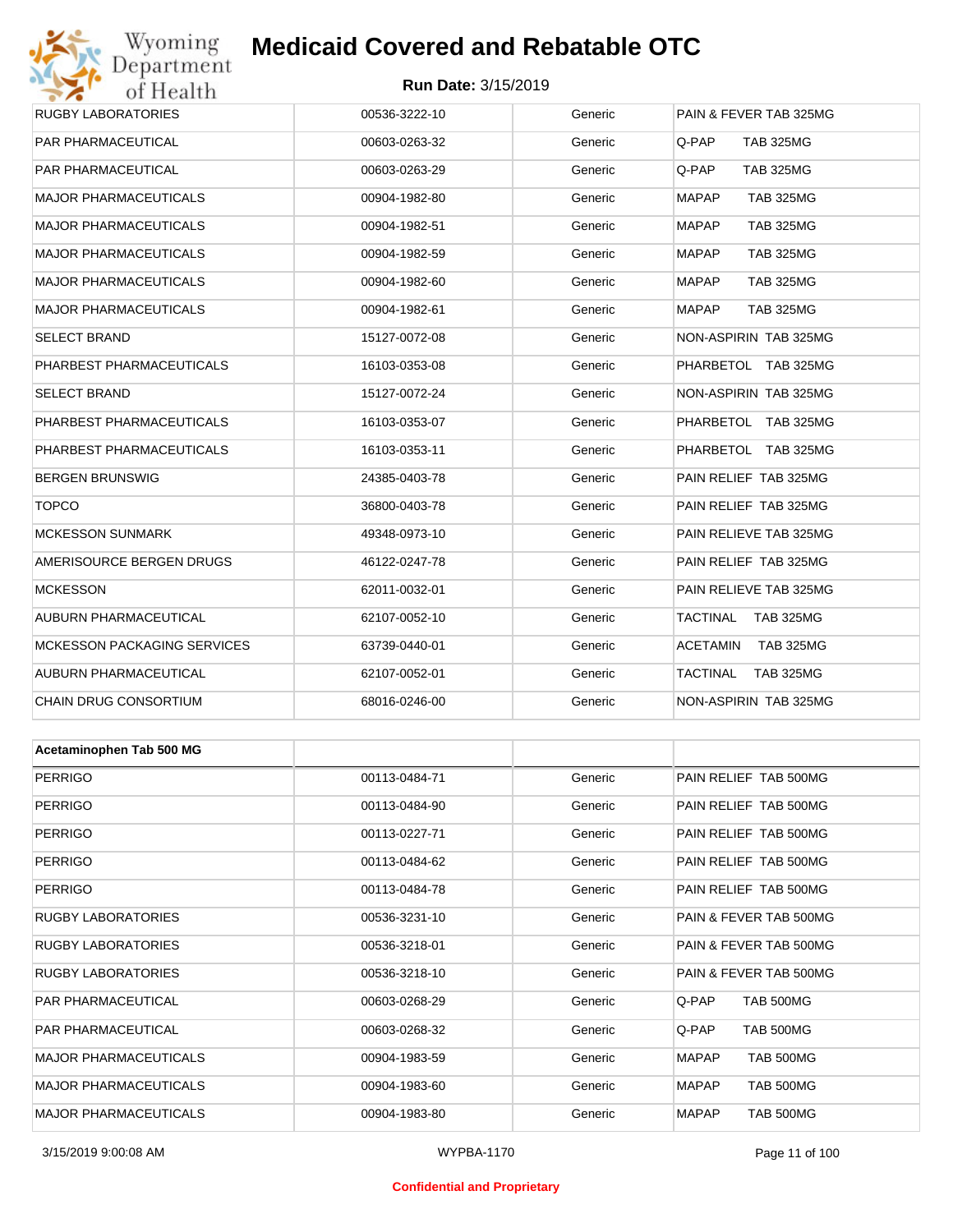| <b>MAJOR PHARMACEUTICALS</b> | 00904-1983-94 | Generic | MAPAP<br>TAB 500MG               |
|------------------------------|---------------|---------|----------------------------------|
| <b>MAJOR PHARMACEUTICALS</b> | 00904-5816-60 | Generic | <b>MAPAP</b><br>TAB 500MG/RR     |
| <b>MAJOR PHARMACEUTICALS</b> | 00904-1983-24 | Generic | <b>MAPAP</b><br>TAB 500MG        |
| <b>MAJOR PHARMACEUTICALS</b> | 00904-1983-51 | Generic | <b>MAPAP</b><br><b>TAB 500MG</b> |
| RUGBY LABORATORIES           | 00536-3231-01 | Generic | PAIN & FEVER TAB 500MG           |
| <b>MAJOR PHARMACEUTICALS</b> | 00904-1983-40 | Generic | MAPAP<br>TAB 500MG               |
| <b>MAJOR PHARMACEUTICALS</b> | 00904-1988-59 | Generic | MAPAP<br>TAB 500MG               |
| <b>MAJOR PHARMACEUTICALS</b> | 00904-1988-60 | Generic | <b>MAPAP</b><br>TAB 500MG        |
| <b>MAJOR PHARMACEUTICALS</b> | 00904-1988-61 | Generic | <b>MAPAP</b><br>TAB 500MG        |
| <b>MAJOR PHARMACEUTICALS</b> | 00904-1988-80 | Generic | <b>MAPAP</b><br><b>TAB 500MG</b> |
| <b>SELECT BRAND</b>          | 15127-0735-08 | Generic | NON-ASPIRIN TAB 500MG            |
| <b>SELECT BRAND</b>          | 15127-0735-16 | Generic | NON-ASPIRIN TAB 500MG            |
| <b>SELECT BRAND</b>          | 15127-0735-09 | Generic | NON-ASPIRIN TAB 500MG            |
| PHARBEST PHARMACEUTICALS     | 16103-0376-06 | Generic | PHARBETOL TAB 500MG              |
| PHARBEST PHARMACEUTICALS     | 16103-0376-08 | Generic | PHARBETOL TAB 500MG              |
| PHARBEST PHARMACEUTICALS     | 16103-0376-11 | Generic | PHARBETOL TAB 500MG              |
| <b>TOPCO</b>                 | 36800-0227-71 | Generic | PAIN RELIEF TAB 500MG            |
| <b>TOPCO</b>                 | 36800-0227-78 | Generic | PAIN RELIEF TAB 500MG            |
| <b>TOPCO</b>                 | 36800-0484-90 | Generic | PAIN RELIEF TAB 500MG            |
| <b>BERGEN BRUNSWIG</b>       | 24385-0484-47 | Generic | PAIN RELIEF TAB 500MG            |
| <b>TOPCO</b>                 | 36800-0010-71 | Generic | PAIN RELIEF TAB 500MG            |
| <b>TOPCO</b>                 | 36800-0405-72 | Generic | PAIN RELIEF TAB 500MG            |
| <b>TOPCO</b>                 | 36800-0484-71 | Generic | PAIN RELIEF TAB 500MG            |
| <b>TOPCO</b>                 | 36800-0405-78 | Generic | PAIN RELIEF TAB 500MG            |
| <b>TOPCO</b>                 | 36800-0484-62 | Generic | PAIN RELIEF TAB 500MG            |
| <b>TOPCO</b>                 | 36800-0484-78 | Generic | PAIN RELIEF TAB 500MG            |
| <b>LEADER BRAND PRODUCTS</b> | 37205-0594-78 | Generic | PAIN RELIEVE TAB 500MG           |
| <b>SELECT BRAND</b>          | 15127-0730-06 | Generic | NON-ASPIRIN TAB 500MG            |
| <b>SELECT BRAND</b>          | 15127-0730-21 | Generic | NON-ASPIRIN TAB 500MG            |
| <b>SELECT BRAND</b>          | 15127-0735-05 | Generic | NON-ASPIRIN TAB 500MG            |
| <b>BERGEN BRUNSWIG</b>       | 24385-0145-71 | Generic | PAIN RELIEF TAB 500MG            |
| <b>BERGEN BRUNSWIG</b>       | 24385-0484-71 | Generic | PAIN RELIEF TAB 500MG            |
| <b>BERGEN BRUNSWIG</b>       | 24385-0484-78 | Generic | PAIN RELIEF TAB 500MG            |
| <b>BERGEN BRUNSWIG</b>       | 24385-0484-90 | Generic | PAIN RELIEF TAB 500MG            |
| <b>TOPCO</b>                 | 36800-0010-78 | Generic | PAIN RELIEF TAB 500MG            |
| <b>TOPCO</b>                 | 36800-0046-62 | Generic | PAIN RELIEVE TAB 500MG           |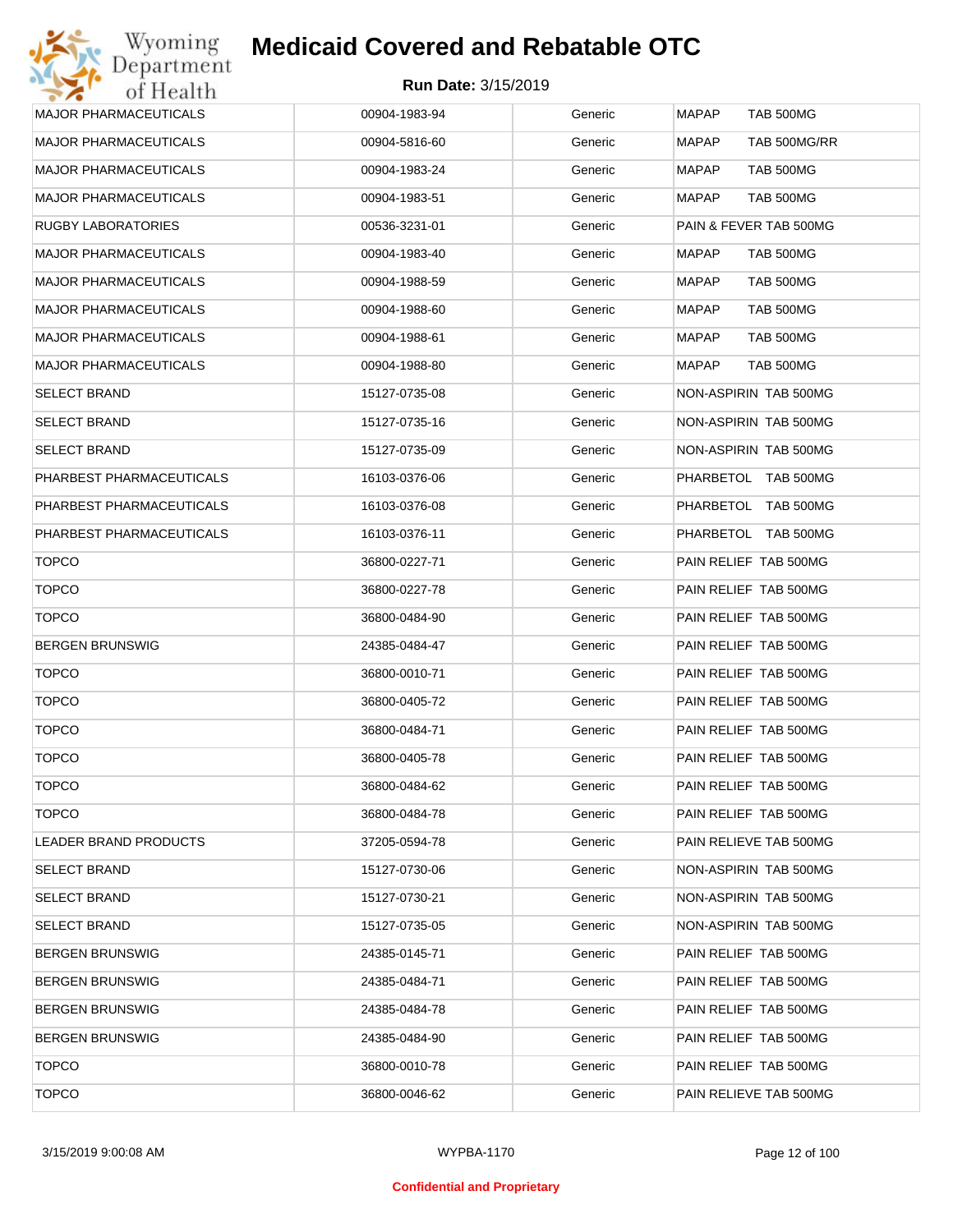

# Wyoming<br>Department<br>of Health

### **Medicaid Covered and Rebatable OTC**

| <b>TOPCO</b>                 | 36800-0046-71 | Generic | PAIN RELIEVE TAB 500MG       |
|------------------------------|---------------|---------|------------------------------|
| <b>TOPCO</b>                 | 36800-0046-78 | Generic | PAIN RELIEVE TAB 500MG       |
| <b>TOPCO</b>                 | 36800-0046-83 | Generic | PAIN RELIEVE TAB 500MG       |
| <b>LEADER BRAND PRODUCTS</b> | 37205-0594-90 | Generic | PAIN RELIEVE TAB 500MG       |
| LEADER BRAND PRODUCTS        | 37205-0593-71 | Generic | PAIN RELIEVE TAB 500MG       |
| LEADER BRAND PRODUCTS        | 37205-0593-78 | Generic | PAIN RELIEVE TAB 500MG       |
| <b>LEADER BRAND PRODUCTS</b> | 37205-0594-71 | Generic | PAIN RELIEVE TAB 500MG       |
| LEADER BRAND PRODUCTS        | 37205-0980-71 | Generic | PAIN RELIEVE TAB 500MG/RR    |
| LEADER BRAND PRODUCTS        | 37205-0980-78 | Generic | PAIN RELIEVE TAB 500MG/RR    |
| PERRIGO PHARMACEUTICALS      | 45802-0484-78 | Generic | ACETAMIN<br>TAB 500MG        |
| PERRIGO PHARMACEUTICALS      | 45802-0484-90 | Generic | ACETAMIN<br>TAB 500MG        |
| <b>MCKESSON SUNMARK</b>      | 49348-0730-10 | Generic | PAIN RELIEVE TAB 500MG       |
| AMERISOURCE BERGEN DRUGS     | 46122-0178-78 | Generic | PAIN RELIEVE TAB 500MG       |
| <b>MCKESSON SUNMARK</b>      | 49348-0042-10 | Generic | PAIN RELIEVE TAB 500MG       |
| <b>MCKESSON SUNMARK</b>      | 49348-0042-14 | Generic | PAIN RELIEVE TAB 500MG       |
| <b>MCKESSON SUNMARK</b>      | 49348-0998-10 | Generic | PAIN RELIEVE TAB 500MG       |
| <b>MCKESSON SUNMARK</b>      | 49348-0042-09 | Generic | PAIN RELIEVE TAB 500MG       |
| <b>MCKESSON SUNMARK</b>      | 49348-0730-09 | Generic | PAIN RELIEVE TAB 500MG       |
| <b>MCKESSON</b>              | 62011-0023-01 | Generic | PAIN RELIEF TAB 500MG        |
| <b>MCKESSON</b>              | 62011-0023-03 | Generic | PAIN RELIEF TAB 500MG        |
| <b>MCKESSON</b>              | 62011-0049-01 | Generic | PAIN RELIEF TAB 500MG        |
| <b>MCKESSON</b>              | 62011-0027-01 | Generic | PAIN RELIEF TAB 500MG        |
| <b>AUBURN PHARMACEUTICAL</b> | 62107-0051-10 | Generic | TACTINAL<br>TAB 500MG        |
| AUBURN PHARMACEUTICAL        | 62107-0050-01 | Generic | TACTINAL<br><b>TAB 500MG</b> |
| AUBURN PHARMACEUTICAL        | 62107-0050-10 | Generic | TACTINAL<br>TAB 500MG        |
| AUBURN PHARMACEUTICAL        | 62107-0051-01 | Generic | <b>TACTINAL</b><br>TAB 500MG |
| CHAIN DRUG MARKETING ASSOC   | 63868-0503-50 | Generic | NON-ASPIRIN TAB 500MG        |
| CHAIN DRUG MARKETING ASSOC   | 63868-0507-01 | Generic | NON-ASPIRIN TAB 500MG        |
| CHAIN DRUG MARKETING ASSOC   | 63868-0987-10 | Generic | NON-ASPIRIN TAB 500MG/RR     |
| CHAIN DRUG MARKETING ASSOC   | 63868-0987-50 | Generic | NON-ASPIRIN TAB 500MG/RR     |
|                              |               |         |                              |

| Acetaminophen Tab ER 650 MG    |               |         |                        |
|--------------------------------|---------------|---------|------------------------|
| <b>PERRIGO</b>                 | 00113-0544-62 | Generic | ARTHRTS PAIN TAB 650MG |
| <b>GEISS DESTIN &amp; DUNN</b> | 00113-0217-71 | Generic | PAIN RELIEF TAB 650MG  |
| <b>PERRIGO</b>                 | 00113-0544-71 | Generic | ARTHRTS PAIN TAB 650MG |
| MAJOR PHARMACEUTICALS          | 00904-5769-60 | Generic | ARTHRTS PAIN TAB 650MG |
| <b>BERGEN BRUNSWIG</b>         | 24385-0629-71 | Generic | ARTHRTS PAIN TAB 650MG |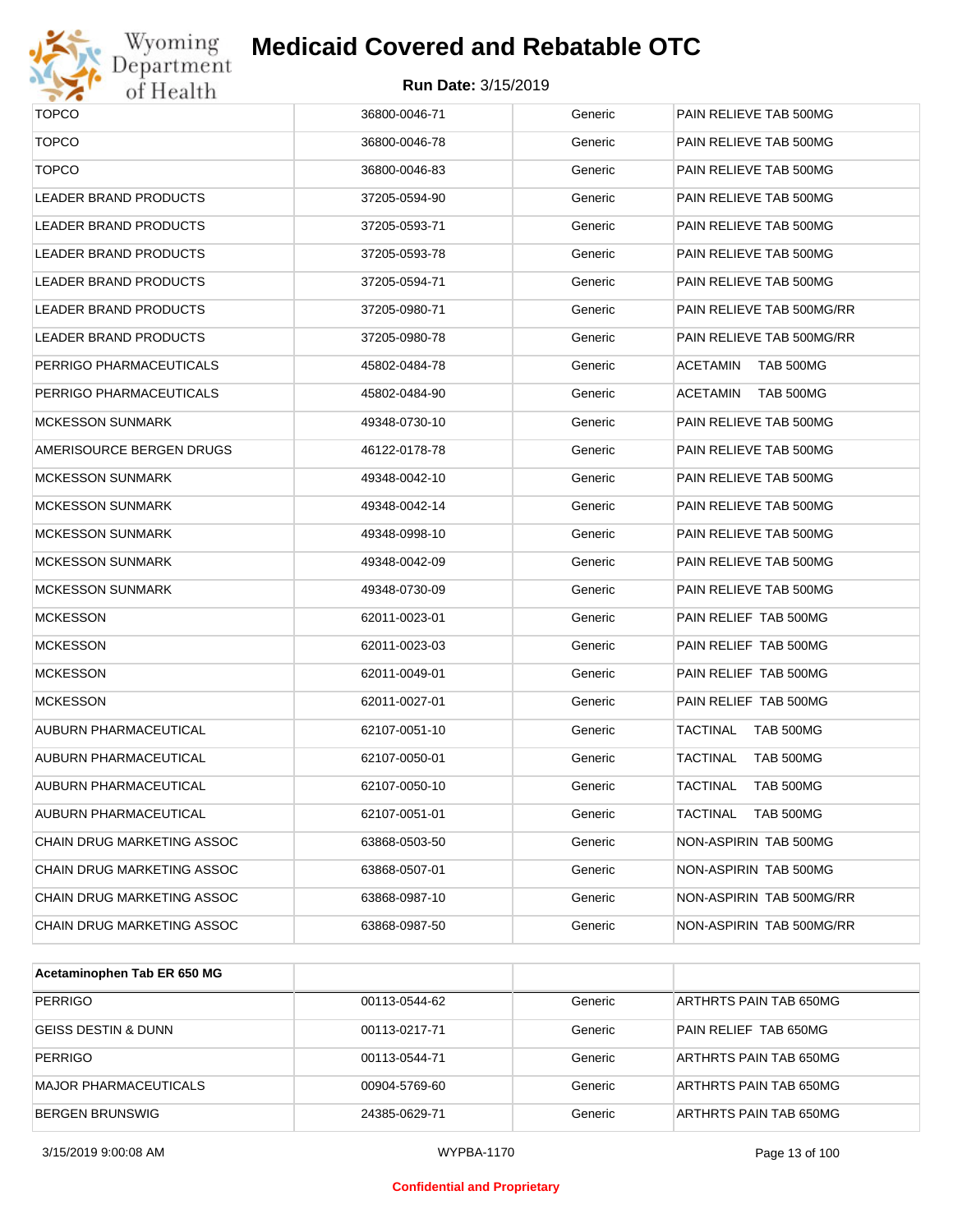

#### **Run Date:** 3/15/2019

| $\bullet$<br>or ricanii        |               |         |                             |  |  |
|--------------------------------|---------------|---------|-----------------------------|--|--|
| <b>BERGEN BRUNSWIG</b>         | 24385-0629-78 | Generic | ARTHRTS PAIN TAB 650MG      |  |  |
| <b>TOPCO</b>                   | 36800-0544-62 | Generic | ARTHRTS PAIN TAB 650MG      |  |  |
| <b>TOPCO</b>                   | 36800-0544-78 | Generic | ARTHRTS PAIN TAB 650MG      |  |  |
| <b>TOPCO</b>                   | 36800-0544-71 | Generic | ARTHRTS PAIN TAB 650MG      |  |  |
| LEADER BRAND PRODUCTS          | 37205-0034-78 | Generic | ARTHRTS PAIN TAB 650MG      |  |  |
| <b>TOPCO</b>                   | 36800-0217-78 | Generic | 8 HOUR PAIN TAB 650MG       |  |  |
| LEADER BRAND PRODUCTS          | 37205-0477-78 | Generic | 8 HOUR PAIN TAB 650MG       |  |  |
| <b>TOPCO</b>                   | 36800-0966-47 | Generic | ARTHRTS PAIN TAB 650MG      |  |  |
| AMERISOURCE BERGEN DRUGS       | 46122-0062-71 | Generic | 8 HOUR PAIN TAB 650MG       |  |  |
| AMERISOURCE BERGEN DRUGS       | 46122-0062-78 | Generic | 8 HOUR PAIN TAB 650MG       |  |  |
| <b>MCKESSON SUNMARK</b>        | 49348-0921-09 | Generic | ARTHRTS PAIN TAB 650MG      |  |  |
| <b>MCKESSON SUNMARK</b>        | 49348-0921-10 | Generic | ARTHRTS PAIN TAB 650MG      |  |  |
| AMERISOURCE BERGEN DRUGS       | 46122-0170-81 | Generic | ARTHRTS PAIN TAB 650MG      |  |  |
| <b>MCKESSON SUNMARK</b>        | 49348-0924-09 | Generic | 8 HOUR PAIN TAB 650MG       |  |  |
| <b>MCKESSON SUNMARK</b>        | 49348-0924-10 | Generic | 8 HOUR PAIN TAB 650MG       |  |  |
| OHM LABS                       | 51660-0333-01 | Generic | ARTHRTS PAIN TAB 650MG      |  |  |
| OHM LABS                       | 51660-0333-50 | Generic | ARTHRTS PAIN TAB 650MG      |  |  |
| <b>MCKESSON</b>                | 62011-0026-01 | Generic | ARTHRTS PAIN TAB 650MG      |  |  |
| CHAIN DRUG MARKETING ASSOC     | 63868-0089-01 | Generic | ARTHRTS PAIN TAB 650MG      |  |  |
| CHAIN DRUG MARKETING ASSOC     | 63868-0089-50 | Generic | ARTHRTS PAIN TAB 650MG      |  |  |
| AMERICAN HEALTH PACKAGING      | 68084-0777-25 | Generic | ACETAMIN<br>TAB 650MG       |  |  |
| AMERICAN HEALTH PACKAGING      | 68084-0777-95 | Generic | ACETAMIN<br>TAB 650MG       |  |  |
|                                |               |         |                             |  |  |
| <b>Aspirin Chew Tab 81 MG</b>  |               |         |                             |  |  |
| <b>GEISS DESTIN &amp; DUNN</b> | 00113-0274-68 | Generic | <b>ASPIRIN</b><br>CHW 81MG  |  |  |
| <b>GEISS DESTIN &amp; DUNN</b> | 00113-0467-68 | Generic | <b>ASPIRIN</b><br>CHW 81MG  |  |  |
| <b>RUGBY LABORATORIES</b>      | 00536-1008-36 | Generic | <b>ASPIRIN</b><br>CHW 81MG  |  |  |
| PAR PHARMACEUTICAL             | 00603-0024-36 | Generic | <b>ASPIRIN</b><br>CHW 81MG  |  |  |
| <b>MAJOR PHARMACEUTICALS</b>   | 00904-4040-73 | Generic | <b>ASPIRIN</b><br>CHW 81MG  |  |  |
| PHARBEST PHARMACEUTICALS       | 16103-0366-11 | Generic | <b>ASPIRIN</b><br>CHW 81MG  |  |  |
| PHARBEST PHARMACEUTICALS       | 16103-0366-05 | Generic | <b>ASPIRIN</b><br>CHW 81MG  |  |  |
| <b>MAJOR PHARMACEUTICALS</b>   | 00904-6288-89 | Generic | ASPIRIN LOW CHW 81MG        |  |  |
| <b>BERGEN BRUNSWIG</b>         | 24385-0028-68 | Generic | <b>GNP ASPIRIN CHW 81MG</b> |  |  |
| <b>BERGEN BRUNSWIG</b>         | 24385-0364-68 | Generic | GNP ASPIRIN CHW 81MG        |  |  |

TOPCO 36800-0274-68 Generic ASPIRIN LOW CHW 81MG BERGEN BRUNSWIG 24385-0278-68 Generic GNP ASPIRIN CHW 81MG TOPCO 36800-0467-68 Generic ASPIRIN LOW CHW 81MG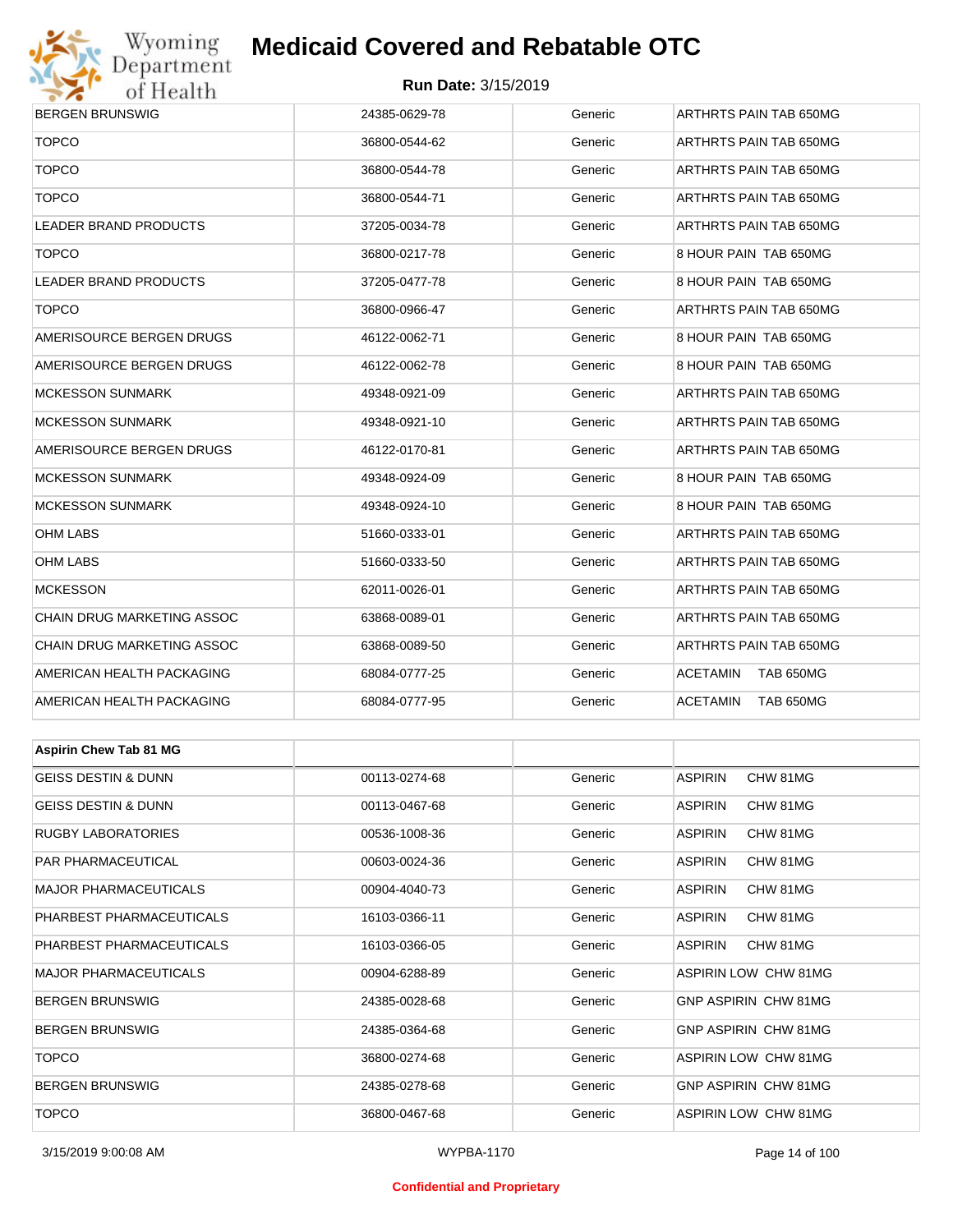

| TOPCO                        | 36800-0259-68 | Generic | ASPIRIN<br>CHW 81MG   |
|------------------------------|---------------|---------|-----------------------|
| <b>SELECT BRAND</b>          | 15127-0241-36 | Generic | SB CHILD ASA CHW 81MG |
| <b>LEADER BRAND PRODUCTS</b> | 37205-0708-68 | Generic | CHILD ASA CHW 81MG    |
| <b>LEADER BRAND PRODUCTS</b> | 37205-0467-68 | Generic | CHILD ASA CHW 81MG    |
| <b>LEADER BRAND PRODUCTS</b> | 37205-0369-68 | Generic | ASPIRIN<br>CHW 81MG   |
| <b>MCKESSON SUNMARK</b>      | 49348-0191-07 | Generic | SM CHILD ASA CHW 81MG |
| <b>MCKESSON SUNMARK</b>      | 49348-0498-07 | Generic | SM ASPIRIN CHW 81MG   |
| <b>MCKESSON SUNMARK</b>      | 49348-0757-07 | Generic | SM ASPIRIN CHW 81MG   |
| TIME-CAP LABS                | 49483-0334-63 | Generic | ASPIRIN LOW CHW 81MG  |
| <b>MCKESSON</b>              | 62011-0028-01 | Generic | HM ASPIRIN CHW 81MG   |
| AUBURN PHARMACEUTICAL        | 62107-0026-36 | Generic | CHILD ASA LS CHW 81MG |
| <b>MCKESSON</b>              | 62011-0212-01 | Generic | HM ASPIRIN CHW 81MG   |
| <b>MCKESSON</b>              | 62011-0021-01 | Generic | HM ASPIRIN CHW 81MG   |
|                              |               |         |                       |

| <b>Aspirin Suppos 300 MG</b> |               |         |                |           |
|------------------------------|---------------|---------|----------------|-----------|
| PERRIGO                      | 00574-7034-12 | Generic | <b>ASPIRIN</b> | SUP 300MG |

| <b>Aspirin Suppos 600 MG</b> |               |         |                |           |
|------------------------------|---------------|---------|----------------|-----------|
| PERRIGO                      | 00574-7036-12 | Generic | <b>ASPIRIN</b> | SUP 600MG |

| Aspirin Tab 325 MG             |               |         |                                    |
|--------------------------------|---------------|---------|------------------------------------|
| <b>GEISS DESTIN &amp; DUNN</b> | 00113-0416-78 | Generic | <b>ASPIRIN</b><br><b>TAB 325MG</b> |
| <b>GEISS DESTIN &amp; DUNN</b> | 00113-0416-87 | Generic | <b>ASPIRIN</b><br><b>TAB 325MG</b> |
| <b>GEISS DESTIN &amp; DUNN</b> | 00113-0416-90 | Generic | <b>ASPIRIN</b><br><b>TAB 325MG</b> |
| <b>RUGBY LABORATORIES</b>      | 00536-1053-01 | Generic | <b>TAB 325MG</b><br><b>ASPIRIN</b> |
| <b>RUGBY LABORATORIES</b>      | 00536-3305-10 | Generic | <b>ASPIRIN</b><br><b>TAB 325MG</b> |
| <b>RUGBY LABORATORIES</b>      | 00536-1054-29 | Generic | <b>ASPIRIN</b><br><b>TAB 325MG</b> |
| <b>RUGBY LABORATORIES</b>      | 00536-1053-05 | Generic | <b>TAB 325MG</b><br><b>ASPIRIN</b> |
| <b>MAJOR PHARMACEUTICALS</b>   | 00904-2009-40 | Generic | <b>ASPIRIN</b><br><b>TAB 325MG</b> |
| <b>RUGBY LABORATORIES</b>      | 00536-3305-01 | Generic | <b>ASPIRIN</b><br><b>TAB 325MG</b> |
| <b>MAJOR PHARMACEUTICALS</b>   | 00904-2009-60 | Generic | <b>ASPIRIN</b><br><b>TAB 325MG</b> |
| <b>SELECT BRAND</b>            | 15127-0738-05 | Generic | SB ASPIRIN TAB 325MG               |
| <b>SELECT BRAND</b>            | 15127-0738-01 | Generic | SB ASPIRIN TAB 325MG               |
| PHARBEST PHARMACEUTICALS       | 16103-0365-11 | Generic | <b>ASPIRIN</b><br><b>TAB 325MG</b> |
| <b>SELECT BRAND</b>            | 15127-0738-10 | Generic | SB ASPIRIN TAB 325MG               |
| <b>SELECT BRAND</b>            | 15127-0738-21 | Generic | SB ASPIRIN TAB 325MG               |
| PHARBEST PHARMACEUTICALS       | 16103-0365-08 | Generic | <b>ASPIRIN</b><br><b>TAB 325MG</b> |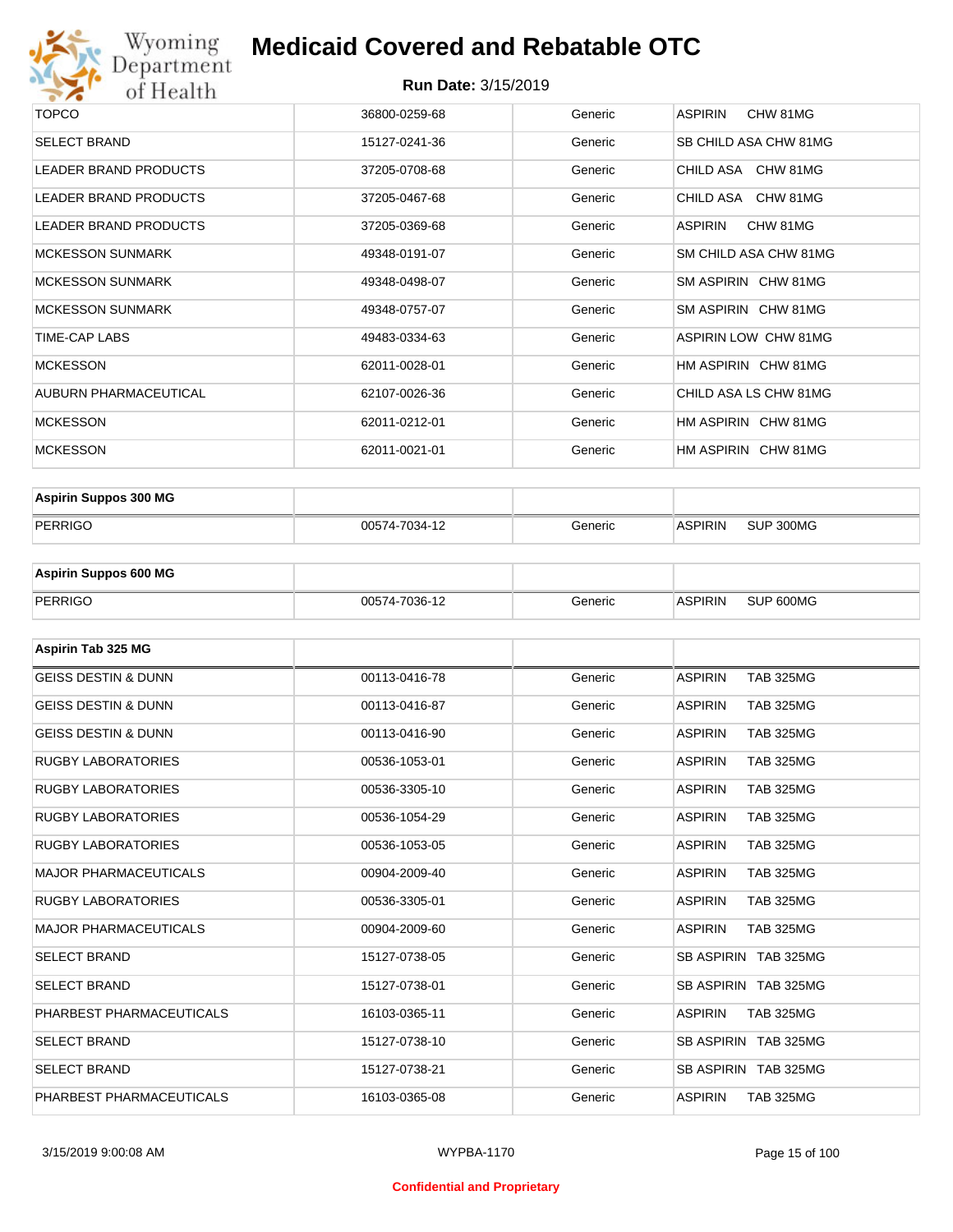

| MCKESSON SUNMARK           | 49348-0001-10 | Generic | SM ASPIRIN TAB 325MG               |
|----------------------------|---------------|---------|------------------------------------|
| <b>MCKESSON SUNMARK</b>    | 49348-0001-14 | Generic | SM ASPIRIN TAB 325MG               |
| TIME-CAP LABS              | 49483-0011-10 | Generic | <b>ASPIRIN</b><br><b>TAB 325MG</b> |
| <b>MCKESSON SUNMARK</b>    | 49348-0001-23 | Generic | SM ASPIRIN TAB 325MG               |
| MCKESSON                   | 62011-0020-01 | Generic | HM ASPIRIN TAB 325MG               |
| CHAIN DRUG MARKETING ASSOC | 63868-0352-03 | Generic | OC ASPIRIN TAB 325MG               |
| CHAIN DRUG MARKETING ASSOC | 63868-0352-10 | Generic | OC ASPIRIN TAB 325MG               |

| <b>RUGBY LABORATORIES</b><br><b>ASPIRIN</b><br>TAB 325MG EC<br>00536-3313-01<br>Generic<br>PAR PHARMACEUTICAL<br><b>ASPIRIN</b><br>TAB 325MG EC<br>00603-0168-21<br>Generic<br><b>MAJOR PHARMACEUTICALS</b><br>TAB 325MG EC<br>00904-2011-59<br>Generic<br><b>ASPIRIN</b><br><b>MAJOR PHARMACEUTICALS</b><br>Generic<br><b>ASPIRIN</b><br>TAB 325MG EC<br>00904-2013-60<br><b>MAJOR PHARMACEUTICALS</b><br><b>ASPIRIN</b><br>TAB 325MG EC<br>00904-2013-80<br>Generic<br><b>MAJOR PHARMACEUTICALS</b><br>00904-2013-72<br>Generic<br><b>ASPIRIN</b><br>TAB 325MG EC<br><b>RUGBY LABORATORIES</b><br>Generic<br><b>ASPIRIN</b><br>TAB 325MG EC<br>00536-3313-10 |
|----------------------------------------------------------------------------------------------------------------------------------------------------------------------------------------------------------------------------------------------------------------------------------------------------------------------------------------------------------------------------------------------------------------------------------------------------------------------------------------------------------------------------------------------------------------------------------------------------------------------------------------------------------------|
|                                                                                                                                                                                                                                                                                                                                                                                                                                                                                                                                                                                                                                                                |
|                                                                                                                                                                                                                                                                                                                                                                                                                                                                                                                                                                                                                                                                |
|                                                                                                                                                                                                                                                                                                                                                                                                                                                                                                                                                                                                                                                                |
|                                                                                                                                                                                                                                                                                                                                                                                                                                                                                                                                                                                                                                                                |
|                                                                                                                                                                                                                                                                                                                                                                                                                                                                                                                                                                                                                                                                |
|                                                                                                                                                                                                                                                                                                                                                                                                                                                                                                                                                                                                                                                                |
|                                                                                                                                                                                                                                                                                                                                                                                                                                                                                                                                                                                                                                                                |
| PAR PHARMACEUTICAL<br><b>ASPIRIN</b><br>TAB 325MG EC<br>00603-0169-21<br>Generic                                                                                                                                                                                                                                                                                                                                                                                                                                                                                                                                                                               |
| PAR PHARMACEUTICAL<br><b>ASPIRIN</b><br>TAB 325MG EC<br>00603-0169-32<br>Generic                                                                                                                                                                                                                                                                                                                                                                                                                                                                                                                                                                               |
| PHARBEST PHARMACEUTICALS<br><b>ASPIRIN</b><br>TAB 325MG EC<br>16103-0357-08<br>Generic                                                                                                                                                                                                                                                                                                                                                                                                                                                                                                                                                                         |
| PHARBEST PHARMACEUTICALS<br>Generic<br><b>ASPIRIN</b><br>TAB 325MG EC<br>16103-0357-11                                                                                                                                                                                                                                                                                                                                                                                                                                                                                                                                                                         |
| <b>BERGEN BRUNSWIG</b><br>GNP ASPIRIN TAB 325MG EC<br>24385-0429-02<br>Generic                                                                                                                                                                                                                                                                                                                                                                                                                                                                                                                                                                                 |
| GNP ASPIRIN TAB 325MG EC<br><b>BERGEN BRUNSWIG</b><br>24385-0429-90<br>Generic                                                                                                                                                                                                                                                                                                                                                                                                                                                                                                                                                                                 |
| <b>TOPCO</b><br>36800-0429-02<br>Generic<br><b>ASPIRIN</b><br>TAB 325MG EC                                                                                                                                                                                                                                                                                                                                                                                                                                                                                                                                                                                     |
| <b>LEADER BRAND PRODUCTS</b><br><b>ASPIRIN</b><br>Generic<br>TAB 325MG EC<br>37205-0429-96                                                                                                                                                                                                                                                                                                                                                                                                                                                                                                                                                                     |
| <b>ASPIRIN</b><br>TAB 325MG EC<br><b>LEADER BRAND PRODUCTS</b><br>37205-0429-87<br>Generic                                                                                                                                                                                                                                                                                                                                                                                                                                                                                                                                                                     |
| <b>MCKESSON SUNMARK</b><br>SM ASPIRIN TAB 325MG EC<br>49348-0937-14<br>Generic                                                                                                                                                                                                                                                                                                                                                                                                                                                                                                                                                                                 |
| TIME-CAP LABS<br>Generic<br><b>ASPIRIN</b><br>TAB 325MG EC<br>49483-0331-10                                                                                                                                                                                                                                                                                                                                                                                                                                                                                                                                                                                    |
| <b>MCKESSON SUNMARK</b><br>SM ASPIRIN TAB 325MG EC<br>49348-0937-82<br>Generic                                                                                                                                                                                                                                                                                                                                                                                                                                                                                                                                                                                 |
| <b>TIME-CAP LABS</b><br>Generic<br><b>ASPIRIN</b><br>TAB 325MG EC<br>49483-0331-01                                                                                                                                                                                                                                                                                                                                                                                                                                                                                                                                                                             |
| EQ ASPIRIN TAB 325MG EC<br><b>WAL-MART</b><br>50844-0227-12<br>Generic                                                                                                                                                                                                                                                                                                                                                                                                                                                                                                                                                                                         |
| <b>MCKESSON</b><br>62011-0040-01<br>Generic<br><b>ASPIRIN</b><br>TAB 325MG EC                                                                                                                                                                                                                                                                                                                                                                                                                                                                                                                                                                                  |
| AUBURN PHARMACEUTICAL<br><b>ECPIRIN</b><br>TAB 325MG EC<br>62107-0028-01<br>Generic                                                                                                                                                                                                                                                                                                                                                                                                                                                                                                                                                                            |
| AUBURN PHARMACEUTICAL<br><b>ECPIRIN</b><br>TAB 325MG EC<br>62107-0028-32<br>Generic                                                                                                                                                                                                                                                                                                                                                                                                                                                                                                                                                                            |
| <b>MCKESSON PACKAGING SERVICES</b><br><b>ASPIRIN</b><br>TAB 325MG EC<br>63739-0523-01<br>Generic                                                                                                                                                                                                                                                                                                                                                                                                                                                                                                                                                               |

| Aspirin Tab Delayed Release 81 MG |               |         |                |             |
|-----------------------------------|---------------|---------|----------------|-------------|
| <b>RUGBY LABORATORIES</b>         | 00536-1004-10 | Generic | <b>ASPIRIN</b> | TAB 81MG EC |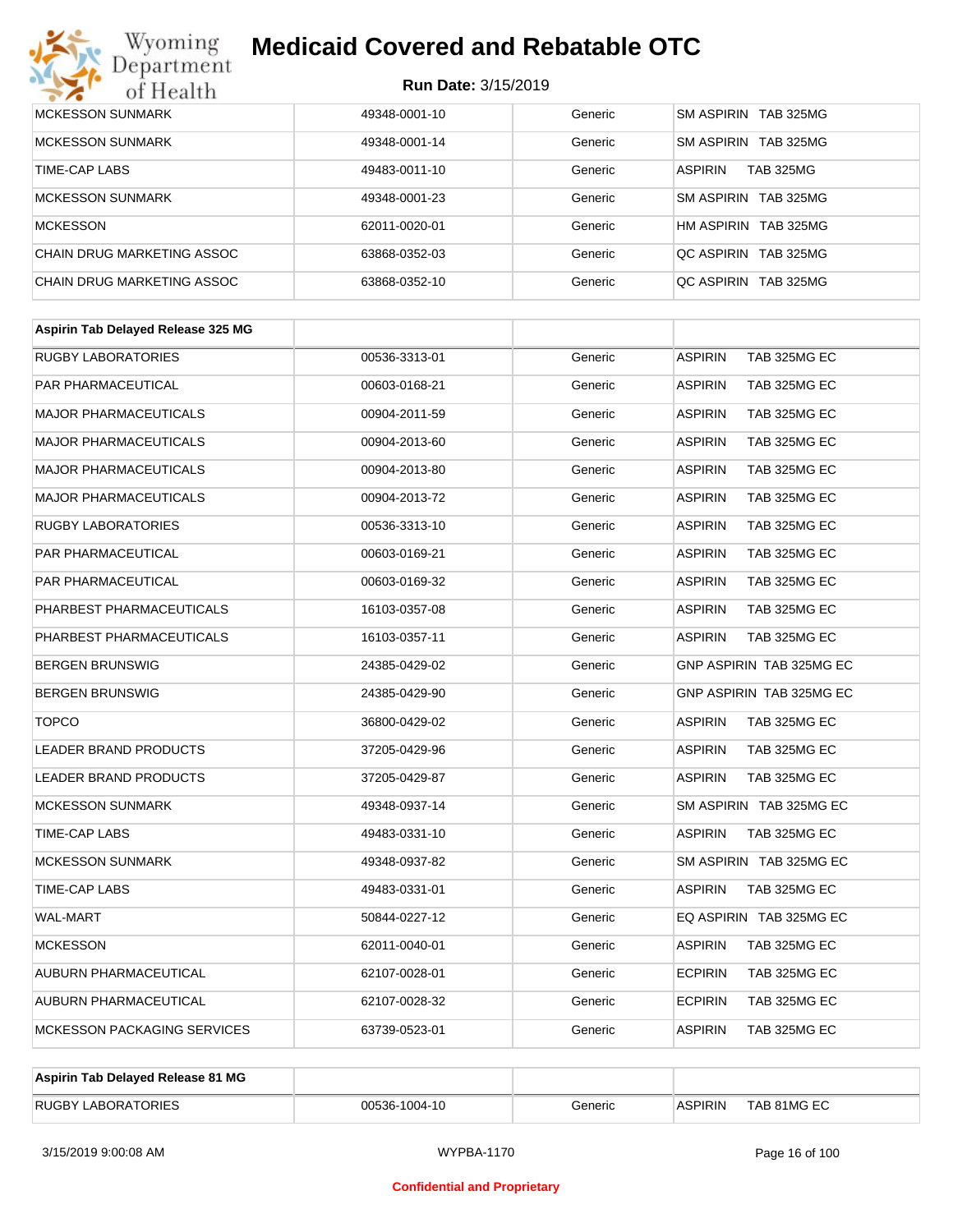# Wyoming<br>Department<br>of Health

## **Medicaid Covered and Rebatable OTC**

| <b>PAR PHARMACEUTICAL</b>          | 00603-0026-22 | Generic | ASPIRIN LOW TAB 81MG EC        |
|------------------------------------|---------------|---------|--------------------------------|
| PAR PHARMACEUTICAL                 | 00603-0026-32 | Generic | ASPIRIN LOW TAB 81MG EC        |
| <b>RUGBY LABORATORIES</b>          | 00536-1004-41 | Generic | <b>ASPIRIN</b><br>TAB 81MG EC  |
| <b>MAJOR PHARMACEUTICALS</b>       | 00904-7704-70 | Generic | ASPIR-LOW TAB 81MG EC          |
| <b>MAJOR PHARMACEUTICALS</b>       | 00904-7704-18 | Generic | ASPIR-LOW TAB 81MG EC          |
| <b>MAJOR PHARMACEUTICALS</b>       | 00904-7704-80 | Generic | ASPIR-LOW TAB 81MG EC          |
| PHARBEST PHARMACEUTICALS           | 16103-0356-09 | Generic | <b>ASPIRIN</b><br>TAB 81MG EC  |
| PHARBEST PHARMACEUTICALS           | 16103-0356-11 | Generic | <b>ASPIRIN</b><br>TAB 81MG EC  |
| <b>TOPCO</b>                       | 36800-0277-48 | Generic | ASPIRIN LOW TAB 81MG EC        |
| <b>SELECT BRAND</b>                | 15127-0228-65 | Generic | <b>ASPIRIN</b><br>TAB 81MG EC  |
| <b>SELECT BRAND</b>                | 15127-0228-94 | Generic | <b>ASPIRIN LOW TAB 81MG EC</b> |
| AMERISOURCE BERGEN DRUGS           | 46122-0180-76 | Generic | ASPIRIN LOW TAB 81MG EC        |
| AMERISOURCE BERGEN DRUGS           | 46122-0182-48 | Generic | GNP ASPIRIN TAB 81MG EC        |
| AMERISOURCE BERGEN DRUGS           | 46122-0180-87 | Generic | ASPIRIN LOW TAB 81MG EC        |
| TIME-CAP LABS                      | 49483-0387-12 | Generic | ASPIRIN LOW TAB 81MG EC        |
| TIME-CAP LABS                      | 49483-0387-10 | Generic | ASPIRIN LOW TAB 81MG EC        |
| <b>MCKESSON SUNMARK</b>            | 49348-0980-15 | Generic | SM ASPIRIN TAB 81MG EC         |
| <b>MCKESSON SUNMARK</b>            | 49348-0980-23 | Generic | SM ASPIRIN TAB 81MG EC         |
| <b>MCKESSON SUNMARK</b>            | 49348-0980-53 | Generic | SM ASPIRIN TAB 81MG EC         |
| <b>MCKESSON SUNMARK</b>            | 49348-0981-15 | Generic | SM ASPIRIN TAB 81MG EC         |
| AUBURN PHARMACEUTICAL              | 62107-0027-26 | Generic | ASPIRIN 81 TAB 81MG EC         |
| <b>AUBURN PHARMACEUTICAL</b>       | 62107-0027-32 | Generic | ASPIRIN 81 TAB 81MG EC         |
| <b>MCKESSON</b>                    | 62011-0003-01 | Generic | ASPIRIN LOW TAB 81MG EC        |
| <b>MCKESSON</b>                    | 62011-0019-01 | Generic | ASPIRIN LOW TAB 81MG EC        |
| <b>MCKESSON PACKAGING SERVICES</b> | 63739-0522-01 | Generic | ASPIRIN<br>TAB 81MG EC         |
| <b>MCKESSON PACKAGING SERVICES</b> | 63739-0522-10 | Generic | <b>ASPIRIN</b><br>TAB 81MG EC  |
|                                    |               |         |                                |

| Magnesium Salicylate Tab 500 MG |               |         |                              |
|---------------------------------|---------------|---------|------------------------------|
| <b>SELECT BRAND</b>             | 15127-0448-24 | Generic | <b>SB BACKACHE TAB 500MG</b> |
| <b>ANTACIDS</b>                 |               |         |                              |

| Alum & Mag Hydroxide-Simethicone Chew<br>Tab 200-200-25 MG |               |         |                        |
|------------------------------------------------------------|---------------|---------|------------------------|
| MAJOR PHARMACEUTICALS                                      | 00904-0478-60 | Generic | <b>MINTOX PLUS CHW</b> |
| RUGBY LABORATORIES                                         | 00536-1011-01 | Generic | <b>CHW</b><br>ALMACONE |

| Alum & Mag Hydroxide-Simethicone Susp<br>200-200-20 MG/5ML |               |         |                 |
|------------------------------------------------------------|---------------|---------|-----------------|
| PHARMACEUTICAL ASSOCIATES                                  | 00121-1761-30 | Generic | MAG-AL PLUS LIO |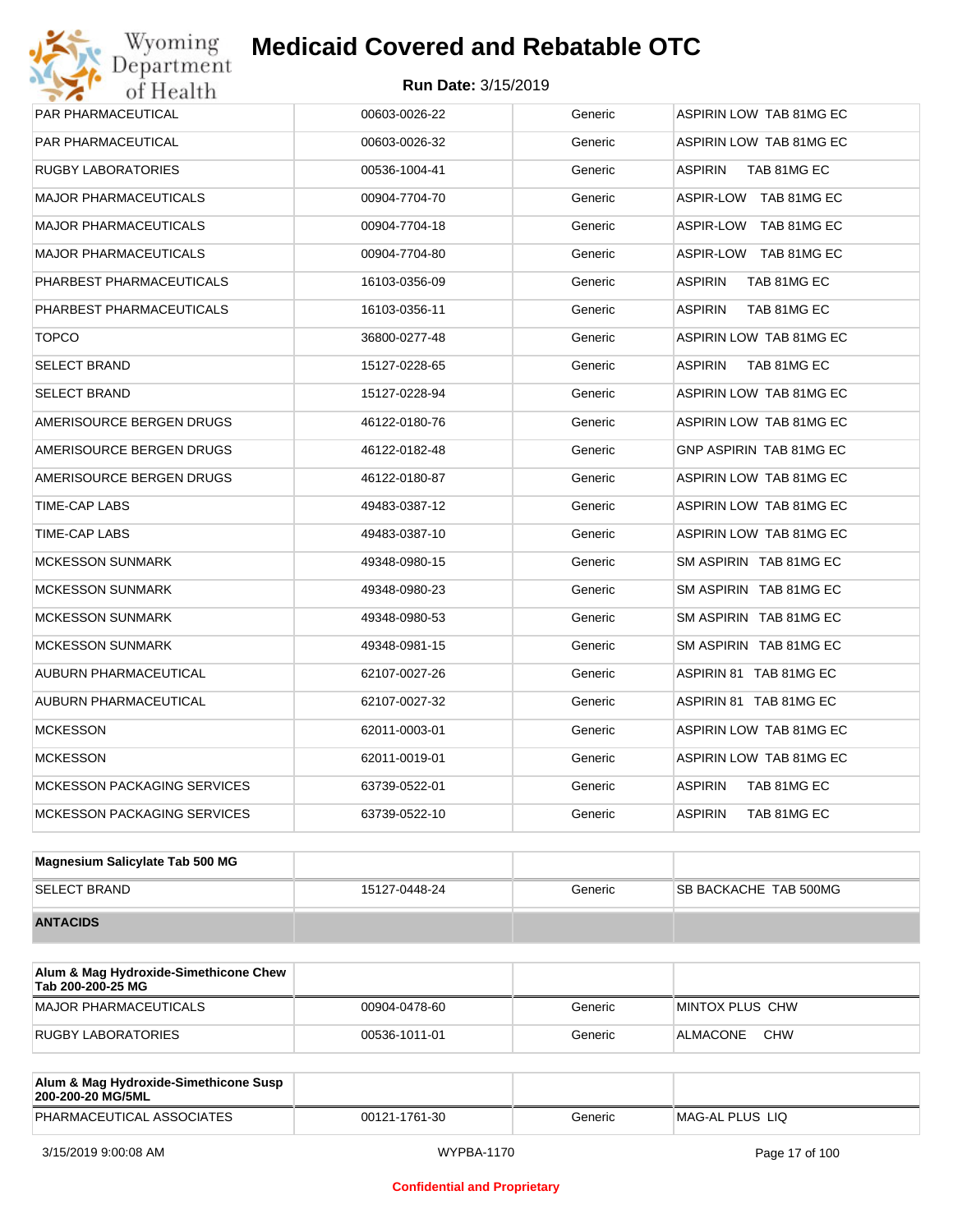

# Wyoming<br>Department<br>of Health

## **Medicaid Covered and Rebatable OTC**

| <b>PERRIGO</b>                    | 00113-0357-40 | Generic | ANTACID PLUS SUS GAS REL            |
|-----------------------------------|---------------|---------|-------------------------------------|
| <b>PERRIGO</b>                    | 00113-0851-40 | Generic | <b>ANTACID</b><br><b>SUS</b>        |
| <b>RUGBY LABORATORIES</b>         | 00536-0025-83 | Generic | <b>SUS</b><br><b>ALMACONE</b>       |
| <b>RUGBY LABORATORIES</b>         | 00536-1945-83 | Generic | <b>SUS</b><br><b>RULOX</b>          |
| <b>MAJOR PHARMACEUTICALS</b>      | 00904-5721-14 | Generic | SUS<br><b>MINTOX</b>                |
| <b>MAJOR PHARMACEUTICALS</b>      | 00904-0004-14 | Generic | <b>SUS</b><br>MI-ACID               |
| <b>SELECT BRAND</b>               | 15127-0883-52 | Generic | <b>SB ANTACID/ SUS ANTIGAS</b>      |
| <b>BERGEN BRUNSWIG</b>            | 24385-0357-40 | Generic | <b>GNP MASANTI SUS REG ST</b>       |
| <b>BERGEN BRUNSWIG</b>            | 24385-0356-40 | Generic | <b>GNP ANTACID SUS ANTI-GAS</b>     |
| <b>TOPCO</b>                      | 36800-0851-40 | Generic | <b>ANTACID FAST SUS RELIEF</b>      |
| <b>LEADER BRAND PRODUCTS</b>      | 37205-0314-40 | Generic | <b>ANTACID</b><br><b>SUS REG ST</b> |
| <b>TOPCO</b>                      | 36800-0357-40 | Generic | ANTACID PLUS SUS GAS REL            |
| <b>LEADER BRAND PRODUCTS</b>      | 37205-0530-40 | Generic | <b>ANTACID FAST SUS ACTING</b>      |
| <b>MCKESSON SUNMARK</b>           | 49348-0019-39 | Generic | SM ANTACID/ SUS ANTIGAS             |
| <b>MCKESSON SUNMARK</b>           | 49348-0020-39 | Generic | SM ANTACID SUS ANTI-GAS             |
| <b>MCKESSON</b>                   | 62011-0147-01 | Generic | HM ANTACID SUS ANTI-GAS             |
| <b>MCKESSON</b>                   | 62011-0148-01 | Generic | HM ANTACID SUS ANTI-GAS             |
| <b>CHAIN DRUG MARKETING ASSOC</b> | 63868-0694-57 | Generic | QC ANTACID SUS                      |
| <b>CHAIN DRUG MARKETING ASSOC</b> | 63868-0712-57 | Generic | QC ANTACID SUS ANTI-GAS             |

| Alum & Mag Hydroxide-Simethicone Susp<br>400-400-40 MG/5ML |               |         |                                       |
|------------------------------------------------------------|---------------|---------|---------------------------------------|
| <b>GEISS DESTIN &amp; DUNN</b>                             | 00113-0340-40 | Generic | ANTACID PLUS SUS GAS REL              |
| PHARMACEUTICAL ASSOCIATES                                  | 00121-1762-30 | Generic | MAG-AL PLUS LIO XS                    |
| PERRIGO PHARMACEUTICALS                                    | 00113-0588-40 | Generic | <b>ANTACID</b><br><b>SUS ANTI-GAS</b> |
| <b>MAJOR PHARMACEUTICALS</b>                               | 00904-0005-14 | Generic | MI-ACID<br><b>SUS MAX ST</b>          |
| <b>RUGBY LABORATORIES</b>                                  | 00536-0015-83 | Generic | ALMACONE DBL SUS STRENGTH             |
| <b>MAJOR PHARMACEUTICALS</b>                               | 00904-5725-14 | Generic | <b>MINTOX</b><br><b>SUS MAX ST</b>    |
| <b>SELECT BRAND</b>                                        | 15127-0745-52 | Generic | ANTACID/ANTI SUS -GAS DS              |
| <b>BERGEN BRUNSWIG</b>                                     | 24385-0362-40 | Generic | <b>GNP ANTACID SUS CHERRY</b>         |
| <b>TOPCO</b>                                               | 36800-0340-40 | Generic | ANTACID PLUS SUS ANTI-GAS             |
| <b>TOPCO</b>                                               | 36800-0588-40 | Generic | <b>ANTACID</b><br><b>SUS MAX ST</b>   |
| <b>LEADER BRAND PRODUCTS</b>                               | 37205-0535-40 | Generic | <b>ANTACID</b><br><b>SUS MAX ST</b>   |
| <b>BERGEN BRUNSWIG</b>                                     | 24385-0340-40 | Generic | <b>GNP MASANTI SUS MAX ST</b>         |
| <b>LEADER BRAND PRODUCTS</b>                               | 37205-0536-40 | Generic | <b>ANTACID</b><br><b>SUS MAX ST</b>   |
| <b>MCKESSON</b>                                            | 62011-0149-01 | Generic | HM ANTACID SUS ANTI-GAS               |
| <b>MCKESSON</b>                                            | 62011-0122-01 | Generic | <b>ADVANCED</b><br><b>SUS ANTACID</b> |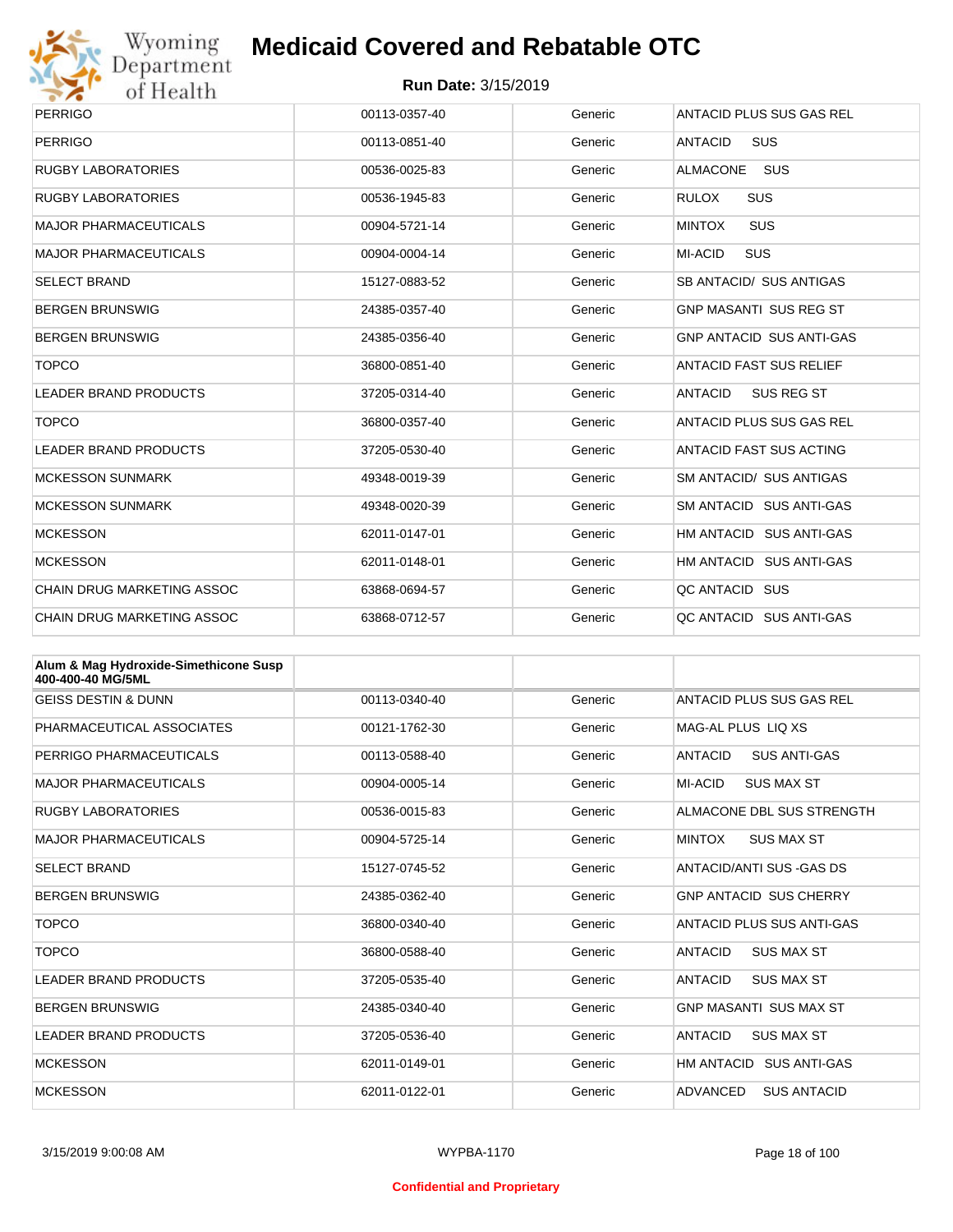

| Aluminum & Magnesium Hydroxides Susp<br>200-200 MG/5ML        |               |              |                                      |
|---------------------------------------------------------------|---------------|--------------|--------------------------------------|
| PHARMACEUTICAL ASSOCIATES                                     | 00121-1760-30 | Brand        | MAG-AL<br>LIQ                        |
| Aluminum Hydroxide Gel Susp 320<br>MG/5ML                     |               |              |                                      |
| <b>RUGBY LABORATORIES</b>                                     | 00536-0091-85 | Generic      | ALUM HYDROX SUS 320/5ML              |
|                                                               |               |              |                                      |
| Aluminum Hydroxide-Magnesium<br>Carbonate Chew Tab 160-105 MG |               |              |                                      |
| <b>GLAXO CONSUMER HEALTHCARE L.P.</b>                         | 00135-0098-26 | <b>Brand</b> | CHW EX-STR<br><b>GAVISCON</b>        |
| GLAXO CONSUMER HEALTHCARE L.P.                                | 00135-0430-03 | <b>Brand</b> | <b>GAVISCON</b><br><b>CHW EX-STR</b> |
| <b>MAJOR PHARMACEUTICALS</b>                                  | 00904-5365-60 | Generic      | <b>ACID GONE</b><br><b>CHW</b>       |
| AMERISOURCE BERGEN DRUGS                                      | 46122-0150-78 | Generic      | GNP ANTACID CHW 160-105              |
| Aluminum Hydroxide-Magnesium                                  |               |              |                                      |
| Carbonate Susp 508-475 MG/10ML                                |               |              |                                      |
| <b>GLAXO CONSUMER HEALTHCARE L.P.</b>                         | 00135-0095-41 | <b>Brand</b> | <b>SUS</b><br><b>GAVISCON</b>        |
| Aluminum Hydroxide-Magnesium                                  |               |              |                                      |
| Carbonate Susp 95-358 MG/15ML                                 |               |              |                                      |
| <b>GLAXO CONSUMER HEALTHCARE L.P.</b>                         | 00135-0094-41 | <b>Brand</b> | <b>GAVISCON</b><br><b>SUS</b>        |
| <b>MAJOR PHARMACEUTICALS</b>                                  | 00904-7727-14 | Generic      | <b>SUS</b><br><b>ACID GONE</b>       |
| Aluminum Hydroxide-Magnesium                                  |               |              |                                      |
| Trisilicate Chew Tab 80-14.2 MG                               |               |              |                                      |
| GLAXO CONSUMER HEALTHCARE L.P.                                | 00135-0096-26 | <b>Brand</b> | <b>GAVISCON</b><br><b>CHW</b>        |
|                                                               |               |              |                                      |
| <b>Calcium Carbonate (Antacid) Chew Tab</b><br>1000 MG        |               |              |                                      |
| PERRIGO PHARMACEUTICALS                                       | 00113-0595-23 | Generic      | CAL ANTACID CHW 1000MG               |
| GLAXO CONSUMER HEALTHCARE L.P.                                | 00135-0180-14 | <b>Brand</b> | TUMS ULTRA CHW 1000MG                |
| GLAXO CONSUMER HEALTHCARE L.P.                                | 00135-0181-01 | <b>Brand</b> | TUMS ULTRA CHW 1000MG                |
| GLAXO CONSUMER HEALTHCARE L.P.                                | 00135-0181-02 | <b>Brand</b> | TUMS ULTRA CHW 1000MG                |
| GLAXO CONSUMER HEALTHCARE L.P.                                | 00135-0181-03 | <b>Brand</b> | TUMS ULTRA CHW 1000MG                |
| GLAXO CONSUMER HEALTHCARE L.P.                                | 00135-0228-01 | <b>Brand</b> | TUMS ULTRA CHW 1000MG                |
| GLAXO CONSUMER HEALTHCARE L.P.                                | 00135-0181-05 | <b>Brand</b> | TUMS ULTRA CHW 1000MG                |
| GLAXO CONSUMER HEALTHCARE L.P.                                | 00135-0118-14 | <b>Brand</b> | TUMS ULTRA CHW 1000MG                |
| GLAXO CONSUMER HEALTHCARE L.P.                                | 00135-0118-83 | <b>Brand</b> | TUMS ULTRA CHW 1000MG                |
| GLAXO CONSUMER HEALTHCARE L.P.                                | 00135-0180-02 | <b>Brand</b> | TUMS ULTRA CHW 1000MG                |
| GLAXO CONSUMER HEALTHCARE L.P.                                | 00135-0181-14 | <b>Brand</b> | TUMS ULTRA CHW 1000MG                |
| <b>TOPCO</b>                                                  | 36800-0595-23 | Generic      | CALC ANTACID CHW 1000MG              |
| LEADER BRAND PRODUCTS                                         | 37205-0333-69 | Generic      | CAL ANTACID CHW 1000MG               |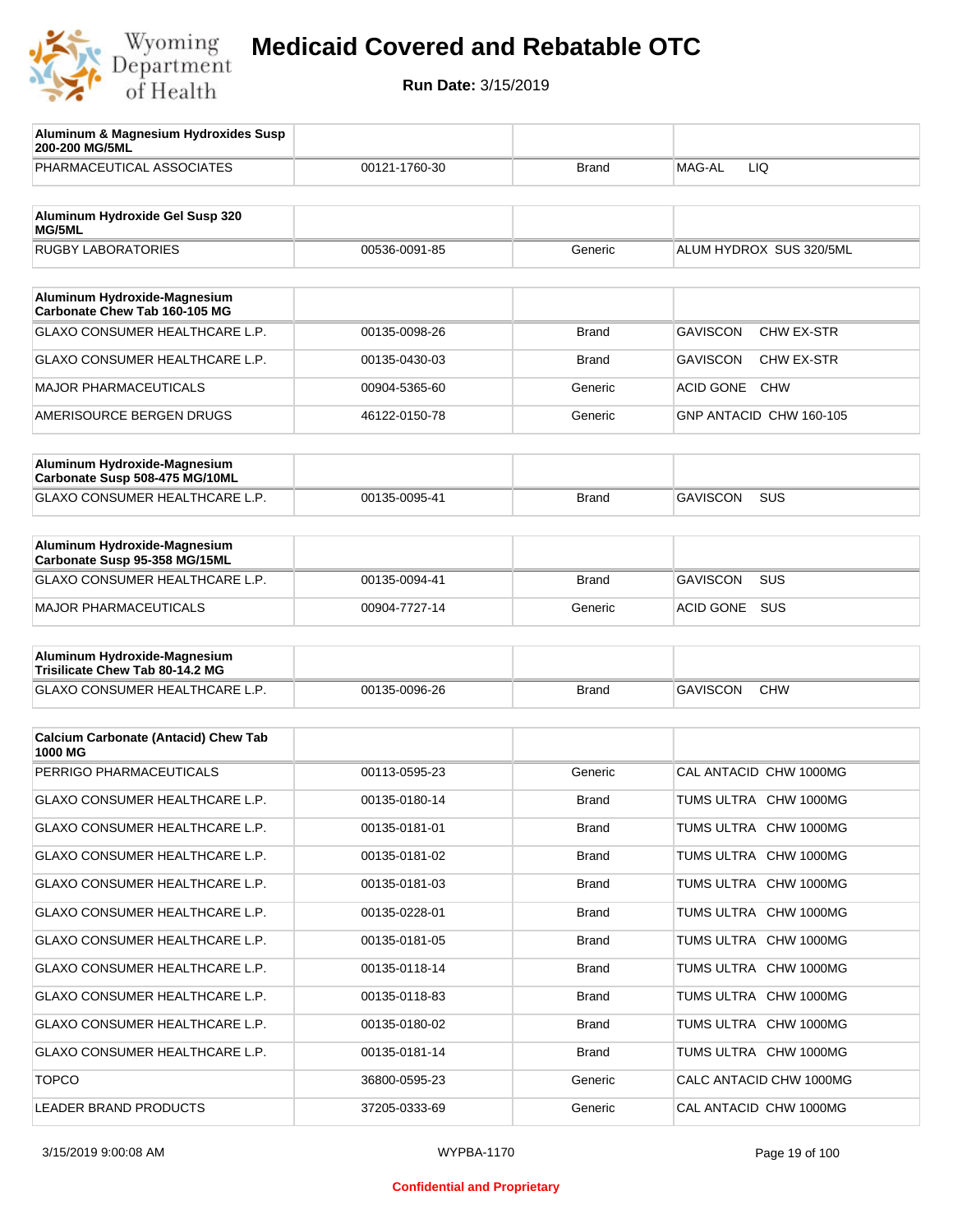

| <b>MCKESSON SUNMARK</b>                                                                                                                                                                                                                                                                                                | 49348-0959-16 | Generic      | SM ANTACID CHW 1000MG       |
|------------------------------------------------------------------------------------------------------------------------------------------------------------------------------------------------------------------------------------------------------------------------------------------------------------------------|---------------|--------------|-----------------------------|
| <b>Calcium Carbonate (Antacid) Chew Tab</b>                                                                                                                                                                                                                                                                            |               |              |                             |
| 1177 MG (471 MG Ca)                                                                                                                                                                                                                                                                                                    |               |              |                             |
| GLAXO CONSUMER HEALTHCARE L.P.                                                                                                                                                                                                                                                                                         | 00135-0560-01 | <b>Brand</b> | TUMS CHW DEL CHW 1177MG     |
| <b>Calcium Carbonate (Antacid) Chew Tab</b><br>500 MG                                                                                                                                                                                                                                                                  |               |              |                             |
| PERRIGO PHARMACEUTICALS                                                                                                                                                                                                                                                                                                | 00113-0478-47 | Generic      | CALC ANTACID CHW 500MG      |
| GLAXO CONSUMER HEALTHCARE L.P.                                                                                                                                                                                                                                                                                         | 00135-0070-03 | <b>Brand</b> | <b>TUMS</b><br>CHW 500MG    |
| PERRIGO PHARMACEUTICALS                                                                                                                                                                                                                                                                                                | 00113-0485-47 | Generic      | <b>ANTACID</b><br>CHW 500MG |
| <b>GLAXO CONSUMER HEALTHCARE L.P.</b>                                                                                                                                                                                                                                                                                  | 00135-0070-48 | <b>Brand</b> | <b>TUMS</b><br>CHW 500MG    |
| GLAXO CONSUMER HEALTHCARE L.P.                                                                                                                                                                                                                                                                                         | 00135-0071-27 | <b>Brand</b> | <b>TUMS</b><br>CHW 500MG    |
| <b>GLAXO CONSUMER HEALTHCARE L.P.</b>                                                                                                                                                                                                                                                                                  | 00135-0071-48 | <b>Brand</b> | <b>TUMS</b><br>CHW 500MG    |
| <b>GLAXO CONSUMER HEALTHCARE L.P.</b>                                                                                                                                                                                                                                                                                  | 00135-0070-27 | <b>Brand</b> | <b>TUMS</b><br>CHW 500MG    |
| GLAXO CONSUMER HEALTHCARE L.P.                                                                                                                                                                                                                                                                                         | 00135-0522-03 | Generic      | TUMS FRESHER CHW 500MG      |
| <b>RUGBY LABORATORIES</b>                                                                                                                                                                                                                                                                                              | 00536-1007-15 | Generic      | CAL-GEST<br>CHW 500MG       |
| <b>RUGBY LABORATORIES</b>                                                                                                                                                                                                                                                                                              | 00536-1048-15 | Generic      | <b>ANTACID</b><br>CHW 500MG |
| <b>MAJOR PHARMACEUTICALS</b>                                                                                                                                                                                                                                                                                           | 00904-1257-92 | Generic      | CALC ANTACID CHW 500MG      |
| <b>MAJOR PHARMACEUTICALS</b>                                                                                                                                                                                                                                                                                           | 00904-6412-92 | Generic      | CALC ANTACID CHW 500MG      |
| <b>SELECT BRAND</b>                                                                                                                                                                                                                                                                                                    | 15127-0210-24 | Generic      | <b>ANTACID</b><br>CHW 500MG |
| <b>SELECT BRAND</b>                                                                                                                                                                                                                                                                                                    | 15127-0211-24 | Generic      | CHW 500MG<br><b>ANTACID</b> |
| <b>TOPCO</b>                                                                                                                                                                                                                                                                                                           | 36800-0485-47 | Generic      | CALC ANTACID CHW 500MG      |
| <b>TOPCO</b>                                                                                                                                                                                                                                                                                                           | 36800-0478-47 | Generic      | <b>ANTACID</b><br>CHW 500MG |
| <b>LEADER BRAND PRODUCTS</b>                                                                                                                                                                                                                                                                                           | 37205-0200-47 | Generic      | <b>ANTACID</b><br>CHW 500MG |
| <b>LEADER BRAND PRODUCTS</b>                                                                                                                                                                                                                                                                                           | 37205-0210-47 | Generic      | <b>ANTACID</b><br>CHW 500MG |
| <b>MCKESSON SUNMARK</b>                                                                                                                                                                                                                                                                                                | 49348-0958-21 | Generic      | CALC ANTACID CHW 500MG      |
| <b>MCKESSON SUNMARK</b>                                                                                                                                                                                                                                                                                                | 49348-0957-21 | Generic      | CALC ANTACID CHW 500MG      |
| <b>MCKESSON</b>                                                                                                                                                                                                                                                                                                        | 62011-0132-01 | Generic      | CALC ANTACID CHW 500MG      |
| $\mathbf{A}$ - Linux $\mathbf{A}$ - dimensional $\mathbf{A}$ and $\mathbf{A}$ - $\mathbf{A}$ $\mathbf{A}$ $\mathbf{A}$ $\mathbf{A}$ $\mathbf{A}$ $\mathbf{A}$ $\mathbf{A}$ $\mathbf{A}$ $\mathbf{A}$ $\mathbf{A}$ $\mathbf{A}$ $\mathbf{A}$ $\mathbf{A}$ $\mathbf{A}$ $\mathbf{A}$ $\mathbf{A}$ $\mathbf{A}$ $\mathbf$ |               |              |                             |
|                                                                                                                                                                                                                                                                                                                        |               |              |                             |

| <b>Calcium Carbonate (Antacid) Chew Tab</b><br>750 MG |               |              |                              |
|-------------------------------------------------------|---------------|--------------|------------------------------|
| PERRIGO PHARMACEUTICALS                               | 00113-0489-80 | Generic      | ANTACID<br>CHW 750MG         |
| PERRIGO PHARMACEUTICALS                               | 00113-0179-80 | Generic      | CALC ANTACID CHW 750MG       |
| <b>GLAXO CONSUMER HEALTHCARE L.P.</b>                 | 00135-0154-05 | <b>Brand</b> | <b>CHW 750MG</b><br>TUMS F-X |
| GLAXO CONSUMER HEALTHCARE L.P.                        | 00135-0469-01 | <b>Brand</b> | TUMS KIDS.<br>CHW 750MG      |
| GLAXO CONSUMER HEALTHCARE L.P.                        | 00135-0074-24 | <b>Brand</b> | TUMS EXTRA<br>CHW 750MG      |
| <b>GLAXO CONSUMER HEALTHCARE L.P.</b>                 | 00135-0074-46 | Brand        | TUMS EXTRA CHW 750MG         |
| <b>GLAXO CONSUMER HEALTHCARE L.P.</b>                 | 00135-0246-02 | <b>Brand</b> | TUMS SMOOTHI CHW 750MG       |
| <b>GLAXO CONSUMER HEALTHCARE L.P.</b>                 | 00135-0456-03 | Brand        | TUMS SMOOTHI CHW 750MG       |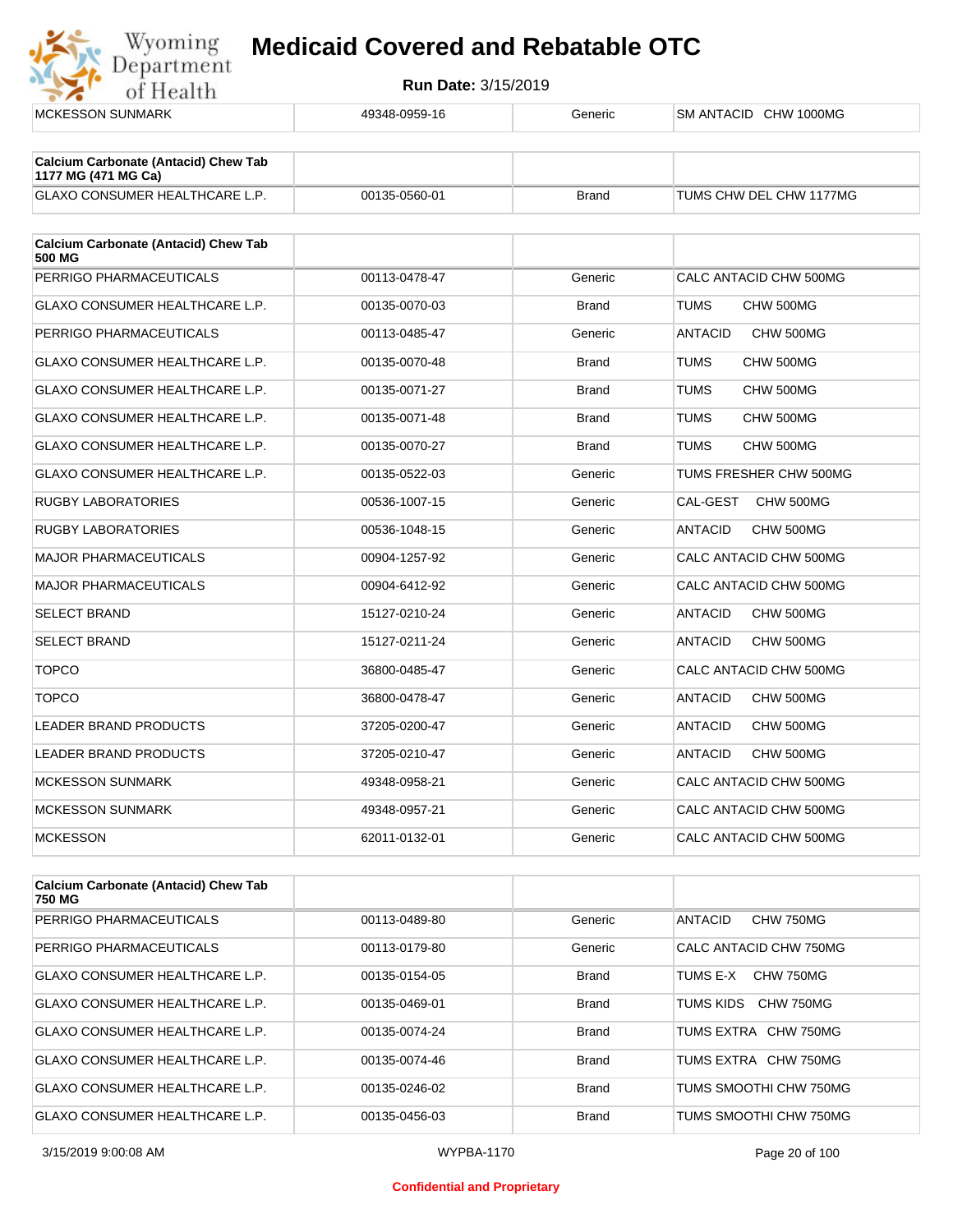| Wyoming<br>Department                 | <b>Medicaid Covered and Rebatable OTC</b> |              |                             |
|---------------------------------------|-------------------------------------------|--------------|-----------------------------|
| of Health                             | <b>Run Date: 3/15/2019</b>                |              |                             |
| GLAXO CONSUMER HEALTHCARE L.P.        | 00135-0074-07                             | <b>Brand</b> | TUMS EXTRA CHW 750MG        |
| GLAXO CONSUMER HEALTHCARE L.P.        | 00135-0074-22                             | Brand        | TUMS EXTRA CHW 750MG        |
| GLAXO CONSUMER HEALTHCARE L.P.        | 00135-0140-03                             | Brand        | TUMS E-X<br>CHW 750MG       |
| GLAXO CONSUMER HEALTHCARE L.P.        | 00135-0178-02                             | <b>Brand</b> | TUMS E-X<br>CHW 750MG       |
| GLAXO CONSUMER HEALTHCARE L.P.        | 00135-0178-03                             | Brand        | TUMS E-X<br>CHW 750MG       |
| GLAXO CONSUMER HEALTHCARE L.P.        | 00135-0178-08                             | <b>Brand</b> | TUMS E-X<br>CHW 750MG       |
| PERRIGO PHARMACEUTICALS               | 00113-0468-80                             | Generic      | ANTACID<br>CHW 750MG        |
| GLAXO CONSUMER HEALTHCARE L.P.        | 00135-0074-25                             | <b>Brand</b> | TUMS EXTRA CHW 750MG        |
| GLAXO CONSUMER HEALTHCARE L.P.        | 00135-0076-25                             | <b>Brand</b> | TUMS E-X<br>CHW 750MG       |
| GLAXO CONSUMER HEALTHCARE L.P.        | 00135-0140-01                             | <b>Brand</b> | TUMS E-X<br>CHW 750MG       |
| GLAXO CONSUMER HEALTHCARE L.P.        | 00135-0178-09                             | Brand        | TUMS E-X<br>CHW 750MG       |
| <b>GLAXO CONSUMER HEALTHCARE L.P.</b> | 00135-0243-02                             | <b>Brand</b> | TUMS SMOOTHI CHW 750MG      |
| GLAXO CONSUMER HEALTHCARE L.P.        | 00135-0245-02                             | Generic      | TUMS SMOOTHI CHW 750MG      |
| GLAXO CONSUMER HEALTHCARE L.P.        | 00135-0246-01                             | <b>Brand</b> | TUMS SMOOTHI CHW 750MG      |
| RUGBY LABORATORIES                    | 00536-1050-22                             | Generic      | CALC ANTACID CHW 750MG      |
| RUGBY LABORATORIES                    | 00536-1049-22                             | Generic      | CALC ANTACID CHW 750MG      |
| <b>MAJOR PHARMACEUTICALS</b>          | 00904-5513-79                             | Generic      | CALC ANTACID CHW 750MG      |
| MAJOR PHARMACEUTICALS                 | 00904-7695-91                             | Generic      | CALC ANTACID CHW 750MG      |
| SELECT BRAND                          | 15127-0212-96                             | Generic      | ANTACID<br>CHW 750MG        |
| SELECT BRAND                          | 15127-0207-37                             | Generic      | ANTACID<br>CHW 750MG        |
| BERGEN BRUNSWIG                       | 24385-0106-80                             | Generic      | <b>ANTACID</b><br>CHW 750MG |
| <b>TOPCO</b>                          | 36800-0179-80                             | Generic      | CALC ANTACID CHW 750MG      |
| <b>TOPCO</b>                          | 36800-0468-80                             | Generic      | CALC ANTACID CHW 750MG      |
| <b>TOPCO</b>                          | 36800-0489-80                             | Generic      | CALC ANTACID CHW 750MG      |
| LEADER BRAND PRODUCTS                 | 37205-0205-80                             | Generic      | CHW 750MG<br>ANTACID        |
| LEADER BRAND PRODUCTS                 | 37205-0706-80                             | Generic      | ANTACID<br>CHW 750MG        |
| <b>MCKESSON SUNMARK</b>               | 49348-0954-34                             | Generic      | CALC ANTACID CHW 750MG      |
| <b>MCKESSON</b>                       | 62011-0229-01                             | Generic      | CALC ANTACID CHW 750MG      |
| MCKESSON                              | 62011-0131-01                             | Generic      | CALC ANTACID CHW 750MG      |
|                                       |                                           |              |                             |

| Calcium Carbonate (Antacid) Susp 1250<br>MG/5ML |               |         |                           |
|-------------------------------------------------|---------------|---------|---------------------------|
| <b>HIKMA</b>                                    | 00054-3117-63 | Generic | CALCIUM CARB SUS 1250/5ML |
| PHARMACEUTICAL ASSOCIATES                       | 00121-4766-05 | Generic | CALCIUM CARB SUS 1250/5ML |
| PHARMACEUTICAL ASSOCIATES                       | 00121-0766-16 | Generic | CALCIUM CARB SUS 1250/5ML |

| Calcium Carbonate (Antacid) Tab 648 MG |               |         |                        |
|----------------------------------------|---------------|---------|------------------------|
| <b>RUGBY LABORATORIES</b>              | 00536-1024-10 | Generic | CALCIUM CARB TAB 648MG |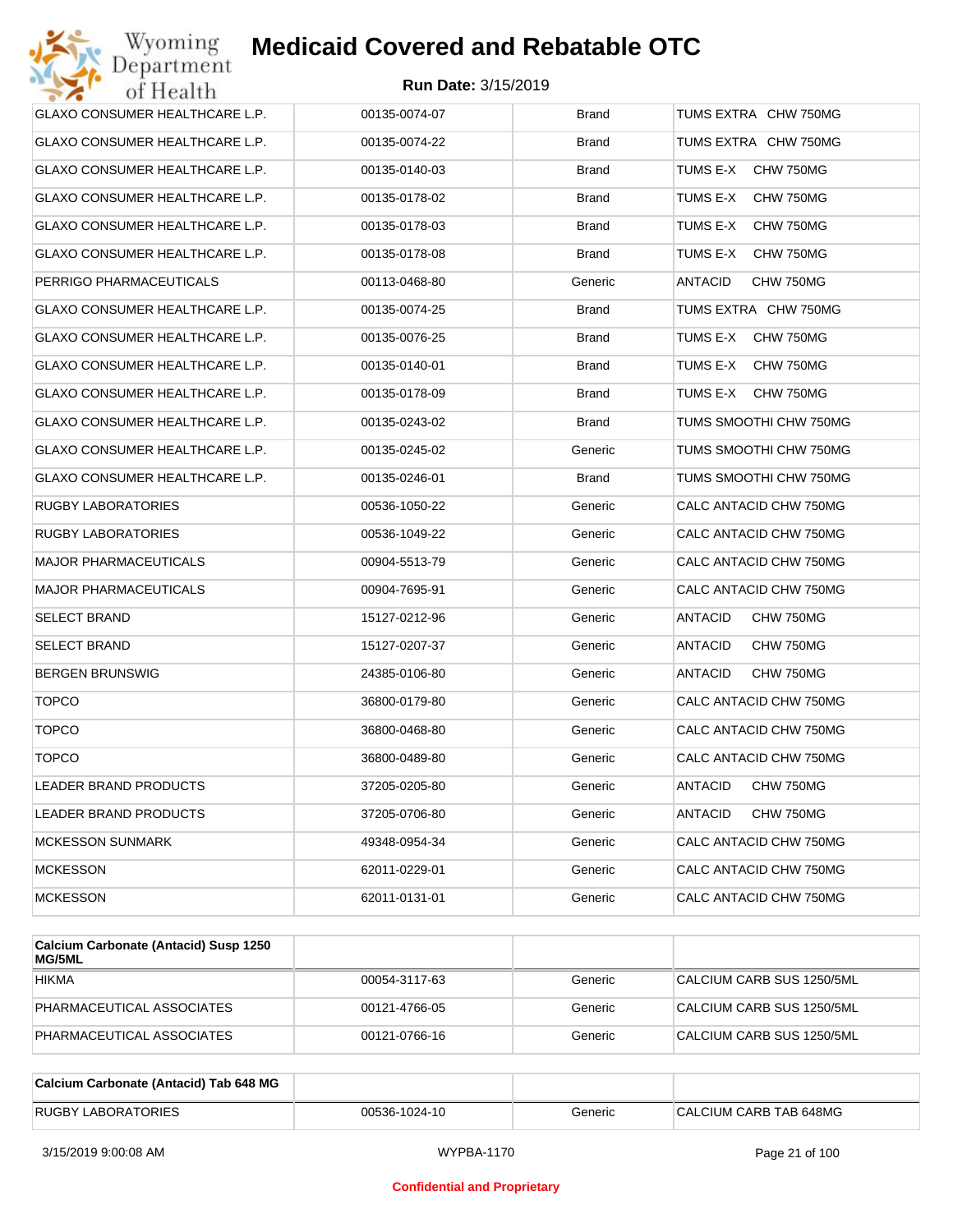

| AMERISOURCE BERGEN DRUGS<br><b>Calcium Carbonate-Mag Hydroxide Chew</b><br>Tab 700-300 MG<br><b>MAJOR PHARMACEUTICALS</b><br><b>Calcium Carbonate-Simethicone Chew Tab</b><br>1000-60 MG<br>AMERISOURCE BERGEN DRUGS<br>Magnesium Oxide Tab 400 MG | 46122-0153-47<br>00904-5115-71<br>46122-0151-75<br>00603-0209-22 | Generic<br><b>Brand</b><br>Generic<br>Generic | GNP ANTACID CHW 550-110<br><b>MI-ACID</b><br><b>CHW</b><br>ANT/ANTI-GAS CHW 1000-60<br>MAG OXIDE TAB 400MG |
|----------------------------------------------------------------------------------------------------------------------------------------------------------------------------------------------------------------------------------------------------|------------------------------------------------------------------|-----------------------------------------------|------------------------------------------------------------------------------------------------------------|
|                                                                                                                                                                                                                                                    |                                                                  |                                               |                                                                                                            |
|                                                                                                                                                                                                                                                    |                                                                  |                                               |                                                                                                            |
|                                                                                                                                                                                                                                                    |                                                                  |                                               |                                                                                                            |
|                                                                                                                                                                                                                                                    |                                                                  |                                               |                                                                                                            |
|                                                                                                                                                                                                                                                    |                                                                  |                                               |                                                                                                            |
|                                                                                                                                                                                                                                                    |                                                                  |                                               |                                                                                                            |
|                                                                                                                                                                                                                                                    |                                                                  |                                               |                                                                                                            |
|                                                                                                                                                                                                                                                    |                                                                  |                                               |                                                                                                            |
| PAR PHARMACEUTICALS                                                                                                                                                                                                                                |                                                                  |                                               |                                                                                                            |
| Magnesium Oxide Tab 420 MG                                                                                                                                                                                                                         |                                                                  |                                               |                                                                                                            |
| PAR PHARMACEUTICALS                                                                                                                                                                                                                                | 00603-0213-21                                                    | Generic                                       | MAG OXIDE TAB 420MG                                                                                        |
| Sodium Bicarbonate Tab 325 MG                                                                                                                                                                                                                      |                                                                  |                                               |                                                                                                            |
| <b>RUGBY LABORATORIES</b>                                                                                                                                                                                                                          | 00536-1046-10                                                    | Generic                                       | SODIUM BICAR TAB 325MG                                                                                     |
|                                                                                                                                                                                                                                                    |                                                                  |                                               |                                                                                                            |
| Sodium Bicarbonate Tab 650 MG                                                                                                                                                                                                                      |                                                                  |                                               |                                                                                                            |
| <b>RUGBY LABORATORIES</b>                                                                                                                                                                                                                          | 00536-1047-10                                                    | Generic                                       | SODIUM BICAR TAB 650MG                                                                                     |
| <b>RUGBY LABORATORIES</b>                                                                                                                                                                                                                          | 00536-4544-10                                                    | Generic                                       | SODIUM BICAR TAB 650MG                                                                                     |
| RISING PHARMACEUTICALS                                                                                                                                                                                                                             | 64980-0182-10                                                    | Generic                                       | SODIUM BICAR TAB 10GR                                                                                      |
| <b>ANTIASTHMATIC AND BRONCHODILATOR</b><br><b>AGENTS</b>                                                                                                                                                                                           |                                                                  |                                               |                                                                                                            |
|                                                                                                                                                                                                                                                    |                                                                  |                                               |                                                                                                            |
| <b>Ephedrine Sulfate Cap 25 MG</b>                                                                                                                                                                                                                 |                                                                  |                                               |                                                                                                            |
| <b>HIKMA</b>                                                                                                                                                                                                                                       | 00143-3145-01                                                    | Generic                                       | EPHEDRINE SU CAP 25MG                                                                                      |
| Racepinephrine HCI Soln Nebu 2.25%<br>(Base Equivalent)                                                                                                                                                                                            |                                                                  |                                               |                                                                                                            |
| NEPHRON PHARMACEUTICALS CORP.                                                                                                                                                                                                                      | 00487-5901-10                                                    | <b>Brand</b>                                  | S <sub>2</sub><br>NEB 2.25%                                                                                |
| NEPHRON PHARMACEUTICALS CORP.                                                                                                                                                                                                                      | 00487-5901-99                                                    | <b>Brand</b>                                  | S <sub>2</sub><br>NEB 2.25%                                                                                |
| <b>ANTIDIABETICS</b>                                                                                                                                                                                                                               |                                                                  |                                               |                                                                                                            |

| Insulin NPH & Regular Susp Pen-Inj 100<br>Unit/ML (70-30) |               |       |                                |
|-----------------------------------------------------------|---------------|-------|--------------------------------|
| LILLY                                                     | 00002-8803-01 | Brand | INJ 70/30KWP<br><b>HUMULIN</b> |
| LILLY                                                     | 00002-8803-59 | Brand | INJ 70/30KWP<br><b>HUMULIN</b> |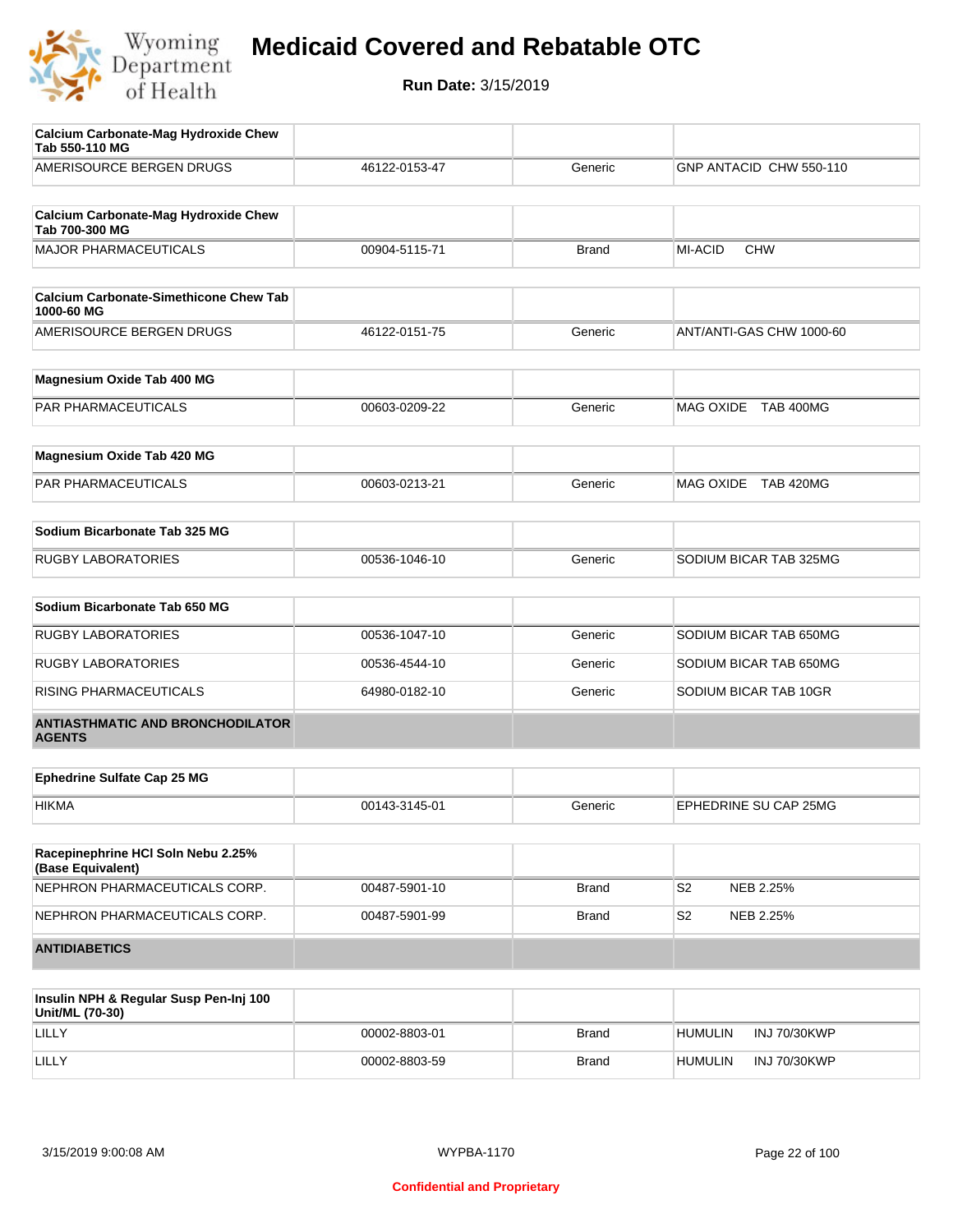

| Insulin NPH (Human) (Isophane) Inj 100<br>Unit/ML |               |              |                         |
|---------------------------------------------------|---------------|--------------|-------------------------|
| LILLY                                             | 00002-8315-01 | <b>Brand</b> | HUMULIN N INJ U-100     |
| LILLY                                             | 00002-8315-17 | <b>Brand</b> | HUMULIN N<br>INJ U-100  |
| NOVO NORDISK                                      | 00169-1834-11 | <b>Brand</b> | NOVOLIN N INJ U-100     |
| NOVO NORDISK                                      | 00169-1834-02 | <b>Brand</b> | NOVOLIN N<br>INJ RELION |

| Insulin NPH (Human) (Isophane) Susp Pen-<br>injector 100 Unit/ML |               |              |                        |
|------------------------------------------------------------------|---------------|--------------|------------------------|
| LILLY                                                            | 00002-8805-01 | Brand        | HUMULIN N INJ U-100KWP |
| LILLY                                                            | 00002-8805-59 | <b>Brand</b> | HUMULIN N INJ U-100KWP |

| Insulin NPH Isophane & Regular Human Inj<br>100 Unit/ML (70-30) |               |              |                             |
|-----------------------------------------------------------------|---------------|--------------|-----------------------------|
| LILLY                                                           | 00002-8715-01 | <b>Brand</b> | <b>HUMULIN</b><br>INJ 70/30 |
| LILLY                                                           | 00002-8715-17 | <b>Brand</b> | <b>HUMULIN</b><br>INJ 70/30 |
| NOVO NORDISK                                                    | 00169-1837-02 | <b>Brand</b> | NOVOLIN70/30 INJ RELION     |
| NOVO NORDISK                                                    | 00169-1837-11 | <b>Brand</b> | <b>NOVOLIN</b><br>INJ 70/30 |

| Insulin Regular (Human) Inj 100 Unit/ML |               |              |                         |
|-----------------------------------------|---------------|--------------|-------------------------|
| <b>LILLY</b>                            | 00002-8215-01 | <b>Brand</b> | HUMULIN R INJ U-100     |
| LILLY                                   | 00002-8215-17 | <b>Brand</b> | HUMULIN R INJ U-100     |
| NOVO NORDISK                            | 00169-1833-02 | <b>Brand</b> | NOVOLIN R<br>INJ RELION |
| NOVO NORDISK                            | 00169-1833-11 | <b>Brand</b> | NOVOLIN R INJ U-100     |
| <b>ANTIDIARRHEAL/PROBIOTIC AGENTS</b>   |               |              |                         |

| <b>Bismuth Subsalicylate Chew Tab 262 MG</b> |               |         |                               |
|----------------------------------------------|---------------|---------|-------------------------------|
| <b>RUGBY LABORATORIES</b>                    | 00536-1021-07 | Generic | PEPTIC RELF CHW 262MG         |
| <b>PAR PHARMACEUTICAL</b>                    | 00603-0235-16 | Generic | PINK BISMUTH CHW 262MG        |
| <b>MAJOR PHARMACEUTICALS</b>                 | 00904-1315-46 | Generic | <b>CHW 262MG</b><br>BISMATROL |
| <b>BERGEN BRUNSWIG</b>                       | 24385-0024-65 | Generic | PINK BISMUTH CHW 262MG        |
| <b>TOPCO</b>                                 | 36800-0469-65 | Generic | STOMACH RELF CHW 262MG        |
| LEADER BRAND PRODUCTS                        | 37205-0720-65 | Generic | PINK BISMUTH CHW 262MG        |
| <b>MCKESSON SUNMARK</b>                      | 49348-0953-44 | Generic | STOMACH RELF CHW 262MG        |
| <b>MCKESSON</b>                              | 62011-0140-01 | Generic | STOMACH RELF CHW 262MG        |

| Bismuth Subsalicylate Susp 262 MG/15ML |               |         |                           |
|----------------------------------------|---------------|---------|---------------------------|
| PERRIGO                                | 00113-0302-34 | Generic | STOMACH RELF SUS 262/15ML |
| PERRIGO                                | 00113-0302-40 | Generic | STOMACH RELF SUS 262/15ML |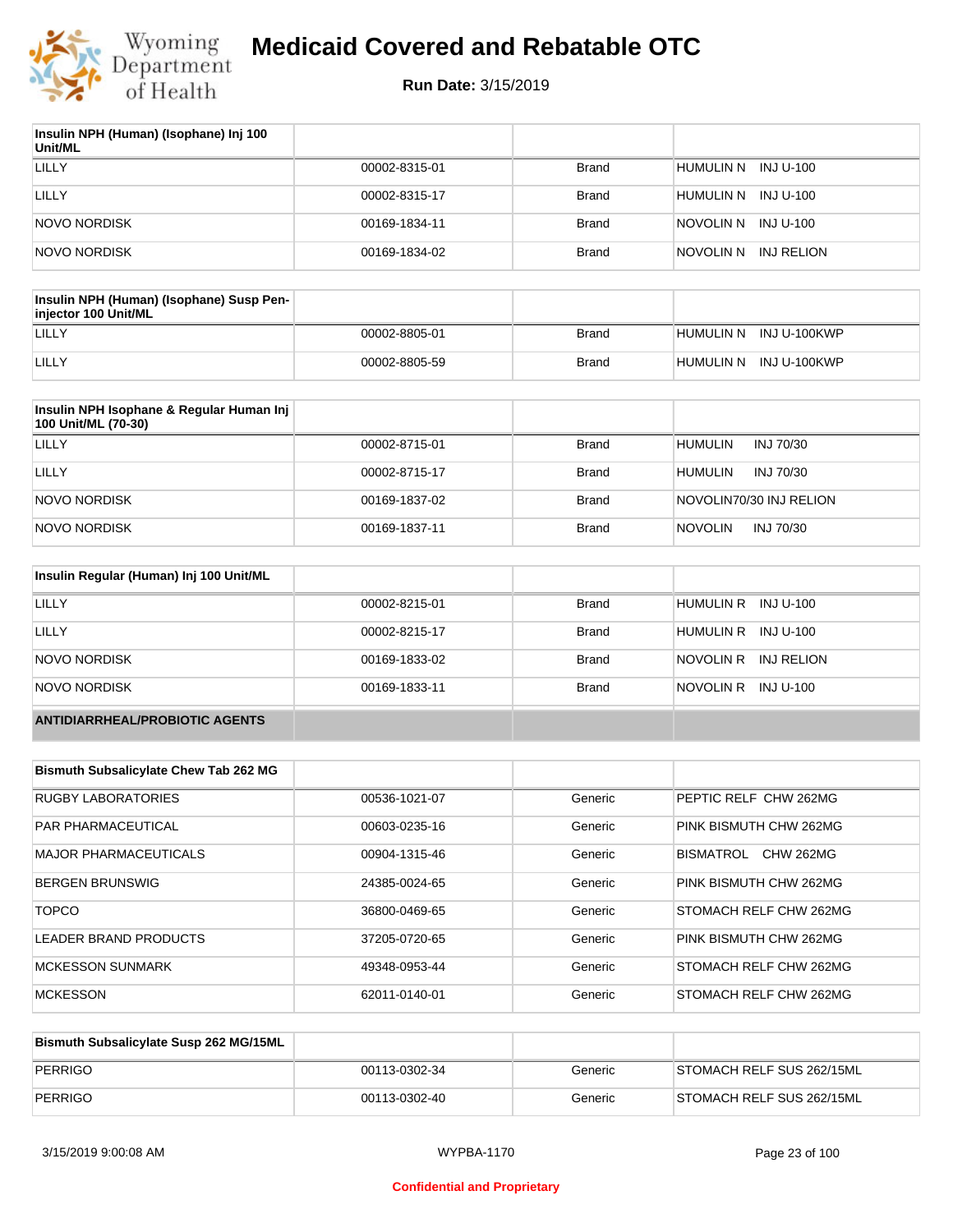## Wyoming<br>Department<br>of Health **Medicaid Covered and Rebatable OTC**

| RUGBY LABORATORIES           | 00536-1810-59 | Generic | PEPTIC RELF SUS 262/15ML  |
|------------------------------|---------------|---------|---------------------------|
| <b>MAJOR PHARMACEUTICALS</b> | 00904-5709-09 | Generic | SUS 262/15ML<br>KAO-TIN   |
| <b>MAJOR PHARMACEUTICALS</b> | 00904-5709-16 | Generic | SUS 262/15ML<br>KAO-TIN   |
| <b>MAJOR PHARMACEUTICALS</b> | 00904-1313-09 | Generic | SUS 262/15ML<br>BISMATROL |
| <b>BERGEN BRUNSWIG</b>       | 24385-0302-34 | Generic | STOMACH RELF SUS 262/15ML |
| <b>BERGEN BRUNSWIG</b>       | 24385-0302-26 | Generic | STOMACH RELF SUS 262/15ML |
| <b>TOPCO</b>                 | 36800-0302-34 | Generic | STOMACH RELF SUS 262/15ML |
| <b>TOPCO</b>                 | 36800-0302-40 | Generic | STOMACH RELF SUS 262/15ML |
| <b>SELECT BRAND</b>          | 15127-0550-68 | Generic | SB BISMUTH SUS 262/15ML   |
| <b>MCKESSON SUNMARK</b>      | 49348-0922-37 | Generic | SM STOMACH SUS 262/15ML   |
| <b>MCKESSON</b>              | 62011-0126-01 | Generic | STOMACH RELF SUS 262/15ML |

| Bismuth Subsalicylate Susp 525 MG/15ML |               |         |                                  |
|----------------------------------------|---------------|---------|----------------------------------|
| PERRIGO PHARMACEUTICALS                | 00113-0337-34 | Generic | STOMACH RELF SUS 525/15ML        |
| MAJOR PHARMACEUTICALS                  | 00904-1314-09 | Generic | SUS 525/15ML<br><b>BISMATROL</b> |
| <b>BERGEN BRUNSWIG</b>                 | 24385-0337-34 | Generic | STOMACH RELF SUS 525/15ML        |
| <b>TOPCO</b>                           | 36800-0337-40 | Generic | STOMACH RELF SUS 525/15ML        |
| <b>TOPCO</b>                           | 36800-0337-34 | Generic | STOMACH RELF SUS 525/15ML        |
| <b>SELECT BRAND</b>                    | 15127-0555-68 | Generic | BISMUTH MS<br>SUS 525/15ML       |
| <b>MCKESSON</b>                        | 62011-0127-01 | Generic | STOMACH RELF SUS 525/15ML        |

| <b>Bismuth Subsalicylate Tab 262 MG</b> |               |         |                        |
|-----------------------------------------|---------------|---------|------------------------|
| <b>BERGEN BRUNSWIG</b>                  | 24385-0017-58 | Generic | PINK BISMUTH TAB 262MG |
| <b>IMCKESSON SUNMARK</b>                | 49348-0511-59 | Generic | STOMACH RELF TAB 262MG |

| Loperamide HCI Cap 2 MG  |               |         |                      |
|--------------------------|---------------|---------|----------------------|
| AMERISOURCE BERGEN DRUGS | 46122-0207-62 | Generic | ANTI-DIARRHE CAP 2MG |
| IMCKESSON SUNMARK        | 49348-0752-04 | Generic | ANTI-DIARRHE CAP 2MG |
| MCKESSON                 | 62011-0158-01 | Generic | LOPERAMIDE CAP 2MG   |

| Loperamide HCI Liq 1 MG/5ML (0.2 MG/ML) |               |         |                        |
|-----------------------------------------|---------------|---------|------------------------|
| HI-TECH                                 | 50383-0618-05 | Generic | LOPERAMIDE LIQ 1MG/5ML |
| HI-TECH                                 | 50383-0618-10 | Generic | LOPERAMIDE LIQ 1MG/5ML |
| HI-TECH                                 | 50383-0618-04 | Generic | LOPERAMIDE LIQ 1MG/5ML |
| HI-TECH                                 | 50383-0618-06 | Generic | LOPERAMIDE LIQ 1MG/5ML |
| HI-TECH                                 | 50383-0618-11 | Generic | LOPERAMIDE LIQ 1MG/5ML |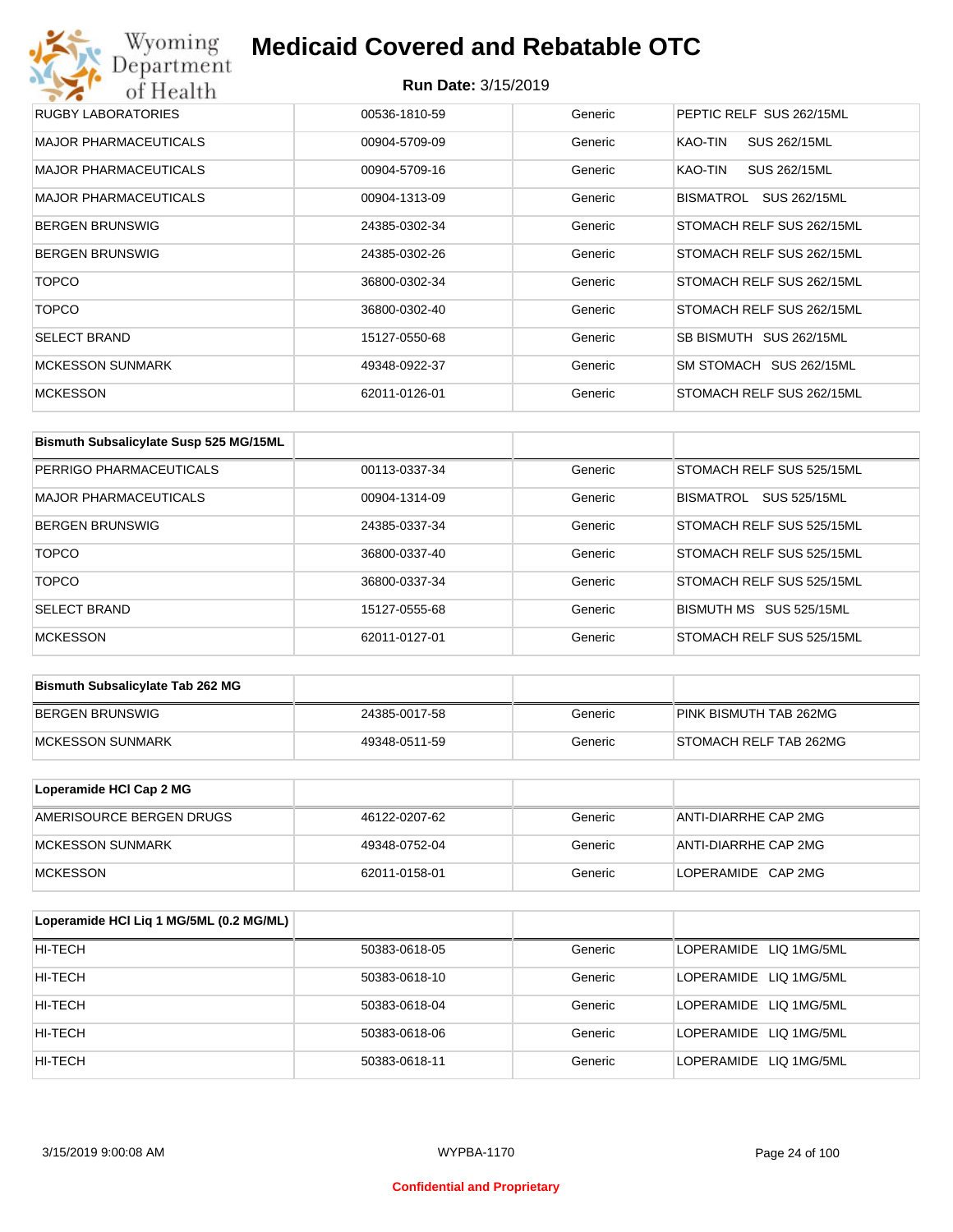

**Loperamide HCl Liq 1 MG/7.5ML**

## **Medicaid Covered and Rebatable OTC**

| <b>MAJOR PHARMACEUTICALS</b><br>LOPERAMIDE SUS 1MG/7.5<br>00904-6256-20<br>Generic<br>AMERISOURCE BERGEN DRUGS<br>LOPERAMIDE SUS 1MG/7.5<br>46122-0111-26<br>Generic<br><b>MCKESSON SUNMARK</b><br>LOPERAMIDE SUS 1MG/7.5<br>49348-0999-34<br>Generic |  |
|-------------------------------------------------------------------------------------------------------------------------------------------------------------------------------------------------------------------------------------------------------|--|
|                                                                                                                                                                                                                                                       |  |
|                                                                                                                                                                                                                                                       |  |
|                                                                                                                                                                                                                                                       |  |
| <b>MCKESSON</b><br>LOPERAMIDE LIQ 1MG/7.5<br>62011-0236-01<br>Generic                                                                                                                                                                                 |  |
| <b>MCKESSON</b><br>62011-0151-01<br>LOPERAMIDE SUS 1MG/7.5<br>Generic                                                                                                                                                                                 |  |
| PRECISION DOSE, INC.<br>LOPERAMIDE SUS 1MG/7.5<br>68094-0107-62<br>Generic                                                                                                                                                                            |  |
| PRECISION DOSE, INC<br>LOPERAMIDE SUS 1MG/7.5<br>68094-0108-62<br>Generic                                                                                                                                                                             |  |
| PRECISION DOSE, INC.<br>LOPERAMIDE SUS 1MG/7.5<br>68094-0107-59<br>Generic                                                                                                                                                                            |  |
| PRECISION DOSE, INC.<br>LOPERAMIDE SUS 1MG/7.5<br>68094-0108-59<br>Generic                                                                                                                                                                            |  |
|                                                                                                                                                                                                                                                       |  |
| Loperamide HCI Tab 2 MG                                                                                                                                                                                                                               |  |
| ANTI-DIARRHE TAB 2MG<br>PERRIGO PHARMACEUTICALS<br>00113-0224-62<br>Generic                                                                                                                                                                           |  |
| PERRIGO PHARMACEUTICALS<br>ANTI-DIARRHE TAB 2MG<br>00113-0224-91<br>Generic                                                                                                                                                                           |  |
| PERRIGO PHARMACEUTICALS<br>00113-0224-53<br><b>ANTI-DIARRHE TAB 2MG</b><br>Generic                                                                                                                                                                    |  |
| PERRIGO PHARMACEUTICALS<br>ANTI-DIARRHE TAB 2MG<br>00113-0224-89<br>Generic                                                                                                                                                                           |  |
| <b>MAJOR PHARMACEUTICALS</b><br>ANTI-DIARRHE TAB 2MG<br>00904-7725-12<br>Generic                                                                                                                                                                      |  |
| <b>SELECT BRAND</b><br>15127-0338-12<br>ANTI-DIARRHE TAB 2MG<br>Generic                                                                                                                                                                               |  |
| <b>MAJOR PHARMACEUTICALS</b><br>ANTI-DIARRHE TAB 2MG<br>00904-7725-24<br>Generic                                                                                                                                                                      |  |
| <b>SELECT BRAND</b><br>15127-0338-66<br>ANTI-DIARRHE TAB 2MG<br>Generic                                                                                                                                                                               |  |
| <b>BERGEN BRUNSWIG</b><br>ANTI-DIARRHE TAB 2MG<br>24385-0554-53<br>Generic                                                                                                                                                                            |  |
| <b>BERGEN BRUNSWIG</b><br>ANTI-DIARRHE TAB 2MG<br>24385-0386-89<br>Generic                                                                                                                                                                            |  |
| <b>TOPCO</b><br>ANTI-DIARRHE TAB 2MG<br>36800-0224-91<br>Generic                                                                                                                                                                                      |  |
| <b>TOPCO</b><br>ANTI-DIARRHE TAB 2MG<br>36800-0224-62<br>Generic                                                                                                                                                                                      |  |
| <b>TOPCO</b><br>ANTI-DIARRHE TAB 2MG<br>36800-0224-53<br>Generic                                                                                                                                                                                      |  |
| <b>TOPCO</b><br>ANTI-DIARRHE TAB 2MG<br>36800-0224-80<br>Generic                                                                                                                                                                                      |  |
| LEADER BRAND PRODUCTS<br>ANTI-DIARRHE TAB 2MG<br>37205-0370-67<br>Generic                                                                                                                                                                             |  |
| <b>BERGEN BRUNSWIG</b><br>ANTI-DIARRHE TAB 2MG<br>24385-0554-62<br>Generic                                                                                                                                                                            |  |
| ANTI-DIARRHE TAB 2MG<br><b>BERGEN BRUNSWIG</b><br>24385-0554-67<br>Generic                                                                                                                                                                            |  |
| <b>LEADER BRAND PRODUCTS</b><br>ANTI-DIARRHE TAB 2MG<br>37205-0370-89<br>Generic                                                                                                                                                                      |  |
| LEADER BRAND PRODUCTS<br>ANTI-DIARRHE TAB 2MG<br>37205-0370-53<br>Generic                                                                                                                                                                             |  |
| AMERISOURCE BERGEN DRUGS<br>ANTI-DIARRHE TAB 2MG<br>46122-0169-08<br>Generic                                                                                                                                                                          |  |
| <b>MCKESSON SUNMARK</b><br>SM ANTI-DIAR TAB 2MG<br>49348-0529-08<br>Generic                                                                                                                                                                           |  |
| <b>MCKESSON SUNMARK</b><br>SM ANTI-DIAR TAB 2MG<br>49348-0529-34<br>Generic                                                                                                                                                                           |  |
| <b>MCKESSON SUNMARK</b><br>SM ANTI-DIAR TAB 2MG<br>49348-0529-04<br>Generic                                                                                                                                                                           |  |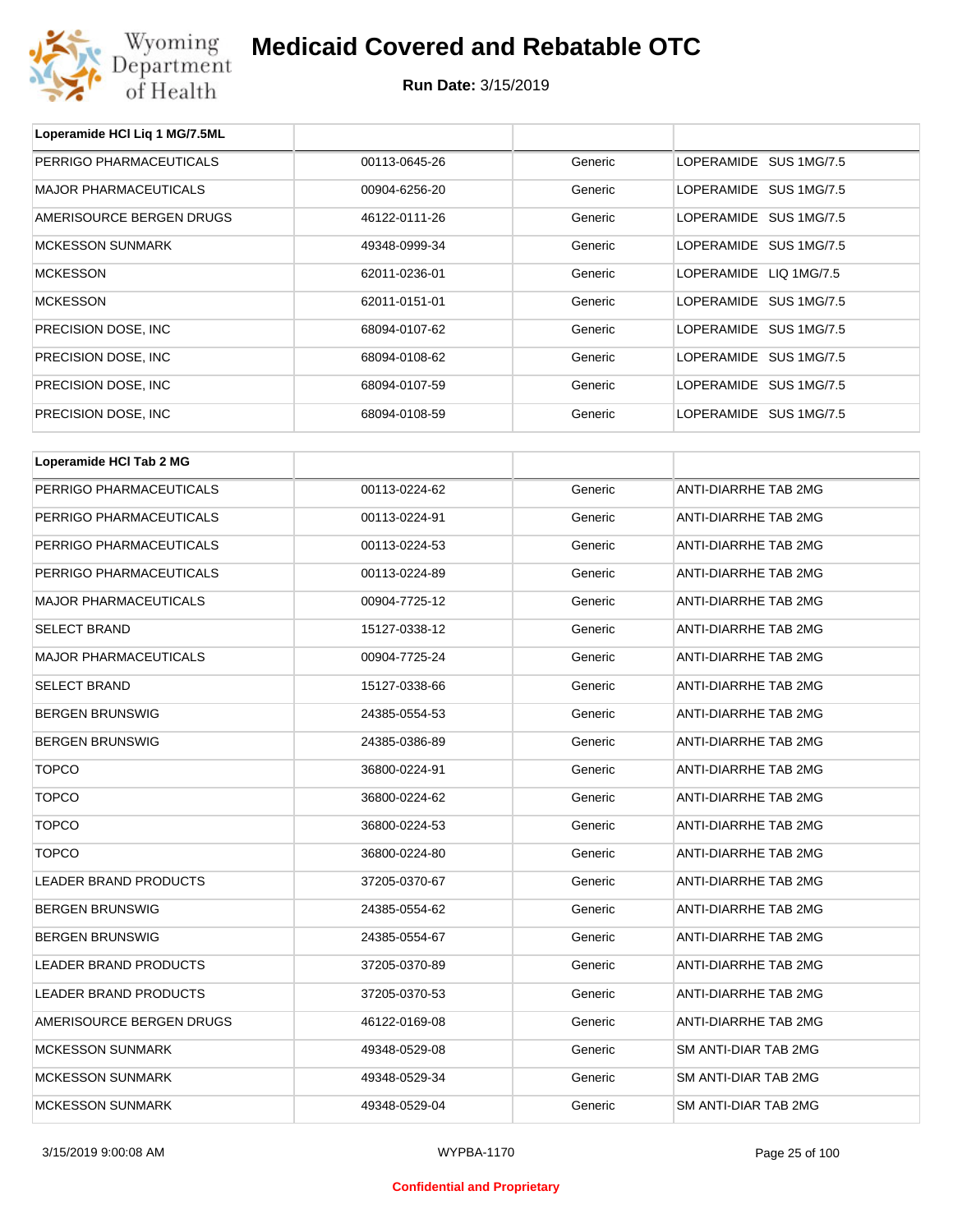

| MCKESSON SUNMARK           | 49348-0529-02 | Generic | SM ANTI-DIAR TAB 2MG |
|----------------------------|---------------|---------|----------------------|
| <b>MCKESSON</b>            | 62011-0150-01 | Generic | ANTI-DIARRHE TAB 2MG |
| <b>MCKESSON</b>            | 62011-0150-03 | Generic | ANTI-DIARRHE TAB 2MG |
| <b>MCKESSON</b>            | 62011-0150-02 | Generic | ANTI-DIARRHE TAB 2MG |
| CHAIN DRUG MARKETING ASSOC | 63868-0338-12 | Generic | ANTI-DIARRHE TAB 2MG |
| CHAIN DRUG MARKETING ASSOC | 63868-0338-24 | Generic | ANTI-DIARRHE TAB 2MG |
| CHAIN DRUG MARKETING ASSOC | 63868-0338-60 | Generic | ANTI-DIARRHE TAB 2MG |
| <b>ANTIHISTAMINES</b>      |               |         |                      |

| Brompheniramine Maleate Liquid 1 MG/ML |               |       |          |            |
|----------------------------------------|---------------|-------|----------|------------|
| JAYMAC PHARMACEUTICAL LLC              | 64661-0031-30 | Brand | J-TAN PD | DRO 1MG/ML |

| Cetirizine HCI Chew Tab 10 MG |               |         |                       |
|-------------------------------|---------------|---------|-----------------------|
| MAJOR PHARMACEUTICALS         | 00904-5879-12 | Generic | ALL DAY ALLG CHW 10MG |
| SANDOZ                        | 00781-5284-64 | Generic | CETIRIZINE CHW 10MG   |
| <b>SUN PHARMACEUTICALS</b>    | 47335-0344-83 | Generic | CETIRIZINE CHW 10MG   |

| ∣Cetirizine HCl Chew Tab 5 MG |               |         |                    |
|-------------------------------|---------------|---------|--------------------|
| SANDOZ                        | 00781-5283-64 | Generic | CETIRIZINE CHW 5MG |
| <b>SUN PHARMACEUTICALS</b>    | 47335-0343-83 | Generic | CETIRIZINE CHW 5MG |

| Cetirizine HCI Oral Soln 1 MG/ML (5<br>MG/5ML) |               |         |                          |
|------------------------------------------------|---------------|---------|--------------------------|
| PERRIGO PHARMACEUTICALS                        | 00113-0974-26 | Generic | ALL DAY ALLG SOL 5MG/5ML |
| <b>MAJOR PHARMACEUTICALS</b>                   | 00904-5828-20 | Generic | ALL DAY ALLG SOL 1MG/ML  |
| <b>MAJOR PHARMACEUTICALS</b>                   | 00904-6372-20 | Generic | ALL DAY ALLG SOL 1MG/ML  |
| <b>LEADER BRAND PRODUCTS</b>                   | 37205-0591-26 | Generic | ALLERGY RELF SOL 5MG/5ML |
| <b>BERGEN BRUNSWIG</b>                         | 24385-0188-26 | Generic | ALL DAY ALLG SOL 1MG/ML  |
| <b>TOPCO</b>                                   | 36800-0974-26 | Generic | ALL DAY ALLG SOL 5MG/5ML |
| LEADER BRAND PRODUCTS                          | 37205-0826-26 | Generic | ALL DAY ALLG SOL 1MG/ML  |
| LEADER BRAND PRODUCTS                          | 37205-0855-26 | Generic | ALL DAY ALLG SOL 5MG/5ML |
| PERRIGO PHARMACEUTICALS                        | 45802-0974-26 | Generic | CETIRIZINE SOL 1MG/ML    |
| AMERISOURCE BERGEN DRUGS                       | 46122-0020-26 | Generic | ALL DAY ALLG SOL 1MG/ML  |
| AMERISOURCE BERGEN DRUGS                       | 46122-0101-26 | Generic | ALL DAY ALLG SOL 5MG/5ML |
| <b>MCKESSON SUNMARK</b>                        | 49348-0326-34 | Generic | ALL DAY ALLG SOL 5MG/5ML |
| <b>MCKESSON SUNMARK</b>                        | 49348-0078-34 | Generic | ALL DAY ALLG SOL 5MG/5ML |
| <b>MCKESSON SUNMARK</b>                        | 49348-0934-34 | Generic | ALL DAY ALLG SOL 5MG/5ML |
| <b>TARO</b>                                    | 51672-2088-08 | Generic | CETIRIZINE SOL 1MG/ML    |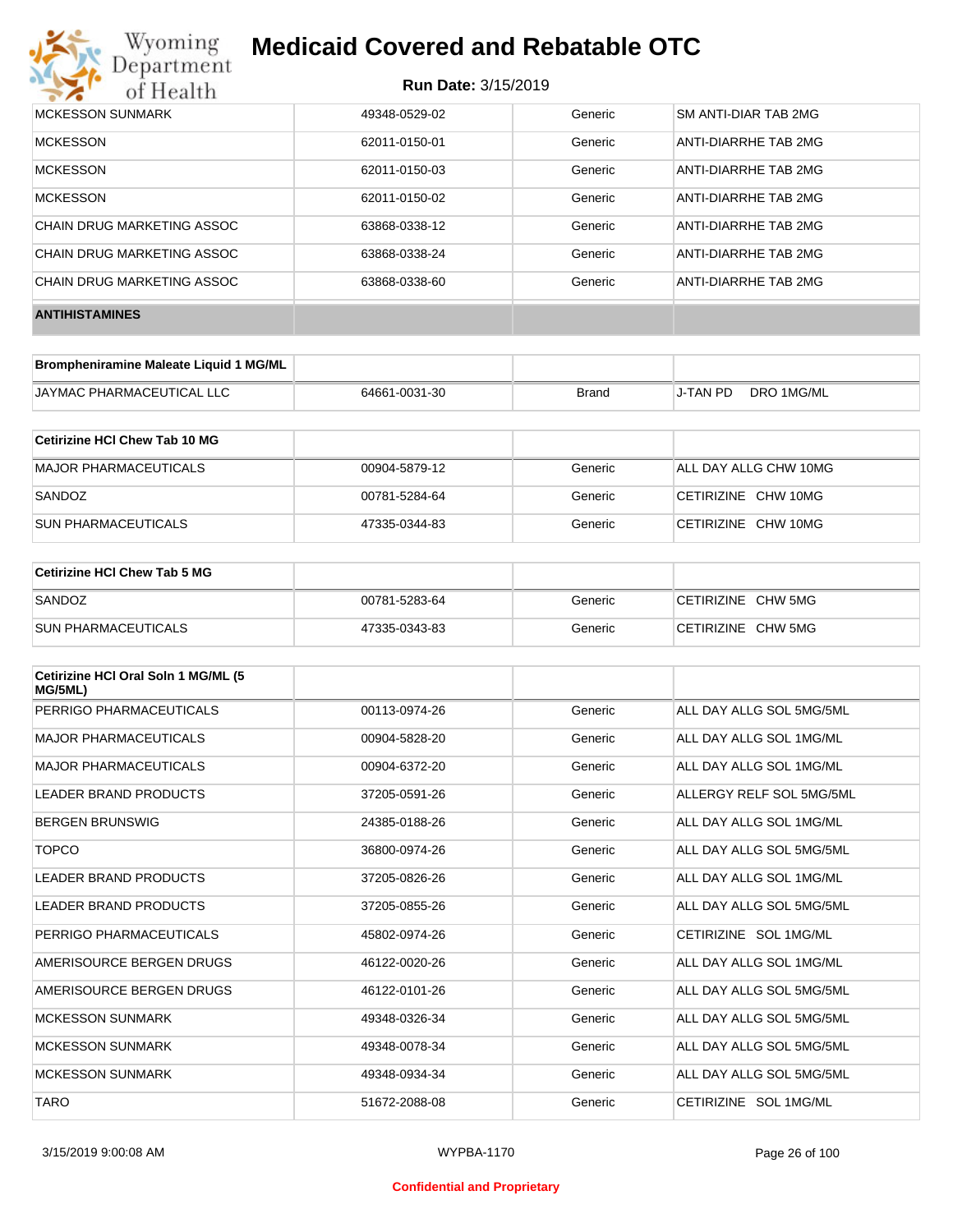

#### **Run Date:** 3/15/2019

| <b>TARO</b>          | 51672-2102-08 | Generic | CETIRIZINE SOL 5MG/5ML           |
|----------------------|---------------|---------|----------------------------------|
| <b>MCKESSON</b>      | 62011-0093-01 | Generic | CETIRIZINE SOL 5MG/5ML           |
| <b>SILARX</b>        | 54838-0552-40 | Generic | CETIRIZINE SOL 5MG/5ML           |
| <b>MCKESSON</b>      | 62011-0051-01 | Generic | CETIRIZINE SOL 5MG/5ML           |
| <b>MCKESSON</b>      | 62011-0054-01 | Generic | ALLERGY COMP SOL 1MG/ML          |
| PRECISION DOSE, INC. | 68094-0720-59 | Generic | CETIRIZINE SOL 5MG/5ML           |
| PRECISION DOSE, INC. | 68094-0720-62 | Generic | SOL 5MG/5ML<br><b>CETIRIZINE</b> |

| <b>Cetirizine HCI Tab 10 MG</b> |               |         |                                |
|---------------------------------|---------------|---------|--------------------------------|
| <b>GEISS DESTIN &amp; DUNN</b>  | 00113-9458-39 | Generic | ALL DAY ALLG TAB 10MG          |
| <b>GEISS DESTIN &amp; DUNN</b>  | 00113-9458-66 | Generic | ALL DAY ALLG TAB 10MG          |
| <b>MYLAN</b>                    | 00378-3637-05 | Generic | CETIRIZINE TAB 10MG            |
| <b>RUGBY LABORATORIES</b>       | 00536-4088-07 | Generic | CETIRIZINE TAB 10MG            |
| <b>RUGBY LABORATORIES</b>       | 00536-4088-11 | Generic | CETIRIZINE TAB 10MG            |
| <b>RUGBY LABORATORIES</b>       | 00536-4088-88 | Generic | CETIRIZINE TAB 10MG            |
| <b>RUGBY LABORATORIES</b>       | 00536-1041-05 | Generic | CETIRIZINE TAB 10MG            |
| <b>MYLAN</b>                    | 00378-3637-01 | Generic | CETIRIZINE TAB 10MG            |
| SANDOZ                          | 00781-1684-01 | Generic | CETIRIZINE TAB 10MG            |
| <b>MAJOR PHARMACEUTICALS</b>    | 00904-5852-61 | Generic | CETIRIZINE TAB 10MG            |
| <b>MAJOR PHARMACEUTICALS</b>    | 00904-5852-60 | Generic | ALL DAY ALLG TAB 10MG          |
| <b>MAJOR PHARMACEUTICALS</b>    | 00904-5852-89 | Generic | ALL DAY ALLG TAB 10MG          |
| NORTHSTAR RX                    | 16714-0271-02 | Generic | CETIRIZINE TAB 10MG            |
| <b>MAJOR PHARMACEUTICALS</b>    | 00904-5852-41 | Generic | ALL DAY ALLG TAB 10MG          |
| <b>MAJOR PHARMACEUTICALS</b>    | 00904-5852-43 | Generic | ALL DAY ALLG TAB 10MG          |
| <b>MAJOR PHARMACEUTICALS</b>    | 00904-5852-46 | Generic | ALL DAY ALLG TAB 10MG          |
| <b>TOPCO</b>                    | 36800-0458-13 | Generic | ALL DAY ALLG TAB 10MG          |
| NORTHSTAR RX                    | 16714-0271-03 | Generic | CETIRIZINE TAB 10MG            |
| <b>TOPCO</b>                    | 36800-0458-39 | Generic | ALL DAY ALLG TAB 10MG          |
| <b>TOPCO</b>                    | 36800-0458-66 | Generic | ALL DAY ALLG TAB 10MG          |
| <b>TOPCO</b>                    | 36800-0458-47 | Generic | ALL DAY ALLG TAB 10MG          |
| <b>TOPCO</b>                    | 36800-0458-72 | Generic | ALL DAY ALLG TAB 10MG          |
| <b>SELECT BRAND</b>             | 15127-0909-14 | Generic | SB ALLERGY TAB 10MG            |
| <b>SELECT BRAND</b>             | 15127-0909-30 | Generic | SB ALLERGY TAB 10MG            |
| PACK PHARMACEUTICALS, LLC       | 16571-0402-10 | Generic | CETIRIZINE TAB 10MG            |
| PACK PHARMACEUTICALS, LLC       | 16571-0402-50 | Generic | CETIRIZINE TAB 10MG            |
| <b>BERGEN BRUNSWIG</b>          | 24385-0998-65 | Generic | <b>GNP ALL DAY TAB ALLERGY</b> |
| <b>BERGEN BRUNSWIG</b>          | 24385-0998-74 | Generic | GNP ALL DAY TAB ALLERGY        |

#### **Confidential and Proprietary**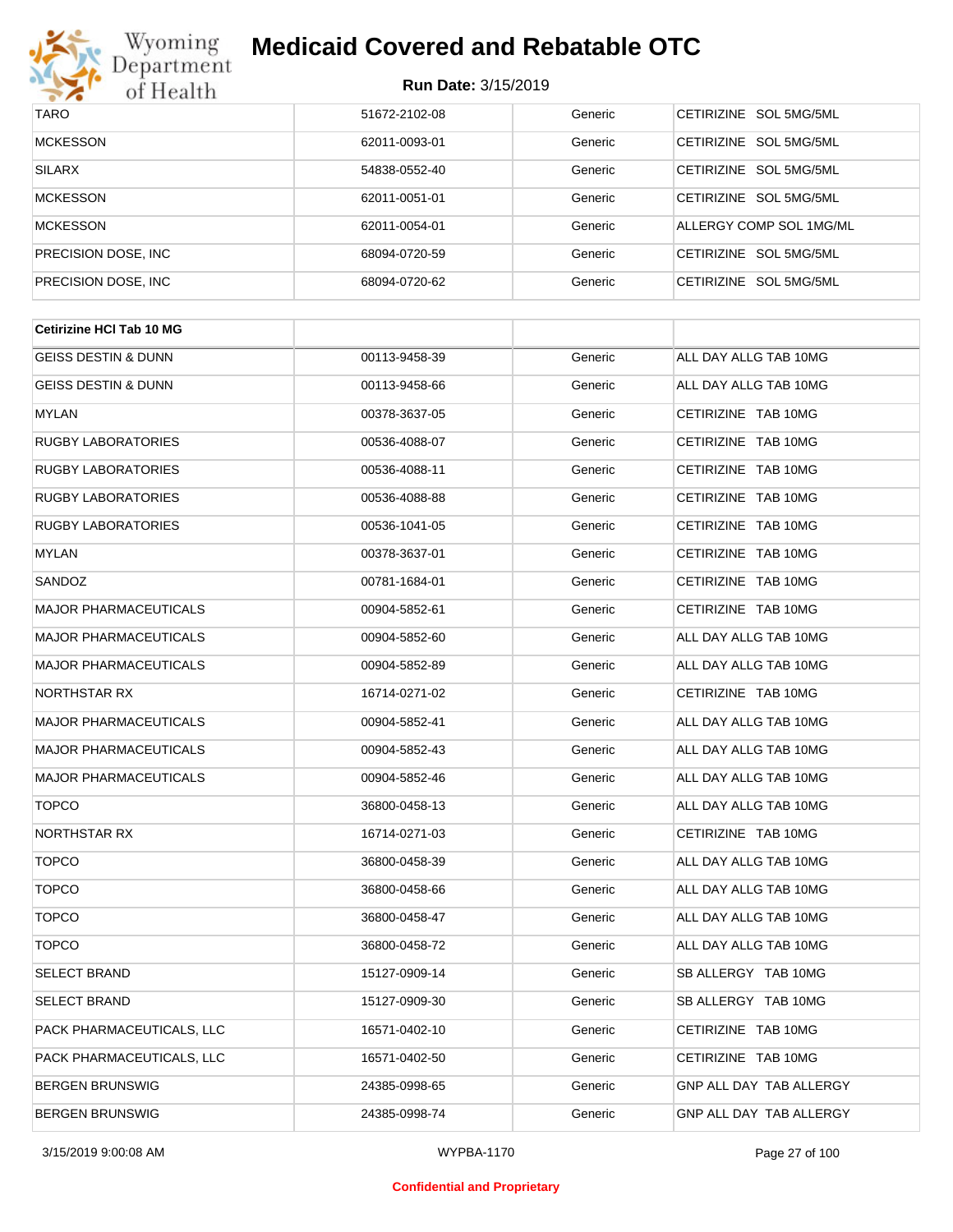

| <b>BERGEN BRUNSWIG</b>            | 24385-0998-75 | Generic | GNP ALL DAY TAB ALLERGY |
|-----------------------------------|---------------|---------|-------------------------|
| <b>TOPCO</b>                      | 36800-0458-87 | Generic | ALL DAY ALLG TAB 10MG   |
| <b>TOPCO</b>                      | 36800-0458-95 | Generic | ALL DAY ALLG TAB 10MG   |
| <b>PERRIGO</b>                    | 45802-0919-87 | Generic | CETIRIZINE TAB 10MG     |
| <b>PERRIGO</b>                    | 45802-0919-39 | Generic | CETIRIZINE TAB 10MG     |
| <b>MCKESSON SUNMARK</b>           | 49348-0939-44 | Generic | SM ALL DAY TAB ALLERGY  |
| <b>MCKESSON SUNMARK</b>           | 49348-0984-46 | Generic | SM ALL DAY TAB ALLERGY  |
| <b>MYLAN INSTITUTIONAL</b>        | 51079-0597-20 | Generic | CETIRIZINE TAB 10MG     |
| <b>MCKESSON SUNMARK</b>           | 49348-0939-12 | Generic | SM ALL DAY TAB ALLERGY  |
| <b>MYLAN INSTITUTIONAL</b>        | 51079-0597-01 | Generic | CETIRIZINE TAB 10MG     |
| <b>OHM LABS</b>                   | 51660-0939-54 | Generic | CETIRIZINE TAB 10MG     |
| DR.REDDY'S LABORATORIES, INC.     | 55111-0699-90 | Generic | CETIRIZINE TAB 10MG     |
| <b>APOTEX</b>                     | 60505-2633-01 | Generic | CETIRIZINE TAB 10MG     |
| <b>APOTEX</b>                     | 60505-2633-08 | Generic | CETIRIZINE TAB 10MG     |
| <b>MCKESSON</b>                   | 62011-0052-01 | Generic | ALL DAY ALLG TAB 10MG   |
| <b>MCKESSON</b>                   | 62011-0052-02 | Generic | ALL DAY ALLG TAB 10MG   |
| <b>MCKESSON</b>                   | 62011-0205-02 | Generic | ALL DAY ALLG TAB 10MG   |
| CHAIN DRUG MARKETING ASSOC        | 63868-0132-14 | Generic | QC ALLERGY TAB 10MG     |
| <b>CHAIN DRUG MARKETING ASSOC</b> | 63868-0132-30 | Generic | QC ALLERGY TAB 10MG     |
| CHAIN DRUG MARKETING ASSOC        | 63868-0132-90 | Generic | QC ALLERGY TAB 10MG     |
|                                   |               |         |                         |

| ∣Cetirizine HCl Tab 5 MG  |               |         |                    |
|---------------------------|---------------|---------|--------------------|
| <b>MYLAN</b>              | 00378-3635-01 | Generic | CETIRIZINE TAB 5MG |
| SANDOZ                    | 00781-1683-01 | Generic | CETIRIZINE TAB 5MG |
| PACK PHARMACEUTICALS, LLC | 16571-0401-10 | Generic | CETIRIZINE TAB 5MG |

| <b>Chlorcyclizine HCI Tab 25 MG</b> |               |       |              |          |
|-------------------------------------|---------------|-------|--------------|----------|
| MAGNA PHARMACEUTICALS. INC          | 58407-0025-30 | Brand | <b>AHIST</b> | TAB 25MG |

| Chlorpheniramine Maleate Liquid 2 MG/ML |               |              |                        |
|-----------------------------------------|---------------|--------------|------------------------|
| WOMEN'S CHOICE PHARMACEUTICALS          | 00485-0094-02 | <b>Brand</b> | ED CHLORPED LIQ 2MG/ML |

| <b>Chlorpheniramine Maleate Syrup 2</b><br><b>MG/5ML</b> |               |         |                         |
|----------------------------------------------------------|---------------|---------|-------------------------|
| WOMEN'S CHOICE PHARMACEUTICALS                           | 00485-0098-16 | Generic | ED CHLORPED SYP JR      |
| WOMEN'S CHOICE PHARMACEUTICALS                           | 00485-0098-04 | Generic | ED CHLORPED SYP JR      |
| RUGBY LABORATORIES                                       | 00536-1025-47 | Generic | ALLER-CHLOR SYP 2MG/5ML |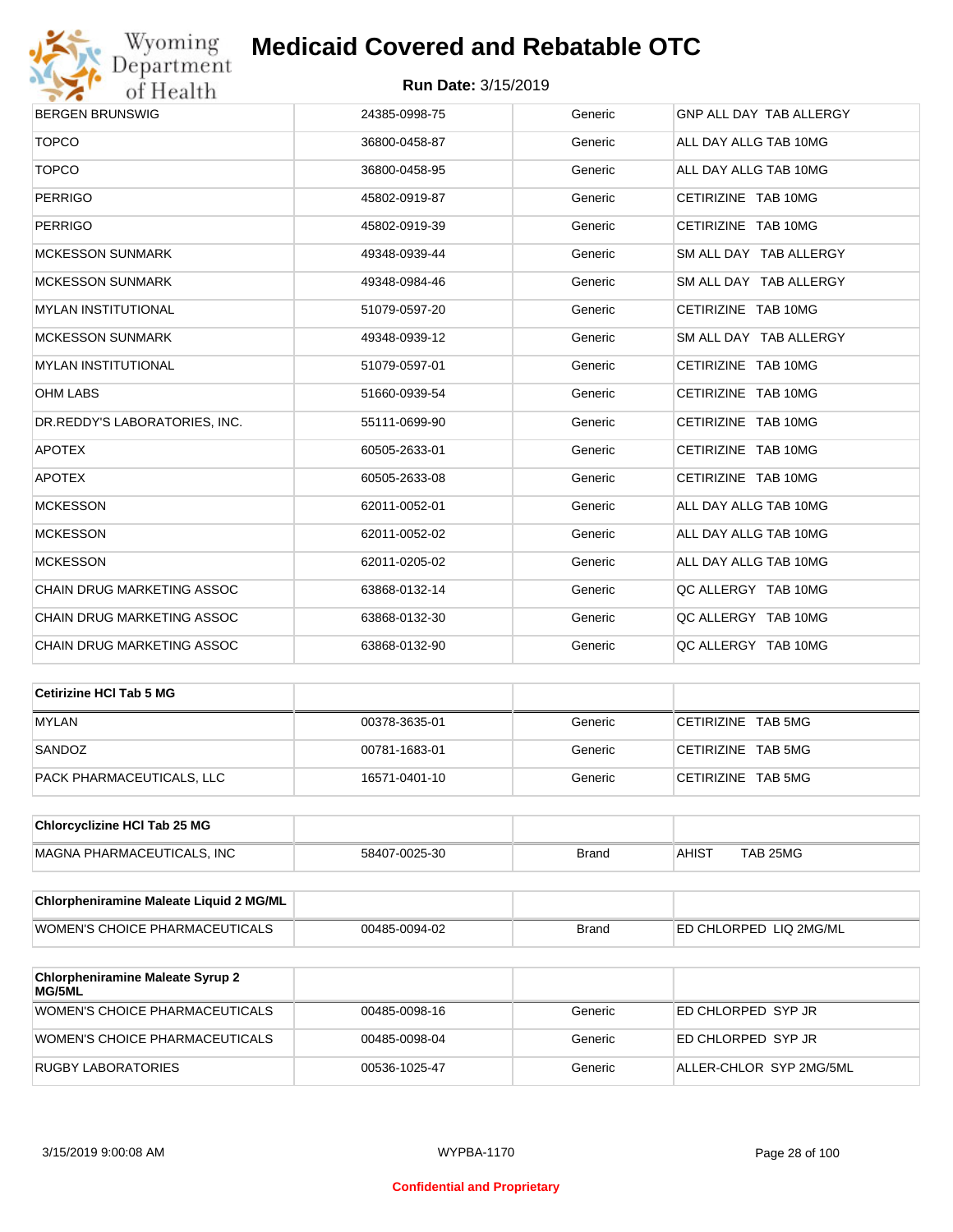

| <b>Chlorpheniramine Maleate Tab 4 MG</b> |               |         |                           |
|------------------------------------------|---------------|---------|---------------------------|
| WOMEN'S CHOICE PHARMACEUTICALS           | 00485-0085-01 | Generic | ED-CHLORTAN TAB 4MG       |
| <b>RUGBY LABORATORIES</b>                | 00536-1006-35 | Generic | ALLER-CHLOR TAB 4MG       |
| <b>RUGBY LABORATORIES</b>                | 00536-1006-10 | Generic | ALLER-CHLOR TAB 4MG       |
| <b>MAJOR PHARMACEUTICALS</b>             | 00904-0012-24 | Generic | <b>ALLERGY</b><br>TAB 4MG |
| <b>MAJOR PHARMACEUTICALS</b>             | 00904-0012-59 | Generic | TAB 4MG<br><b>ALLERGY</b> |
| <b>RUGBY LABORATORIES</b>                | 00536-1006-01 | Generic | ALLER-CHLOR TAB 4MG       |
| <b>MAJOR PHARMACEUTICALS</b>             | 00904-0012-80 | Generic | <b>ALLERGY</b><br>TAB 4MG |
| <b>MAJOR PHARMACEUTICALS</b>             | 00904-0012-61 | Generic | ALLERGY<br>TAB 4MG        |
| <b>RUGBY LABORATORIES</b>                | 00536-3467-10 | Generic | ALLER-CHLOR TAB 4MG       |
| <b>SELECT BRAND</b>                      | 15127-0821-09 | Generic | CHLORPHENIR TAB 4MG       |
| <b>BERGEN BRUNSWIG</b>                   | 24385-0463-62 | Generic | GNP ALLERGY TAB 4MG       |
| <b>LEADER BRAND PRODUCTS</b>             | 37205-0215-62 | Generic | TAB 4MG<br><b>ALLERGY</b> |
| <b>LEADER BRAND PRODUCTS</b>             | 37205-0215-78 | Generic | <b>ALLERGY</b><br>TAB 4MG |
| <b>BERGEN BRUNSWIG</b>                   | 24385-0463-78 | Generic | GNP ALLERGY TAB 4MG       |
| <b>TOPCO</b>                             | 36800-0463-62 | Generic | <b>ALLERGY</b><br>TAB 4MG |
| <b>MCKESSON SUNMARK</b>                  | 49348-0025-04 | Generic | SM ALLERGY TAB 4MG        |
| <b>MCKESSON SUNMARK</b>                  | 49348-0025-10 | Generic | SM ALLERGY TAB 4MG        |
| <b>TIME-CAP LABS</b>                     | 49483-0242-01 | Generic | ALLERGY-TIME TAB 4MG      |
| <b>TIME-CAP LABS</b>                     | 49483-0242-10 | Generic | ALLERGY-TIME TAB 4MG      |
| <b>MCKESSON</b>                          | 62011-0059-01 | Generic | HM ALLERGY TAB 4MG        |

| <b>Chlorpheniramine Maleate Tab ER 12 MG</b> |               |         |                         |
|----------------------------------------------|---------------|---------|-------------------------|
| KVK TECH                                     | 10702-0017-06 | Generic | CHLORPHENIR TAB 12MG CR |
| KVK TECH                                     | 10702-0017-24 | Generic | CHLORPHENIR TAB 12MG CR |
| LEADER BRAND PRODUCTS                        | 37205-0117-62 | Generic | TAB 12MG CR<br>ALLERGY  |

| Clemastine Fumarate Tab 1.34 MG (1 MG<br>Base Equiv) |               |         |                          |
|------------------------------------------------------|---------------|---------|--------------------------|
| PERRIGO PHARMACEUTICALS                              | 00113-0282-73 | Generic | DAYHIST ALRG TAB 12 HOUR |
| SANDOZ                                               | 00781-1358-01 | Generic | CLEMASTINE TAB 1.34MG    |
| <b>TOPCO</b>                                         | 36800-0282-51 | Generic | DAYHIST ALRG TAB 12 HOUR |
| <b>BERGEN BRUNSWIG</b>                               | 24385-0183-51 | Generic | GNP DAYHIST TAB 1.34MG   |
| LEADER BRAND PRODUCTS                                | 37205-0228-73 | Generic | ALLERHIST-1 TAB 1.34MG   |
| <b>MCKESSON SUNMARK</b>                              | 49348-0686-03 | Generic | ALLERGY RELF TAB 1.34MG  |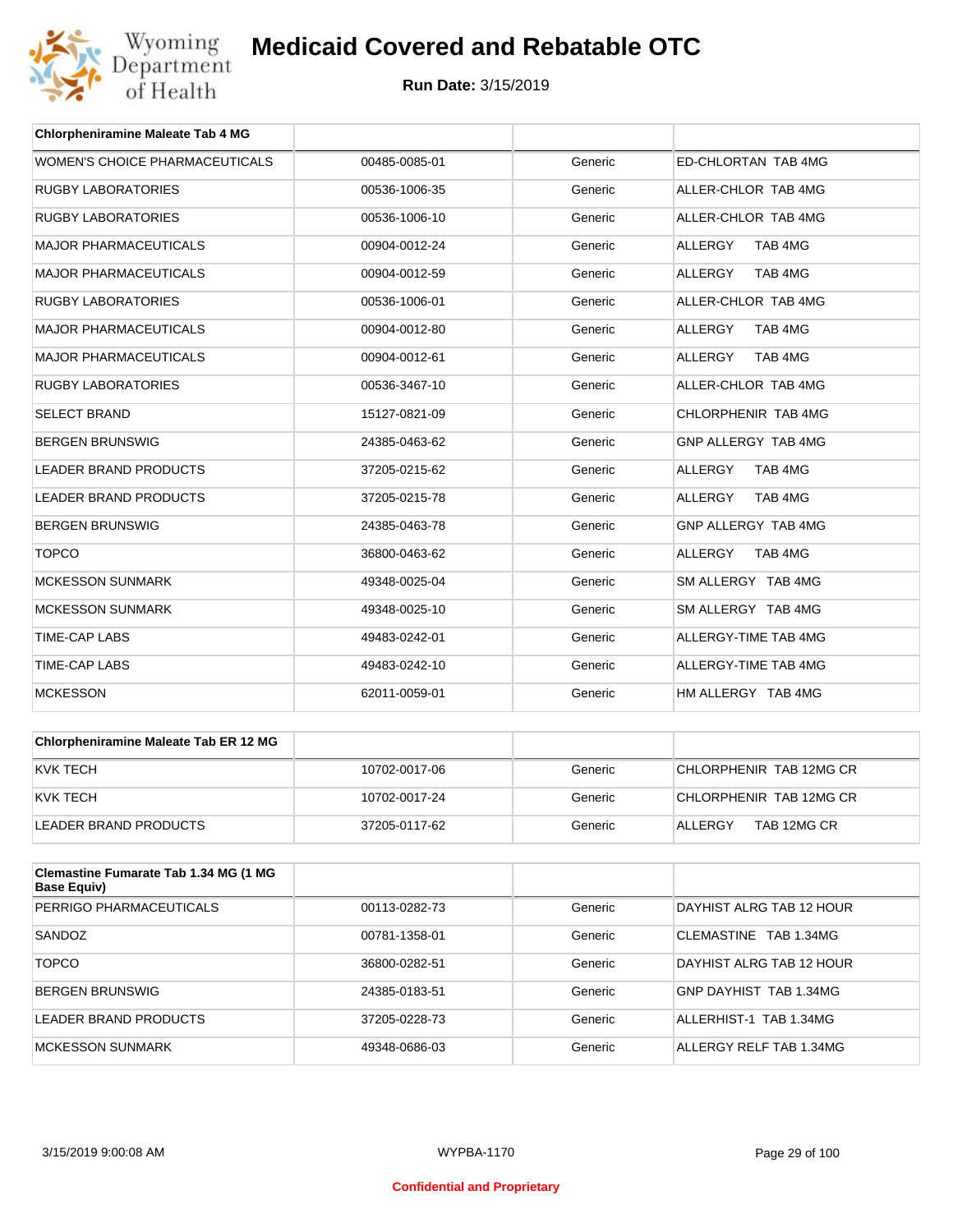

| Dexbrompheniramine Maleate Tab 2 MG |               |              |                             |
|-------------------------------------|---------------|--------------|-----------------------------|
| POLY PHARMACEUTICALS                | 50991-0783-60 | <b>Brand</b> | ALA-HIST IR TAB 2MG         |
|                                     |               |              |                             |
| Diphenhydramine HCI Cap 25 MG       |               |              |                             |
| <b>GEISS DESTIN &amp; DUNN</b>      | 00113-0462-62 | Generic      | ALLERGY RELF CAP 25MG       |
| SANDOZ                              | 00185-0648-10 | Generic      | DIPHENHYDRAM CAP 25MG       |
| <b>RUGBY LABORATORIES</b>           | 00536-1010-01 | Generic      | DIPHENHIST CAP 25MG         |
| PAR PHARMACEUTICALS                 | 00603-3339-21 | Generic      | DIPHENHYDRAM CAP 25MG       |
| <b>PAR PHARMACEUTICALS</b>          | 00603-3339-32 | Generic      | DIPHENHYDRAM CAP 25MG       |
| SANDOZ                              | 00185-0648-01 | Generic      | DIPHENHYDRAM CAP 25MG       |
| <b>MAJOR PHARMACEUTICALS</b>        | 00904-2035-24 | Generic      | <b>BANOPHEN</b><br>CAP 25MG |
| <b>MAJOR PHARMACEUTICALS</b>        | 00904-5306-60 | Generic      | BANOPHEN<br>CAP 25MG        |
| PAR PHARMACEUTICAL                  | 00603-0241-18 | Generic      | Q-DRYL<br>CAP 25MG          |
| <b>MAJOR PHARMACEUTICALS</b>        | 00904-5306-61 | Generic      | DIPHENHYDRAM CAP 25MG       |
| <b>MAJOR PHARMACEUTICALS</b>        | 00904-5306-80 | Generic      | <b>BANOPHEN</b><br>CAP 25MG |
| CONTRACT PHARMACAL CORPORATION      | 10267-0835-04 | Generic      | DIPHENHYDRAM CAP 25MG       |
| <b>SELECT BRAND</b>                 | 15127-0283-48 | Generic      | ALLERGY<br>CAP 25MG         |
| PHARBEST PHARMACEUTICALS            | 16103-0348-03 | Generic      | PHARBEDRYL CAP 25MG         |
| <b>SELECT BRAND</b>                 | 15127-0283-24 | Generic      | ALLERGY<br>CAP 25MG         |
| <b>BERGEN BRUNSWIG</b>              | 24385-0462-62 | Generic      | GNP ALLERGY CAP 25MG        |
| <b>BERGEN BRUNSWIG</b>              | 24385-0462-78 | Generic      | GNP ALLERGY CAP 25MG        |
| <b>TOPCO</b>                        | 36800-0462-78 | Generic      | ALLERGY<br>CAP 25MG         |
| <b>TOPCO</b>                        | 36800-0462-67 | Generic      | ALLERGY<br>CAP 25MG         |
| CONTRACT PHARMACAL CORPORATION      | 10267-0835-01 | Generic      | DIPHENHYDRAM CAP 25MG       |
| PHARBEST PHARMACEUTICALS            | 16103-0348-08 | Generic      | PHARBEDRYL CAP 25MG         |
| PHARBEST PHARMACEUTICALS            | 16103-0348-11 | Generic      | PHARBEDRYL CAP 25MG         |
| <b>TOPCO</b>                        | 36800-0462-62 | Generic      | ALLERGY<br>CAP 25MG         |
| <b>MCKESSON SUNMARK</b>             | 49348-0971-10 | Generic      | ALLERGY RELF CAP 25MG       |
| <b>MCKESSON</b>                     | 62011-0056-01 | Generic      | ALLERGY<br>CAP 25MG         |
| <b>MCKESSON</b>                     | 62011-0056-03 | Generic      | ALLERGY<br>CAP 25MG         |
| <b>SDA LABORATORIES INC</b>         | 66424-0020-01 | Generic      | DIPHENHYDRAM CAP 25MG       |
| <b>SDA LABORATORIES INC</b>         | 66424-0020-10 | Generic      | DIPHENHYDRAM CAP 25MG       |
| CHAIN DRUG MARKETING ASSOC          | 63868-0087-24 | Generic      | COMP ALLERGY CAP 25MG       |
| CHAIN DRUG MARKETING ASSOC          | 63868-0087-01 | Generic      | COMP ALLERGY CAP 25MG       |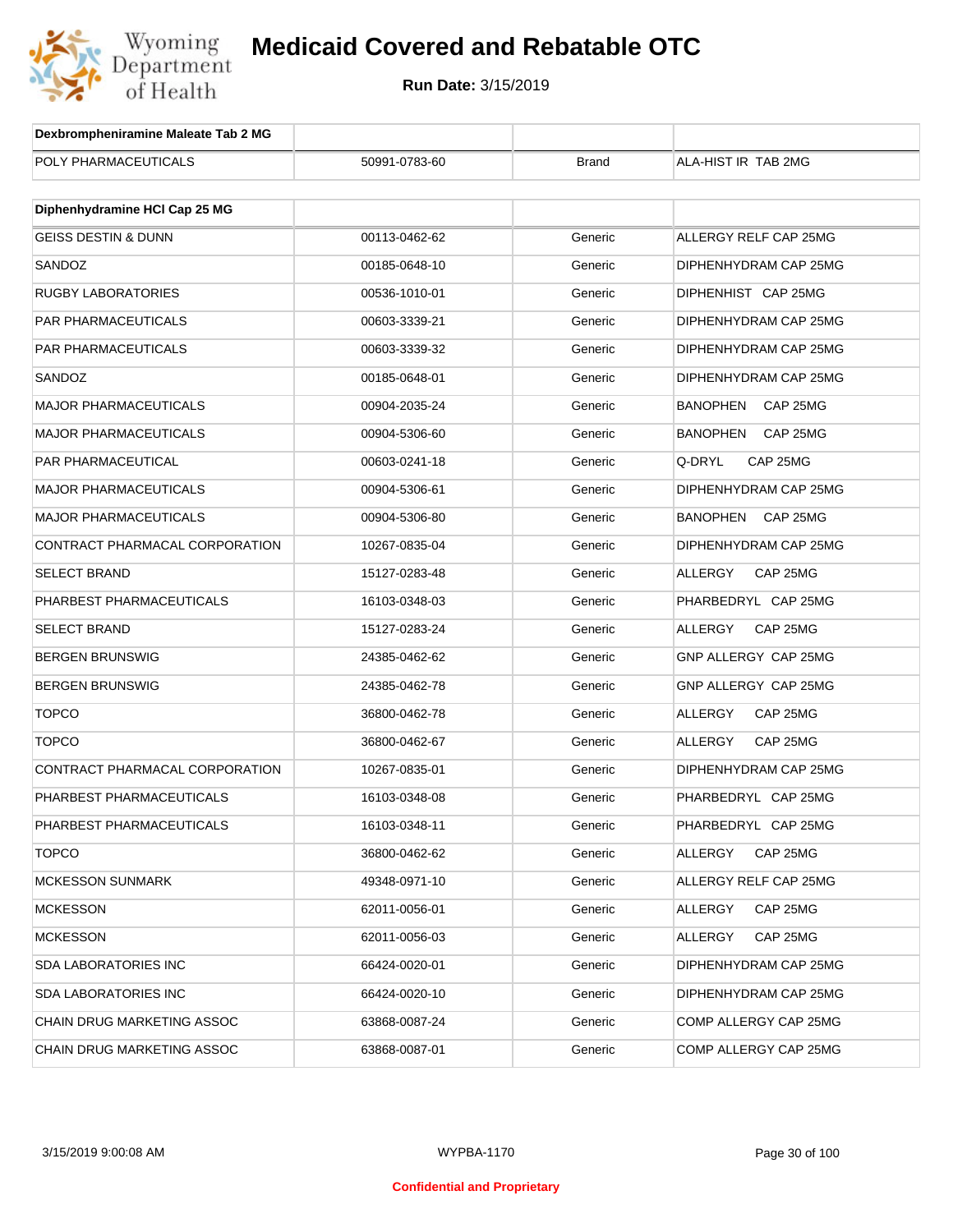

**Run Date:** 3/15/2019

| Diphenhydramine HCI Cap 50 MG          |               |         |                                 |
|----------------------------------------|---------------|---------|---------------------------------|
| SANDOZ                                 | 00185-0649-10 | Generic | DIPHENHYDRAM CAP 50MG           |
| PAR PHARMACEUTICALS                    | 00603-3340-32 | Generic | DIPHENHYDRAM CAP 50MG           |
| SANDOZ                                 | 00185-0649-01 | Generic | DIPHENHYDRAM CAP 50MG           |
| <b>MAJOR PHARMACEUTICALS</b>           | 00904-2056-61 | Generic | DIPHENHYDRAM CAP 50MG           |
| PAR PHARMACEUTICALS                    | 00603-3340-21 | Generic | DIPHENHYDRAM CAP 50MG           |
| <b>MAJOR PHARMACEUTICALS</b>           | 00904-5307-60 | Generic | <b>BANOPHEN</b><br>CAP 50MG     |
| <b>MAJOR PHARMACEUTICALS</b>           | 00904-5307-80 | Generic | <b>BANOPHEN</b><br>CAP 50MG     |
| PHARBEST PHARMACEUTICALS               | 16103-0347-11 | Generic | PHARBEDRYL CAP 50MG             |
| <b>SDA LABORATORIES INC</b>            | 66424-0021-10 | Generic | DIPHENHYDRAM CAP 50MG           |
| <b>SDA LABORATORIES INC</b>            | 66424-0021-01 | Generic | DIPHENHYDRAM CAP 50MG           |
| Diphenhydramine HCI Liquid 12.5 MG/5ML |               |         |                                 |
| <b>GEISS DESTIN &amp; DUNN</b>         | 00113-0379-26 | Generic | ALLERGY RELF LIQ 12.5/5ML       |
| <b>RUGBY LABORATORIES</b>              | 00536-0770-85 | Generic | DIPHENHIST LIQ 12.5/5ML         |
| <b>RUGBY LABORATORIES</b>              | 00536-0770-97 | Generic | DIPHENHIST LIQ 12.5/5ML         |
| PAR PHARMACEUTICALS                    | 00603-0823-58 | Generic | Q-DRYL<br>LIQ 12.5/5ML          |
| PAR PHARMACEUTICALS                    | 00603-0823-94 | Generic | Q-DRYL<br>LIQ 12.5/5ML          |
| <b>MAJOR PHARMACEUTICALS</b>           | 00904-1228-00 | Generic | <b>BANOPHEN</b><br>LIQ 12.5/5ML |
|                                        |               |         |                                 |
| <b>MAJOR PHARMACEUTICALS</b>           | 00904-1228-20 | Generic | <b>BANOPHEN</b><br>LIQ 12.5/5ML |
| PAR PHARMACEUTICALS                    | 00603-0823-54 | Generic | Q-DRYL<br>LIQ 12.5/5ML          |
| PAR PHARMACEUTICALS                    | 00603-0823-81 | Generic | Q-DRYL<br>LIQ 12.5/5ML          |
| <b>MAJOR PHARMACEUTICALS</b>           | 00904-5174-16 | Generic | <b>BANOPHEN</b><br>LIQ 12.5/5ML |
| <b>TOPCO</b>                           | 36800-0379-26 | Generic | CHLD ALLERGY LIQ 12.5/5ML       |
| <b>TOPCO</b>                           | 36800-0379-34 | Generic | CHLD ALLERGY LIQ 12.5/5ML       |
| LEADER BRAND PRODUCTS                  | 37205-0565-26 | Generic | <b>ALLERGY</b><br>LIQ 12.5/5ML  |
| <b>BERGEN BRUNSWIG</b>                 | 24385-0379-26 | Generic | CHLD ALLERGY LIQ 12.5/5ML       |
| LEADER BRAND PRODUCTS                  | 37205-0565-34 | Generic | LIQ 12.5/5ML<br>ALLERGY         |
| <b>MCKESSON SUNMARK</b>                | 49348-0045-34 | Generic | ALLERGY RELF LIQ 12.5/5ML       |
| <b>MCKESSON SUNMARK</b>                | 49348-0045-37 | Generic | ALLERGY RELF LIQ 12.5/5ML       |
| <b>SILARX</b>                          | 54838-0135-40 | Generic | SILADRYL ALR LIQ 12.5/5ML       |
| SILARX                                 | 54838-0135-70 | Generic | SILADRYL ALR LIQ 12.5/5ML       |
| <b>MCKESSON</b>                        | 62011-0057-01 | Generic | ALLERGY CHLD LIQ 12.5/5ML       |
| <b>SILARX</b>                          | 54838-0135-80 | Generic | SILADRYL ALR LIQ 12.5/5ML       |
| CHAIN DRUG MARKETING ASSOC             | 63868-0823-54 | Generic | CHLD ALLERGY LIQ 12.5/5ML       |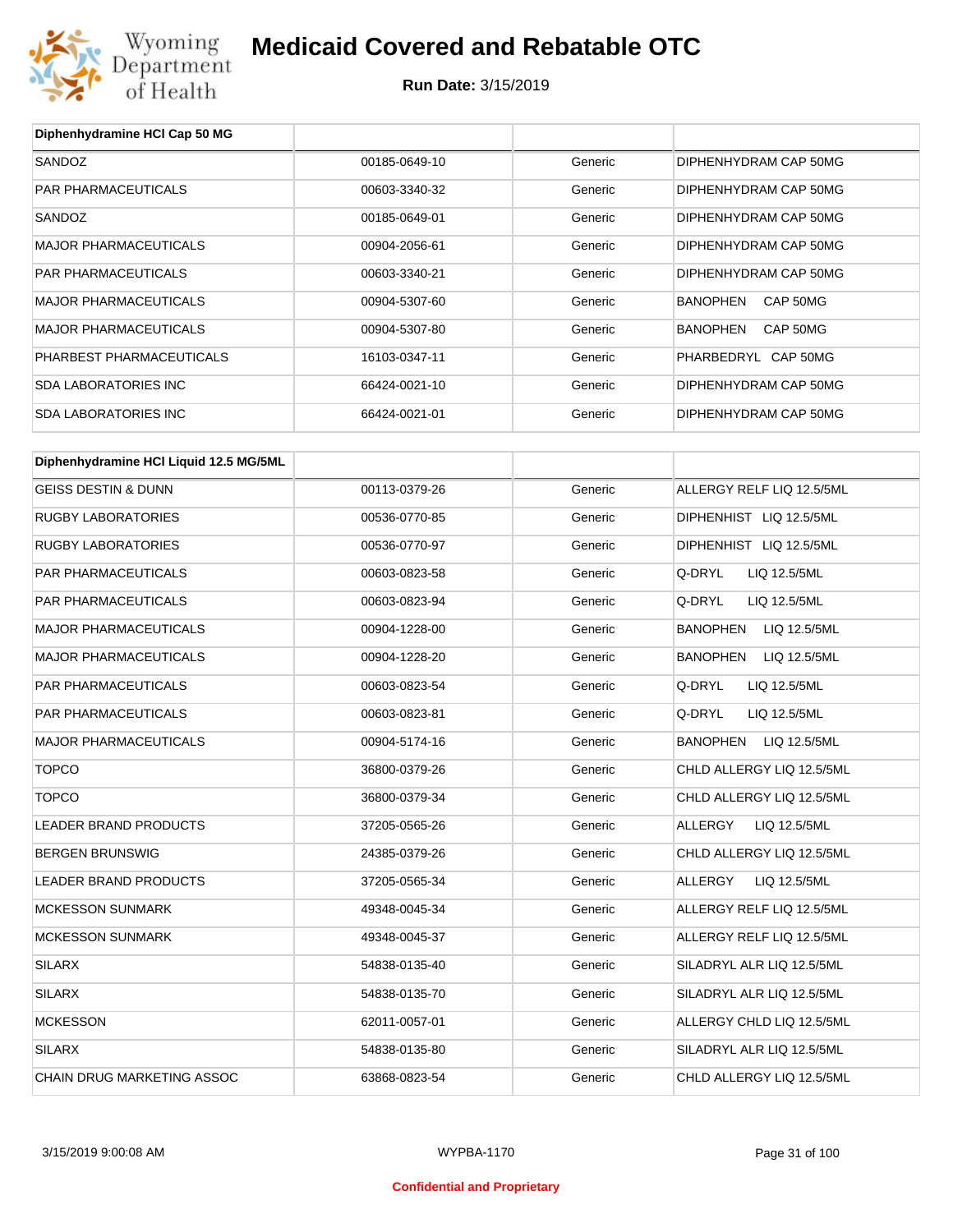

| Diphenhydramine HCI Syrup 12.5 MG/5ML |               |              |                             |
|---------------------------------------|---------------|--------------|-----------------------------|
| <b>PAR PHARMACEUTICALS</b>            | 00603-0860-54 | Generic      | SYP 12.5/5ML<br>QUENALIN    |
| <b>SILARX</b>                         | 54838-0154-70 | <b>Brand</b> | SILPHEN COUG SYP 12.5/5ML   |
| <b>SILARX</b>                         | 54838-0154-40 | <b>Brand</b> | SILPHEN COUG SYP 12.5/5ML   |
| <b>SILARX</b>                         | 54838-0154-80 | <b>Brand</b> | SILPHEN COUG SYP 12.5/5ML   |
| Diphenhydramine HCI Tab 25 MG         |               |              |                             |
| <b>GEISS DESTIN &amp; DUNN</b>        | 00113-0479-62 | Generic      | ALLERGY RELF TAB 25MG       |
| <b>GEISS DESTIN &amp; DUNN</b>        |               |              | ALLERGY RELF TAB 25MG       |
|                                       | 00113-0479-78 | Generic      |                             |
| <b>RUGBY LABORATORIES</b>             | 00536-1016-01 | Generic      | DIPHENHIST TAB 25MG         |
| <b>MAJOR PHARMACEUTICALS</b>          | 00904-5551-59 | Generic      | <b>BANOPHEN</b><br>TAB 25MG |
| <b>MAJOR PHARMACEUTICALS</b>          | 00904-5551-24 | Generic      | <b>BANOPHEN</b><br>TAB 25MG |
| <b>SELECT BRAND</b>                   | 15127-0018-01 | Generic      | SB ALLERGY TAB 25MG MED     |
| <b>BERGEN BRUNSWIG</b>                | 24385-0479-78 | Generic      | GNP ALLERGY TAB 25MG        |
| <b>BERGEN BRUNSWIG</b>                | 24385-0479-62 | Generic      | GNP ALLERGY TAB 25MG        |
| <b>TOPCO</b>                          | 36800-0479-62 | Generic      | TAB 25MG<br><b>ALLERGY</b>  |
| <b>TOPCO</b>                          | 36800-0479-67 | Generic      | <b>ALLERGY</b><br>TAB 25MG  |
| <b>TOPCO</b>                          | 36800-0479-78 | Generic      | <b>ALLERGY</b><br>TAB 25MG  |
| <b>TOPCO</b>                          | 36800-0479-79 | Generic      | <b>ALLERGY</b><br>TAB 25MG  |
| <b>TIME-CAP LABS</b>                  | 49483-0061-01 | Generic      | DIPHENHYDRAM TAB 25MG       |
| <b>TIME-CAP LABS</b>                  | 49483-0061-10 | Generic      | DIPHENHYDRAM TAB 25MG       |
| <b>MCKESSON SUNMARK</b>               | 49348-0983-10 | Generic      | SM ALLERGY TAB 25MG RLF     |
| <b>MCKESSON</b>                       | 62011-0058-01 | Generic      | HM ALLERGY TAB 25MG         |
| <b>MCKESSON</b>                       | 62011-0058-03 | Generic      | HM ALLERGY TAB 25MG         |
| Fexofenadine HCI Susp 30 MG/5ML (6    |               |              |                             |
| MG/ML)<br><b>ACTAVIS MID ATLANTIC</b> | 00472-0527-94 | Generic      | FEXOFENADINE SUS 30MG/5ML   |
|                                       |               |              |                             |
| <b>RUGBY LABORATORIES</b>             | 00536-1005-97 | Generic      | FEXOFENADINE SUS 30MG/5ML   |
| Fexofenadine HCI Tab 180 MG           |               |              |                             |
| <b>RUGBY LABORATORIES</b>             | 00536-1066-15 | Generic      | FEXOFENADINE TAB 180MG      |
| <b>MYLAN</b>                          | 00378-0782-05 | Generic      | FEXOFENADINE TAB 180MG      |
| <b>MYLAN</b>                          | 00378-0782-93 | Generic      | FEXOFENADINE TAB 180MG      |
| <b>MAJOR PHARMACEUTICALS</b>          | 00904-6214-18 | Generic      | FEXOFENADINE TAB 180MG      |
| <b>MAJOR PHARMACEUTICALS</b>          | 00904-6214-48 | Generic      | FEXOFENADINE TAB 180MG      |
| <b>MAJOR PHARMACEUTICALS</b>          | 00904-6214-46 | Generic      | FEXOFENADINE TAB 180MG      |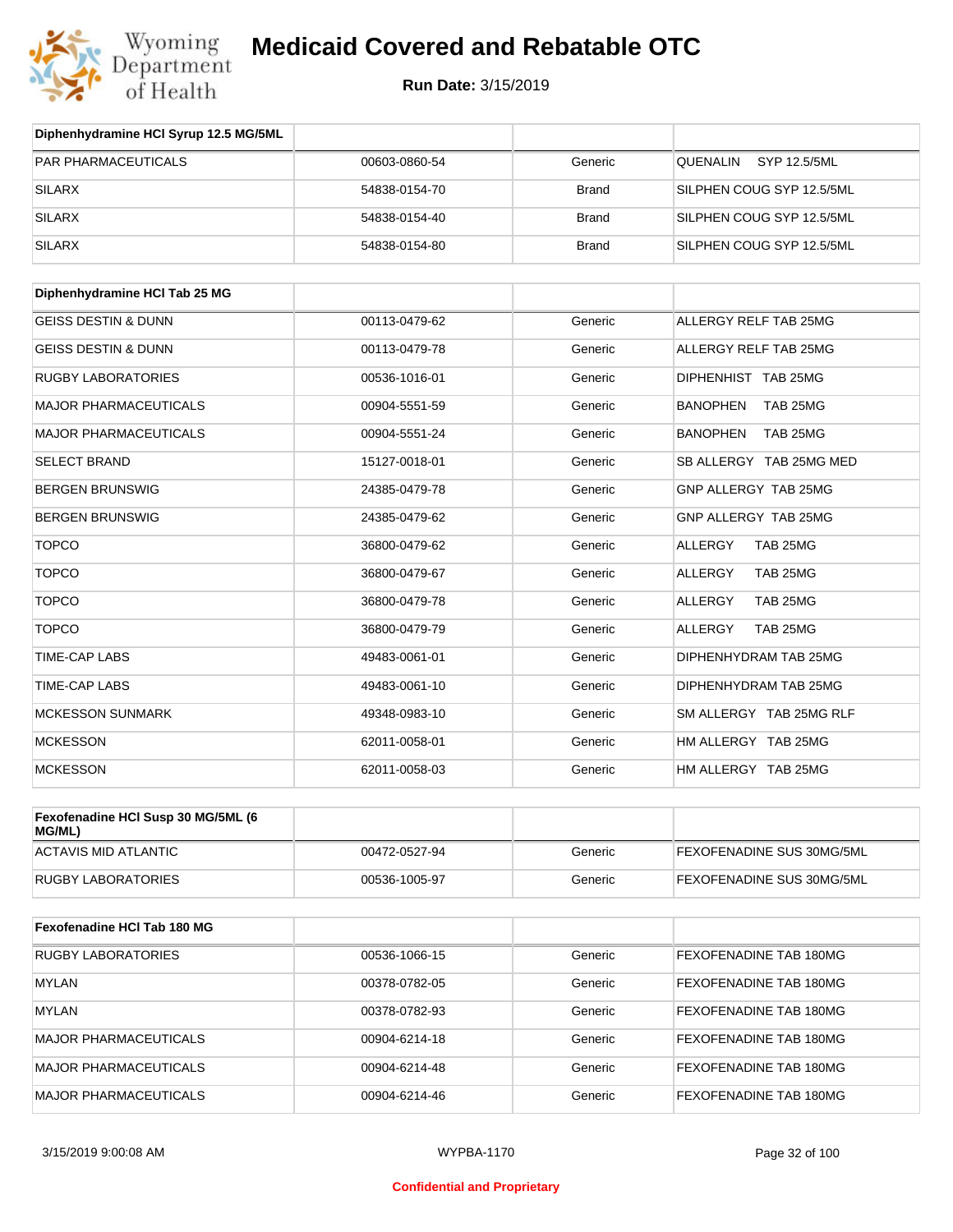#### **Run Date:** 3/15/2019

| Wyoming<br>Department         | <b>Medicaid Covered and Rebatable OTC</b> |         |                        |
|-------------------------------|-------------------------------------------|---------|------------------------|
| of Health                     | <b>Run Date: 3/15/2019</b>                |         |                        |
| <b>MAJOR PHARMACEUTICALS</b>  | 00904-6214-52                             | Generic | FEXOFENADINE TAB 180MG |
| <b>MAJOR PHARMACEUTICALS</b>  | 00904-6214-89                             | Generic | FEXOFENADINE TAB 180MG |
| LEADER BRAND PRODUCTS         | 37205-0650-65                             | Generic | ALLER-EASE TAB 180MG   |
| LEADER BRAND PRODUCTS         | 37205-0650-88                             | Generic | ALLER-EASE TAB 180MG   |
| PERRIGO PHARMACEUTICALS       | 45802-0571-78                             | Generic | FEXOFENADINE TAB 180MG |
| AMERISOURCE BERGEN DRUGS      | 46122-0040-61                             | Generic | GNP ALLERGY TAB 180MG  |
| AMERISOURCE BERGEN DRUGS      | 46122-0040-22                             | Generic | GNP ALLERGY TAB 180MG  |
| AMERISOURCE BERGEN DRUGS      | 46122-0040-65                             | Generic | GNP ALLERGY TAB 180MG  |
| AMERISOURCE BERGEN DRUGS      | 46122-0040-75                             | Generic | GNP ALLERGY TAB 180MG  |
| <b>MCKESSON SUNMARK</b>       | 49348-0968-56                             | Generic | FEXOFENADINE TAB 180MG |
| MYLAN INSTITUTIONAL           | 51079-0548-20                             | Generic | FEXOFENADINE TAB 180MG |
| <b>MCKESSON SUNMARK</b>       | 49348-0968-44                             | Generic | FEXOFENADINE TAB 180MG |
| <b>MCKESSON SUNMARK</b>       | 49348-0968-57                             | Generic | FEXOFENADINE TAB 180MG |
| <b>MYLAN INSTITUTIONAL</b>    | 51079-0548-01                             | Generic | FEXOFENADINE TAB 180MG |
| <b>MCKESSON</b>               | 62011-0067-02                             | Generic | FEXOFENADINE TAB 180MG |
| <b>MCKESSON</b>               | 62011-0067-01                             | Generic | FEXOFENADINE TAB 180MG |
| <b>MCKESSON</b>               | 62011-0233-01                             | Generic | FEXOFENADINE TAB 180MG |
| DR.REDDY'S LABORATORIES, INC. | 55111-0784-30                             | Generic | FEXOFENADINE TAB 180MG |
| <b>RECKITT BENCKISER</b>      | 63824-0926-40                             | Generic | MUCINEX ALLR TAB 180MG |
| <b>RECKITT BENCKISER</b>      | 63824-0926-05                             | Generic | MUCINEX ALLR TAB 180MG |
| <b>RECKITT BENCKISER</b>      | 63824-0926-30                             | Generic | MUCINEX ALLR TAB 180MG |
| <b>RECKITT BENCKISER</b>      | 63824-0926-10                             | Generic | MUCINEX ALLR TAB 180MG |
|                               |                                           |         |                        |
| Fexofenadine HCI Tab 60 MG    |                                           |         |                        |
| <b>PERRIGO</b>                | 00113-0425-53                             | Generic | ALLER-EASE TAB 60MG    |
| MYLAN                         | 00378-0781-05                             | Generic | FEXOFENADINE TAB 60MG  |
| MYLAN                         | 00378-0781-91                             | Generic | FEXOFENADINE TAB 60MG  |
| PERRIGO PHARMACEUTICALS       | 45802-0425-78                             | Generic | FEXOFENADINE TAB 60MG  |
| <b>MCKESSON SUNMARK</b>       | 49348-0970-02                             | Generic | FEXOFENADINE TAB 60MG  |

| MCKESSON SUNMARK     | 49348-0970-02 | Generic | <b>FEXOFENADINE TAB 60MG</b> |
|----------------------|---------------|---------|------------------------------|
| IMYLAN INSTITUTIONAL | 51079-0547-20 | Generic | <b>FEXOFENADINE TAB 60MG</b> |
| IMYLAN INSTITUTIONAL | 51079-0547-01 | Generic | <b>FEXOFENADINE TAB 60MG</b> |
| <b>IMCKESSON</b>     | 62011-0068-01 | Generic | <b>FEXOFENADINE TAB 60MG</b> |
|                      |               |         |                              |

| Loratadine Rapidly-Disintegrating Tab 10<br>MG |               |         |                       |
|------------------------------------------------|---------------|---------|-----------------------|
| MAJOR PHARMACEUTICALS                          | 00904-5806-15 | Generic | TAB 10MG<br>ALLERGY   |
| BERGEN BRUNSWIG                                | 24385-0540-53 | Generic | ALLERGY RELF TAB 10MG |
| BERGEN BRUNSWIG                                | 24385-0161-52 | Generic | ALLERGY RELF TAB 10MG |

#### **Confidential and Proprietary**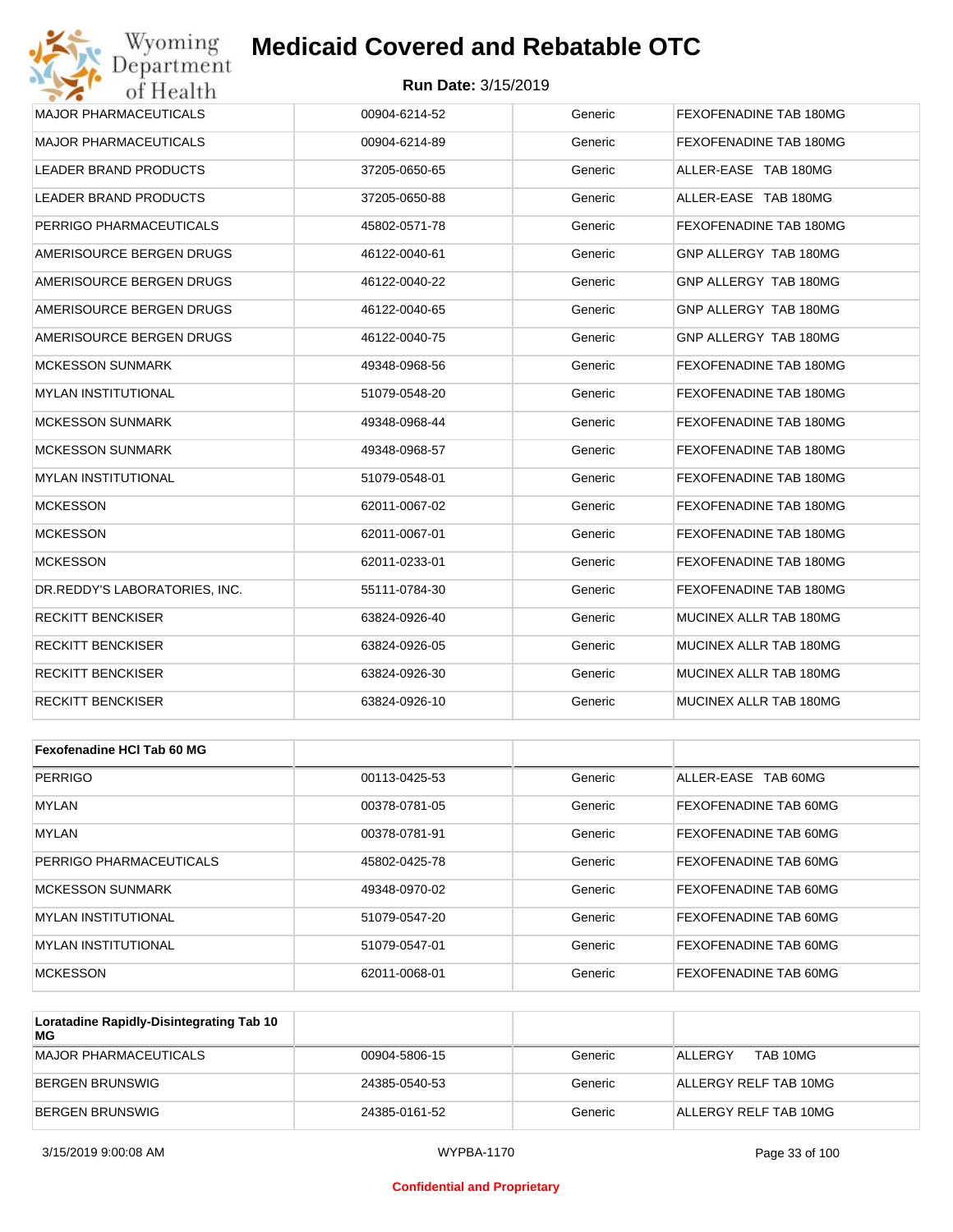| Wyoming<br><b>Medicaid Covered and Rebatable OTC</b><br>Department |                            |         |                               |  |
|--------------------------------------------------------------------|----------------------------|---------|-------------------------------|--|
| of Health                                                          | <b>Run Date: 3/15/2019</b> |         |                               |  |
| LEADER BRAND PRODUCTS                                              | 37205-0745-65              | Generic | ALLERGY RELF TAB 10MG         |  |
| AMERISOURCE BERGEN DRUGS                                           | 46122-0140-52              | Generic | ALLERGY RELF TAB 10MG         |  |
| <b>MCKESSON SUNMARK</b>                                            | 49348-0930-01              | Generic | I ORATADINE<br>TAB 10MG       |  |
| <b>MCKESSON SUNMARK</b>                                            | 49348-0930-44              | Generic | <b>LORATADINE</b><br>TAB 10MG |  |
| <b>OHM LABS</b>                                                    | 51660-0527-31              | Generic | ALLERGY RELF TAB 10MG         |  |
| <b>MCKESSON</b>                                                    | 62011-0073-01              | Generic | ALLERGY RELF TAB 10MG         |  |
| CHAIN DRUG MARKETING ASSOC                                         | 63868-0157-10              | Generic | ALLERGY RELF TAB 10MG         |  |

| Loratadine Syrup 5 MG/5ML    |               |         |                          |
|------------------------------|---------------|---------|--------------------------|
| <b>MAJOR PHARMACEUTICALS</b> | 00904-6234-20 | Generic | LORATADINE SOL 5MG/5ML   |
| <b>BERGEN BRUNSWIG</b>       | 24385-0531-26 | Generic | LORATADINE SYP 5MG/5ML   |
| LEADER BRAND PRODUCTS        | 37205-0378-26 | Generic | ALLERGY RELF SYP 5MG/5ML |
| AMERISOURCE BERGEN DRUGS     | 46122-0164-26 | Generic | LORATADINE SYP 5MG/5ML   |
| <b>MCKESSON SUNMARK</b>      | 49348-0333-34 | Generic | LORATADINE SYP 5MG/5ML   |
| <b>MCKESSON SUNMARK</b>      | 49348-0636-34 | Generic | LORATADINE SYP 5MG/5ML   |
| <b>TARO</b>                  | 51672-2085-08 | Generic | LORATADINE SYP 5MG/5ML   |
| <b>TARO</b>                  | 51672-2073-08 | Generic | LORATADINE SYP 5MG/5ML   |
| <b>SILARX</b>                | 54838-0558-40 | Generic | LORATADINE SOL 5MG/5ML   |
| <b>TARO</b>                  | 51672-2092-08 | Generic | LORATADINE SOL 5MG/5ML   |
| <b>MCKESSON</b>              | 62011-0072-01 | Generic | LORATADINE SYP 5MG/5ML   |
| <b>MCKESSON</b>              | 62011-0181-01 | Generic | LORATADINE SYP 5MG/5ML   |
| <b>SILARX</b>                | 54838-0554-40 | Generic | LORATADINE SOL 5MG/5ML   |

| <b>Loratadine Tab 10 MG</b>    |               |         |                       |
|--------------------------------|---------------|---------|-----------------------|
| <b>GEISS DESTIN &amp; DUNN</b> | 00113-0612-65 | Generic | ALLERGY RELF TAB 10MG |
| <b>GEISS DESTIN &amp; DUNN</b> | 00113-0612-46 | Generic | ALLERGY RELF TAB 10MG |
| <b>GEISS DESTIN &amp; DUNN</b> | 00113-0612-39 | Generic | ALLERGY RELF TAB 10MG |
| <b>GEISS DESTIN &amp; DUNN</b> | 00113-0612-60 | Generic | ALLERGY RELF TAB 10MG |
| SANDOZ                         | 00781-5077-01 | Generic | LORATADINE TAB 10MG   |
| <b>MAJOR PHARMACEUTICALS</b>   | 00904-5728-89 | Generic | TAB 10MG<br>ALLERGY   |
| <b>MAJOR PHARMACEUTICALS</b>   | 00904-5728-87 | Generic | TAB 10MG<br>ALLERGY   |
| <b>MAJOR PHARMACEUTICALS</b>   | 00904-6074-46 | Generic | TAB 10MG<br>ALLERGY   |
| <b>MAJOR PHARMACEUTICALS</b>   | 00904-6074-60 | Generic | ALLERGY<br>TAB 10MG   |
| <b>MAJOR PHARMACEUTICALS</b>   | 00904-6074-61 | Generic | LORATADINE TAB 10MG   |
| <b>MAJOR PHARMACEUTICALS</b>   | 00904-6074-89 | Generic | TAB 10MG<br>ALLERGY   |
| <b>SELECT BRAND</b>            | 15127-0715-10 | Generic | LORATADINE TAB 10MG   |
| <b>SELECT BRAND</b>            | 15127-0715-30 | Generic | LORATADINE TAB 10MG   |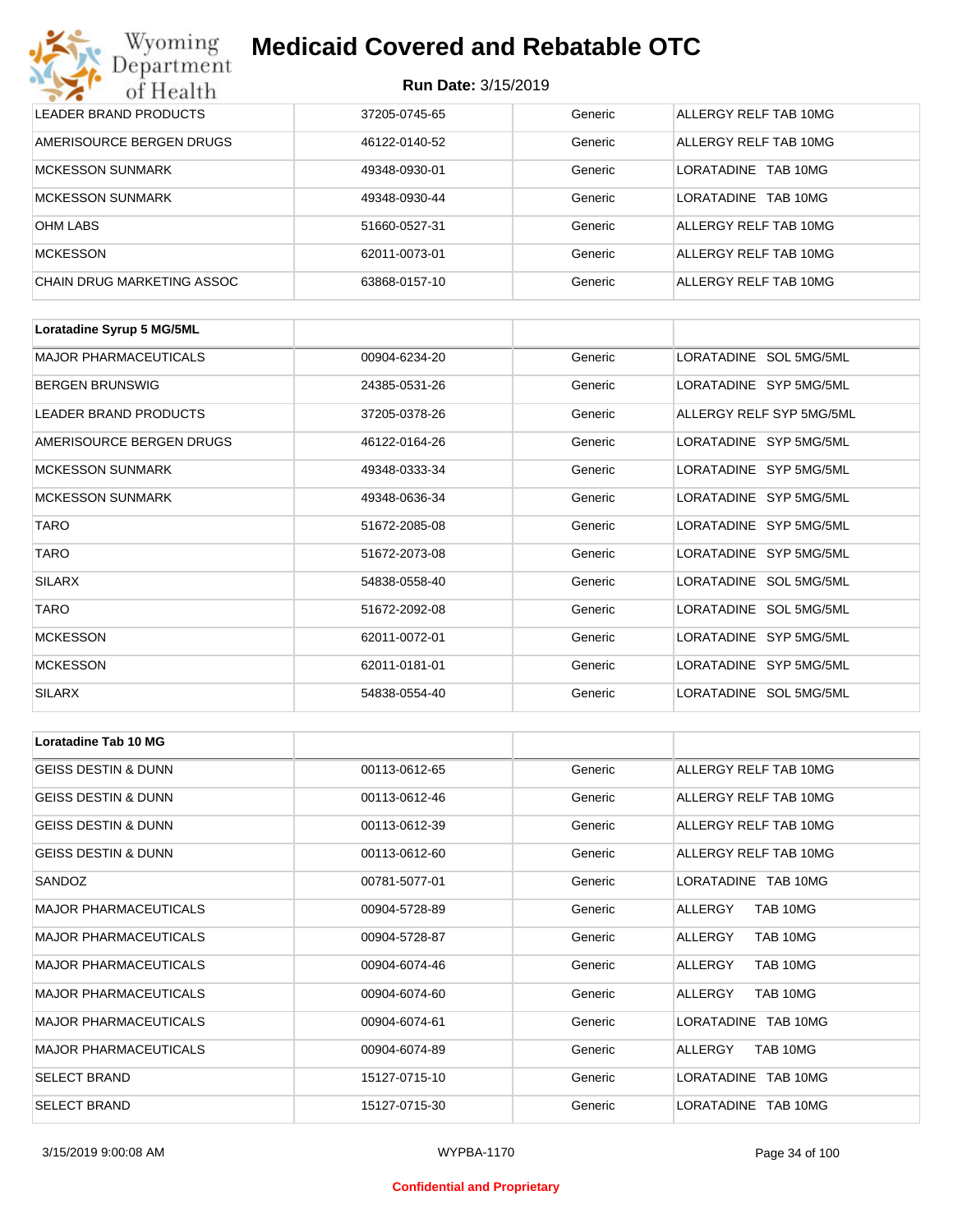

| <b>BERGEN BRUNSWIG</b>              | 24385-0471-78 | Generic      | LORATADINE TAB 10MG          |  |  |
|-------------------------------------|---------------|--------------|------------------------------|--|--|
| <b>BERGEN BRUNSWIG</b>              | 24385-0471-99 | Generic      | LORATADINE TAB 10MG          |  |  |
| <b>TOPCO</b>                        | 36800-0612-46 | Generic      | ALLERGY RELF TAB 10MG        |  |  |
| BERGEN BRUNSWIG                     | 24385-0471-52 | Generic      | LORATADINE TAB 10MG          |  |  |
| <b>TOPCO</b>                        | 36800-0612-65 | Generic      | ALLERGY RELF TAB 10MG        |  |  |
| <b>TOPCO</b>                        | 36800-0612-72 | Generic      | ALLERGY RELF TAB 10MG        |  |  |
| <b>TOPCO</b>                        | 36800-0612-76 | Generic      | ALLERGY RELF TAB 10MG        |  |  |
| <b>TOPCO</b>                        | 36800-0612-87 | Generic      | ALLERGY RELF TAB 10MG        |  |  |
| LEADER BRAND PRODUCTS               | 37205-0346-72 | Generic      | LORATADINE TAB 10MG          |  |  |
| PERRIGO PHARMACEUTICALS             | 45802-0650-87 | Generic      | LORATADINE TAB 10MG          |  |  |
| PERRIGO PHARMACEUTICALS             | 45802-0650-65 | Generic      | LORATADINE TAB 10MG          |  |  |
| PERRIGO PHARMACEUTICALS             | 45802-0650-78 | Generic      | LORATADINE TAB 10MG          |  |  |
| MCKESSON SUNMARK                    | 49348-0818-01 | Generic      | SM LORATADIN TAB 10MG        |  |  |
| MCKESSON SUNMARK                    | 49348-0818-13 | Generic      | SM LORATADIN TAB 10MG        |  |  |
| AMERISOURCE BERGEN DRUGS            | 46122-0158-65 | Generic      | LORATADINE TAB 10MG          |  |  |
| MCKESSON SUNMARK                    | 49348-0818-44 | Generic      | SM LORATADIN TAB 10MG        |  |  |
| OHM LABS                            | 51660-0526-01 | Generic      | ALLERGY RELF TAB 10MG        |  |  |
| MYLAN INSTITUTIONAL                 | 51079-0246-01 | Generic      | LORATADINE TAB 10MG          |  |  |
| MYLAN INSTITUTIONAL                 | 51079-0246-20 | Generic      | LORATADINE TAB 10MG          |  |  |
| <b>APOTEX</b>                       | 60505-0147-08 | Generic      | LORATADINE TAB 10MG          |  |  |
| OHM LABS                            | 51660-0526-05 | Generic      | ALLERGY RELF TAB 10MG        |  |  |
| OHM LABS                            | 51660-0526-31 | Generic      | ALLERGY RELF TAB 10MG        |  |  |
| <b>APOTEX</b>                       | 60505-0147-01 | Generic      | LORATADINE TAB 10MG          |  |  |
| CHAIN DRUG MARKETING ASSOC          | 63868-0151-01 | Generic      | LORATADINE TAB 10MG          |  |  |
| CHAIN DRUG MARKETING ASSOC          | 63868-0151-10 | Generic      | LORATADINE TAB 10MG          |  |  |
| CHAIN DRUG MARKETING ASSOC          | 63868-0151-30 | Generic      | LORATADINE TAB 10MG          |  |  |
| AMERICAN HEALTH PACKAGING           | 68084-0248-11 | Generic      | LORATADINE TAB 10MG          |  |  |
| AMERICAN HEALTH PACKAGING           | 68084-0248-01 | Generic      | LORATADINE TAB 10MG          |  |  |
| Triprolidine HCI Drops 0.938 MG/ML  |               |              |                              |  |  |
| ALLEGIS PHARMACEUTICALS             | 28595-0801-30 | <b>Brand</b> | HISTEX PD DRO 0.938MG        |  |  |
| Triprolidine HCI Liquid 0.625 MG/ML |               |              |                              |  |  |
| <b>GM PHARMACEUTICALS</b>           | 58809-0501-30 | <b>Brand</b> | VANAHIST PD LIQ 0.625MG      |  |  |
|                                     |               |              |                              |  |  |
| Triprolidine HCI Syrup 2.5 MG/5ML   |               |              |                              |  |  |
| ALLEGIS PHARMACEUTICALS             | 28595-0802-08 | <b>Brand</b> | <b>HISTEX</b><br>SYP 2.5MG/5 |  |  |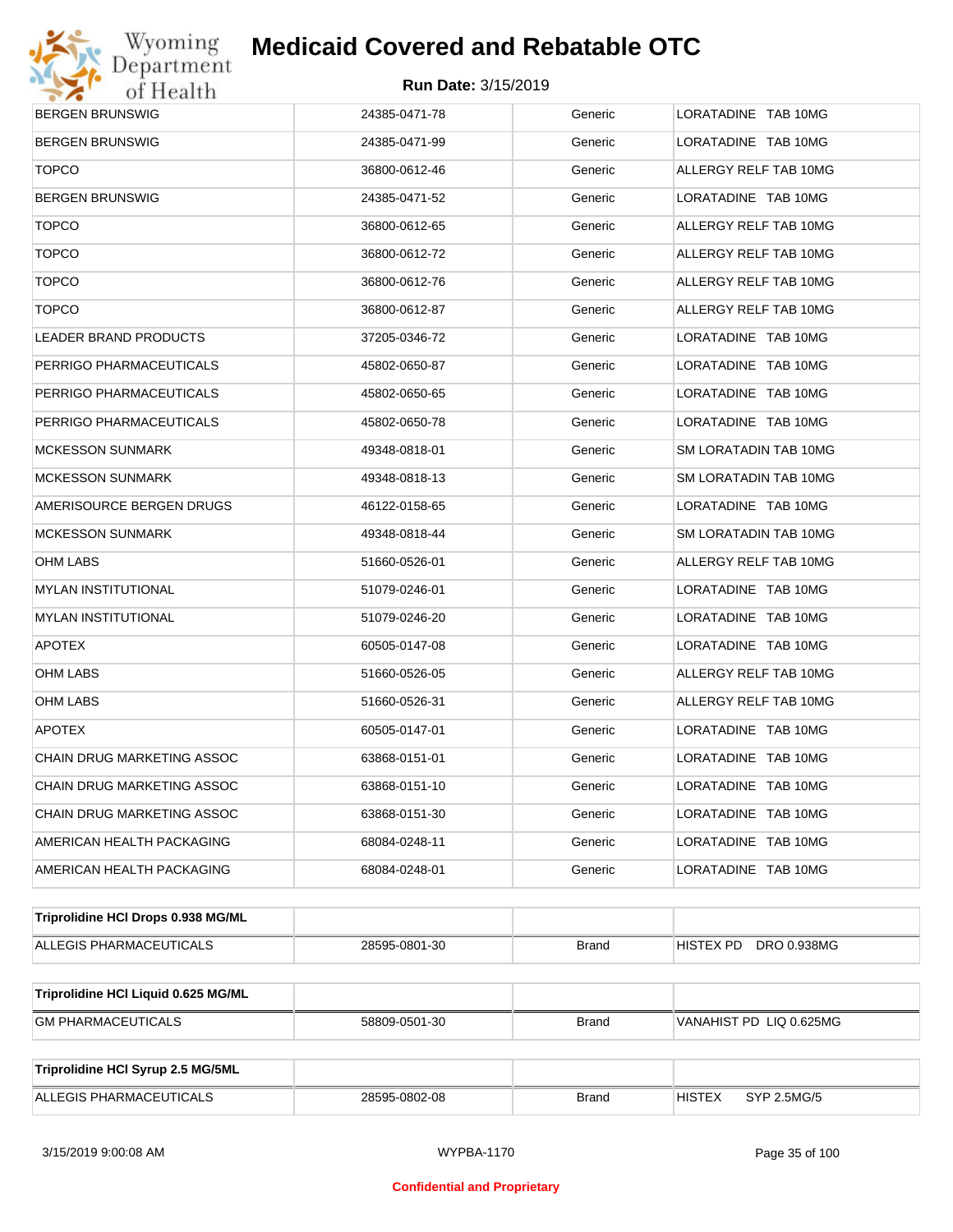

| <b>CONTRACEPTIVES</b> |  |
|-----------------------|--|
|                       |  |

| Levonorgestrel Tab 1.5 MG             |               |              |                                    |
|---------------------------------------|---------------|--------------|------------------------------------|
| LUPIN PHARMACEUTICALS                 | 43386-0622-30 | Generic      | <b>TAB 1.5MG</b><br>MY WAY         |
| <b>ACTAVIS PHARMA</b>                 | 52544-0065-54 | Generic      | NEXT CHOICE TAB 1.5MG              |
| <b>TEVA/WOMENS HEALTH</b>             | 51285-0943-88 | <b>Brand</b> | <b>TAB 1.5MG</b><br>PLAN B         |
| <b>AFAXYS</b>                         | 50102-0111-01 | Generic      | ECONTRA EZ TAB 1.5MG               |
| <b>AFAXYS</b>                         | 50102-0111-12 | Generic      | FCONTRA FZ TAB 1.5MG               |
| <b>FOUNDATION CONSUMER HEALTHCARE</b> | 51285-0100-88 | Generic      | TAKE ACTION TAB 1.5MG              |
| FOUNDATION CONSUMER HEALTHCARE        | 51285-0103-88 | Generic      | AFTERA<br><b>TAB 1.5MG</b>         |
| FOUNDATION CONSUMER HEALTHCARE        | 51285-0146-19 | <b>Brand</b> | <b>TAB 1.5MG</b><br>PLAN B         |
| FOUNDATION CONSUMER HEALTHCARE        | 51285-0162-88 | <b>Brand</b> | PLAN B<br><b>TAB 1.5MG</b>         |
| SUN PHARMACEUTICALS                   | 62756-0718-60 | Generic      | <b>OPCICON</b><br><b>TAB 1.5MG</b> |
| PHARMACIST PHARMACEUTICAL LLC         | 63704-0010-01 | Generic      | LEVONORGESTR TAB 1.5MG             |
| LUPIN PHARMACEUTICALS                 | 68180-0853-13 | Generic      | FALLBACK TAB 1.5MG                 |
| <b>COUGH/COLD/ALLERGY</b>             |               |              |                                    |

| *Camphor-Eucalyptus-Menthol - Oint*** |               |         |                   |
|---------------------------------------|---------------|---------|-------------------|
| AMERISOURCE BERGEN DRUGS              | 46122-0157-54 | Generic | GNP CHEST OIN RUB |
| MCKESSON                              | 62011-0075-01 | Generic | HM CHEST RUB OIN  |

| *Camphor-Eucalyptus-Menthol-Turp Oil-<br><b>White Pet -Oint***</b> |               |         |                                  |
|--------------------------------------------------------------------|---------------|---------|----------------------------------|
| MCKESSON SUNMARK                                                   | 49348-0398-96 | Generic | <b>SM MEDICATED MIS CHST RUB</b> |

| *DM-GG-PE Tab & APAP-Diphenhyd-PE<br>Tab Therapy Pack*** |               |       |                            |
|----------------------------------------------------------|---------------|-------|----------------------------|
| <b>RECKITT BENCKISER</b>                                 | 63824-0555-30 | Brand | IMUCINEX FAST MIS MX DAY/N |

| *PE-DM-GG Ligd & Diphenhyd-PE-APAP<br>Ligd Therapy Pack*** |               |              |                                   |
|------------------------------------------------------------|---------------|--------------|-----------------------------------|
| RECKITT BENCKISER                                          | 63824-0287-22 | <b>Brand</b> | <b>IMUCINEX CHLD MIS DAY/NITE</b> |

| *PE-DM-GG-APAP Ligd & PE-Diphenhyd-<br><b>APAP Ligd Therapy Pack***</b> |               |       |                             |
|-------------------------------------------------------------------------|---------------|-------|-----------------------------|
| <b>RECKITT BENCKISER</b>                                                | 63824-0526-22 | Brand | I MUCINEX FAST MIS DAY/NGHT |

| *PE-DM-GG-APAP Pack & PE-Diphenhyd-<br><b>APAP Pack Therapy Pack***</b> |               |              |                |              |
|-------------------------------------------------------------------------|---------------|--------------|----------------|--------------|
| <b>RECKITT BENCKISER</b>                                                | 63824-0234-44 | <b>Brand</b> | <b>MUCINEX</b> | MIS DAY/NGHT |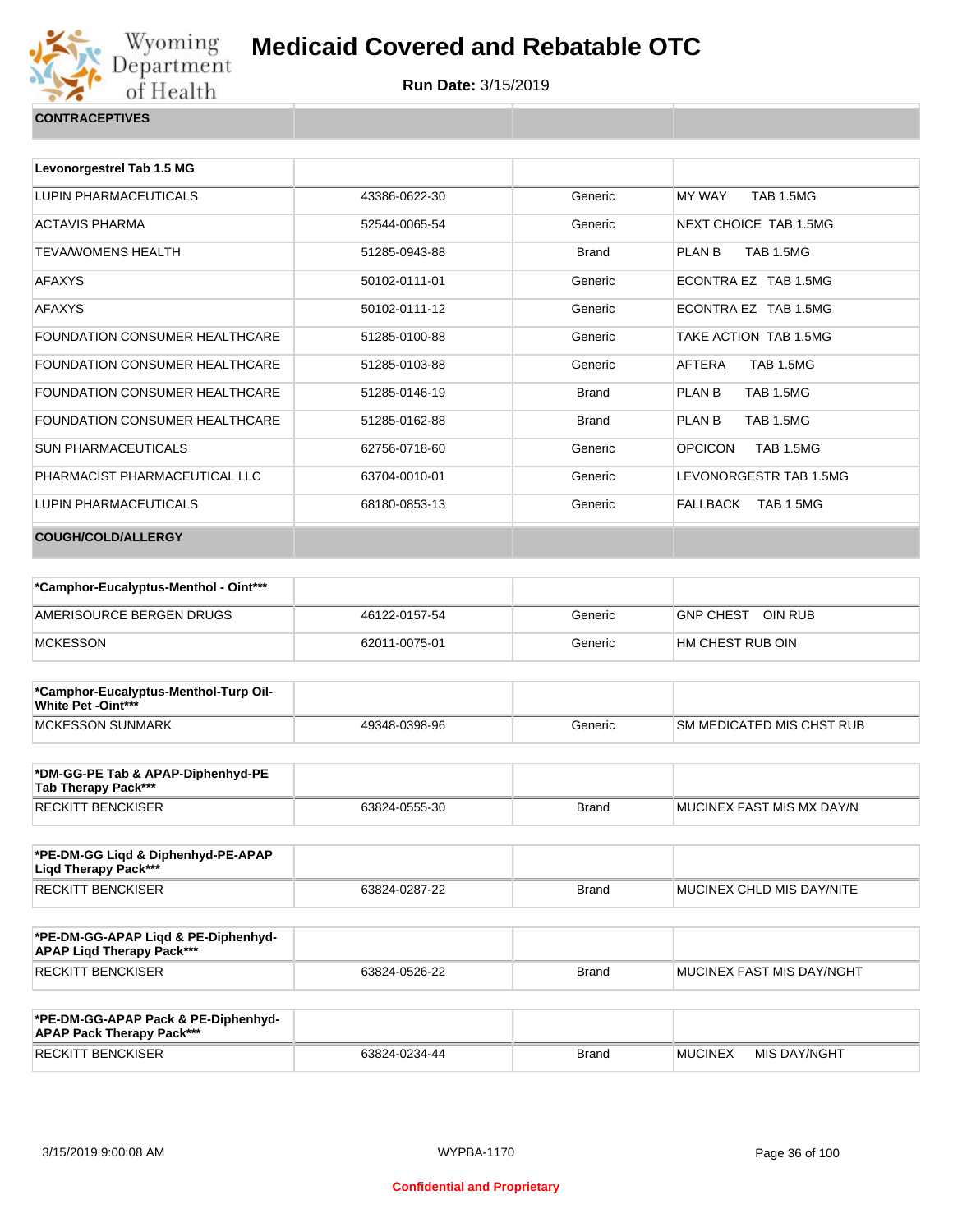

| *PE-DM-GG-APAP Tab & PE-Diphenhyd-<br><b>APAP Tab Therapy Pack***</b> |               |              |                                         |
|-----------------------------------------------------------------------|---------------|--------------|-----------------------------------------|
| <b>RECKITT BENCKISER</b>                                              | 63824-0551-30 | Generic      | MUCINEX FAST MIS DAY/NGHT               |
| Acetaminophen w/ DM Lig 1000-30<br>MG/30ML                            |               |              |                                         |
| <b>TOPCO</b>                                                          | 36800-0698-34 | Generic      | <b>COUGH &amp; SORE LIQ THRT DAY</b>    |
| Acetaminophen w/ DM Susp 160-5 MG/5ML                                 |               |              |                                         |
| <b>GLAXO CONSUMER HEALTHCARE L.P.</b>                                 | 00067-8115-04 | <b>Brand</b> | TRIAMINIC<br>SUS CGH/ST                 |
| Brompheniramine & Phenylephrine Elixir 1<br>-2.5 MG/5ML               |               |              |                                         |
| <b>PERRIGO</b>                                                        | 00113-0906-26 | Generic      | COLD/ALLERGY ELX CHILDREN               |
| <b>WOMEN'S CHOICE PHARMACEUTICALS</b>                                 | 00485-0202-16 | Generic      | RYNEX PE<br><b>ELX</b>                  |
| <b>MAJOR PHARMACEUTICALS</b>                                          | 00904-5781-20 | Generic      | <b>DIMAPHEN</b><br><b>ELX CHILDREN</b>  |
| <b>TOPCO</b>                                                          | 36800-0906-34 | Generic      | COLD/ALLERGY ELX CHILDREN               |
| <b>BERGEN BRUNSWIG</b>                                                | 24385-0517-26 | Generic      | <b>GNP CLD/ALLE ELX CHILDREN</b>        |
| <b>BERGEN BRUNSWIG</b>                                                | 24385-0517-34 | Generic      | <b>GNP CLD/ALLE ELX CHILDREN</b>        |
| <b>TOPCO</b>                                                          | 36800-0906-26 | Generic      | COLD/ALLERGY ELX CHILDREN               |
| <b>LEADER BRAND PRODUCTS</b>                                          | 37205-0931-26 | Generic      | COLD/ALLERGY ELX CHILDREN               |
| <b>MCKESSON SUNMARK</b>                                               | 49348-0777-34 | Generic      | SM CLD/ALRGY ELX CHILDREN               |
| <b>MCKESSON SUNMARK</b>                                               | 49348-0777-37 | Generic      | SM CLD/ALRGY ELX CHILDREN               |
| <b>MCKESSON</b>                                                       | 62011-0062-01 | Generic      | COLD/ALLERGY ELX CHILDREN               |
| Brompheniramine & Phenylephrine Syrup<br>1-2.5 MG/5ML                 |               |              |                                         |
| GLAXO CONSUMER HEALTHCARE L.P.                                        | 00067-8117-04 | <b>Brand</b> | <b>TRIAMINIC</b><br><b>SYP CLD/ALRG</b> |
| Brompheniramine & Phenylephrine Tab 4-<br><b>10 MG</b>                |               |              |                                         |
| <b>ALLEGIS PHARMACEUTICALS</b>                                        | 28595-0900-60 | Brand        | RU-HIST D TAB 4-10MG                    |
| Brompheniramine & Pseudoephedrine Cap<br>4-60 MG                      |               |              |                                         |
| <b>BAUSCH HEALTH</b>                                                  | 00095-0860-06 | <b>Brand</b> | <b>CAP 4-60MG</b><br>LODRANE D          |
| Brompheniramine & Pseudoephedrine<br>Elixir 1-15 MG/5ML               |               |              |                                         |
| <b>WOMEN'S CHOICE PHARMACEUTICALS</b>                                 | 00485-0206-16 | Generic      | RYNEX PSE LIQ                           |
| PAR PHARMACEUTICALS                                                   | 00603-0851-94 | Generic      | Q-TAPP<br>ELX 1-15/5ML                  |
| <b>SILARX</b>                                                         | 54838-0125-70 | Generic      | LIQ<br>BROTAPP                          |
| <b>SILARX</b>                                                         | 54838-0125-40 | Generic      | <b>LIQ</b><br>BROTAPP                   |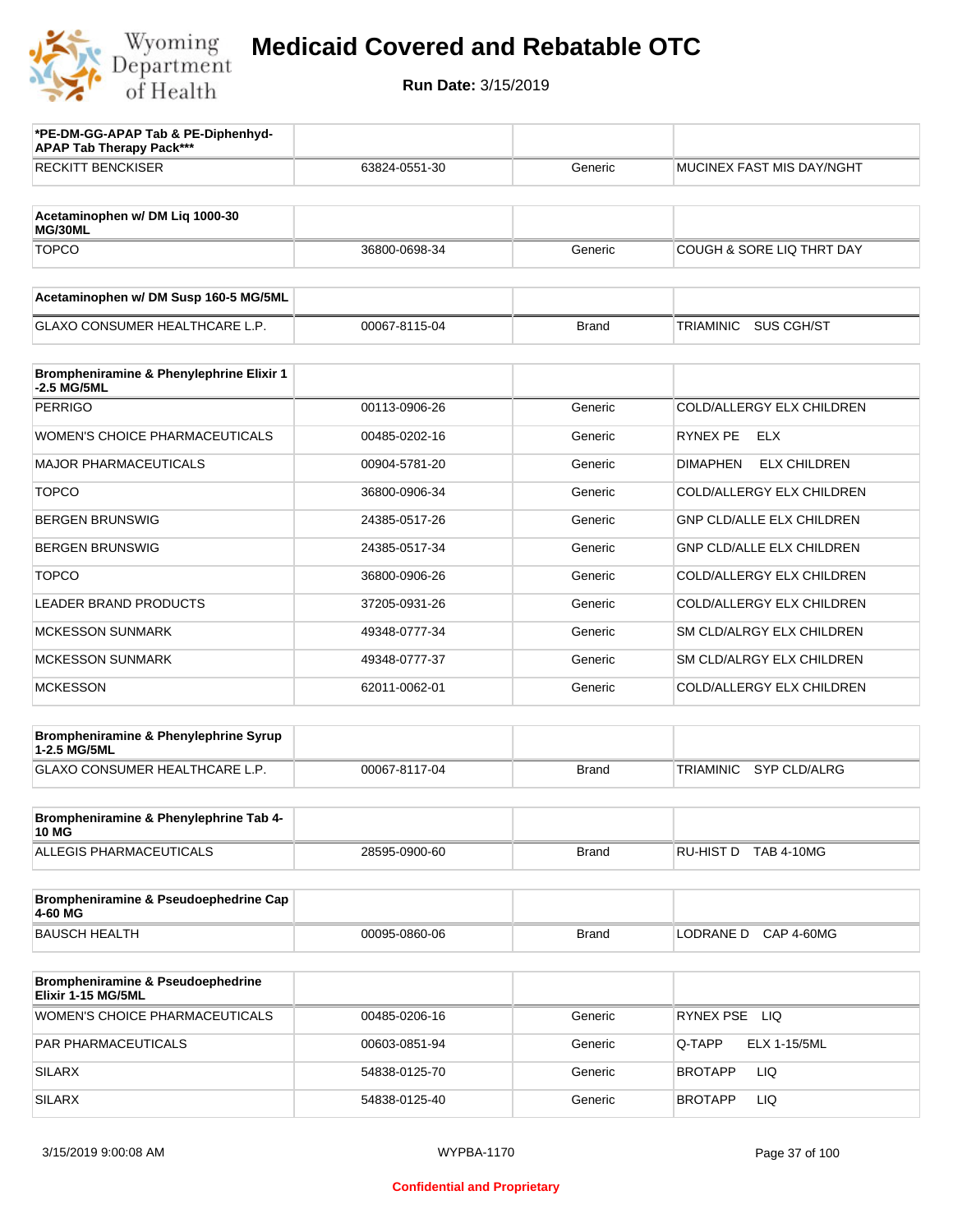

| <b>SILARX</b>                                                | 54838-0125-80 | Generic      | BROTAPP<br>LIQ                       |
|--------------------------------------------------------------|---------------|--------------|--------------------------------------|
| <b>Brompheniramine &amp; Pseudoephedrine</b>                 |               |              |                                      |
| Liquid 1-7.5 MG/ML                                           |               |              |                                      |
| JAYMAC PHARMACEUTICAL LLC                                    | 64661-0032-30 | <b>Brand</b> | J-TAN D PD DRO 1-7.5MG               |
| Brompheniramine-Acetaminophen Tab 2-<br><b>250 MG</b>        |               |              |                                      |
| MAGNA PHARMACEUTICALS, INC                                   | 58407-0225-01 | <b>Brand</b> | <b>STAFLEX</b><br><b>TAB 2-250MG</b> |
| Cetirizine-Pseudoephedrine Tab ER 12HR                       |               |              |                                      |
| 5-120 MG                                                     |               |              |                                      |
| <b>GEISS DESTIN &amp; DUNN</b>                               | 00113-0176-53 | Generic      | ALLERGY-D TAB 5-120MG                |
| <b>GEISS DESTIN &amp; DUNN</b>                               | 00113-0176-62 | Generic      | ALLERGY-D TAB 5-120MG                |
| <b>PERRIGO</b>                                               | 00113-2176-53 | Generic      | ALLERGY-D TAB 5-120MG                |
| <b>PERRIGO</b>                                               | 00113-2176-62 | Generic      | ALLERGY-D TAB 5-120MG                |
| <b>MAJOR PHARMACEUTICALS</b>                                 | 00904-5831-12 | Generic      | ALLERGY-D TAB 5-120MG                |
| <b>BERGEN BRUNSWIG</b>                                       | 24385-0175-53 | Generic      | ALLERGY-D TAB 5-120MG                |
| <b>BERGEN BRUNSWIG</b>                                       | 24385-0175-62 | Generic      | ALLERGY-D TAB 5-120MG                |
| <b>TOPCO</b>                                                 | 36800-0176-62 | Generic      | ALLERGY D TAB 5-120MG                |
| <b>TOPCO</b>                                                 | 36800-0176-53 | Generic      | ALLERGY D TAB 5-120MG                |
| PERRIGO PHARMACEUTICALS                                      | 45802-0721-53 | Generic      | CETIRIZ/PSE TAB 5-120MG              |
| PERRIGO PHARMACEUTICALS                                      | 45802-0721-62 | Generic      | CETIRIZ/PSE TAB 5-120MG              |
| MCKESSON SUNMARK                                             | 49348-0851-04 | Generic      | ALLERGY-D TAB 5-120MG                |
| <b>MCKESSON</b>                                              | 62011-0055-01 | Generic      | ALLGY COMP-D TAB 5-120MG             |
| Chlophedianol-Dexbrompheniramine Soln<br>12.5-1 MG/5ML       |               |              |                                      |
| <b>RAMCNEIL</b>                                              | 12830-0864-16 | <b>Brand</b> | CHLO HIST SOL                        |
| Chlophedianol-Guaifenesin Liquid 12.5-100<br>MG/5ML          |               |              |                                      |
| <b>RAMCNEIL</b>                                              | 12830-0767-16 | <b>Brand</b> | CHLO TUSS EX LIQ 12.5-100            |
| Chlophedianol-Pyrilamine Liquid 12.5-12.5<br>MG/5ML          |               |              |                                      |
| <b>CENTURION LABS</b>                                        | 23359-0032-16 | <b>Brand</b> | <b>NINJACOF</b><br>LIQ.              |
| Chlophedianol-Pyrilamine Liquid 25-50<br>MG/15ML             |               |              |                                      |
| <b>GM PHARMACEUTICALS</b>                                    | 58809-0350-04 | <b>Brand</b> | VANACOF-8 LIQ 25-50/15               |
| Chlophedianol-Pyrilamine-APAP Liquid<br>12.5-12.5-160 MG/5ML |               |              |                                      |
| <b>CENTURION LABS</b>                                        | 23359-0033-16 | <b>Brand</b> | NINJACOF-A LIQ                       |
|                                                              |               |              |                                      |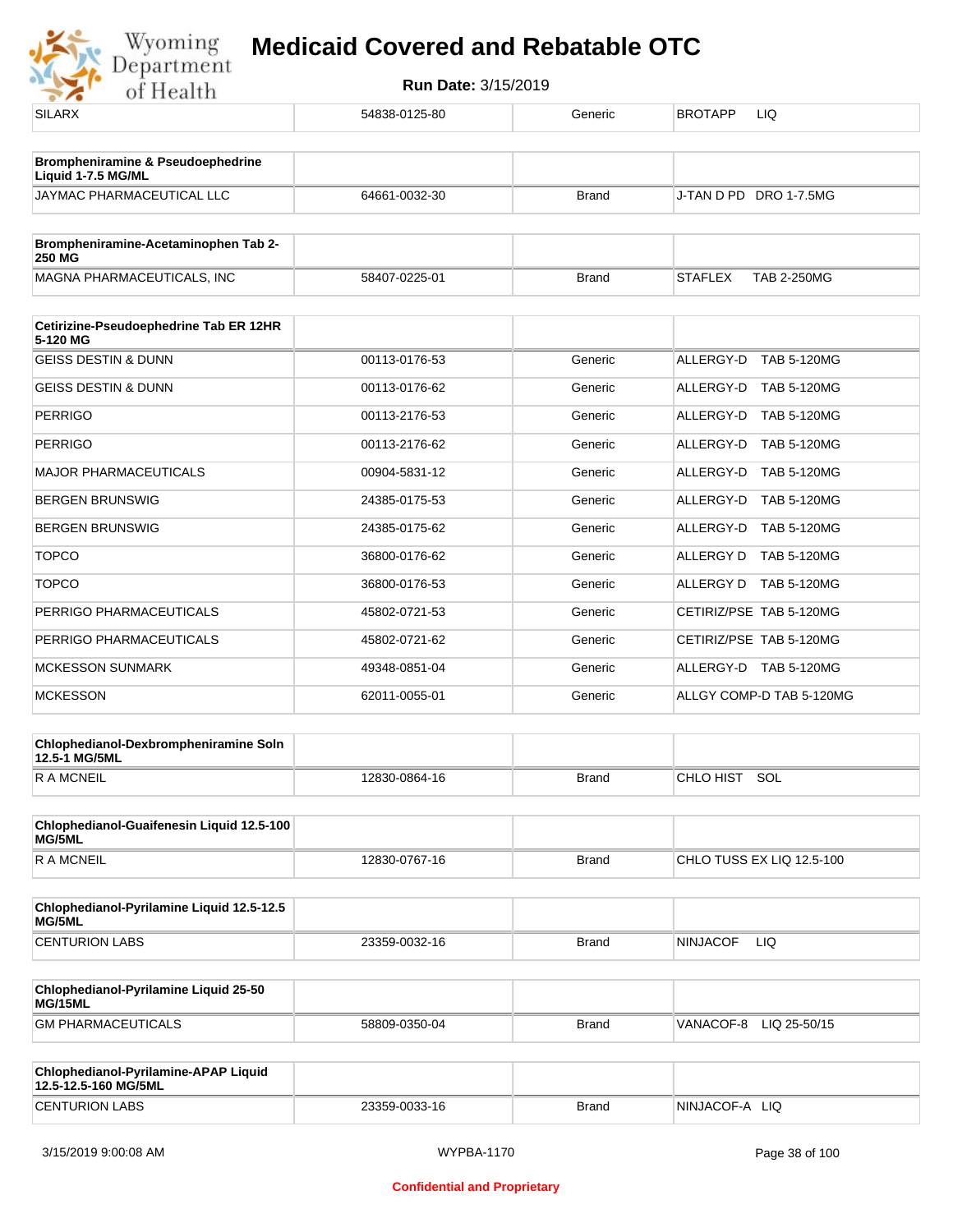

| <b>Chlorcyclizine &amp; Pseudoephedrine Liquid</b><br>25-60 MG/5ML |               |              |                                       |
|--------------------------------------------------------------------|---------------|--------------|---------------------------------------|
| MAGNA PHARMACEUTICALS, INC                                         | 58407-0624-04 | <b>Brand</b> | STAHIST AD LIQ                        |
|                                                                    |               |              |                                       |
| Chlorcyclizine & Pseudoephedrine Tab 25-<br>60 MG                  |               |              |                                       |
| MAGNA PHARMACEUTICALS, INC                                         | 58407-0625-30 | <b>Brand</b> | STAHIST AD TAB 25-60MG                |
|                                                                    |               |              |                                       |
| Chlorpheniramine & Phenylephrine Liquid<br>1-2.5 MG/ML             |               |              |                                       |
| <b>LASER PHARMACEUTICALS</b>                                       | 16477-0121-30 | <b>Brand</b> | <b>DALLERGY</b><br><b>DRO 1-2.5MG</b> |
| Chlorpheniramine & Phenylephrine Liquid                            |               |              |                                       |
| 1-3.5 MG/ML                                                        |               |              |                                       |
| <b>VIRTUS PHARMACEUTICALS OPCO</b>                                 | 76439-0319-30 | Generic      | <b>VIRDEC</b><br><b>DRO</b>           |
| Chlorpheniramine & Phenylephrine Liquid<br><b>2-5 MG/ML</b>        |               |              |                                       |
| WOMEN'S CHOICE PHARMACEUTICALS                                     | 00485-0096-02 | <b>Brand</b> | ED CHLORPED DRO D                     |
|                                                                    |               |              |                                       |
| Chlorpheniramine & Phenylephrine Liquid<br>4-10 MG/5ML             |               |              |                                       |
| <b>WOMEN'S CHOICE PHARMACEUTICALS</b>                              | 00485-0155-16 | <b>Brand</b> | ED A-HIST<br>LIQ 4-10/5ML             |
| LARKEN LABORATORIES, INC.                                          | 68047-0185-16 | Generic      | NOHIST-LQ LIQ 4-10/5ML                |
| Chlorpheniramine & Phenylephrine Tab 4-                            |               |              |                                       |
| <b>10 MG</b>                                                       |               |              |                                       |
| <b>WOMEN'S CHOICE PHARMACEUTICALS</b>                              | 00485-0254-01 | Generic      | ED A-HIST TAB 4-10MG                  |
| <b>SELECT BRAND</b>                                                | 15127-0082-24 | Generic      | SINUS/ALERGY TAB MAX ST               |
| <b>TOPCO</b>                                                       | 36800-0139-62 | Generic      | COLD/ALLERGY TAB 4-10MG               |
| <b>BERGEN BRUNSWIG</b>                                             | 24385-0961-62 | Generic      | SINUS/ALLERG TAB 4-10MG               |
| <b>TOPCO</b>                                                       | 36800-0358-62 | Generic      | SINUS/ALERGY TAB PE MAX               |
| AMERISOURCE BERGEN DRUGS                                           | 46122-0181-62 | Generic      | COLD/ALLERGY TAB 4-10MG               |
|                                                                    |               |              |                                       |
| Chlorpheniramine & Pseudoephedrine<br>Liquid 2-30 MG/5ML           |               |              |                                       |
| LARKEN LABORATORIES, INC.                                          | 68047-0120-16 | <b>Brand</b> | LOHIST-D<br>LIQ.                      |
|                                                                    |               |              |                                       |
| Chlorpheniramine & Pseudoephedrine Tab<br>4-60 MG                  |               |              |                                       |
| MAJOR PHARMACEUTICALS                                              | 00904-5351-24 | Generic      | <b>SUDOGEST</b><br><b>TAB 4-60MG</b>  |
| MAJOR PHARMACEUTICALS                                              | 00904-5351-96 | Generic      | <b>TAB 4-60MG</b><br><b>SUDOGEST</b>  |
| Chlorpheniramine w/ Codeine Liquid 2-9                             |               |              |                                       |
| MG/5ML                                                             |               |              |                                       |
| MAGNA PHARMACEUTICALS, INC                                         | 58407-0920-16 | <b>Brand</b> | LIQ 2-9/5ML<br>Z-TUSS AC              |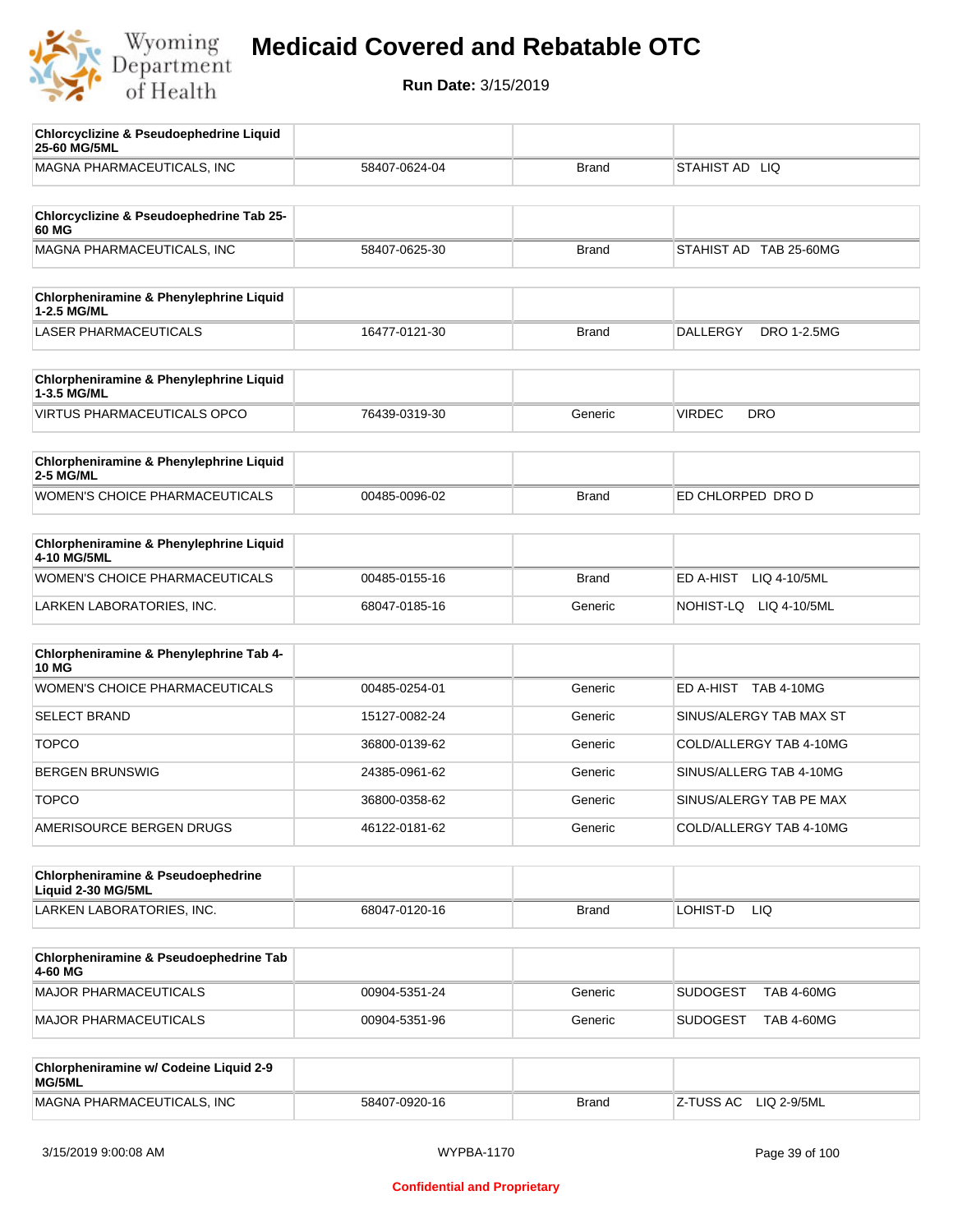

| Chlorpheniramine-DM Tab 4-30 MG                            |               |              |                                       |
|------------------------------------------------------------|---------------|--------------|---------------------------------------|
| <b>MAJOR PHARMACEUTICALS</b>                               | 00904-5817-44 | Generic      | <b>COUGH &amp; COLD TAB</b>           |
| <b>SELECT BRAND</b>                                        | 15127-0268-16 | Generic      | SB COLD/CGH TAB HBP                   |
| Chlorpheniramine-Phenylephrine-ASA                         |               |              |                                       |
| Effer Tab 2-7.8-325 MG                                     |               |              |                                       |
| CHAIN DRUG MARKETING ASSOC                                 | 63868-0228-20 | Generic      | COLD RELIEF TAB PLUS                  |
| Chlorphen-PE-APAP Tab 2-5-325 MG & PE-                     |               |              |                                       |
| APAP Tab 5-325 MG Pack                                     |               |              |                                       |
| <b>SELECT BRAND</b>                                        | 15127-0933-24 | Generic      | SB SINUS CNG PAK / PAIN               |
| AMERISOURCE BERGEN DRUGS                                   | 46122-0075-60 | Generic      | SINUS RELIEF PAK CNG/PAIN             |
|                                                            |               |              |                                       |
| Chlorphen-Phenylephrine w/ APAP Tab 2-5<br>-325 MG         |               |              |                                       |
| <b>GEISS DESTIN &amp; DUNN</b>                             | 00113-0476-62 | Generic      | <b>ALLERGY</b><br><b>TAB MULTI-SY</b> |
| <b>SELECT BRAND</b>                                        | 15127-0966-24 | Generic      | <b>SB SINUS CNG TAB /PAIN</b>         |
| <b>SELECT BRAND</b>                                        | 15127-0967-24 | Generic      | SB ALLERGY TAB MULTI-SY               |
| <b>TOPCO</b>                                               | 36800-0476-62 | Generic      | ALLERGY<br>TAB MULTI-SY               |
| <b>TOPCO</b>                                               | 36800-0476-67 | Generic      | ALLERGY<br>TAB MULTI-SY               |
| <b>TOPCO</b>                                               | 36800-0935-62 | Generic      | NIGHT TIME TAB SINUS                  |
| <b>BERGEN BRUNSWIG</b>                                     | 24385-0147-62 | Generic      | GNP ALLERGY TAB MULTI-SY              |
| <b>LEADER BRAND PRODUCTS</b>                               | 37205-0940-62 | Generic      | ALLERGY<br>TAB MULTI-SY               |
| AMERISOURCE BERGEN DRUGS                                   | 46122-0074-62 | Generic      | GNP SINUS TAB CNG/PAIN                |
| <b>MCKESSON SUNMARK</b>                                    | 49348-0778-04 | Generic      | SM ALLERGY TAB MULTI-SY               |
| <b>CHAIN DRUG MARKETING ASSOC</b>                          | 63868-0981-24 | Generic      | QC ALLERGY TAB RELIEF                 |
|                                                            |               |              |                                       |
| Chlorphen-Phenylephrine w/ APAP Tab 4-<br>10-325 MG        |               |              |                                       |
| U S PHARMACEUTICAL                                         | 52747-0475-70 | <b>Brand</b> | NOREL AD<br>TAB 4-10-325              |
|                                                            |               |              |                                       |
| Dexbrompheniramine & Pseudoephedrine<br>Soln 1-30 MG/5ML   |               |              |                                       |
| LLORENS PHARMACEUTICAL                                     | 54859-0802-04 | Brand        | <b>CONEX</b><br>SOL CLD/ALRG          |
|                                                            |               |              |                                       |
| Dexbrompheniramine & Pseudoephedrine<br><b>Tab 2-60 MG</b> |               |              |                                       |
| LLORENS PHARMACEUTICAL                                     | 54859-0702-60 | <b>Brand</b> | CONEX<br><b>TAB 2-60MG</b>            |
|                                                            |               |              |                                       |
| Dexbrompheniramine-Phenylephrine<br>Syrup 1-5 MG/5ML       |               |              |                                       |
| LASER PHARMACEUTICALS                                      | 16477-0822-01 | <b>Brand</b> | DALLERGY<br>SYP                       |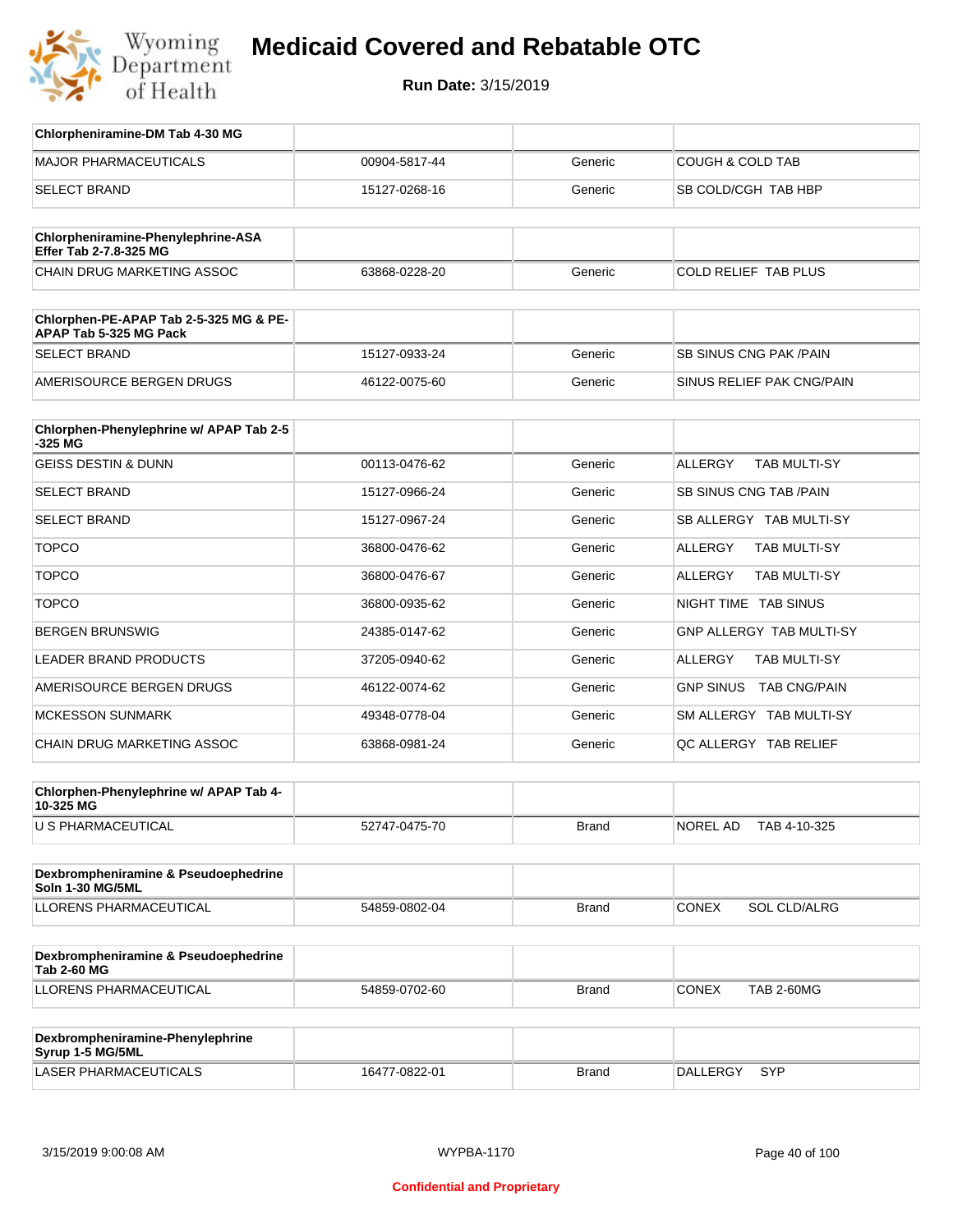

| Dexbrompheniramine-Phenylephrine Tab 1<br>-5 MG                |               |              |                                    |
|----------------------------------------------------------------|---------------|--------------|------------------------------------|
| <b>LASER PHARMACEUTICALS</b>                                   | 16477-0161-01 | <b>Brand</b> | TAB 1-5MG<br><b>DALLERGY</b>       |
| Dexbrompheniramine-Phenylephrine Tab 2<br>-10 MG               |               |              |                                    |
| POLY PHARMACEUTICALS                                           | 50991-0782-60 | <b>Brand</b> | ALA-HIST PE TAB 2-10MG             |
| Dexchlorpheniramine & Pseudoephedrine<br><b>Tab 2-60 MG</b>    |               |              |                                    |
| CAPELLON PHARMACEUTICALS                                       | 64543-0097-90 | <b>Brand</b> | <b>RESCON</b><br><b>TAB 2-60MG</b> |
| Dexchlorpheniramine-Phenylephrine Tab 2<br>-10 MG              |               |              |                                    |
| <b>WOMEN'S CHOICE PHARMACEUTICALS</b>                          | 00485-0080-01 | <b>Brand</b> | <b>TAB 2-10MG</b><br><b>RYMED</b>  |
| Dextromethorphan HBr Cap 15 MG                                 |               |              |                                    |
| <b>RUGBY LABORATORIES</b>                                      | 00536-1068-34 | Generic      | ROBAFEN CGH CAP 15MG               |
| <b>MAJOR PHARMACEUTICALS</b>                                   | 00904-5752-95 | Generic      | ROBAFEN CGH CAP 15MG               |
| <b>SELECT BRAND</b>                                            | 15127-0984-20 | Generic      | SB CGH CONTR CAP 15MG              |
| Dextromethorphan HBr Liquid 15 MG/15ML                         |               |              |                                    |
| <b>TOPCO</b>                                                   | 36800-0473-38 | Generic      | DAY TIME<br>LIQ COUGH              |
| Dextromethorphan HBr Liquid 15 MG/5ML                          |               |              |                                    |
| SELECT BRAND                                                   | 15127-0925-04 | Generic      | SB CGH RELF LIQ 15MG/5ML           |
| <b>BERGEN BRUNSWIG</b>                                         | 24385-0263-26 | Generic      | GNP CGH RELF LIQ 15MG/5ML          |
| <b>BERGEN BRUNSWIG</b>                                         | 24385-0262-26 | Generic      | GNP CGH RELF LIQ 15MG/5ML          |
| CHAIN DRUG MARKETING ASSOC                                     | 63868-0070-04 | Generic      | QC CGH RELF LIQ 15MG/5ML           |
| Dextromethorphan HBr Syrup 15 MG/5ML                           |               |              |                                    |
| <b>BERGEN BRUNSWIG</b>                                         | 24385-0493-26 | Generic      | TUSSIN COUGH SYP 15MG/5ML          |
| <b>TOPCO</b>                                                   | 36800-0300-26 | Generic      | TUSSIN COUGH SYP 15MG/5ML          |
| Dextromethorphan Polistirex Extended<br>Release Susp 30 MG/5ML |               |              |                                    |
| <b>MAJOR PHARMACEUTICALS</b>                                   | 00904-6312-56 | Generic      | COUGH DM<br>SUS 30MG/5ML           |
| LEADER BRAND PRODUCTS                                          | 37205-0697-21 | Generic      | COUGH DM<br>SUS 30MG/5ML           |
| AMERISOURCE BERGEN DRUGS                                       | 46122-0141-21 | Generic      | GNP COUGH DM SUS 30MG/5ML          |
| AMERISOURCE BERGEN DRUGS                                       | 46122-0142-21 | Generic      | GNP COUGH DM SUS 30MG/5ML          |
| PERRIGO PHARMACEUTICALS                                        | 45802-0433-21 | Generic      | DEXTROMETHOR SUS 30MG/5ML          |
| AMERISOURCE BERGEN DRUGS                                       | 46122-0141-25 | Generic      | GNP COUGH DM SUS 30MG/5ML          |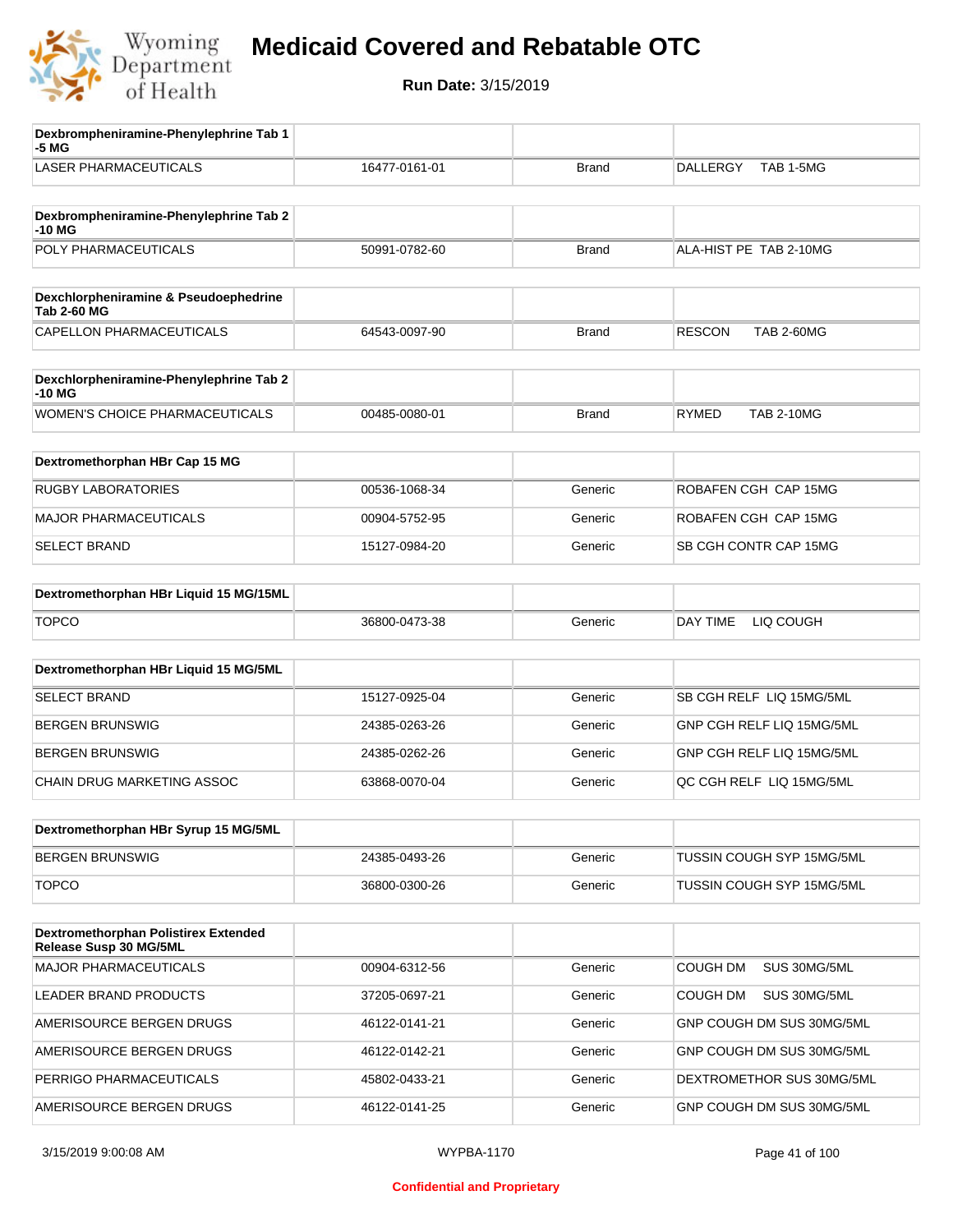

| <b>MCKESSON</b>          | 62011-0176-01 | Generic      | HM COUGH DM SUS 30MG/5ML      |
|--------------------------|---------------|--------------|-------------------------------|
| <b>RECKITT BENCKISER</b> | 63824-0171-63 | Brand        | <b>DELSYM</b><br>SUS 30MG/5ML |
| <b>RECKITT BENCKISER</b> | 63824-0175-65 | Brand        | DELSYM<br>SUS 30MG/5ML        |
| <b>RECKITT BENCKISER</b> | 63824-0176-65 | <b>Brand</b> | <b>DELSYM</b><br>SUS 30MG/5ML |
| <b>RECKITT BENCKISER</b> | 63824-0177-63 | Brand        | DELSYM CHILD SUS 30MG/5ML     |
| <b>RECKITT BENCKISER</b> | 63824-0177-65 | <b>Brand</b> | DELSYM CHILD SUS 30MG/5ML     |
| <b>MCKESSON</b>          | 62011-0198-01 | Generic      | HM COUGH DM SUS 30MG/5ML      |
| <b>RECKITT BENCKISER</b> | 63824-0171-65 | Brand        | SUS 30MG/5ML<br>DELSYM        |
| <b>RECKITT BENCKISER</b> | 63824-0173-65 | <b>Brand</b> | DELSYM CHILD SUS 30MG/5ML     |
| <b>RECKITT BENCKISER</b> | 63824-0175-63 | Brand        | <b>DELSYM</b><br>SUS 30MG/5ML |
| <b>RECKITT BENCKISER</b> | 63824-0176-63 | Brand        | DELSYM<br>SUS 30MG/5ML        |
| <b>RECKITT BENCKISER</b> | 63824-0172-63 | Brand        | <b>DELSYM</b><br>SUS 30MG/5ML |
| <b>RECKITT BENCKISER</b> | 63824-0172-65 | Brand        | SUS 30MG/5ML<br><b>DELSYM</b> |
| <b>RECKITT BENCKISER</b> | 63824-0173-63 | <b>Brand</b> | DELSYM CHILD SUS 30MG/5ML     |

| Dextromethorphan-Doxylamine-APAP Cap<br>15-6.25-325 MG |               |         |                           |
|--------------------------------------------------------|---------------|---------|---------------------------|
| <b>MAJOR PHARMACEUTICALS</b>                           | 00904-5764-44 | Generic | NIGHT TIME CAP COLD/FLU   |
| TOPCO                                                  | 36800-0977-60 | Generic | CAP COLD/FLU<br>NITE TIME |
| <b>SELECT BRAND</b>                                    | 15127-0985-12 | Generic | NIGHT TIME CAP COLD/FLU   |
| TOPCO                                                  | 36800-0977-53 | Generic | NITE TIME<br>CAP COLD/FLU |
| <b>LEADER BRAND PRODUCTS</b>                           | 37205-0707-62 | Generic | NITE-TIME<br>CAP COLD/FLU |
| AMERISOURCE BERGEN DRUGS                               | 46122-0183-73 | Generic | NIGHT TIME CAP COLD/FLU   |
| AMERISOURCE BERGEN DRUGS                               | 46122-0245-62 | Generic | NIGHT TIME CAP COLD/FLU   |
| <b>MCKESSON SUNMARK</b>                                | 49348-0741-03 | Generic | SM NITE TIME CAP COLD/FLU |
| <b>MCKESSON</b>                                        | 62011-0084-02 | Generic | NIGHT TIME CAP COLD/FLU   |

| Dextromethorphan-Doxylamine-APAP<br>Liquid 15-6.25-325 MG/15ML |               |         |                            |
|----------------------------------------------------------------|---------------|---------|----------------------------|
| <b>MAJOR PHARMACEUTICALS</b>                                   | 00904-5777-09 | Generic | ALL-NITE<br>LIQ COLD/FLU   |
| AMERISOURCE BERGEN DRUGS                                       | 46122-0136-40 | Generic | LIQ COLD/FLU<br>NIGHT TIME |
| AMERISOURCE BERGEN DRUGS                                       | 46122-0136-34 | Generic | NIGHT TIME<br>LIQ COLD/FLU |
| AMERISOURCE BERGEN DRUGS                                       | 46122-0198-34 | Generic | NIGHT TIME<br>LIQ COLD/FLU |
| AMERISOURCE BERGEN DRUGS                                       | 46122-0198-40 | Generic | NIGHT TIME LIQ COLD/FLU    |
| <b>MCKESSON SUNMARK</b>                                        | 49348-0975-37 | Generic | SM NITE TIME LIQ CLD/FLU   |
| <b>MCKESSON SUNMARK</b>                                        | 49348-0975-39 | Generic | SM NITE TIME LIQ CLD/FLU   |
| <b>MCKESSON</b>                                                | 62011-0082-02 | Generic | NIGHT TIME LIQ CLD/FLU     |
| <b>MCKESSON</b>                                                | 62011-0083-02 | Generic | NIGHT TIME<br>LIQ CLD/FLU  |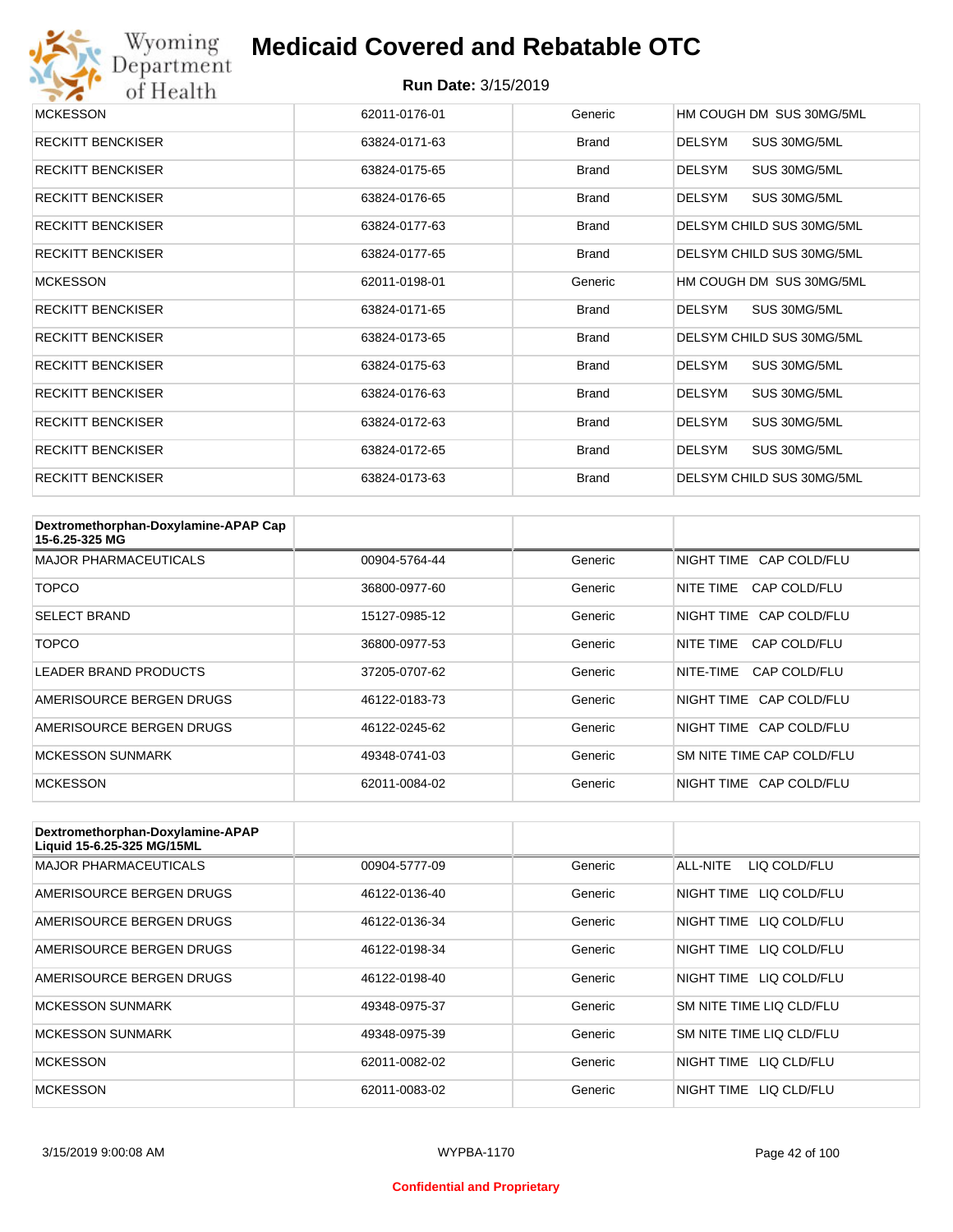

| Dextromethorphan-Doxylamine-APAP<br>Liquid 30-12.5-1000 MG/30ML |               |         |                           |
|-----------------------------------------------------------------|---------------|---------|---------------------------|
| <b>SELECT BRAND</b>                                             | 15127-0987-06 | Generic | NIGHT TIME LIQ COLD/FLU   |
| <b>SELECT BRAND</b>                                             | 15127-0987-10 | Generic | NIGHT TIME LIQ COLD/FLU   |
| <b>TOPCO</b>                                                    | 36800-0041-30 | Generic | NITE-TIME<br>LIQ COLD/FLU |
| <b>TOPCO</b>                                                    | 36800-0990-38 | Generic | NITE TIME<br>LIQ COLD/FLU |
| <b>TOPCO</b>                                                    | 36800-0041-38 | Generic | NITE-TIME<br>LIQ COLD/FLU |
| <b>TOPCO</b>                                                    | 36800-0666-34 | Generic | COUGH & SORE LIQ NGT TIME |
| <b>TOPCO</b>                                                    | 36800-0908-38 | Generic | NITE TIME<br>LIQ COLD/FLU |
| <b>TOPCO</b>                                                    | 36800-0908-30 | Generic | NITE TIME<br>LIQ COLD/FLU |
| CHAIN DRUG MARKETING ASSOC                                      | 63868-0065-08 | Generic | OC COUGH<br>LIQ SORE THR  |

| Dextromethorphan-Guaifenesin Granules<br>Packet 5-100 MG |               |              |                         |
|----------------------------------------------------------|---------------|--------------|-------------------------|
| <b>RECKITT BENCKISER</b>                                 | 63824-0256-12 | <b>Brand</b> | MUCINEX CGH GRA 5-100MG |

| Dextromethorphan-Guaifenesin Liquid 10-<br><b>100 MG/5ML</b> |               |         |                                  |
|--------------------------------------------------------------|---------------|---------|----------------------------------|
| <b>PERRIGO</b>                                               | 00113-0578-26 | Generic | TUSSIN DM LIQ                    |
| <b>PAR PHARMACEUTICALS</b>                                   | 00603-1330-58 | Generic | IOPHEN DM-NR LIQ 100-10/5        |
| <b>BERGEN BRUNSWIG</b>                                       | 24385-0359-26 | Generic | <b>GNP TUSSIN LIQ DM</b>         |
| <b>TOPCO</b>                                                 | 36800-0578-26 | Generic | <b>TUSSIN DM</b><br>LIQ 100-10/5 |
| <b>BERGEN BRUNSWIG</b>                                       | 24385-0578-26 | Generic | GNP TUSSIN LIQ DM COUGH          |
| <b>TOPCO</b>                                                 | 36800-0359-34 | Generic | <b>TUSSIN DM</b><br>LIQ 100-10/5 |
| <b>TOPCO</b>                                                 | 36800-0359-26 | Generic | <b>TUSSIN DM</b><br>LIQ 100-10/5 |
| <b>TOPCO</b>                                                 | 36800-0359-40 | Generic | <b>TUSSIN DM</b><br>LIQ 100-10/5 |
| <b>BERGEN BRUNSWIG</b>                                       | 24385-0359-34 | Generic | <b>GNP TUSSIN LIQ DM</b>         |
| <b>LEADER BRAND PRODUCTS</b>                                 | 37205-0712-26 | Generic | <b>TUSSIN DM</b><br>LIQ CLEAR    |
| <b>HI-TECH</b>                                               | 50383-0062-07 | Generic | DM/GG<br>SOL 10-100/5            |
| <b>HI-TECH</b>                                               | 50383-0062-12 | Generic | SOL<br>DM/GG                     |
| <b>HI-TECH</b>                                               | 50383-0062-11 | Generic | SOL<br>DM/GG                     |
| <b>SILARX</b>                                                | 54838-0133-40 | Generic | SILTUSSIN DM LIQ DAS             |
| <b>LLORENS PHARMACEUTICAL</b>                                | 54859-0505-04 | Generic | TUSNEL DIABT LIQ 10-100/5        |
| <b>MCKESSON</b>                                              | 62011-0091-02 | Generic | HM TUSSIN LIQ ADLT DM            |
| <b>MCKESSON</b>                                              | 62011-0092-02 | Generic | TUSSIN ADULT LIQ CGH/CONG        |
| <b>SILARX</b>                                                | 54838-0139-40 | Generic | SILTUSSIN-DM LIQ DIABETIC        |
| <b>LLORENS PHARMACEUTICAL</b>                                | 54859-0505-16 | Generic | TUSNEL DIABT LIQ 10-100/5        |
| <b>MCKESSON</b>                                              | 62011-0091-01 | Generic | HM TUSSIN LIQ ADLT DM            |
| <b>MCKESSON</b>                                              | 62011-0092-01 | Generic | TUSSIN ADULT LIQ CGH/CONG        |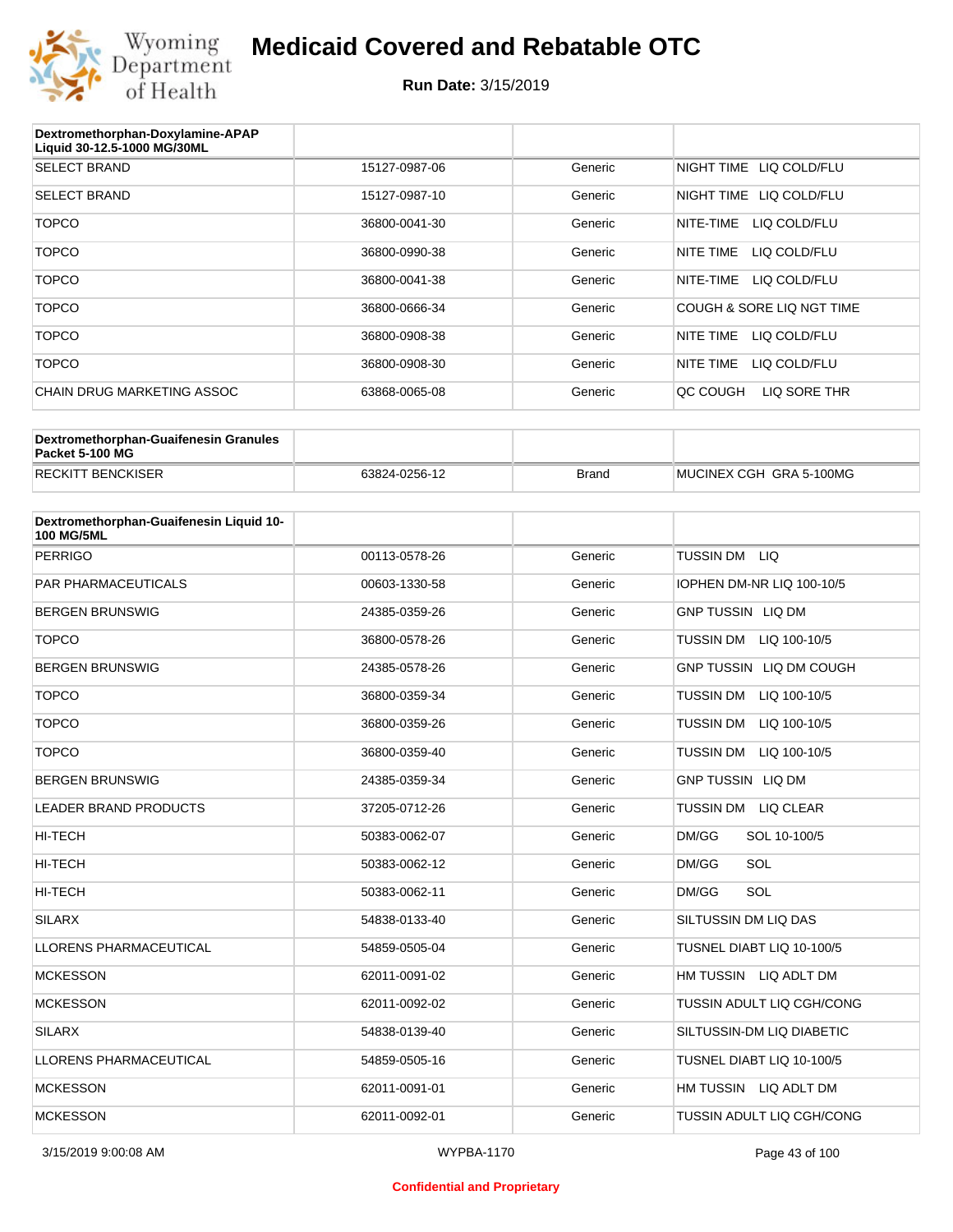

| HI-TECH                                 | 50383-0062-06 | Generic | DM/GG<br>SOL 10-100/5        |
|-----------------------------------------|---------------|---------|------------------------------|
| Dextromethorphan-Guaifenesin Liquid 10- |               |         |                              |
| <b>200 MG/5ML</b>                       |               |         |                              |
| <b>PERRIGO</b>                          | 00113-0799-26 | Generic | TUSSIN DM MX LIQ 10-200/5    |
| <b>TOPCO</b>                            | 36800-0799-34 | Generic | TUSSIN DM<br>LIQ MAX         |
| <b>TOPCO</b>                            | 36800-0799-26 | Generic | TUSSIN DM<br>LIQ MAX         |
| <b>LEADER BRAND PRODUCTS</b>            | 37205-0629-34 | Generic | TUSSIN DM MX LIQ 10-200/5    |
| LEADER BRAND PRODUCTS                   | 37205-0629-26 | Generic | TUSSIN DM MX LIQ 10-200/5    |
| AMERISOURCE BERGEN DRUGS                | 46122-0017-26 | Generic | <b>GNP TUSSIN LIQ DM MAX</b> |
| AMERISOURCE BERGEN DRUGS                | 46122-0017-34 | Generic | GNP TUSSIN LIQ DM MAX        |
| AMERISOURCE BERGEN DRUGS                | 46122-0139-26 | Generic | TUSSIN DM<br>LIQ 10-200/5    |
| AMERISOURCE BERGEN DRUGS                | 46122-0139-34 | Generic | TUSSIN DM<br>LIQ 10-200/5    |
| <b>SILARX</b>                           | 54838-0140-40 | Generic | SILTUSSIN-DM LIQ MAX ST      |
| <b>MCKESSON</b>                         | 62011-0211-01 | Generic | HM TUSSIN<br>LIQ DM MAX      |

| Dextromethorphan-Guaifenesin Liquid 5-<br><b>100 MG/5ML</b> |               |         |                           |
|-------------------------------------------------------------|---------------|---------|---------------------------|
| <b>GEISS DESTIN &amp; DUNN</b>                              | 00113-0419-26 | Generic | MUCUS RELIEF LIQ 5-100MG  |
| <b>BERGEN BRUNSWIG</b>                                      | 24385-0985-26 | Generic | MUCUS RELIEF LIQ 5-100MG  |
| TOPCO                                                       | 36800-0419-26 | Generic | MUCUS RELIEF LIQ 5-100MG  |
| <b>LEADER BRAND PRODUCTS</b>                                | 37205-0993-26 | Generic | MUCUS RELIEF LIQ 5-100MG  |
| <b>MCKESSON SUNMARK</b>                                     | 49348-0828-34 | Generic | MUCUS RELIEF LIQ 5-100MG  |
| <b>RECKITT BENCKISER</b>                                    | 63824-0019-66 | Generic | MUCINEX DM LIQ 20-400     |
| <b>RECKITT BENCKISER</b>                                    | 63824-0213-66 | Generic | DELSYM COUGH LIQ CONGS DM |
| <b>RECKITT BENCKISER</b>                                    | 63824-0214-66 | Generic | DELSYM COUGH LIQ CONGS DM |
| <b>RECKITT BENCKISER</b>                                    | 63824-0286-64 | Generic | MUCINEX CGH LIQ 5-100MG   |

| Dextromethorphan-Guaifenesin Syrup 10-<br><b>100 MG/5ML</b> |               |         |                           |
|-------------------------------------------------------------|---------------|---------|---------------------------|
| <b>PERRIGO</b>                                              | 00113-0359-34 | Generic | TUSSIN DM<br>SYP 100-10/5 |
| PHARMACEUTICAL ASSOCIATES                                   | 00121-0638-05 | Generic | <b>GUAIFENESIN SYP DM</b> |
| <b>PERRIGO</b>                                              | 00113-0359-26 | Generic | SYP 100-10/5<br>TUSSIN DM |
| PHARMACEUTICAL ASSOCIATES                                   | 00121-0638-10 | Generic | <b>GUAIFENESIN SYP DM</b> |
| RUGBY LABORATORIES                                          | 00536-0970-97 | Generic | EXTRA ACTION SYP 100-10/5 |
| <b>PAR PHARMACEUTICALS</b>                                  | 00603-0855-94 | Generic | Q-TUSSIN DM SYP 100-10/5  |
| RUGBY LABORATORIES                                          | 00536-0970-85 | Generic | EXTRA ACTION SYP 100-10/5 |
| <b>PAR PHARMACEUTICALS</b>                                  | 00603-0855-58 | Generic | Q-TUSSIN DM SYP 100-10/5  |
| <b>PAR PHARMACEUTICALS</b>                                  | 00603-0855-81 | Generic | Q-TUSSIN DM SYP 100-10/5  |
| <b>MAJOR PHARMACEUTICALS</b>                                | 00904-0053-00 | Generic | ROBAFEN DM SYP 100-10/5   |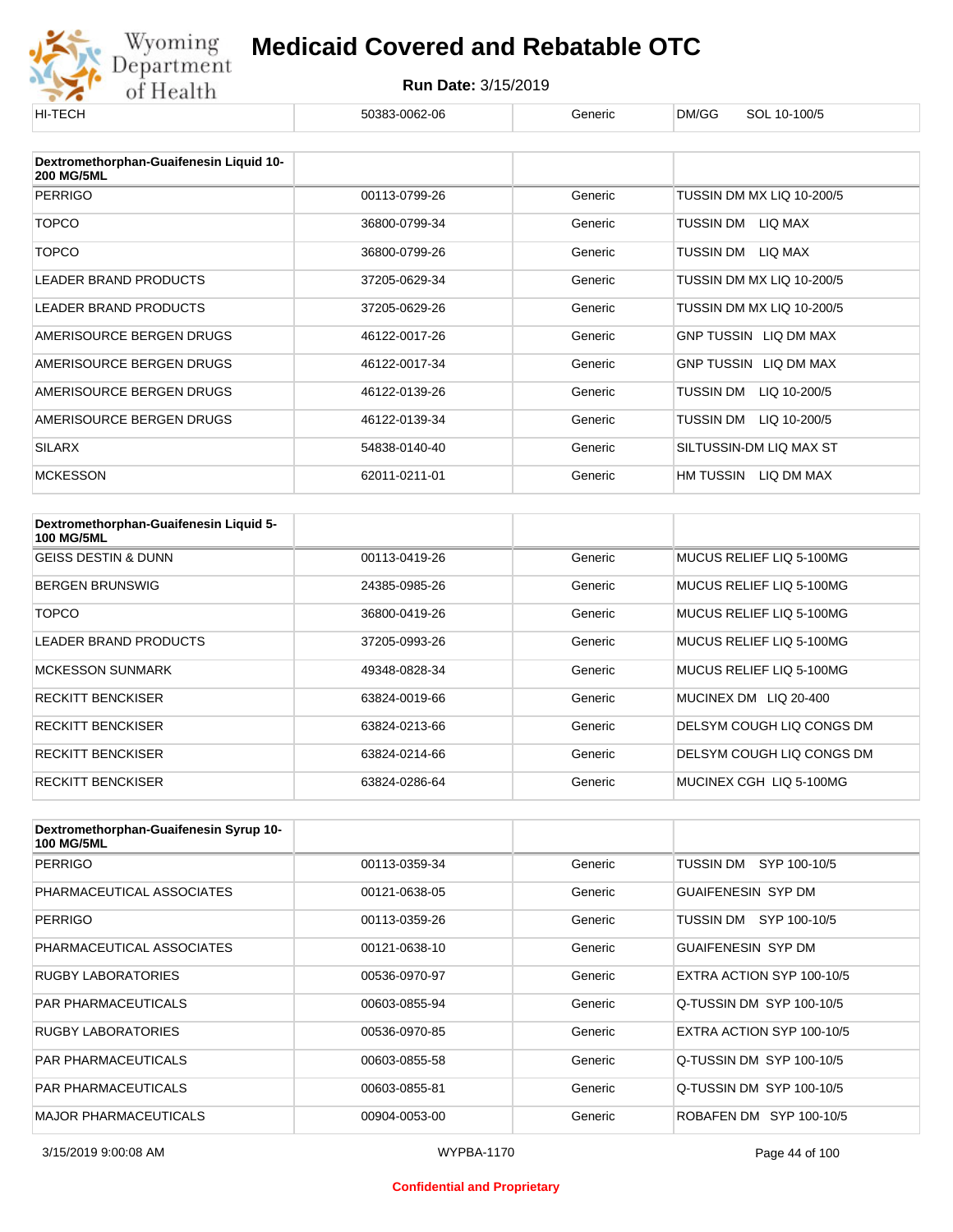| Wyoming<br>Department        | <b>Medicaid Covered and Rebatable OTC</b> |         |                           |  |  |  |
|------------------------------|-------------------------------------------|---------|---------------------------|--|--|--|
| of Health                    | <b>Run Date: 3/15/2019</b>                |         |                           |  |  |  |
| <b>MAJOR PHARMACEUTICALS</b> | 00904-0053-09                             | Generic | ROBAFEN DM SYP 100-10/5   |  |  |  |
| <b>MAJOR PHARMACEUTICALS</b> | 00904-0053-16                             | Generic | ROBAFEN DM SYP 100-10/5   |  |  |  |
| <b>MAJOR PHARMACEUTICALS</b> | 00904-0053-20                             | Generic | ROBAFEN DM SYP 100-10/5   |  |  |  |
| <b>MAJOR PHARMACEUTICALS</b> | 00904-6306-20                             | Generic | ROBAFEN DM SYP 100-10/5   |  |  |  |
| <b>LEADER BRAND PRODUCTS</b> | 37205-0970-26                             | Generic | TUSSIN DM<br>SYP 100-10/5 |  |  |  |
| <b>LEADER BRAND PRODUCTS</b> | 37205-0970-34                             | Generic | TUSSIN DM SYP 100-10/5    |  |  |  |
| <b>MCKESSON SUNMARK</b>      | 49348-0017-37                             | Generic | SM TUSSIN DM SYP 100-10/5 |  |  |  |
| <b>MCKESSON SUNMARK</b>      | 49348-0861-34                             | Generic | SM TUSSIN SYP DM          |  |  |  |
| <b>MCKESSON SUNMARK</b>      | 49348-0017-34                             | Generic | SM TUSSIN DM SYP 100-10/5 |  |  |  |
| <b>MCKESSON SUNMARK</b>      | 49348-0017-39                             | Generic | SM TUSSIN DM SYP 100-10/5 |  |  |  |
| <b>MCKESSON SUNMARK</b>      | 49348-0861-37                             | Generic | SM TUSSIN SYP DM          |  |  |  |
| <b>SILARX</b>                | 54838-0209-40                             | Generic | SILTUSSIN-DM SYP ALC FREE |  |  |  |
| <b>SILARX</b>                | 54838-0209-70                             | Generic | SILTUSSIN-DM SYP ALC FREE |  |  |  |
| <b>SILARX</b>                | 54838-0209-80                             | Generic | SILTUSSIN-DM SYP ALC FREE |  |  |  |

| Dextromethorphan-Guaifenesin Syrup 5-<br><b>100 MG/5ML</b> |               |              |                       |
|------------------------------------------------------------|---------------|--------------|-----------------------|
| <b>GLAXO CONSUMER HEALTHCARE L.P.</b>                      | 00067-8118-04 | <b>Brand</b> | TRIAMINIC SYP CGH/CNG |

| Dextromethorphan-Guaifenesin Tab 20-400<br>MG |               |         |                            |
|-----------------------------------------------|---------------|---------|----------------------------|
| <b>MAJOR PHARMACEUTICALS</b>                  | 00904-6233-46 | Generic | <b>MUCUS RELIEF TAB DM</b> |
| <b>MAJOR PHARMACEUTICALS</b>                  | 00904-6233-52 | Generic | <b>MUCUS RELIEF TAB DM</b> |
| <b>BERGEN BRUNSWIG</b>                        | 24385-0026-71 | Generic | <b>MUCUS RELIEF TAB DM</b> |
| LEADER BRAND PRODUCTS                         | 37205-0538-71 | Generic | CHEST CONGES TAB 20-400MG  |
| LEADER BRAND PRODUCTS                         | 37205-0675-62 | Generic | TABTUSSIN DM TAB 20-400MG  |
| AMERISOURCE BERGEN DRUGS                      | 46122-0058-62 | Generic | TAB TUSSIN TAB DM          |
| <b>MCKESSON SUNMARK</b>                       | 49348-0728-09 | Generic | CHEST CONGES TAB 20-400MG  |
| TIME-CAP LABS                                 | 49483-0280-06 | Generic | MUCOSA DM<br>TAB 20-400MG  |
| <b>MCKESSON</b>                               | 62011-0061-01 | Generic | CHEST CONGES TAB RELF DM   |
| <b>CHAIN DRUG MARKETING ASSOC</b>             | 63868-0753-50 | Generic | QC MEDIFIN TAB DM          |

| Dextromethorphan-Guaifenesin Tab ER<br>12HR 30-600 MG |               |              |                         |
|-------------------------------------------------------|---------------|--------------|-------------------------|
| RECKITT BENCKISER                                     | 63824-0056-34 | <b>Brand</b> | MUCINEX DM TAB 30-600ER |
| RECKITT BENCKISER                                     | 63824-0056-69 | <b>Brand</b> | MUCINEX DM TAB 30-600ER |
| RECKITT BENCKISER                                     | 63824-0056-32 | <b>Brand</b> | MUCINEX DM TAB 30-600ER |

| Dextromethorphan-Guaifenesin Tab ER<br>12HR 60-1200 MG |               |       |                        |
|--------------------------------------------------------|---------------|-------|------------------------|
| <b>RECKITT BENCKISER</b>                               | 63824-0072-35 | Brand | MUCINEX DM TAB 60-1200 |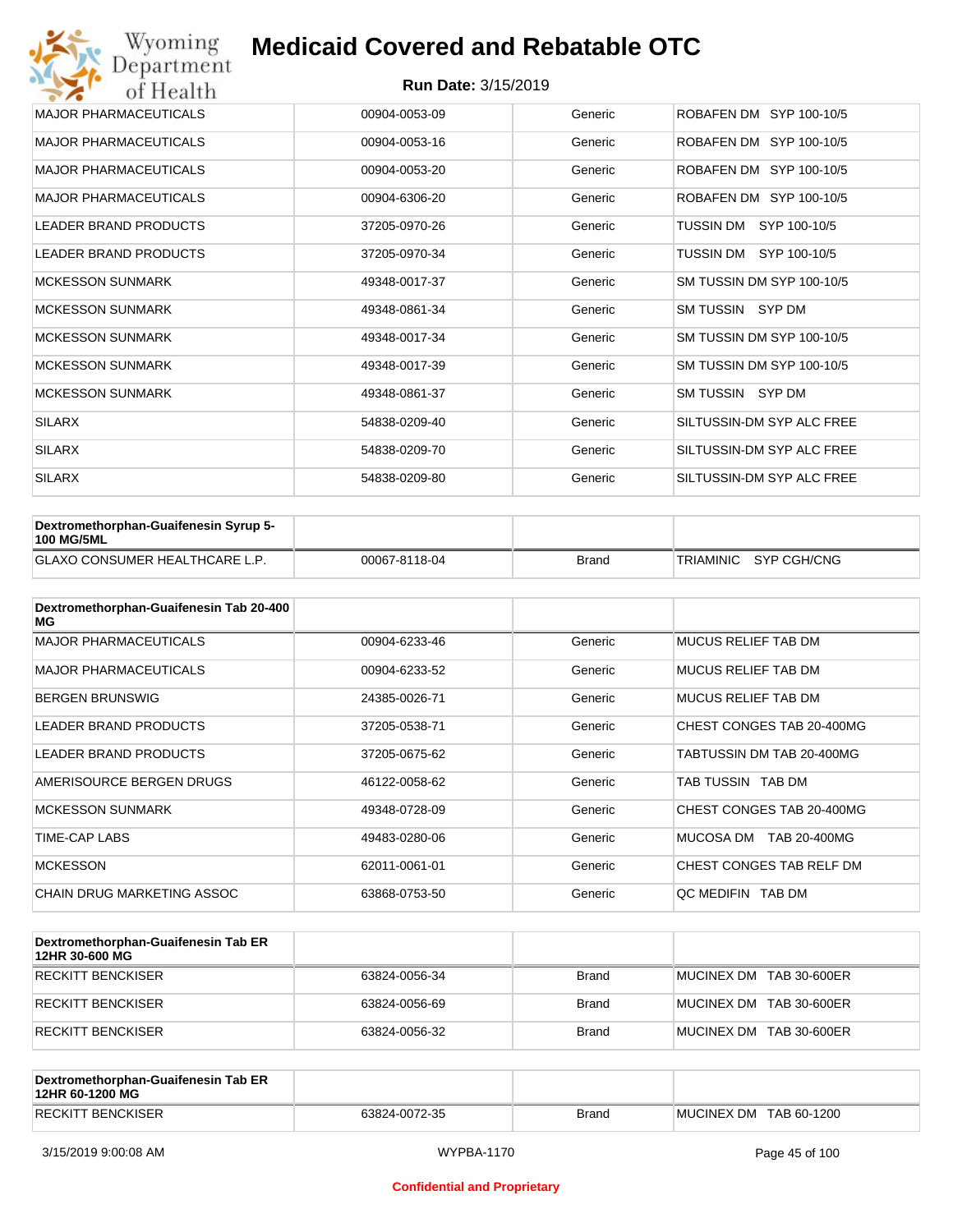# Wyoming<br>Department<br>of Health

### **Medicaid Covered and Rebatable OTC**

| RECKITT BENCKISER        | 63824-0072-36 | <b>Brand</b> | MUCINEX DM TAB 60-1200 |
|--------------------------|---------------|--------------|------------------------|
| <b>RECKITT BENCKISER</b> | 63824-0072-46 | <b>Brand</b> | MUCINEX DM TAB 60-1200 |

| Dextromethorphan-Phenylephrine-APAP<br>Cap 10-5-325 MG |               |              |                                  |
|--------------------------------------------------------|---------------|--------------|----------------------------------|
| <b>MAJOR PHARMACEUTICALS</b>                           | 00904-5763-44 | <b>Brand</b> | DAY TIME<br>CAP COLD/FLU         |
| <b>SELECT BRAND</b>                                    | 15127-0989-12 | Generic      | SB DAY TIME CAP COLD/FLU         |
| <b>BERGEN BRUNSWIG</b>                                 | 24385-0036-62 | Generic      | <b>GNP DAY TIME CAP COLD/FLU</b> |
| <b>TOPCO</b>                                           | 36800-0215-53 | Generic      | DAYTIME PE CAP COLD/FLU          |
| <b>TOPCO</b>                                           | 36800-0215-60 | Generic      | DAYTIME PE CAP COLD/FLU          |
| AMERISOURCE BERGEN DRUGS                               | 46122-0184-73 | Generic      | DAY COLD/FLU CAP 10-5-325        |
| <b>MCKESSON SUNMARK</b>                                | 49348-0738-04 | Generic      | SM DAY TIME CAP PE               |
| <b>MCKESSON</b>                                        | 62011-0066-02 | Generic      | HM DAY TIME CAP                  |

| Dextromethorphan-Phenylephrine-APAP<br>Ligd 10-5-325 MG/15ML |               |         |                                  |
|--------------------------------------------------------------|---------------|---------|----------------------------------|
| <b>BERGEN BRUNSWIG</b>                                       | 24385-0005-34 | Generic | <b>GNP DAY TIME LIQ COLD/FLU</b> |
| <b>TOPCO</b>                                                 | 36800-0656-38 | Generic | LIQ COLD/FLU<br>DAY TIME         |
| <b>TOPCO</b>                                                 | 36800-0656-30 | Generic | DAY TIME<br>LIQ COLD/FLU         |
| AMERISOURCE BERGEN DRUGS                                     | 46122-0015-33 | Generic | <b>GNP FLU RELF LIQ DAYTIME</b>  |
| <b>MCKESSON SUNMARK</b>                                      | 49348-0753-37 | Generic | SM DAY TIME LIQ COLD/FLU         |
| <b>MCKESSON</b>                                              | 62011-0065-02 | Generic | HM DAYTIME<br>LIQ COLD/FLU       |
| CHAIN DRUG MARKETING ASSOC                                   | 63868-0067-08 | Generic | OC FLU RELF LIO DAYTIME          |

| Dextromethorphan-Phenylephrine-APAP<br><b>Powd Pack 20-10-500 MG</b> |               |              |          |              |
|----------------------------------------------------------------------|---------------|--------------|----------|--------------|
| <b>GLAXO CONSUMER HEALTHCARE L.P.</b>                                | 00067-6426-06 | <b>Brand</b> | THERAFLU | PAK SEV COLD |
|                                                                      |               |              |          |              |

| Dextromethorphan-Phenylephrine-APAP<br><b>Powd Pack 20-10-650 MG</b> |               |         |                                 |
|----------------------------------------------------------------------|---------------|---------|---------------------------------|
| PERRIGO PHARMACEUTICALS                                              | 00113-0096-91 | Generic | <b>FLU/COLD/CGH POW DAYTIME</b> |
| CHAIN DRUG MARKETING ASSOC                                           | 63868-0763-06 | Generic | OC COLD/CGH POW DAYTIME         |

| Dextromethorphan-Phenylephrine-APAP<br>Tab 10-5-325 MG |               |         |                                      |
|--------------------------------------------------------|---------------|---------|--------------------------------------|
| MAJOR PHARMACEUTICALS                                  | 00904-5786-24 | Generic | MAPAP COLD TAB 10-5-325              |
| <b>TOPCO</b>                                           | 36800-0371-62 | Generic | COLD MULT-SY TAB DAYTIME             |
| <b>TOPCO</b>                                           | 36800-0402-62 | Generic | <b>TAB CONGESTI</b><br>ICOI D HEAD I |
| AMERISOURCE BERGEN DRUGS                               | 46122-0073-62 | Generic | COLD RELIEF TAB MULTI-S              |

| Dextromethorphan-Pyrilamine Liquid 7.5-<br>7.5 MG/5ML |               |       |                  |
|-------------------------------------------------------|---------------|-------|------------------|
| CAPITAL PHARMACEUTICAL                                | 29978-0127-16 | Brand | LIQ<br>CAPRON DM |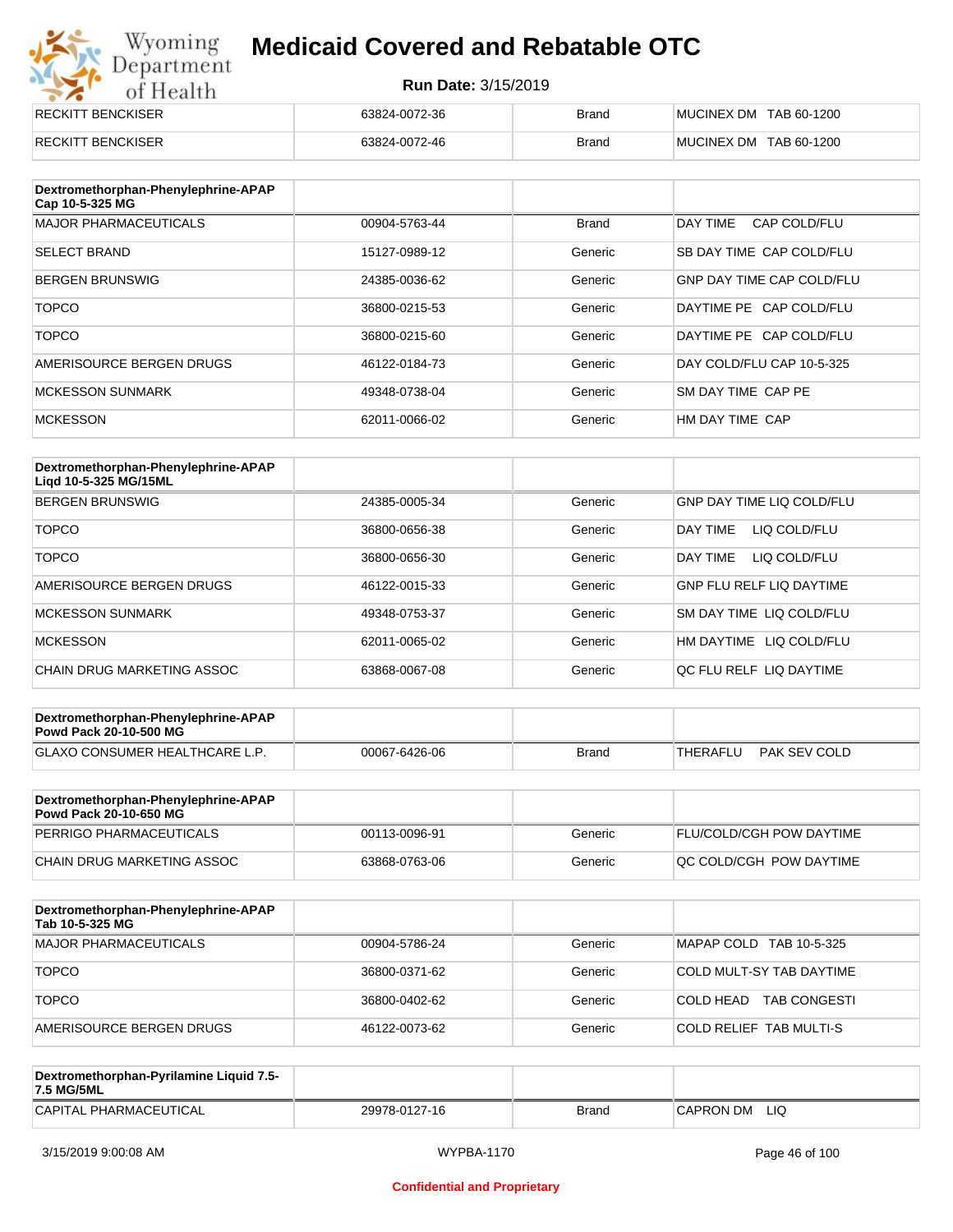

**12.5-325 MG**

**Diphenhydramine-Acetaminophen Tab** 

### **Medicaid Covered and Rebatable OTC**

| <b>RUGBY LABORATORIES</b>                                    | 00536-1003-01 | Generic      | ACETA-GESIC TAB 12.5-325         |
|--------------------------------------------------------------|---------------|--------------|----------------------------------|
| Diphenhydramine-Phenylephrine Liq 6.25-<br><b>2.5 MG/5ML</b> |               |              |                                  |
| <b>TOPCO</b>                                                 | 36800-0913-26 | Generic      | TRIACTING NT LIQ COLD/CGH        |
| Diphenhydramine-Phenylephrine Syrup<br>6.25-2.5 MG/5ML       |               |              |                                  |
| GLAXO CONSUMER HEALTHCARE L.P.                               | 00067-8106-04 | <b>Brand</b> | <b>TRIAMINIC</b><br>SYP COLD/CGH |
| Diphenhydramine-Phenylephrine-APAP<br>Liq 12.5-5-325 MG/10ML |               |              |                                  |
| <b>RECKITT BENCKISER</b>                                     | 63824-0262-66 | Generic      | <b>MUCINEX</b><br>LIQ            |
| <b>RECKITT BENCKISER</b>                                     | 63824-0211-66 | Generic      | DELSYM NIGHT LIQ CGH+CLD         |
| <b>RECKITT BENCKISER</b>                                     | 63824-0212-66 | Generic      | DELSYM NIGHT LIQ CGH+CLD         |
| <b>RECKITT BENCKISER</b>                                     | 63824-0600-64 | Generic      | MUCINEX MS LIQ COLD NGH          |
| <b>RECKITT BENCKISER</b>                                     | 63824-0500-66 | Generic      | MUCINEX FAST LIQ COLD FLU        |
| Diphenhydramine-Phenylephrine-APAP<br>Liq 12.5-5-325 MG/15ML |               |              |                                  |
| AMERISOURCE BERGEN DRUGS                                     | 46122-0016-33 | Generic      | <b>GNP FLU RELF LIQ NIGHTIME</b> |
| CHAIN DRUG MARKETING ASSOC                                   | 63868-0068-08 | Generic      | QC FLU RELF LIQ NIGHTIME         |
| Diphenhydramine-Phenylephrine-APAP<br>Packet 25-10-650 MG    |               |              |                                  |
| <b>GLAXO CONSUMER HEALTHCARE L.P.</b>                        | 00067-7918-06 | <b>Brand</b> | THERAFLU SEV POW COLD/CGH        |
| <b>RECKITT BENCKISER</b>                                     | 63824-0233-04 | Generic      | <b>MUCINEX</b><br>PAK FAST-MAX   |
| <b>CHAIN DRUG MARKETING ASSOC</b>                            | 63868-0764-06 | Generic      | QC COLD/CGH POW NIGHTTIM         |
| Diphenhydramine-Phenylephrine-APAP<br>Tab 12.5-5-325 MG      |               |              |                                  |
| <b>SELECT BRAND</b>                                          | 15127-0974-12 | Generic      | SB SEVERE<br>TAB COLD PE         |
| <b>SELECT BRAND</b>                                          | 15127-0973-24 | Generic      | SB ALLERGY/ TAB COLD PE          |
| AMERISOURCE BERGEN DRUGS                                     | 46122-0052-62 | Generic      | ALLERGY PLUS TAB SINUS           |
| CHAIN DRUG MARKETING ASSOC                                   | 63868-0985-24 | Generic      | QC ALLERGY/ TAB SINUS            |
| Diphenhydramine-Phenylephrine-APAP<br>Tab 25-5-325 MG        |               |              |                                  |
| AMERISOURCE BERGEN DRUGS                                     | 46122-0053-60 | Generic      | ALLERGY PLUS TAB SEV/SINU        |
| <b>RECKITT BENCKISER</b>                                     | 63824-0550-20 | Generic      | MUCINEX FAST TAB 25-5-325        |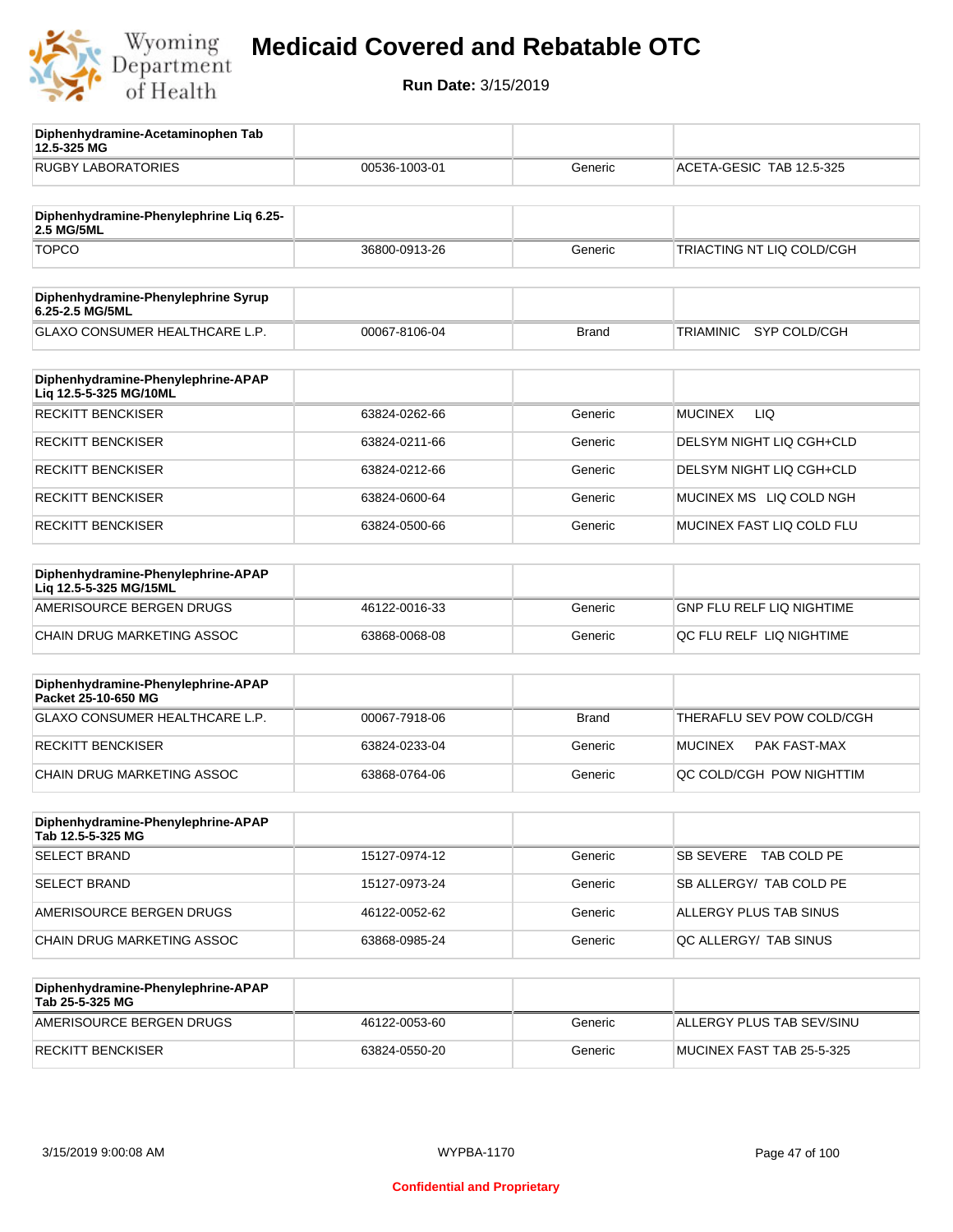

| Doxylamine-DM Liquid 6.25-15 MG/15ML                        |               |              |                                 |
|-------------------------------------------------------------|---------------|--------------|---------------------------------|
| <b>BERGEN BRUNSWIG</b>                                      | 24385-0461-34 | Generic      | NIGHT TIME LIQ COUGH            |
| <b>BERGEN BRUNSWIG</b>                                      | 24385-0461-40 | Generic      | NIGHT TIME LIQ COUGH            |
| <b>TOPCO</b>                                                | 36800-0668-38 | Generic      | NITE TIME LIQ COUGH             |
| Doxylamine-Phenylephrine Tab 7.5-10 MG                      |               |              |                                 |
| POLY PHARMACEUTICALS                                        | 50991-0216-01 | <b>Brand</b> | POLY HIST TAB 7.5-10MG          |
|                                                             |               |              |                                 |
| Doxylamine-Pseudoephedrine Liquid 6.25-<br><b>30 MG/5ML</b> |               |              |                                 |
| <b>SALLUS LABORATORIES</b>                                  | 69036-0110-16 | <b>Brand</b> | LORTUSS LQ LIQ                  |
| Fexofenadine-Pseudoephedrine Tab ER<br>24HR 180-240 MG      |               |              |                                 |
| DR.REDDY'S LABORATORIES, INC.                               | 55111-0557-35 | Generic      | FEXOFEN/PSE TAB 180-240         |
| <b>Guaifenesin Granules Packet 100 MG</b>                   |               |              |                                 |
| <b>RECKITT BENCKISER</b>                                    | 63824-0254-12 | <b>Brand</b> | MUCINEX/KIDS GRA 100MG          |
| <b>Guaifenesin Liquid 100 MG/5ML</b>                        |               |              |                                 |
| PERRIGO PHARMACEUTICALS                                     | 00113-0288-26 | Generic      | MUCUS RELIEF LIQ 100/5ML        |
| PHARMACEUTICAL ASSOCIATES                                   | 00121-1744-10 | Generic      | GUAIFENESIN SOL 100/5ML         |
| PHARMACEUTICAL ASSOCIATES                                   | 00121-1744-05 | Generic      | GUAIFENESIN SOL 100/5ML         |
| PHARMACEUTICAL ASSOCIATES                                   | 00121-1744-15 | Generic      | GUAIFENESIN SOL 100/5ML         |
| PAR PHARMACEUTICALS                                         | 00603-0857-94 | Generic      | Q-TUSSIN<br><b>SOL 100/5ML</b>  |
| PAR PHARMACEUTICALS                                         | 00603-0857-58 | Generic      | Q-TUSSIN<br><b>SOL 100/5ML</b>  |
| PAR PHARMACEUTICALS                                         | 00603-0857-81 | Generic      | Q-TUSSIN<br><b>SOL 100/5ML</b>  |
| PAR PHARMACEUTICALS                                         | 00603-1328-58 | Generic      | <b>IOPHEN-NR</b><br>LIQ 100/5ML |
| <b>BERGEN BRUNSWIG</b>                                      | 24385-0982-26 | Generic      | MUCUS RELIEF LIQ 100/5ML        |
| <b>TOPCO</b>                                                | 36800-0288-26 | Generic      | MUCUS RELIEF LIQ 100/5ML        |
| HI-TECH                                                     | 50383-0063-06 | Generic      | GUAIFENESIN SOL 100/5ML         |
| HI-TECH                                                     | 50383-0063-18 | Generic      | GUAIFENESIN SOL 300/15ML        |
| HI-TECH                                                     | 50383-0063-07 | Generic      | GUAIFENESIN SOL 100/5ML         |
| HI-TECH                                                     | 50383-0063-11 | Generic      | GUAIFENESIN SOL 200/10ML        |
| HI-TECH                                                     | 50383-0063-12 | Generic      | GUAIFENESIN SOL 200/10ML        |
| HI-TECH                                                     | 50383-0063-17 | Generic      | GUAIFENESIN SOL 300/15ML        |
| SILARX                                                      | 54838-0138-40 | Generic      | SILTUSS DAS LIQ 100/5ML         |
| <b>MCKESSON</b>                                             | 62011-0089-01 | Generic      | TUSSIN ADULT LIQ 100/5ML        |
| <b>MCKESSON</b>                                             | 62011-0089-02 | Generic      | TUSSIN ADULT LIQ 100/5ML        |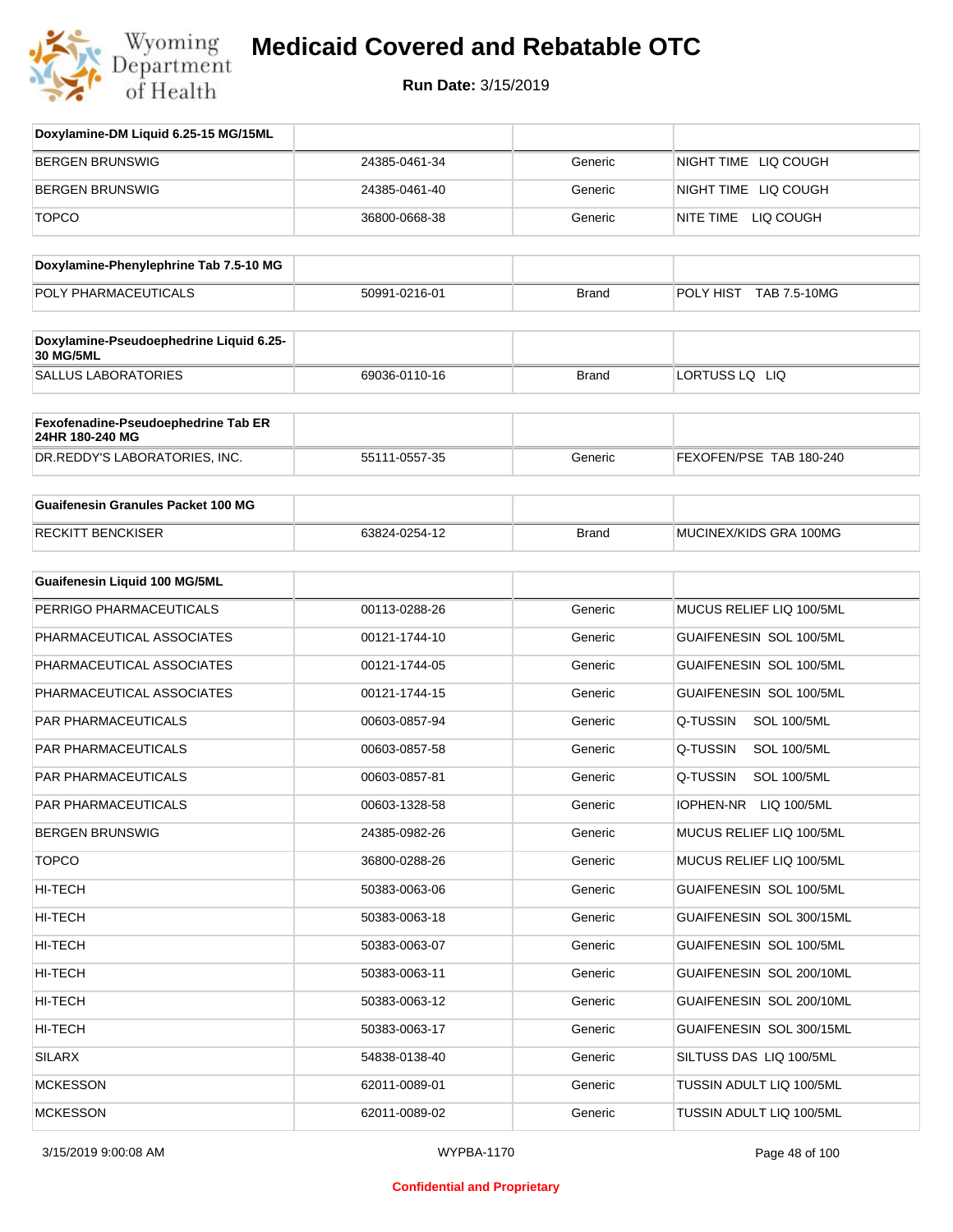

| <b>RECKITT BENCKISER</b>     | 63824-0285-64 | Generic | MUCINEX CHLD LIQ 100/5ML             |
|------------------------------|---------------|---------|--------------------------------------|
|                              |               |         |                                      |
| Guaifenesin Syrup 100 MG/5ML |               |         |                                      |
| <b>PERRIGO</b>               | 00113-0061-26 | Generic | TUSSIN CHEST SYP 100/5ML             |
| <b>PERRIGO</b>               | 00113-0061-34 | Generic | TUSSIN CHEST SYP 100/5ML             |
| <b>RUGBY LABORATORIES</b>    | 00536-0825-85 | Generic | <b>COUGH</b><br><b>SYP 100/5ML</b>   |
| <b>RUGBY LABORATORIES</b>    | 00536-0825-97 | Generic | <b>COUGH</b><br><b>SYP 100/5ML</b>   |
| <b>MAJOR PHARMACEUTICALS</b> | 00904-0061-16 | Generic | <b>ROBAFEN</b><br><b>SYP 100/5ML</b> |
| <b>MAJOR PHARMACEUTICALS</b> | 00904-0061-09 | Generic | <b>ROBAFEN</b><br>SYP 100/5ML        |
| <b>MAJOR PHARMACEUTICALS</b> | 00904-0061-00 | Generic | <b>SYP 100/5ML</b><br><b>ROBAFEN</b> |
| <b>SELECT BRAND</b>          | 15127-0940-44 | Generic | SB CGH CONTR SYP 100/5ML             |
| <b>SELECT BRAND</b>          | 15127-0940-48 | Generic | SB CGH CONTR SYP 100/5ML             |
| <b>BERGEN BRUNSWIG</b>       | 24385-0310-34 | Generic | GNP TUSSIN SYP 100/5ML               |
| <b>TOPCO</b>                 | 36800-0310-26 | Generic | TUSSIN CHEST SYP 100/5ML             |
| <b>MCKESSON SUNMARK</b>      | 49348-0278-34 | Generic | SM TUSSIN SYP 100/5ML                |
| <b>MCKESSON SUNMARK</b>      | 49348-0278-37 | Generic | SM TUSSIN SYP 100/5ML                |
| <b>SILARX</b>                | 54838-0117-70 | Generic | SILTUSSIN SA SYP 100/5ML             |
| <b>SILARX</b>                | 54838-0117-40 | Generic | SILTUSSIN SA SYP 100/5ML             |
| <b>SILARX</b>                | 54838-0117-80 | Generic | SILTUSSIN SA SYP 100/5ML             |
|                              |               |         |                                      |

| Guaifenesin Tab 200 MG       |               |         |                                     |
|------------------------------|---------------|---------|-------------------------------------|
| <b>MAJOR PHARMACEUTICALS</b> | 00904-5154-60 | Generic | GUAIFENESIN TAB 200MG               |
| <b>PAR PHARMACEUTICALS</b>   | 00603-4886-21 | Generic | ORGAN-INR TAB 200MG                 |
| <b>PAR PHARMACEUTICALS</b>   | 00603-4890-21 | Generic | ORGAN-INR TAB 200MG                 |
| LEADER BRAND PRODUCTS        | 37205-0466-72 | Generic | <b>TAB 200MG</b><br><b>COUGHTAB</b> |
| <b>SELECT BRAND</b>          | 15127-0129-60 | Generic | SB COUGHTAB TAB 200MG               |

| Guaifenesin Tab 400 MG       |               |         |                                   |
|------------------------------|---------------|---------|-----------------------------------|
| <b>MAJOR PHARMACEUTICALS</b> | 00904-6232-52 | Generic | MUCUS RELIEF TAB 400MG            |
| <b>MAJOR PHARMACEUTICALS</b> | 00904-6232-46 | Generic | MUCUS RELIEF TAB 400MG            |
| <b>BERGEN BRUNSWIG</b>       | 24385-0602-71 | Generic | MUCUS RELIEF TAB 400MG            |
| LEADER BRAND PRODUCTS        | 37205-0476-71 | Generic | CHEST CONGES TAB 400MG            |
| LEADER BRAND PRODUCTS        | 37205-0674-62 | Generic | TABTUSSIN<br><b>TAB 400MG</b>     |
| AMERISOURCE BERGEN DRUGS     | 46122-0057-62 | Generic | TAB TUSSIN TAB 400MG              |
| <b>MCKESSON SUNMARK</b>      | 49348-0729-09 | Generic | CHEST CONGES TAB 400MG            |
| TIME-CAP LABS                | 49483-0272-06 | Generic | <b>TAB 400MG</b><br><b>MUCOSA</b> |
| <b>MCKESSON</b>              | 62011-0060-01 | Generic | CHEST CONGES TAB 400MG            |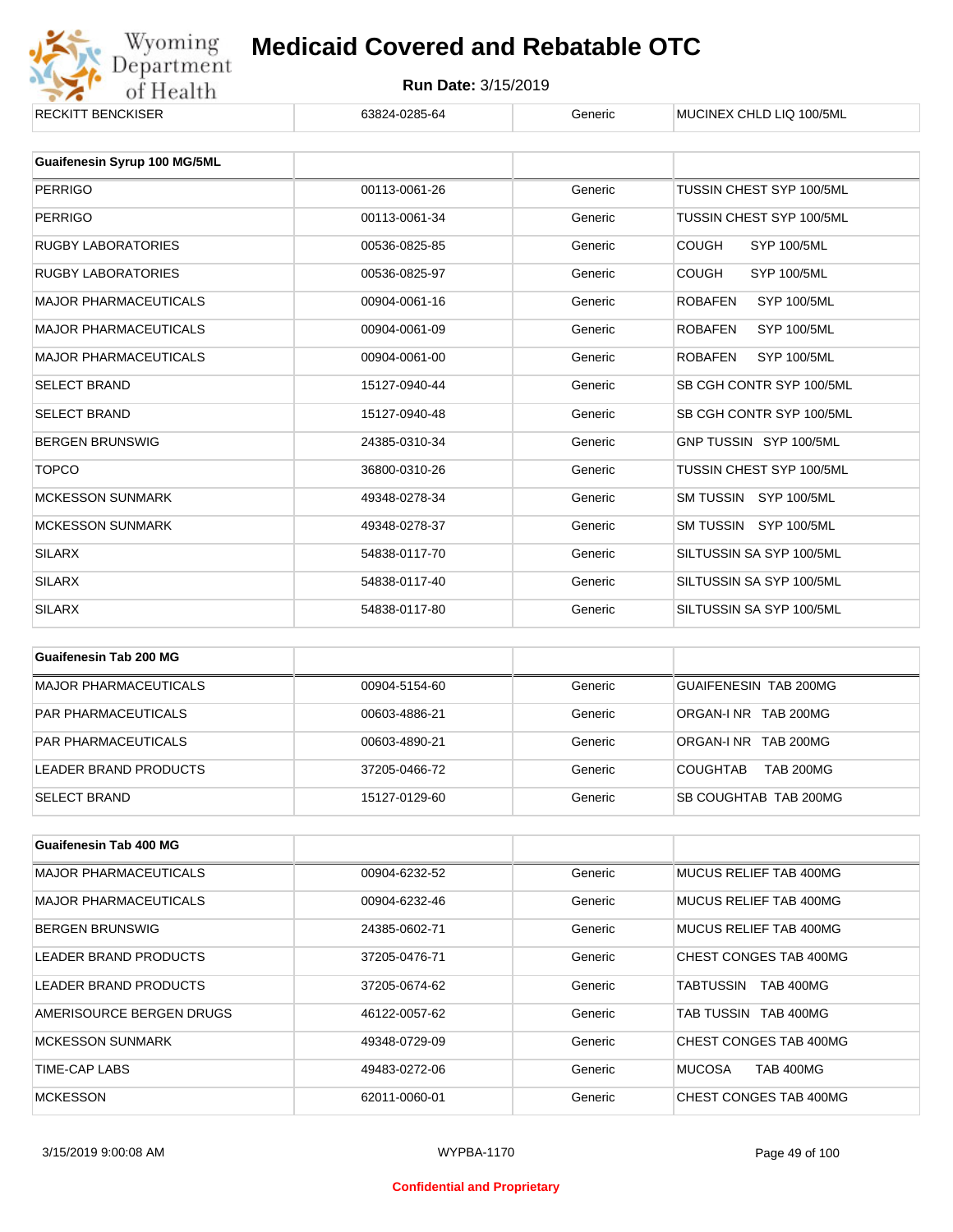

| <b>CHAIN DRUG MARKETING ASSOC</b>            | 63868-0998-50 | Generic      | MEDIFIN 400 TAB 400MG               |
|----------------------------------------------|---------------|--------------|-------------------------------------|
| Guaifenesin Tab ER 12HR 1200 MG              |               |              |                                     |
| <b>RECKITT BENCKISER</b>                     | 63824-0023-48 | <b>Brand</b> | <b>TAB 1200MG</b><br><b>MUCINEX</b> |
| RECKITT BENCKISER                            | 63824-0023-35 | <b>Brand</b> | <b>MUCINEX</b><br><b>TAB 1200MG</b> |
| <b>RECKITT BENCKISER</b>                     | 63824-0023-36 | <b>Brand</b> | <b>MUCINEX</b><br><b>TAB 1200MG</b> |
| <b>RECKITT BENCKISER</b>                     | 63824-0023-46 | <b>Brand</b> | <b>MUCINEX</b><br><b>TAB 1200MG</b> |
|                                              |               |              |                                     |
| Guaifenesin Tab ER 12HR 600 MG               |               |              |                                     |
| <b>RUGBY LABORATORIES</b>                    | 00536-1026-37 | Generic      | MUCUS-ER<br>TAB 600MG               |
| LEADER BRAND PRODUCTS                        | 37205-0628-58 | Generic      | MUCUS-ER<br>TAB 600MG               |
| PERRIGO PHARMACEUTICALS                      | 45802-0498-58 | Generic      | GUAIFENESIN TAB 600MG ER            |
| PERRIGO PHARMACEUTICALS                      | 45802-0498-78 | Generic      | <b>GUAIFENESIN TAB 600MG ER</b>     |
| PERRIGO PHARMACEUTICALS                      | 45802-0498-60 | Generic      | <b>GUAIFENESIN TAB 600MG ER</b>     |
| AMERISOURCE BERGEN DRUGS                     | 46122-0028-60 | Generic      | GNP MUCUS-ER TAB 600MG              |
| <b>MCKESSON SUNMARK</b>                      | 49348-0905-47 | Generic      | SM MUCUS ER TAB 600MG               |
| <b>MCKESSON SUNMARK</b>                      | 49348-0905-59 | Generic      | SM MUCUS ER TAB 600MG               |
| AMERISOURCE BERGEN DRUGS                     | 46122-0028-58 | Generic      | GNP MUCUS-ER TAB 600MG              |
| <b>MCKESSON</b>                              | 62011-0076-02 | Generic      | HM MUCUS ER TAB 600MG               |
| <b>MCKESSON</b>                              | 62011-0076-01 | Generic      | HM MUCUS ER TAB 600MG               |
| <b>RECKITT BENCKISER</b>                     | 63824-0008-32 | Brand        | <b>MUCINEX</b><br>TAB 600MG ER      |
| <b>RECKITT BENCKISER</b>                     | 63824-0008-36 | <b>Brand</b> | <b>MUCINEX</b><br>TAB 600MG ER      |
| RECKITT BENCKISER                            | 63824-0008-69 | Brand        | <b>MUCINEX</b><br>TAB 600MG ER      |
| <b>RECKITT BENCKISER</b>                     | 63824-0008-50 | <b>Brand</b> | <b>MUCINEX</b><br>TAB 600MG ER      |
| RECKITT BENCKISER                            | 63824-0008-61 | <b>Brand</b> | <b>MUCINEX</b><br>TAB 600MG ER      |
| <b>RECKITT BENCKISER</b>                     | 63824-0008-27 | Brand        | <b>MUCINEX</b><br>TAB 600MG ER      |
| <b>RECKITT BENCKISER</b>                     | 63824-0008-34 | Brand        | <b>MUCINEX</b><br>TAB 600MG ER      |
| <b>RECKITT BENCKISER</b>                     | 63824-0008-15 | Brand        | <b>MUCINEX</b><br>TAB 600MG ER      |
|                                              |               |              |                                     |
| Guaifenesin-Codeine Liquid 200-8 MG/5ML      |               |              |                                     |
| <b>CENTURION LABS</b>                        | 23359-0040-16 | Brand        | NINJACOF-XG LIQ 200-8/5             |
| Guaifenesin-Codeine Liquid 225-7.5<br>MG/5ML |               |              |                                     |
| ALLEGIS PHARMACEUTICALS                      | 00682-0475-16 | Brand        | MAR-COF CG LIQ 225-7.5              |
| Guaifanasin-Cadaina Salp 100-10 MC/5ML       |               |              |                                     |

| Guaifenesin-Codeine Soln 100-10 MG/5ML |               |         |                         |
|----------------------------------------|---------------|---------|-------------------------|
| PHARMACEUTICAL ASSOCIATES              | 00121-0775-04 | Generic | GG/CODEINE SOL 100-10/5 |
| PHARMACEUTICAL ASSOCIATES              | 00121-0775-16 | Generic | GG/CODEINE SOL 100-10/5 |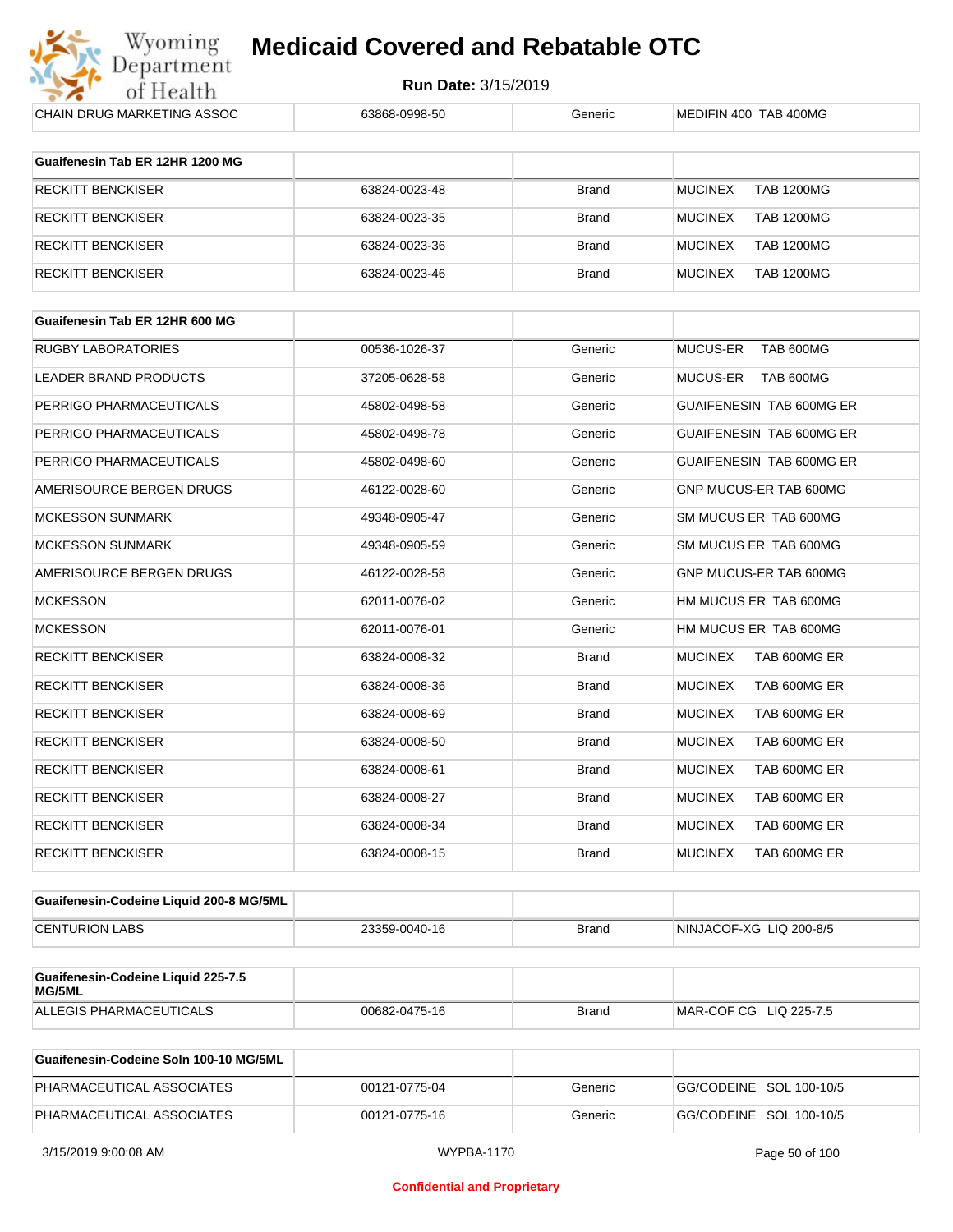| Wyoming<br>Department              | <b>Medicaid Covered and Rebatable OTC</b> |         |                                 |
|------------------------------------|-------------------------------------------|---------|---------------------------------|
| of Health                          | <b>Run Date: 3/15/2019</b>                |         |                                 |
| PHARMACEUTICAL ASSOCIATES          | 00121-1775-05                             | Generic | GG/CODEINE SOL 100-10/5         |
| PHARMACEUTICAL ASSOCIATES          | 00121-1775-10                             | Generic | GG/CODEINE SOL 100-10/5         |
| <b>PAR PHARMACEUTICALS</b>         | 00603-1075-56                             | Generic | CHERATUSSIN SYP AC              |
| <b>PAR PHARMACEUTICALS</b>         | 00603-1075-58                             | Generic | CHERATUSSIN SYP AC              |
| <b>PAR PHARMACEUTICALS</b>         | 00603-1075-54                             | Generic | CHERATUSSIN SYP AC              |
| <b>PAR PHARMACEUTICALS</b>         | 00603-1329-58                             | Generic | <b>IOPHEN C-NR LIQ 100-10/5</b> |
| PACK PHARMACEUTICALS, LLC          | 16571-0302-16                             | Generic | GUAIFENESIN SYP 100-10/5        |
| <b>HI-TECH</b>                     | 50383-0087-12                             | Generic | GUAIATUSSIN SYP 100-10/5        |
| HI-TECH                            | 50383-0087-10                             | Generic | GUAIATUSSIN SYP 100-10/5        |
| HI-TECH                            | 50383-0087-16                             | Generic | GUAIATUSSIN SYP 100-10/5        |
| HI-TECH                            | 50383-0087-04                             | Generic | GUAIATUSSIN SYP 100-10/5        |
| <b>HI-TECH</b>                     | 50383-0087-05                             | Generic | GUAIATUSSIN SYP 100-10/5        |
| HI-TECH                            | 50383-0087-07                             | Generic | GUAIATUSSIN SYP 100-10/5        |
| <b>METHOD PHARMACEUTICALS</b>      | 58657-0500-04                             | Generic | CODEINE/GG SOL 10-100/5         |
| <b>METHOD PHARMACEUTICALS</b>      | 58657-0500-16                             | Generic | CODEINE/GG SOL 10-100/5         |
| <b>VIRTUS PHARMACEUTICALS OPCO</b> | 76439-0252-16                             | Generic | VIRTUSSIN AC SOL 100-10/5       |
| <b>VIRTUS PHARMACEUTICALS OPCO</b> | 76439-0252-04                             | Generic | VIRTUSSIN AC SOL 100-10/5       |

| Guaifenesin-Codeine Soln 100-6.3 MG/5ML |               |         |                        |
|-----------------------------------------|---------------|---------|------------------------|
| R A MCNEIL                              | 12830-0717-16 | Brand   | M-CLEAR WC LIQ 100-6.3 |
| BUREL PHARMACEUTICALS                   | 35573-0006-16 | Generic | RELCOF C SOL 100-6.3   |

| Loratadine & Pseudoephedrine Tab ER<br>12HR 5-120 MG |               |         |                          |
|------------------------------------------------------|---------------|---------|--------------------------|
| <b>PERRIGO</b>                                       | 00113-2013-52 | Generic | ALLERGY/CONG TAB 5-120MG |
| <b>PERRIGO</b>                                       | 00113-2013-60 | Generic | ALLERGY/CONG TAB 5-120MG |
| <b>PERRIGO</b>                                       | 00113-2013-39 | Generic | ALLERGY/CONG TAB 5-120MG |
| PERRIGO PHARMACEUTICALS                              | 45802-0106-39 | Generic | LORATADINE-D TAB 5-120MG |
| PERRIGO PHARMACEUTICALS                              | 45802-0106-52 | Generic | LORATADINE-D TAB 5-120MG |
| PERRIGO PHARMACEUTICALS                              | 45802-0106-60 | Generic | LORATADINE-D TAB 5-120MG |
| <b>MCKESSON SUNMARK</b>                              | 49348-0183-47 | Generic | LORATADINE D TAB 5-120MG |
| AMERISOURCE BERGEN DRUGS                             | 46122-0109-52 | Generic | LORATADINE-D TAB 5-120MG |
| <b>MCKESSON</b>                                      | 62011-0120-01 | Generic | ALLERGY/CONG TAB 5-120MG |

| Loratadine & Pseudoephedrine Tab ER<br>24HR 10-240 MG |               |         |                           |
|-------------------------------------------------------|---------------|---------|---------------------------|
| PERRIGO                                               | 00113-0165-22 | Generic | ALLERGY/CONG TAB RELIEF   |
| PERRIGO                                               | 00113-0165-52 | Generic | ALLERGY/CONG TAB RELIEF   |
| MAJOR PHARMACEUTICALS                                 | 00904-5833-15 | Generic | LORATADINE-D TAB 10-240MG |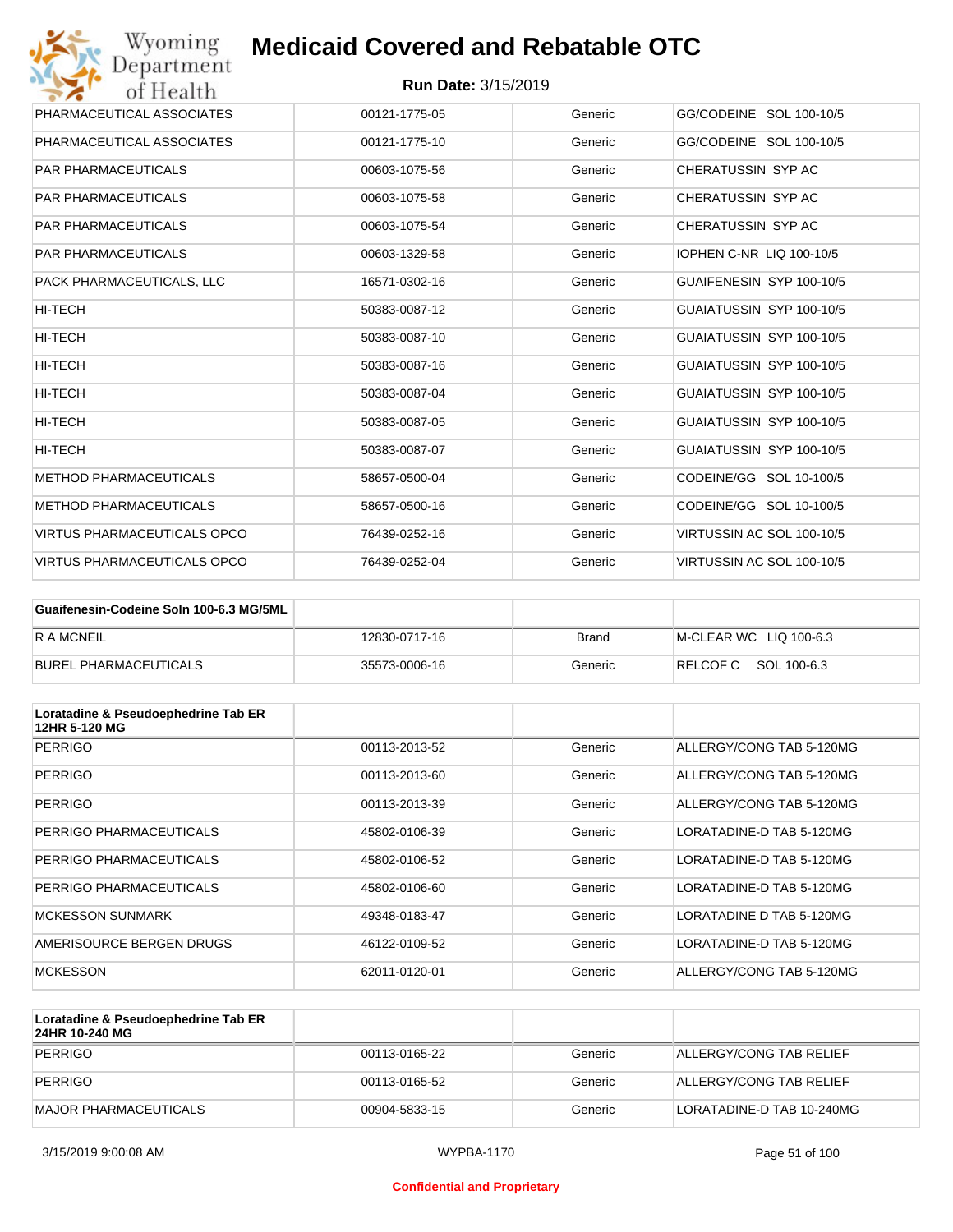#### **Run Date:** 3/15/2019

| MAJOR PHARMACFUTICALS      | 00904-5833-48 | Generic | LORATADINE-D TAB 10-240MG |
|----------------------------|---------------|---------|---------------------------|
| LEADER BRAND PRODUCTS      | 37205-0348-52 | Generic | ALLERGY RELF TAB D-24     |
| LEADER BRAND PRODUCTS      | 37205-0348-88 | Generic | ALLERGY RELF TAB D-24     |
| PERRIGO PHARMACEUTICALS    | 45802-0008-22 | Generic | LORATADINE-D TAB 10-240MG |
| PERRIGO PHARMACEUTICALS    | 45802-0008-52 | Generic | LORATADINE-D TAB 10-240MG |
| AMERISOURCE BERGEN DRUGS   | 46122-0167-52 | Generic | ALLER/CONGES TAB 10-240MG |
| AMERISOURCE BERGEN DRUGS   | 46122-0206-22 | Generic | LORATADINE-D TAB 10-240MG |
| <b>MCKESSON SUNMARK</b>    | 49348-0543-01 | Generic | LORATA-DINE TAB D 24HR    |
| <b>MCKESSON SUNMARK</b>    | 49348-0543-57 | Generic | LORATA-DINE TAB D 24HR    |
| <b>OHM LABS</b>            | 51660-0724-15 | Generic | ALLERGY RELF TAB DECONGES |
| <b>OHM LABS</b>            | 51660-0724-69 | Generic | ALLERGY RELF TAB DECONGES |
| <b>MCKESSON</b>            | 62011-0071-01 | Generic | ALLERGY REL/ TAB DECONGES |
| CHAIN DRUG MARKETING ASSOC | 63868-0154-10 | Generic | LORATADINE-D TAB 10-240MG |

| PE-DM-APAP & PE-CPM-DM-APAP Tab<br>Day/Night Therapy Pack |               |         |                                  |
|-----------------------------------------------------------|---------------|---------|----------------------------------|
| ISELECT BRAND                                             | 15127-0927-24 | Generic | <b>SB COLD MULT PAK DAY/NGHT</b> |
| BERGEN BRUNSWIG                                           | 24385-0963-60 | Generic | COLD HEAD PAK DAY/NGHT           |

| <b>PE-GG-APAP Tab 5-200-325MG &amp;PE-</b><br>Diphenhyd-APAP Tab 5-25-325MG |               |         |                           |
|-----------------------------------------------------------------------------|---------------|---------|---------------------------|
| <b>RECKITT BENCKISER</b>                                                    | 63824-0202-20 | Generic | MIS DAY/NGHT<br>SINUS-MAX |

| Pheniramine-Phenylephrine w/ APAP<br>Powd Pack 20-10-650 MG |               |       |                                  |
|-------------------------------------------------------------|---------------|-------|----------------------------------|
| GLAXO CONSUMER HEALTHCARE L.P.                              | 00067-7916-06 | Brand | 'THERAFLU FLU PAK SORE THR       |
| <b>TOPCO</b>                                                | 36800-0133-91 | Brand | <b>FLU &amp; SORE POW THROAT</b> |

| Phenyleph-Chlorphen-DM w/APAP Susp<br>2.5-1-5-160 MG/5ML |               |         |                                     |
|----------------------------------------------------------|---------------|---------|-------------------------------------|
| <b>GLAXO CONSUMER HEALTHCARE L.P.</b>                    | 00067-8116-04 | Generic | TRIAMINIC<br><b>SUS FEV&amp;CLD</b> |
| <b>BERGEN BRUNSWIG</b>                                   | 24385-0984-26 | Generic | PAIN RELIEF SUS PLS COLD            |
| <b>TOPCO</b>                                             | 36800-0903-26 | Generic | PAIN RELIEF SUS PLS COLD            |
| AMERISOURCE BERGEN DRUGS                                 | 46122-0036-26 | Generic | MULTI-SYMPT SUS PLS COLD            |
| MCKESSON SUNMARK                                         | 49348-0879-34 | Generic | SM CHILDRENS SUS MS COLD            |
| CHAIN DRUG MARKETING ASSOC                               | 63868-0063-04 | Generic | OC COLD RELF SUS PLUS MS            |

| Phenyleph-Chlorphen-DM w/APAP Tab 5-2-<br>10-325 MG |               |         |                           |
|-----------------------------------------------------|---------------|---------|---------------------------|
| BERGEN BRUNSWIG                                     | 24385-0195-62 | Generic | CLD HEAD CNG TAB NIGHTTIM |
| <b>TOPCO</b>                                        | 36800-0393-62 | Generic | CLD HEAD CNG TAB NIGHTTIM |
| <b>TOPCO</b>                                        | 36800-0014-62 | Generic | COLD MULTI-S TAB NIGHTTIM |

#### **Confidential and Proprietary**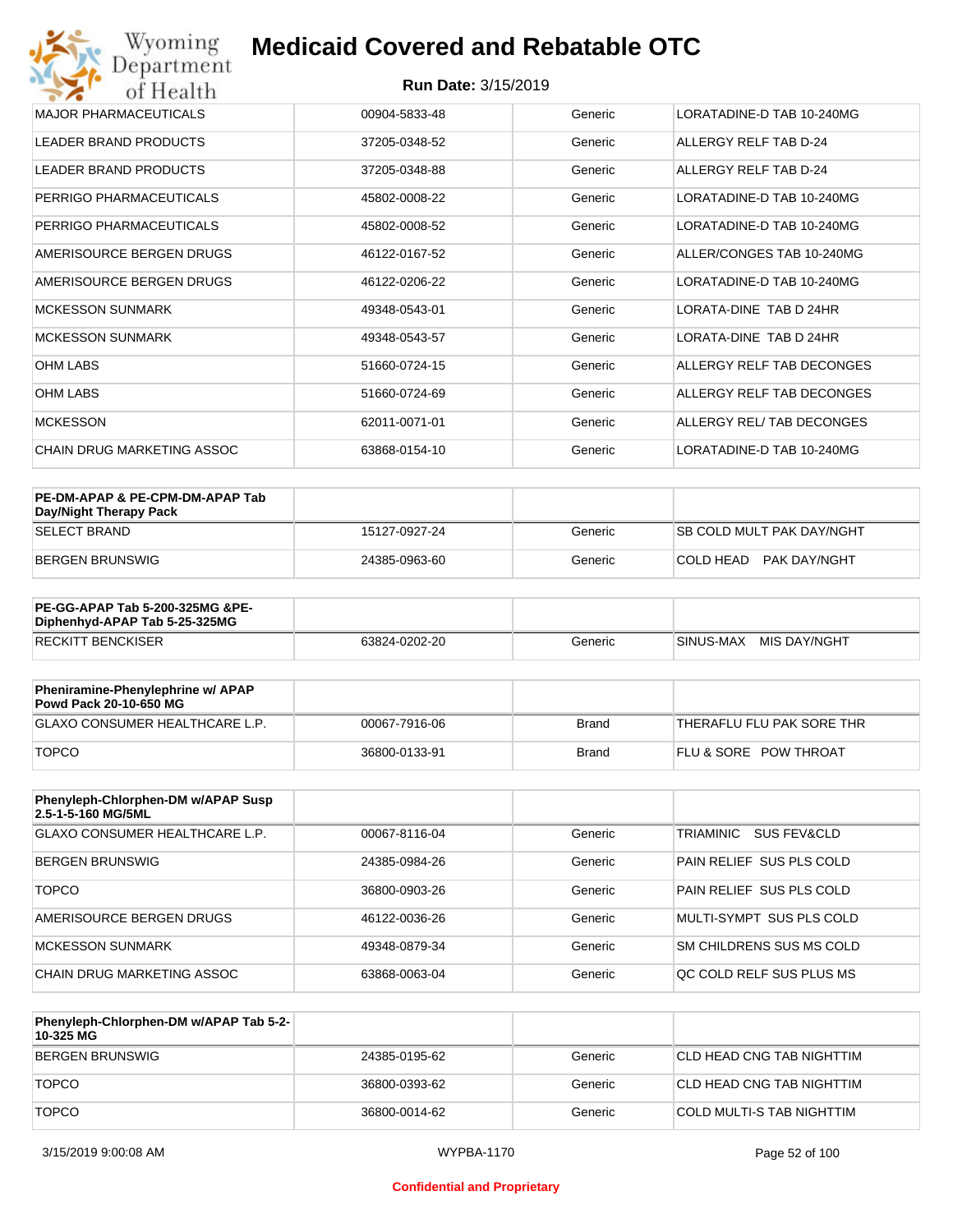#### **Run Date:** 3/15/2019

| Wyoming<br><b>Medicaid Covered and Rebatable OTC</b><br>Department |                            |         |                           |
|--------------------------------------------------------------------|----------------------------|---------|---------------------------|
| of Health                                                          | <b>Run Date: 3/15/2019</b> |         |                           |
| CHAIN DRUG MARKETING ASSOC                                         | 63868-0072-24              | Generic | MULTI-SYMPTM TAB NIGHTTIM |
| CHAIN DRUG MARKETING ASSOC                                         | 63868-0074-24              | Generic | OC COLD/HEAD TAB NIGHTTIM |

| Phenylephrine w/ Acetaminophen Tab 5-<br>325 MG |               |         |                                         |
|-------------------------------------------------|---------------|---------|-----------------------------------------|
| <b>PERRIGO</b>                                  | 00113-0272-62 | Generic | SINUS CONGST TAB /PAIN DT               |
| MAJOR PHARMACEUTICALS                           | 00904-5783-24 | Generic | MAPAP SINUS TAB MAX ST                  |
| <b>SELECT BRAND</b>                             | 15127-0965-24 | Generic | SB SINUS CNG TAB / PAIN DT              |
| BERGEN BRUNSWIG                                 | 24385-0169-62 | Generic | <b>TAB CNG/PAIN</b><br><b>GNP SINUS</b> |
| <b>TOPCO</b>                                    | 36800-0272-62 | Generic | SINUS CONGST TAB /PAIN DT               |
| LEADER BRAND PRODUCTS                           | 37205-0571-62 | Generic | PAIN RLF SIN TAB PE DAY                 |
| CHAIN DRUG MARKETING ASSOC                      | 63868-0984-24 | Generic | QC SINUS PAI TAB RELIEF                 |

| Phenylephrine w/ DM-GG Ligd 10-18-200<br>MG/15ML |               |       |                   |
|--------------------------------------------------|---------------|-------|-------------------|
| <b>GM PHARMACEUTICALS</b>                        | 58809-0555-08 | Brand | VANACOF DM<br>LIQ |

| Phenylephrine w/ DM-GG Ligd 2.5-5-100<br>MG/5ML |               |              |                           |
|-------------------------------------------------|---------------|--------------|---------------------------|
| MCKESSON SUNMARK                                | 49348-0083-36 | Generic      | SEVERE CONG LIQ COUGH     |
| <b>RECKITT BENCKISER</b>                        | 63824-0014-66 | <b>Brand</b> | MUCINEX CONG LIO COUGH    |
| <b>RECKITT BENCKISER</b>                        | 63824-0014-69 | <b>Brand</b> | MUCINEX CONG LIO COUGH    |
| <b>RECKITT BENCKISER</b>                        | 63824-0282-67 | <b>Brand</b> | MUCINEX COLD LIQ CHILDREN |
| <b>RECKITT BENCKISER</b>                        | 63824-0283-67 | <b>Brand</b> | MUCINEX CONG LIO & COUGH  |
| <b>RECKITT BENCKISER</b>                        | 63824-0282-64 | <b>Brand</b> | MUCINEX COLD LIQ CHILDREN |

| Phenylephrine w/ DM-GG Ligd 5-10-100<br><b>MG/5ML</b> |               |         |                                  |
|-------------------------------------------------------|---------------|---------|----------------------------------|
| PERRIGO PHARMACEUTICALS                               | 00113-0516-26 | Generic | LIQ CGH/COLD<br><b>TUSSIN CF</b> |
| PERRIGO PHARMACEUTICALS                               | 00113-0516-34 | Generic | LIQ CGH/COLD<br><b>TUSSIN CF</b> |
| <b>SELECT BRAND</b>                                   | 15127-0943-04 | Generic | SB CGH CONTR LIQ CF              |
| <b>SELECT BRAND</b>                                   | 15127-0943-08 | Generic | SB CGH CONTR LIQ CF              |
| <b>TOPCO</b>                                          | 36800-0516-34 | Generic | TUSSIN CF LIQ                    |
| <b>TOPCO</b>                                          | 36800-0516-26 | Generic | <b>TUSSIN CF</b><br>LIQ.         |
| <b>LEADER BRAND PRODUCTS</b>                          | 37205-0709-26 | Generic | <b>TUSSIN CF</b><br>LIQ.         |
| <b>LEADER BRAND PRODUCTS</b>                          | 37205-0709-34 | Generic | <b>TUSSIN CF</b><br>LIQ          |
| <b>MCKESSON SUNMARK</b>                               | 49348-0737-37 | Generic | <b>SM TUSSIN CF LIQ</b>          |
| <b>MCKESSON SUNMARK</b>                               | 49348-0737-34 | Generic | <b>SM TUSSIN CF LIQ</b>          |
| <b>MCKESSON</b>                                       | 62011-0090-01 | Generic | TUSSIN ADULT LIQ COLD            |
| CHAIN DRUG MARKETING ASSOC                            | 63868-0244-04 | Generic | TUSSIN CF LIQ                    |
| CHAIN DRUG MARKETING ASSOC                            | 63868-0244-08 | Generic | <b>TUSSIN CF</b><br>LIQ.         |

#### **Confidential and Proprietary**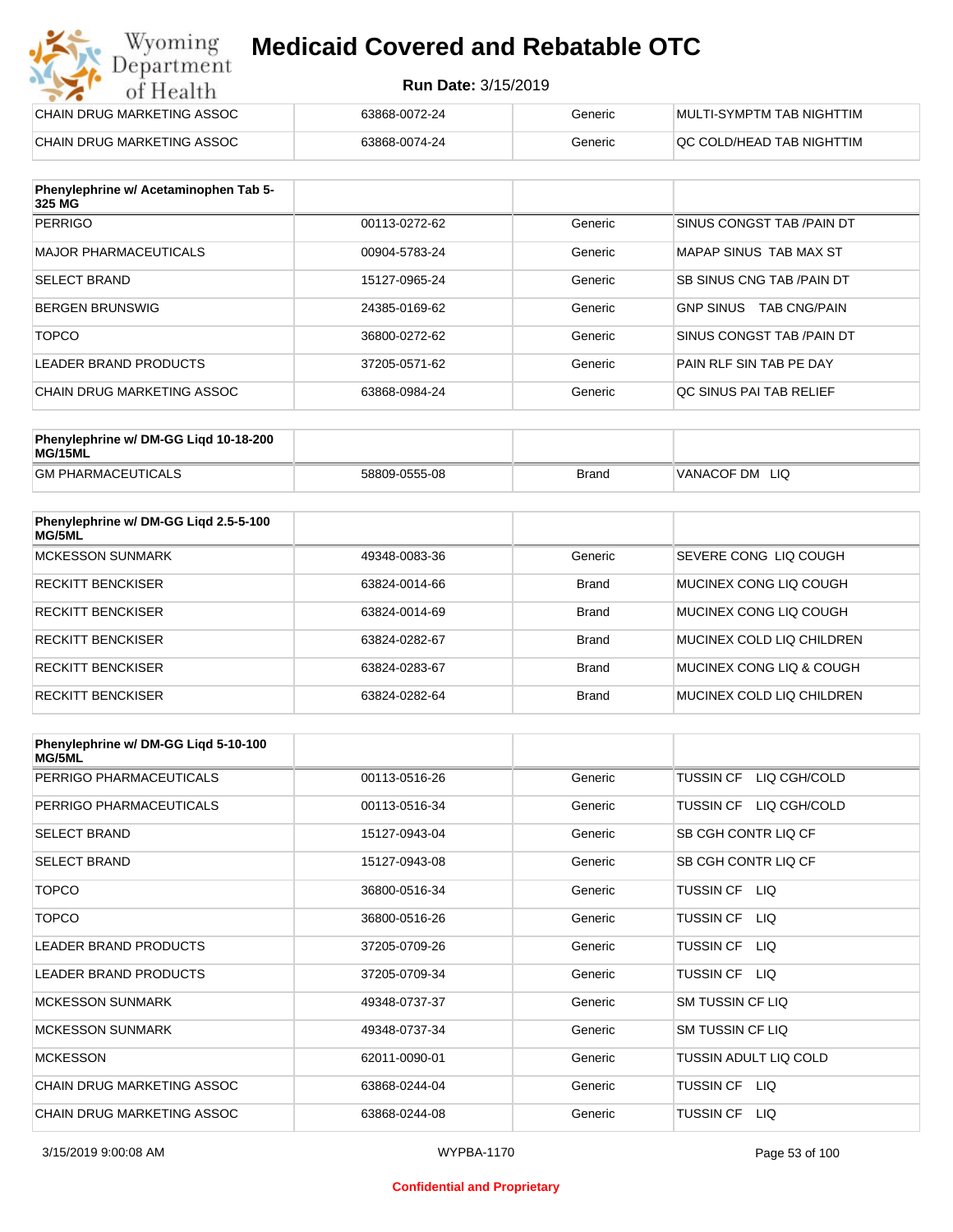

| Phenylephrine w/ DM-GG Ligd 5-10-200<br><b>MG/5ML</b> |               |         |                                 |
|-------------------------------------------------------|---------------|---------|---------------------------------|
| AMERISOURCE BERGEN DRUGS                              | 46122-0138-26 | Generic | LIO MAX/M-S<br><b>TUSSIN CF</b> |
| AMERISOURCE BERGEN DRUGS                              | 46122-0138-34 | Generic | LIO MAX/M-S<br>TUSSIN CF        |

| Phenylephrine w/ DM-GG Syrup 5-10-100<br>MG/5ML |               |         |                          |
|-------------------------------------------------|---------------|---------|--------------------------|
| MAJOR PHARMACEUTICALS                           | 00904-6309-20 | Generic | ROBAFEN CF SYP CGH/CLD   |
| BERGEN BRUNSWIG                                 | 24385-0904-26 | Generic | <b>GNP TUSSIN SYP CF</b> |
| BERGEN BRUNSWIG                                 | 24385-0904-34 | Generic | GNP TUSSIN SYP CF        |

| Phenylephrine w/ DM-GG Tab 10-15-380<br>MG |               |       |                  |
|--------------------------------------------|---------------|-------|------------------|
| POLY PHARMACEUTICALS                       | 50991-0730-60 | Brand | DECONEX DMX TAB  |
| NIVAGEN PHARMACEUTICALS                    | 75834-0040-60 | Brand | INIVANEX DMX TAB |

| Phenylephrine w/ DM-GG Tab 10-15-395<br>MG |               |       |                 |
|--------------------------------------------|---------------|-------|-----------------|
| ALLEGIS PHARMACEUTICALS                    | 28595-0906-60 | Brand | DURAVENT DM TAB |

| Phenylephrine w/ DM-GG Tab 5-10-200 MG |               |       |                           |
|----------------------------------------|---------------|-------|---------------------------|
| RECKITT BENCKISER                      | 63824-0193-20 | Brand | MUCINEX FAST TAB 5-10-200 |
| RECKITT BENCKISER                      | 63824-0193-30 | Brand | MUCINEX FAST TAB 5-10-200 |

| Phenylephrine-APAP-GG Ligd 10-650-400<br>MG/20ML |               |              |                              |
|--------------------------------------------------|---------------|--------------|------------------------------|
| <b>RECKITT BENCKISER</b>                         | 63824-0260-66 | Generic      | LIQ<br><b>MUCINEX</b>        |
| <b>RECKITT BENCKISER</b>                         | 63824-0016-66 | <b>Brand</b> | MUCINEX COLD LIQ SINUS       |
| RECKITT BENCKISER                                | 63824-0261-66 | Generic      | <b>LIQ</b><br><b>MUCINEX</b> |

| Phenylephrine-APAP-GG Tab 5-325-200<br>MG |               |         |                                    |
|-------------------------------------------|---------------|---------|------------------------------------|
| <b>SELECT BRAND</b>                       | 15127-0963-24 | Generic | SB SINUS CNG TAB /PAIN             |
| AMERISOURCE BERGEN DRUGS                  | 46122-0194-60 | Generic | <b>MUCUS RELIEF TAB CLD/SINU</b>   |
| <b>RECKITT BENCKISER</b>                  | 63824-0200-30 | Generic | <b>MUCINEX</b><br><b>TAB SINUS</b> |
| <b>RECKITT BENCKISER</b>                  | 63824-0201-30 | Generic | <b>MUCINEX</b><br><b>TAB SINUS</b> |
| <b>RECKITT BENCKISER</b>                  | 63824-0190-20 | Generic | MUCINEX COLD TAB SINUS             |
| <b>RECKITT BENCKISER</b>                  | 63824-0190-30 | Generic | MUCINEX COLD TAB SINUS             |
| <b>RECKITT BENCKISER</b>                  | 63824-0200-20 | Generic | <b>MUCINEX</b><br><b>TAB SINUS</b> |
| <b>RECKITT BENCKISER</b>                  | 63824-0201-20 | Generic | <b>MUCINEX</b><br><b>TAB SINUS</b> |
| CHAIN DRUG MARKETING ASSOC                | 63868-0071-24 | Generic | SINUS CONGST TAB /PAIN             |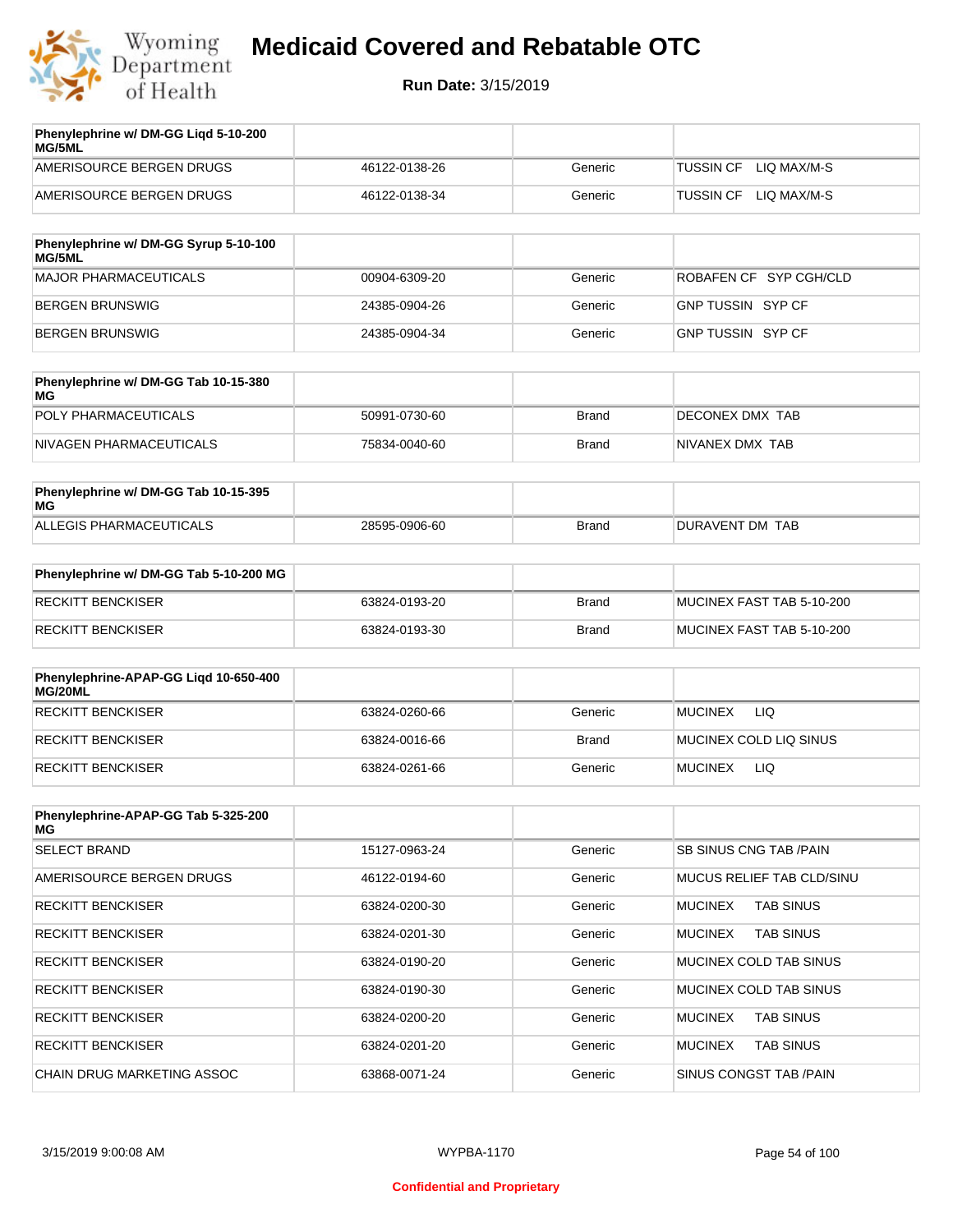

**3.33-1.33-6.33 MG/5ML**

**Phenylephrine-Bromphen w/ Codeine Liqd** 

### **Medicaid Covered and Rebatable OTC**

| <b>RAMCNEIL</b>                                                   | 12830-0754-12 | <b>Brand</b> | <b>M-END PE</b><br>LIQ        |
|-------------------------------------------------------------------|---------------|--------------|-------------------------------|
|                                                                   |               |              |                               |
| Phenylephrine-Bromphen w/ Codeine<br><b>Liquid 10-4-10 MG/5ML</b> |               |              |                               |
| POLY PHARMACEUTICALS                                              | 50991-0723-16 | <b>Brand</b> | POLY-TUSSIN LIQ 10-4-10       |
|                                                                   |               |              |                               |
| Phenylephrine-Brompheniramine-DM Elixir<br>2.5-1-5 MG/5ML         |               |              |                               |
| <b>PERRIGO</b>                                                    | 00113-0987-26 | Generic      | COLD/COUGH ELX CHILD          |
| <b>MAJOR PHARMACEUTICALS</b>                                      | 00904-5782-20 | Generic      | DIMAPHEN DM ELX COLD/CGH      |
| <b>BERGEN BRUNSWIG</b>                                            | 24385-0519-26 | Generic      | <b>GNP COLD/CGH ELX CHILD</b> |
| <b>TOPCO</b>                                                      | 36800-0987-26 | Generic      | COLD/COUGH ELX CHILD          |
| <b>LEADER BRAND PRODUCTS</b>                                      | 37205-0969-26 | Generic      | COLD/COUGH ELX DM CHILD       |
| <b>MCKESSON SUNMARK</b>                                           | 49348-0775-34 | Generic      | SM COLD/CGH ELX DM CHILD      |
| <b>MCKESSON</b>                                                   | 62011-0063-01 | Generic      | HM COLD/CGH ELX CHILDREN      |
|                                                                   |               |              |                               |
| Phenylephrine-Brompheniramine-DM<br>Liquid 2.5-1-5 MG/5ML         |               |              |                               |
| WOMEN'S CHOICE PHARMACEUTICALS                                    | 00485-0204-04 | Generic      | <b>LIQ</b><br>RYNEX DM        |
| WOMEN'S CHOICE PHARMACEUTICALS                                    | 00485-0204-16 | Generic      | RYNEX DM<br>LIQ.              |
| LARKEN LABORATORIES, INC.                                         | 68047-0143-16 | Generic      | ENDACOF-DM LIQ 2.5-1-5        |
|                                                                   |               |              |                               |
| Phenylephrine-Brompheniramine-DM<br>Liquid 7.5-4-15 MG/5ML        |               |              |                               |
| <b>ALLEGIS PHARMACEUTICALS</b>                                    | 28595-0800-16 | <b>Brand</b> | AP-HIST DM<br>LIQ 7.5-4-15    |
| POLY PHARMACEUTICALS                                              | 50991-0814-16 | <b>Brand</b> | ALAHIST DM LIQ 7.5-4-15       |
| NIVAGEN PHARMACEUTICALS                                           | 75834-0060-16 | Generic      | NIVA-HIST DM LIQ 7.5-4-15     |
|                                                                   |               |              |                               |
| Phenylephrine-Brompheniramine-DM<br>Syrup 5-2-10 MG/5ML           |               |              |                               |
| LARKEN LABORATORIES, INC.                                         | 68047-0129-16 | <b>Brand</b> | LOHIST-DM<br>SYP 5-2-10MG     |
|                                                                   |               |              |                               |
| Phenylephrine-Chlorphen w/ Codeine<br>Syrup 5-2-10 MG/5ML         |               |              |                               |
| <b>CAPITAL PHARMACEUTICAL</b>                                     | 29978-0420-16 | <b>Brand</b> | SYP 5-2-10MG<br><b>CAPCOF</b> |
|                                                                   |               |              |                               |
| Phenylephrine-Chlorphen-DM Liquid 10-4-<br><b>15 MG/5ML</b>       |               |              |                               |
| WOMEN'S CHOICE PHARMACEUTICALS                                    | 00485-0171-16 | Generic      | ED A-HIST DM LIQ              |
| LARKEN LABORATORIES, INC.                                         | 68047-0186-16 | Generic      | NOHIST-DM LIQ                 |
|                                                                   |               |              |                               |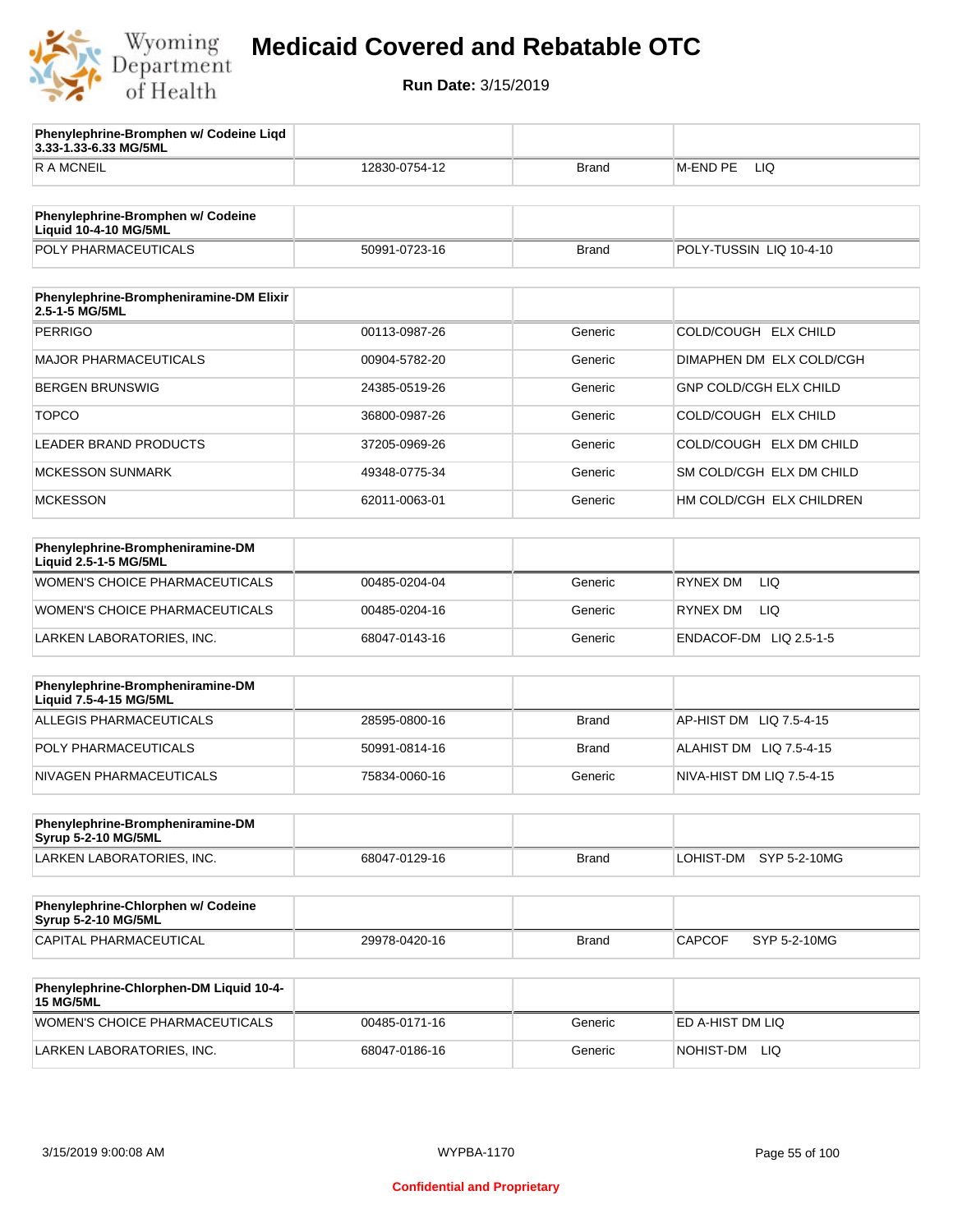

| Phenylephrine-Chlorphen-DM Liquid 3.5-1-<br>3 MG/ML              |               |              |                           |
|------------------------------------------------------------------|---------------|--------------|---------------------------|
| <b>VIRTUS PHARMACEUTICALS OPCO</b>                               | 76439-0320-30 | Generic      | VIRDEC DM<br>DRO 3.5-1-3  |
|                                                                  |               |              |                           |
| Phenylephrine-Chlorphen-DM Syrup 10-4-<br><b>20 MG/5ML</b>       |               |              |                           |
| <b>LASER PHARMACEUTICALS</b>                                     | 16477-0186-01 | <b>Brand</b> | DONATUSSIN SYP            |
|                                                                  |               |              |                           |
| Phenylephrine-Chlorphen-DM Tab 10-4-10<br>ΜG                     |               |              |                           |
| WOMEN'S CHOICE PHARMACEUTICALS                                   | 00485-0240-01 | <b>Brand</b> | ED A-HIST DM TAB 10-4-10  |
|                                                                  |               |              |                           |
| Phenylephrine-Dexbromphen-<br>Chlophedianol Liqd 5-1-12.5 MG/5ML |               |              |                           |
| <b>RAMCNEIL</b>                                                  | 12830-0760-16 | Brand        | CHLO TUSS LIQ             |
|                                                                  |               |              |                           |
| Phenylephrine-Dexchlorphenir-Codeine<br>Syrup 5-1-9 MG/5ML       |               |              |                           |
| <b>PRO-PHARMA LLC</b>                                            | 66594-0499-16 | <b>Brand</b> | PRO-RED AC SYP 5-1-9/5    |
|                                                                  |               |              |                           |
| Phenylephrine-DM Soln 2.5-5 MG/5ML                               |               |              |                           |
| <b>BERGEN BRUNSWIG</b>                                           | 24385-0981-26 | Generic      | TRIACTING DT LIQ COLD/CGH |
| <b>TOPCO</b>                                                     | 36800-0444-26 | Generic      | TRIACTING DT LIQ COLD/CGH |
|                                                                  |               |              |                           |
| Phenylephrine-DM Syrup 2.5-5 MG/5ML                              |               |              |                           |
| GLAXO CONSUMER HEALTHCARE L.P.                                   | 00067-8105-04 | <b>Brand</b> | TRIAMINIC SOL COLD/CGH    |
|                                                                  |               |              |                           |
| Phenylephrine-DM-GG w/ APAP Liq 5-10-<br>200-325 MG/10ML         |               |              |                           |
| <b>RECKITT BENCKISER</b>                                         | 63824-0020-66 | <b>Brand</b> | MUCINEX FAST LIQ SEV COLD |
| <b>RECKITT BENCKISER</b>                                         | 63824-0278-64 | <b>Brand</b> | MUCINEX COLD LIQ CHILD    |
| <b>RECKITT BENCKISER</b>                                         | 63824-0017-64 | Brand        | MUCINEX CHLD LIQ MULTISYM |
| <b>RECKITT BENCKISER</b>                                         | 63824-0015-66 | <b>Brand</b> | MUCINEX COLD LIQ FLU&SORE |
| <b>RECKITT BENCKISER</b>                                         | 63824-0015-69 | Brand        | MUCINEX COLD LIQ FLU&SORE |
| <b>RECKITT BENCKISER</b>                                         | 63824-0215-66 | Generic      | CGH/COLD DAY LIQ DELSYM   |
|                                                                  |               |              |                           |
| Phenylephrine-DM-GG w/ APAP Liq 5-10-<br>200-325 MG/15ML         |               |              |                           |
| <b>PERRIGO</b>                                                   | 00113-0603-34 | Generic      | COLD & FLU LIQ DAY TIME   |
| <b>PERRIGO</b>                                                   | 00113-0603-40 | Generic      | COLD & FLU LIQ DAY TIME   |
|                                                                  |               |              |                           |
| Phenylephrine-DM-GG w/ APAP Packet 10-<br>20-400-650 MG          |               |              |                           |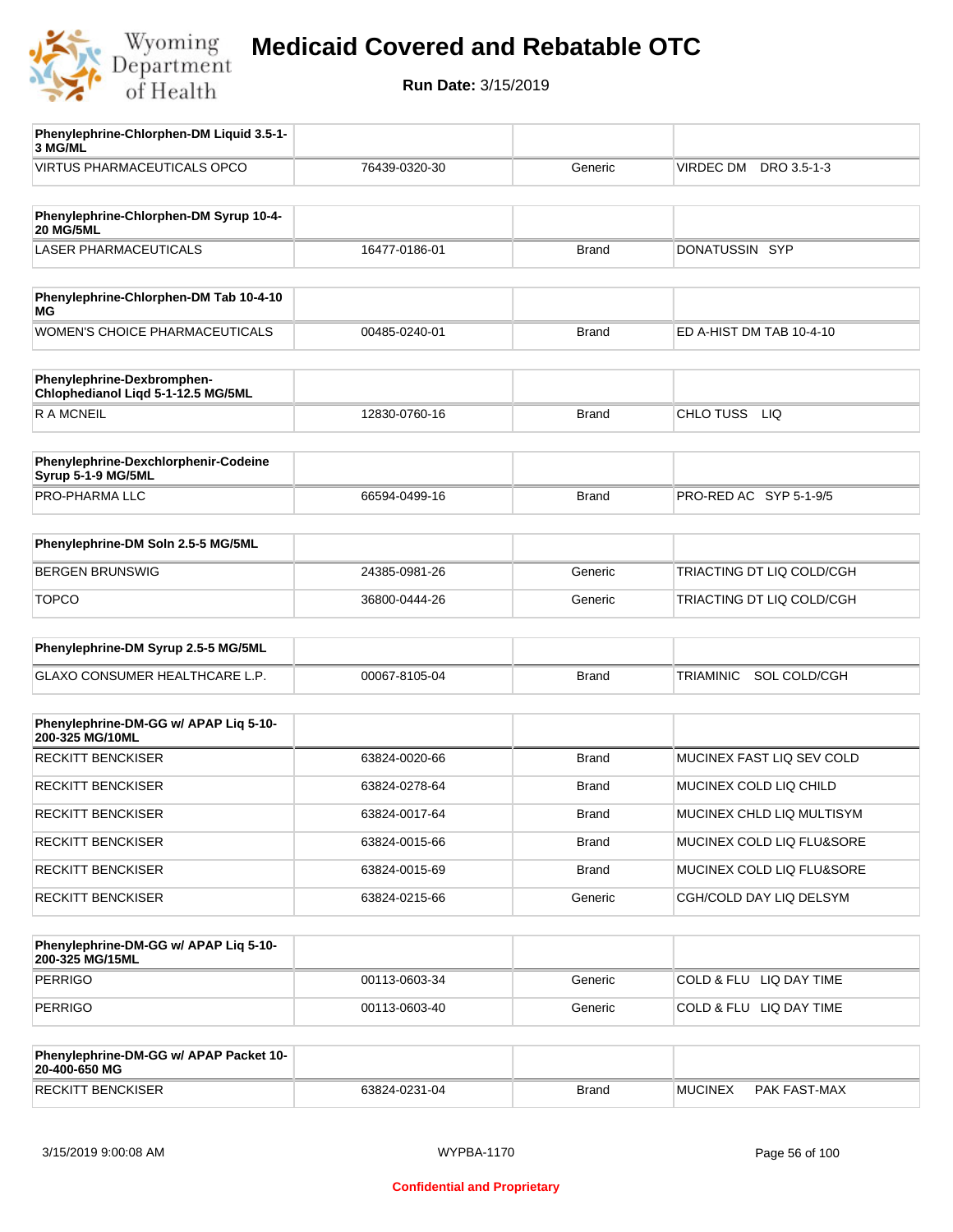

| <b>RECKITT BENCKISER</b>                            | 63824-0232-08 | <b>Brand</b> | PAK FAST-MAX<br><b>MUCINEX</b>  |
|-----------------------------------------------------|---------------|--------------|---------------------------------|
|                                                     |               |              |                                 |
| Phenylephrine-DM-GG w/ APAP Tab 5-10-<br>200-325 MG |               |              |                                 |
| <b>PERRIGO</b>                                      | 00113-0548-62 | Generic      | COLD & FLU TAB DAYTIME          |
| PERRIGO PHARMACEUTICALS                             | 00113-0234-62 | Generic      | COLD HEAD TAB CONG DT           |
| PERRIGO PHARMACEUTICALS                             | 00113-0308-62 | Generic      | COLD MULT-SY TAB SEVR DAY       |
| <b>PERRIGO</b>                                      | 00113-0548-53 | Generic      | COLD & FLU TAB DAYTIME          |
| <b>SELECT BRAND</b>                                 | 15127-0962-24 | Generic      | SB COLD MULT TAB SYMP SEV       |
| <b>SELECT BRAND</b>                                 | 15127-0964-24 | Generic      | SB COLD HEAD TAB CONGEST        |
| <b>TOPCO</b>                                        | 36800-0234-62 | Generic      | COLD HEAD TAB CONG DT           |
| <b>TOPCO</b>                                        | 36800-0308-62 | Generic      | COLD MULT-SY TAB SEVR DAY       |
| AMERISOURCE BERGEN DRUGS                            | 46122-0126-62 | Generic      | <b>GNP COLD RLF TAB DAYTIME</b> |
| AMERISOURCE BERGEN DRUGS                            | 46122-0192-60 | Generic      | MUCUS RELIEF TAB COLD/FLU       |
| AMERISOURCE BERGEN DRUGS                            | 46122-0072-62 | Generic      | COLD RELIEF TAB MULTI-SY        |
| <b>MCKESSON SUNMARK</b>                             | 49348-0118-04 | Generic      | SM COLD&FLU TAB SEVERE          |
| <b>MCKESSON SUNMARK</b>                             | 49348-0104-04 | Generic      | SM COLD&FLU TAB SEVERE          |
| AMERISOURCE BERGEN DRUGS                            | 46122-0193-60 | Generic      | MUCUS RELIEF TAB CONG/CLD       |
| <b>RECKITT BENCKISER</b>                            | 63824-0191-20 | Generic      | MUCINEX COLD TAB FLU&SORE       |
| <b>RECKITT BENCKISER</b>                            | 63824-0192-20 | Generic      | MUCINEX FAST TAB CONGEST        |
| <b>MCKESSON</b>                                     | 62011-0241-01 | Generic      | HM SEVERE TAB COLD/FLU          |
| <b>RECKITT BENCKISER</b>                            | 63824-0191-30 | Generic      | MUCINEX COLD TAB FLU&SORE       |
| <b>RECKITT BENCKISER</b>                            | 63824-0192-30 | Generic      | MUCINEX FAST TAB CONGEST        |
| <b>RECKITT BENCKISER</b>                            | 63824-0196-20 | Generic      | MUCINEX FAST TAB SEV COLD       |
| <b>RECKITT BENCKISER</b>                            | 63824-0196-30 | Generic      | MUCINEX FAST TAB SEV COLD       |
| <b>CHAIN DRUG MARKETING ASSOC</b>                   | 63868-0073-24 | Generic      | MULTI-SYMPTM TAB DAYTIME        |

| <b>Phenylephrine-Doxylamine-DM-APAP Lig 5</b><br>-6.25-10-325 MG/15ML |               |         |                          |
|-----------------------------------------------------------------------|---------------|---------|--------------------------|
| PERRIGO                                                               | 00113-0763-34 | Generic | COLD & FLU LIQ NIGHTTIM  |
| PERRIGO                                                               | 00113-0763-40 | Generic | COLD & FLU LIQ NIGHTTIM  |
| AMERISOURCE BERGEN DRUGS                                              | 46122-0034-34 | Generic | MULTI-SYMPT LIQ CLD NGHT |

| Phenylephrine-Guaifenesin Ligd 2.5-100<br>MG/5ML |               |              |                          |
|--------------------------------------------------|---------------|--------------|--------------------------|
| <b>RECKITT BENCKISER</b>                         | 63824-0284-64 | <b>Brand</b> | MUCINEX COLD LIQ 2.5-100 |

| <b>Phenylephrine-Guaifenesin Ligd 5-100</b><br><b>MG/5ML</b> |               |       |                    |
|--------------------------------------------------------------|---------------|-------|--------------------|
| WOMEN'S CHOICE PHARMACEUTICALS                               | 00485-0208-16 | Brand | ED BRON GPLIO      |
| CAPELLON PHARMACEUTICALS                                     | 64543-0044-16 | Brand | RESCON-GG<br>- LIQ |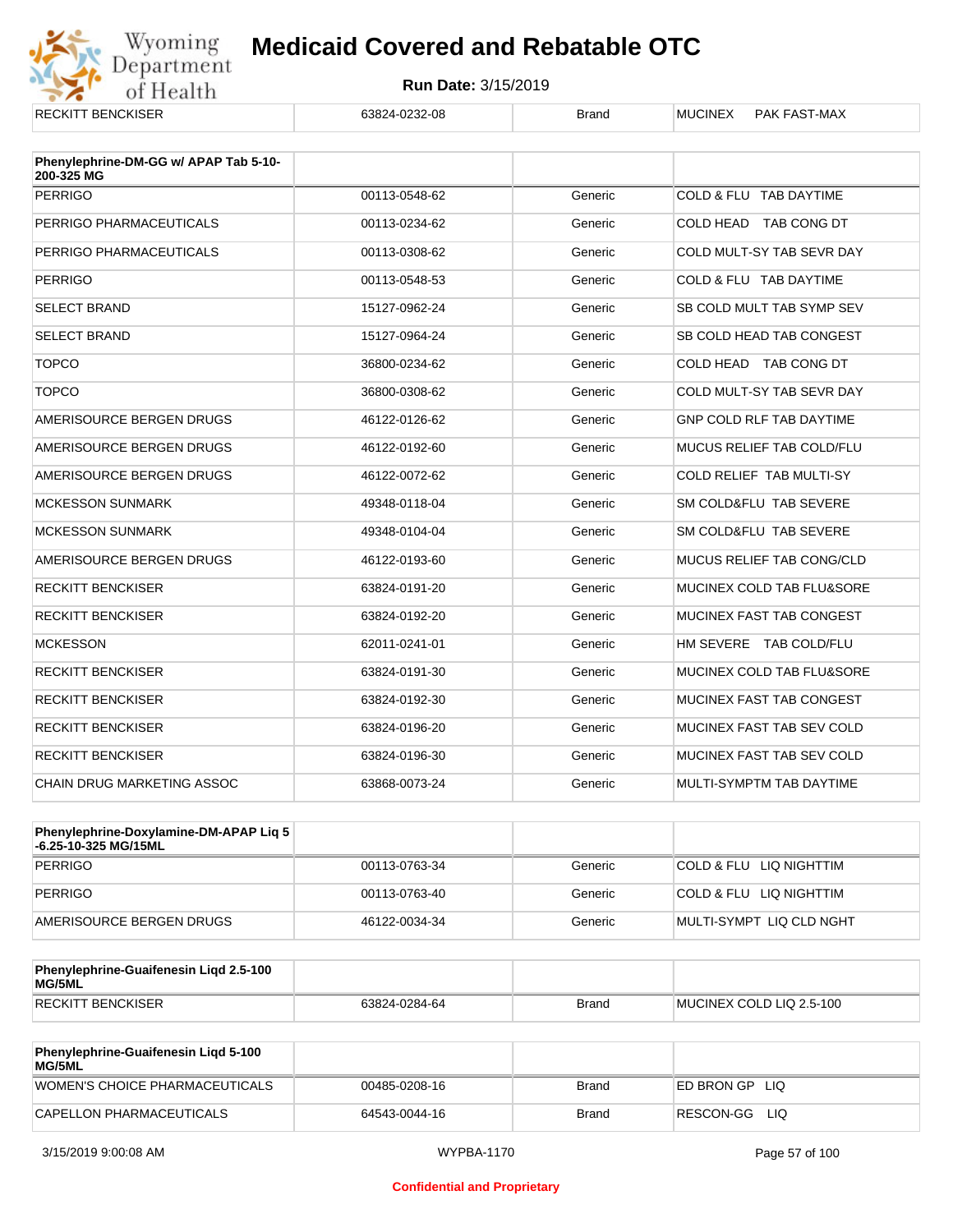| of Health                                       |               |                        |                                 |
|-------------------------------------------------|---------------|------------------------|---------------------------------|
| CAPELLON PHARMACEUTICALS                        | 64543-0044-04 | <b>Brand</b>           | RESCON-GG<br>LIQ.               |
|                                                 |               |                        |                                 |
| Phenylephrine-Guaifenesin Syrup 5-200<br>MG/5ML |               |                        |                                 |
| JAYMAC PHARMACEUTICAL LLC                       | 64661-0011-16 | <b>Brand</b>           | <b>SYP 5-200MG</b><br>J-MAX     |
| Phenylephrine-Guaifenesin Tab 10-380 MG         |               |                        |                                 |
| POLY PHARMACEUTICALS                            | 50991-0716-60 | <b>Brand</b>           | DECONEX IR TAB 10-380MG         |
|                                                 |               |                        |                                 |
| Phenylephrine-Guaifenesin Tab 10-400 MG         |               |                        |                                 |
| <b>WOMEN'S CHOICE PHARMACEUTICALS</b>           | 00485-0250-01 | Generic                | <b>MUCAPHED</b><br>TAB 10-400MG |
| <b>MAJOR PHARMACEUTICALS</b>                    | 00904-5792-46 | Generic                | MUCUSRELIEF TAB SINUS           |
| <b>MAJOR PHARMACEUTICALS</b>                    | 00904-5792-52 | Generic                | MUCUSRELIEF TAB SINUS           |
| <b>BERGEN BRUNSWIG</b>                          | 24385-0925-71 | Generic                | <b>MUCUS RELIEF TAB PE</b>      |
| <b>LEADER BRAND PRODUCTS</b>                    | 37205-0874-71 | Generic                | CHEST CONGST TAB RLF PE         |
| <b>MCKESSON SUNMARK</b>                         | 49348-0774-09 | Generic                | CHEST CONGST TAB RLF PE         |
| CHAIN DRUG MARKETING ASSOC                      | 63868-0752-50 | <b>Brand</b>           | MEDIFIN PE TAB 10-400MG         |
|                                                 |               |                        |                                 |
| Phenylephrine-Ibuprofen Tab 10-200 MG           |               |                        |                                 |
| <b>DUCDVI ADODATODIES</b>                       | 00520 4044 40 | $O$ and $\mathbb{R}^n$ | CONCECTION TAD 10 20010         |

| RUGBY LABORATORIES | 00536-1044-19 | Generic | CONGESTION TAB 10-200MG |
|--------------------|---------------|---------|-------------------------|
| RUGBY LABORATORIES | 00536-1044-34 | Generic | CONGESTION TAB 10-200MG |
|                    |               |         |                         |

| Phenylephrine-Pyrilamine-DM Syrup 5-8.33<br>-10 MG/5ML |               |       |                 |
|--------------------------------------------------------|---------------|-------|-----------------|
| <b>PAR PHARMACEUTICALS</b>                             | 00603-0728-54 | Brand | CODITUSS DM SYP |

| <b>Phenylephrine-Thonzylamine-DM Liquid 5-</b><br><b>25-10 MG/5ML</b> |               |       |                          |
|-----------------------------------------------------------------------|---------------|-------|--------------------------|
| <b>POLY PHARMACEUTICALS</b>                                           | 50991-0220-16 | Brand | POLY-HIST DM LIQ 5-25-10 |

| Phenyleph-Triprolidine-DM Syrup 10-2.5-20<br>MG/5ML |               |              |               |  |
|-----------------------------------------------------|---------------|--------------|---------------|--|
| ALLEGIS PHARMACEUTICALS                             | 28595-0804-16 | <b>Brand</b> | HISTEX-DM SYP |  |

| <b>Pseudoephed-Bromphen-DM Elixir 15-1-5</b><br><b>MG/5ML</b> |               |         |                         |
|---------------------------------------------------------------|---------------|---------|-------------------------|
| <b>PAR PHARMACEUTICALS</b>                                    | 00603-0852-94 | Generic | Q-TAPP DM ELX           |
| <b>SILARX</b>                                                 | 54838-0136-40 | Brand   | BROTAPP DM LIQ 15-1-5/5 |
| <b>SILARX</b>                                                 | 54838-0136-70 | Brand   | BROTAPP DM LIQ 15-1-5/5 |

| Pseudoephed-Chlorphen-DM Lig 15-1-5<br><b>MG/5ML</b> |               |         |                           |
|------------------------------------------------------|---------------|---------|---------------------------|
| RUGBY LABORATORIES                                   | 00536-2310-97 | Generic | LIQ CGH/COLD<br>KIDKARE   |
| MAJOR PHARMACEUTICALS                                | 00904-5050-20 | Generic | PEDIA RELIEF LIQ CGH/COLD |

 $\frac{1}{2}$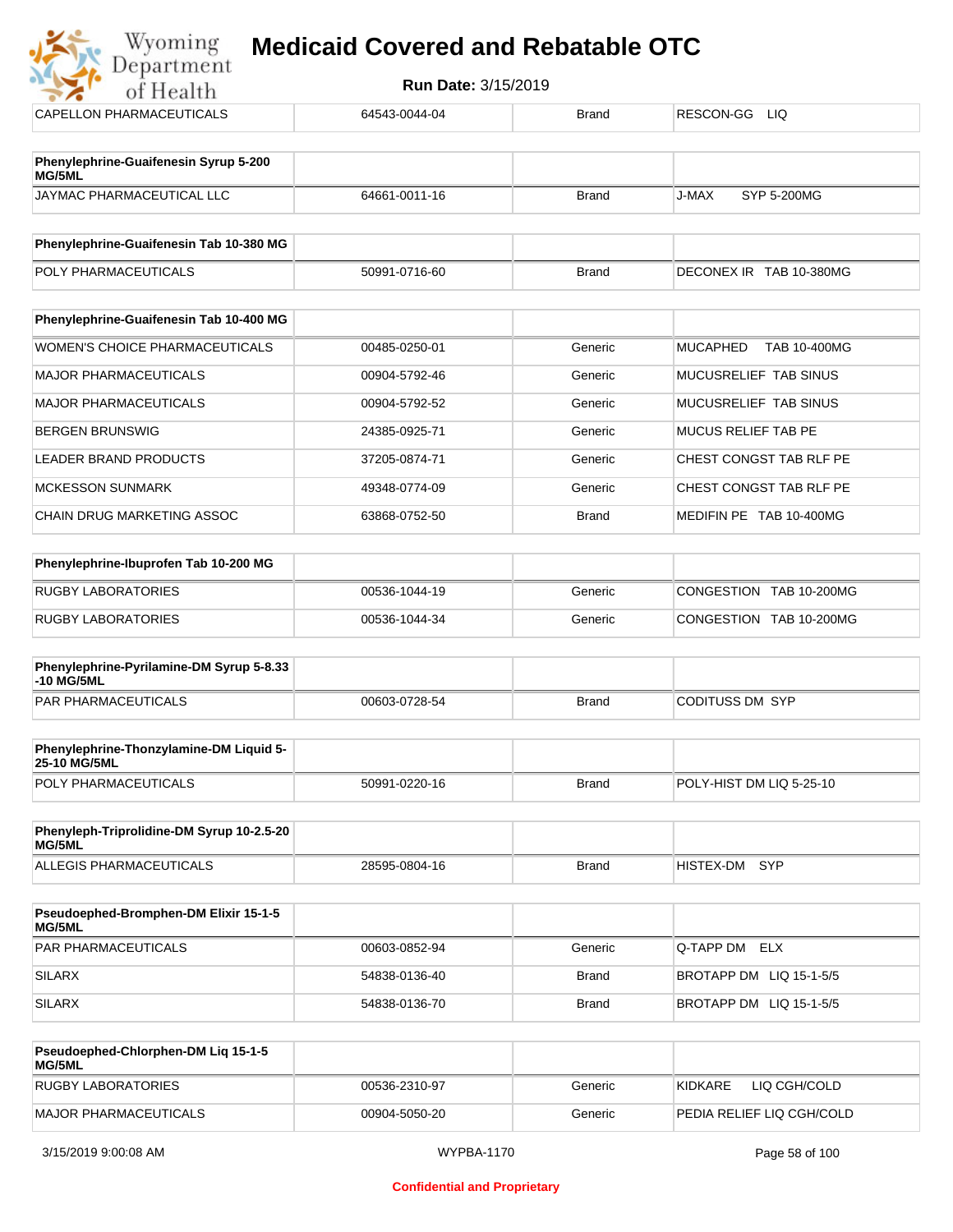Wyoming<br>Department<br>of Health

| <b>SILARX</b>                                                    | 54838-0115-40 | Generic      | PEDIATRIC LIQ CGH/COLD  |
|------------------------------------------------------------------|---------------|--------------|-------------------------|
| Pseudoephed-Chlorphen-DM Liq 15-2-15                             |               |              |                         |
| MG/5ML                                                           |               |              |                         |
| <b>RAMCNEIL</b>                                                  | 12830-0810-16 | Generic      | M-END DM<br>LIQ         |
| Pseudoephed-Chlorphen-DM Syrup 30-2-<br><b>10 MG/5ML</b>         |               |              |                         |
| <b>CAPELLON PHARMACEUTICALS</b>                                  | 64543-0105-16 | <b>Brand</b> | RESCON-DM<br><b>SYP</b> |
| CAPELLON PHARMACEUTICALS                                         | 64543-0105-04 | <b>Brand</b> | RESCON-DM<br>SYP        |
| Pseudoephed-Dexbromphen-<br>Chlophedianol Liqd 30-1-12.5 MG/5ML  |               |              |                         |
| <b>RAMCNEIL</b>                                                  | 12830-0762-16 | <b>Brand</b> | CHLO TUSS LIQ           |
| Pseudoephed-Dexbrompheniramine-DM<br>Liqd 20-0.667-10 MG/5ML     |               |              |                         |
| <b>RAMCNEIL</b>                                                  | 12830-0816-16 | <b>Brand</b> | M-END DMX<br>LIQ        |
| Pseudoephed-Dexchlorphen-<br>Chlophedianol Liqd 30-1-12.5 MG/5ML |               |              |                         |
| <b>GM PHARMACEUTICALS</b>                                        | 58809-0999-01 | <b>Brand</b> | LIQ<br><b>VANACOF</b>   |
| Pseudoephed-Doxylamine-DM Liquid 30-<br>6.25-15 MG/5ML           |               |              |                         |
| <b>SALLUS LABORATORIES</b>                                       | 69036-0120-16 | <b>Brand</b> | LORTUSS DM LIQ          |
| Pseudoephedrine w/ COD-GG Liquid 30-10<br>-100 MG/5ML            |               |              |                         |
| <b>SALLUS LABORATORIES</b>                                       | 69036-0130-16 | <b>Brand</b> | LORTUSS EX LIQ          |
| Pseudoephedrine w/ COD-GG Soln 30-10-<br><b>100 MG/5ML</b>       |               |              |                         |
| PAR PHARMACEUTICALS                                              | 00603-1078-58 | Generic      | CHERATUSSIN SOL DAC     |
| <b>VIRTUS PHARMACEUTICALS OPCO</b>                               | 76439-0253-16 | Generic      | VIRTUSSIN SOL DAC       |
| Pseudoephedrine w/ COD-GG Syrup 30-10-<br><b>100 MG/5ML</b>      |               |              |                         |
| LLORENS PHARMACEUTICAL                                           | 54859-0520-16 | <b>Brand</b> | TUSNEL C<br><b>SYP</b>  |
| Pseudoephedrine w/ DM-GG Liquid 15-5-50<br>MG/5ML                |               |              |                         |
| LLORENS PHARMACEUTICAL                                           | 54859-0544-04 | <b>Brand</b> | TUSNEL PEDI LIQ 15-5-50 |
| Pseudoephedrine w/ DM-GG Liquid 30-15-<br><b>200 MG/5ML</b>      |               |              |                         |
| LLORENS PHARMACEUTICAL                                           | 54859-0502-06 | <b>Brand</b> | <b>TUSNEL</b><br>LIQ    |
| LLORENS PHARMACEUTICAL                                           | 54859-0502-10 | <b>Brand</b> | <b>TUSNEL</b><br>LIQ    |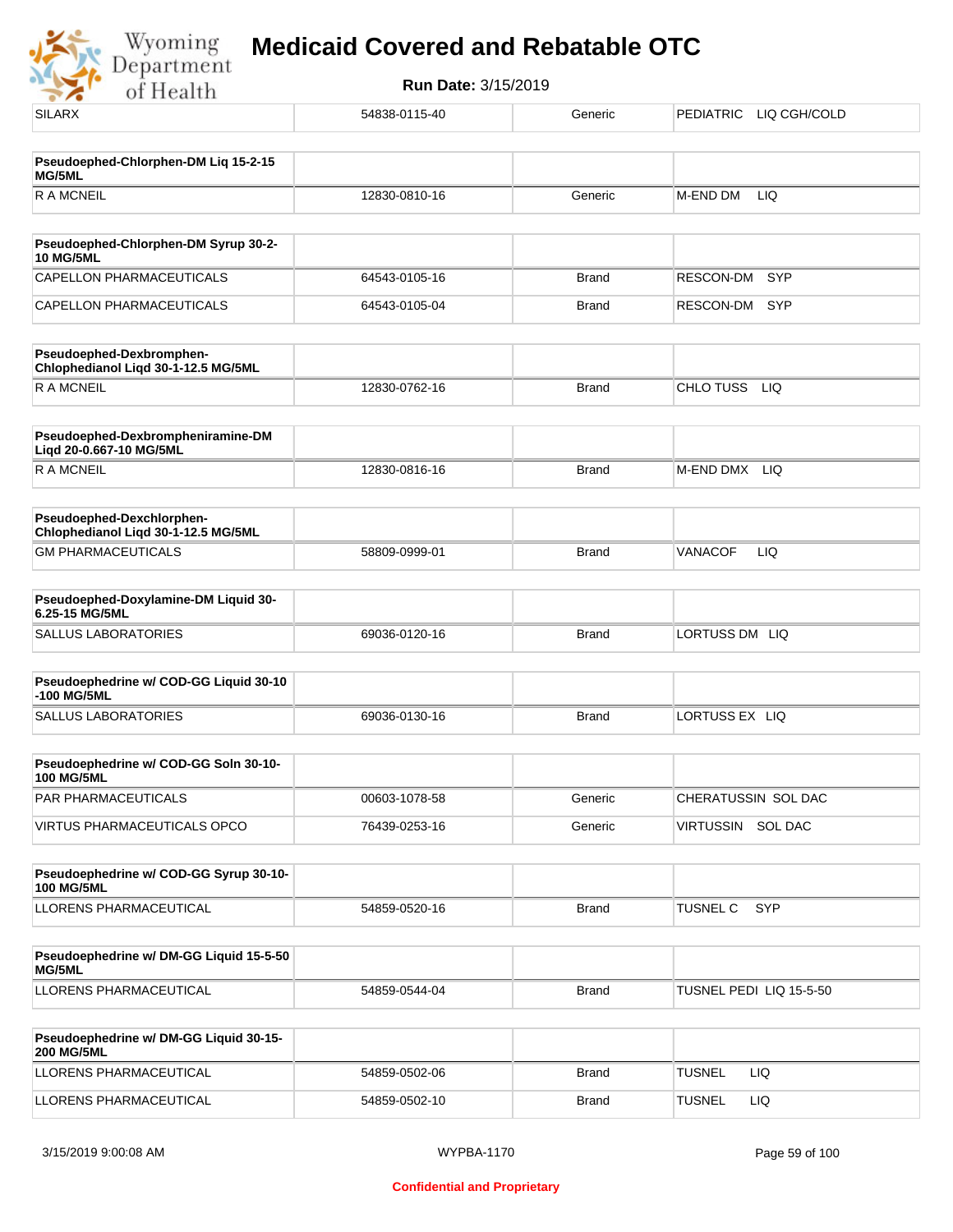| Run Date: 3/15/2019<br>of Health                            |               |              |                                         |  |  |
|-------------------------------------------------------------|---------------|--------------|-----------------------------------------|--|--|
| <b>LLORENS PHARMACEUTICAL</b>                               | 54859-0502-16 | <b>Brand</b> | <b>TUSNEL</b><br><b>LIQ</b>             |  |  |
| Pseudoephedrine w/ DM-GG Liquid 7.5-2.5-<br>25 MG/ML        |               |              |                                         |  |  |
| <b>LLORENS PHARMACEUTICAL</b>                               | 54859-0603-02 | <b>Brand</b> | <b>TUSNEL-DM</b><br><b>DRO PEDIATRC</b> |  |  |
| Pseudoephedrine w/ DM-GG Tab 60-15-400<br><b>MG</b>         |               |              |                                         |  |  |
| CAPITAL PHARMACEUTICAL                                      | 29978-0601-90 | <b>Brand</b> | CAPMIST DM TAB                          |  |  |
| Pseudoephedrine w/ DM-GG Tab 60-20-380<br><b>MG</b>         |               |              |                                         |  |  |
| POLY PHARMACEUTICALS                                        | 50991-0214-01 | Brand        | POLY-VENT DM TAB                        |  |  |
| Pseudoephedrine-Bromphen-Codeine Liq<br>10-1.33-6.33 MG/5ML |               |              |                                         |  |  |
| <b>RAMCNEIL</b>                                             | 12830-0735-16 | Generic      | <b>M-END WC</b><br><b>LIQ</b>           |  |  |
| <b>CENTURION LABS</b>                                       | 23359-0023-16 | <b>Brand</b> | <b>LIQ</b><br><b>RYDEX</b>              |  |  |
| Pseudoephedrine-Bromphen-Codeine Liqd<br>30-2-7.5 MG/5ML    |               |              |                                         |  |  |
| <b>ALLEGIS PHARMACEUTICALS</b>                              | 00682-0480-16 | <b>Brand</b> | MAR-COF BP LIQ 30-2-7.5                 |  |  |
| Pseudoephedrine-Chlorphen w/ Codeine<br>Liq 30-2-10 MG/5ML  |               |              |                                         |  |  |
| <b>PAR PHARMACEUTICALS</b>                                  | 00603-1520-54 | <b>Brand</b> | PHENHIST DH LIQ 30-2-10                 |  |  |
| <b>PAR PHARMACEUTICALS</b>                                  | 00603-1520-58 | <b>Brand</b> | PHENHIST DH LIQ 30-2-10                 |  |  |

| Pseudoephedrine-Dexbromphen-Codeine<br>Ligd 20-0.667-6 MG/5ML |               |       |                  |
|---------------------------------------------------------------|---------------|-------|------------------|
| R A MCNEIL                                                    | 12830-0739-16 | Brand | IM-END MAX D LIQ |

| <b>Pseudoephedrine-DM-GG w/ APAP Tab 60-</b><br>20-200-500 MG |               |       |                |     |
|---------------------------------------------------------------|---------------|-------|----------------|-----|
| <b>POLY PHARMACEUTICALS</b>                                   | 50991-0510-01 | Brand | <b>DURAFLU</b> | ТАВ |

| Pseudoephedrine-Guaifenesin Cap 30-150<br>MG |               |       |                 |
|----------------------------------------------|---------------|-------|-----------------|
| LASER PHARMACEUTICALS                        | 16477-0306-01 | Brand | RESPAIRE-30 CAP |

| <b>Pseudoephedrine-Guaifenesin Ligd 7.5-50</b><br><b>MG/ML</b> |               |              |                       |
|----------------------------------------------------------------|---------------|--------------|-----------------------|
| LLORENS PHARMACEUTICAL                                         | 54859-0602-02 | <b>Brand</b> | TUSNEL PED DRO 7.5-50 |

| Pseudoephedrine-Guaifenesin Tab 60-380<br>MG |               |       |                           |
|----------------------------------------------|---------------|-------|---------------------------|
| <b>POLY PHARMACEUTICALS</b>                  | 50991-0212-01 | Brand | POLY-VENT IR TAB 60-380MG |

 $\frac{1}{2}$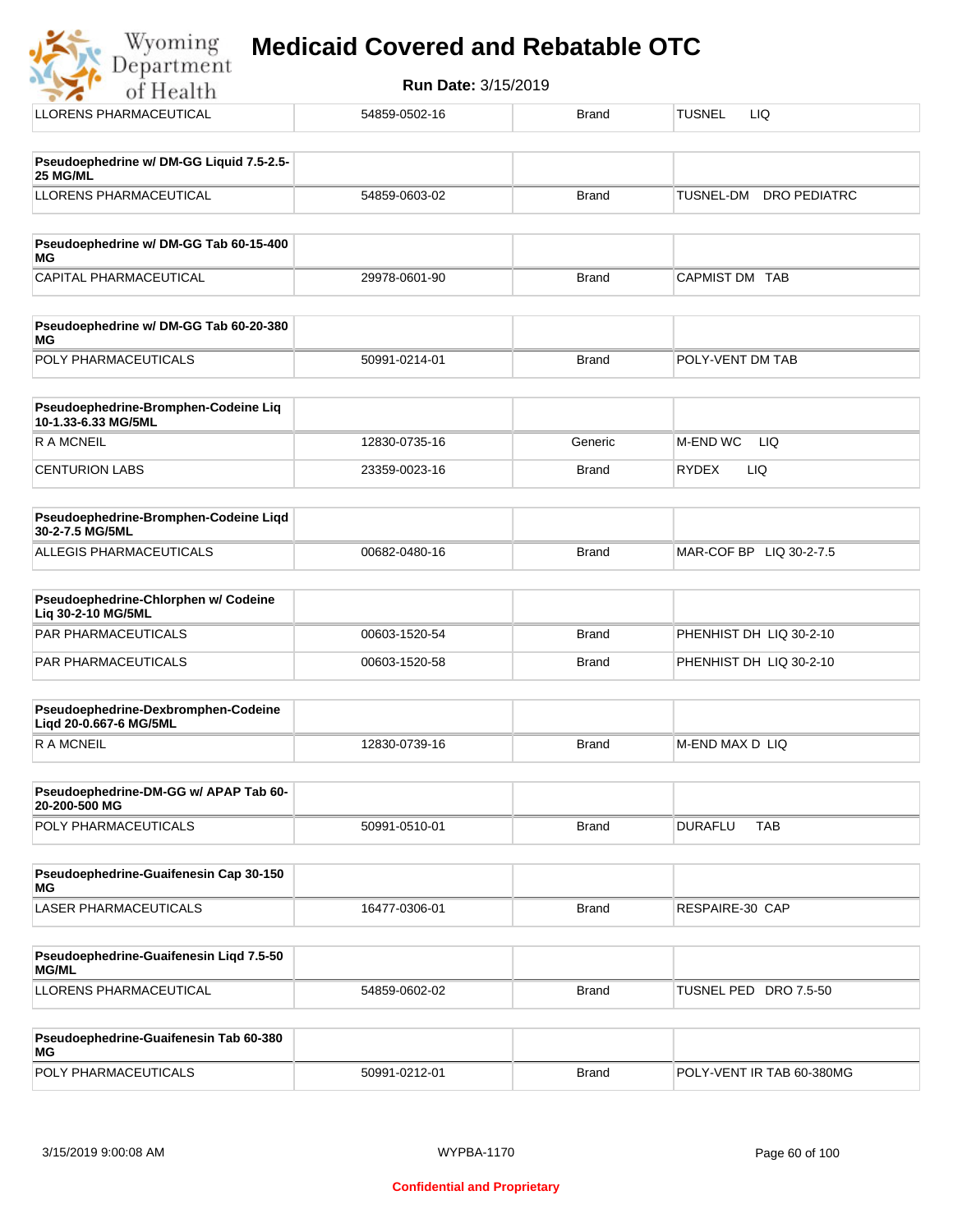

| Pseudoephedrine-Guaifenesin Tab 60-400<br>МG              |               |              |                                    |
|-----------------------------------------------------------|---------------|--------------|------------------------------------|
| <b>B.F. ASCHER</b>                                        | 00225-0580-06 | <b>Brand</b> | CONGESTAC<br>TAB 60-400MG          |
| B.F. ASCHER                                               | 00225-0580-08 | <b>Brand</b> | CONGESTAC<br>TAB 60-400MG          |
| Pseudoephedrine-Guaifenesin Tab ER<br>12HR 120-1200 MG    |               |              |                                    |
| <b>RECKITT BENCKISER</b>                                  | 63824-0041-24 | <b>Brand</b> | MUCINEX D TAB 120-1200             |
| <b>RECKITT BENCKISER</b>                                  | 63824-0041-36 | <b>Brand</b> | MUCINEX D TAB 120-1200             |
| Pseudoephedrine-Guaifenesin Tab ER<br>12HR 60-600 MG      |               |              |                                    |
| <b>RECKITT BENCKISER</b>                                  | 63824-0057-18 | <b>Brand</b> | <b>MUCINEX D</b><br>TAB 60-600MG   |
| RECKITT BENCKISER                                         | 63824-0057-36 | <b>Brand</b> | MUCINEX D TAB 60-600MG             |
| Pseudoephedrine-Ibuprofen Tab 30-200<br>ΜG                |               |              |                                    |
| <b>BERGEN BRUNSWIG</b>                                    | 24385-0465-60 | Generic      | <b>GNP IBUPROFN TAB COLD/SIN</b>   |
| <b>TOPCO</b>                                              | 36800-0083-60 | Generic      | IBUPROFEN TAB COLD/SIN             |
| <b>MCKESSON</b>                                           | 62011-0070-01 | Generic      | <b>COLD &amp; SINUS TAB RELIEF</b> |
| CHAIN DRUG MARKETING ASSOC                                | 63868-0453-20 | Generic      | QC IBUPROFEN TAB COLD/SIN          |
| Pseudoephedrine-Naproxen Sodium Tab<br>ER 12HR 120-220 MG |               |              |                                    |
| <b>PERRIGO</b>                                            | 00113-2417-01 | Generic      | SINUS&COLD-D TAB NON-DRSY          |
| AMERISOURCE BERGEN DRUGS                                  | 46122-0197-52 | Generic      | SINUS/COLD-D TAB 120-220           |
| <b>MCKESSON</b>                                           | 62011-0204-01 | Generic      | SINUS/COLD-D TAB 120-220           |
| Pyrilamine-Phenylephrine Tab 25-10 MG                     |               |              |                                    |
| <b>XSPIRE PHARMA</b>                                      | 42195-0210-10 | Generic      | PYRILAMIN/PE TAB 25-10MG           |
| Pyrilamine-Phenylephrine Tab 30-10 MG                     |               |              |                                    |
| <b>CARWIN ASSOCIATES</b>                                  | 15370-0031-10 | <b>Brand</b> | RU-HIST-D TAB 30-10MG              |
| Thonzylamine-Chlophedianol Liquid 6.25-<br>6.25 MG/ML     |               |              |                                    |
| POLY PHARMACEUTICALS                                      | 50991-0222-45 | <b>Brand</b> | POLY-HIST PD LIQ                   |
| Thonzylamine-Phenylephrine Liquid 50-10<br>MG/15ML        |               |              |                                    |
| <b>GM PHARMACEUTICALS</b>                                 | 58809-0729-04 | <b>Brand</b> | NASOPEN PE LIQ                     |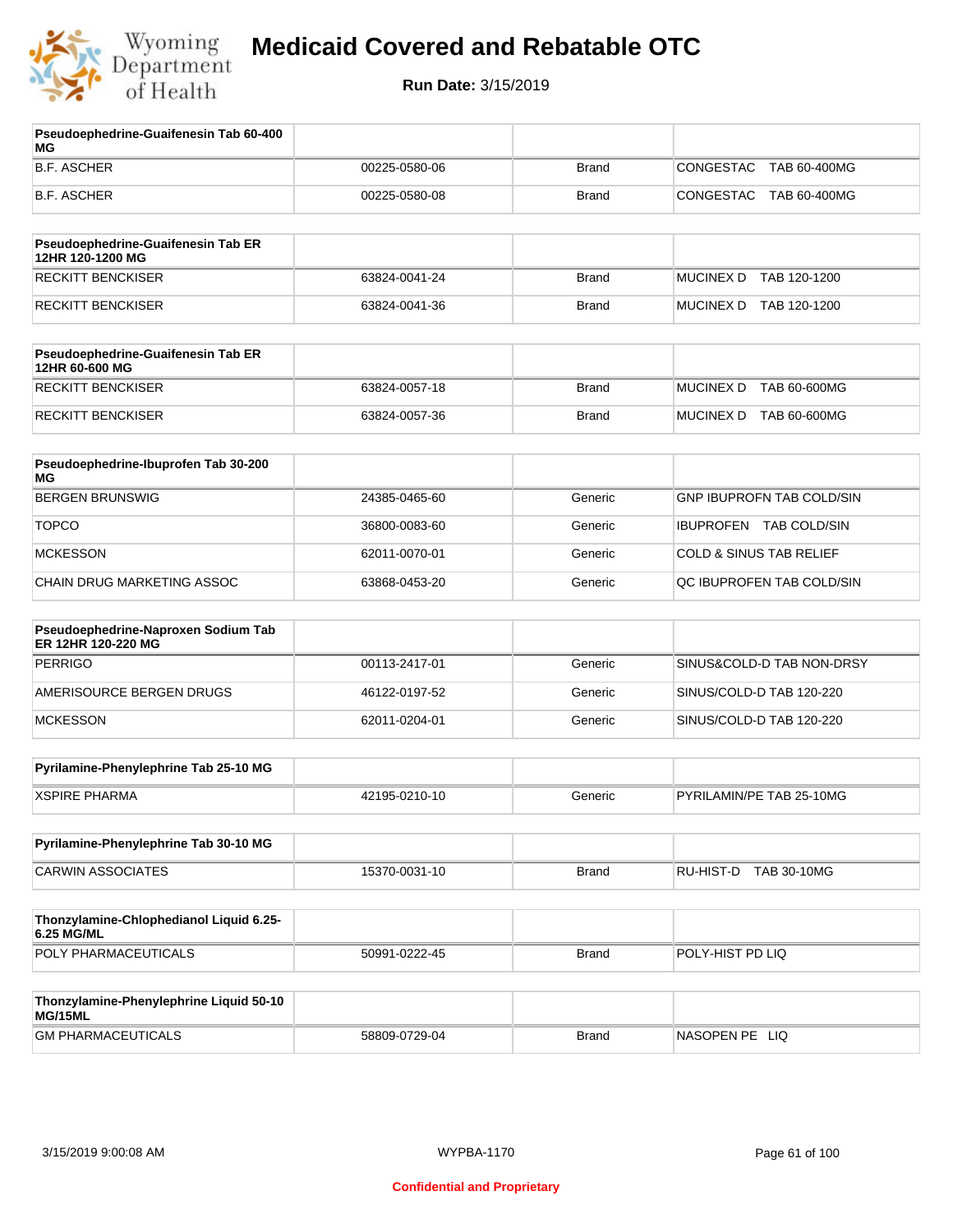

| Triprolidine & Pseudoephedrine Tab 2.5-60<br>МG |               |         |                           |
|-------------------------------------------------|---------------|---------|---------------------------|
| WOMEN'S CHOICE PHARMACEUTICALS                  | 00485-0210-01 | Generic | TAB 2.5-60MG<br>ED A-HIST |
| MAJOR PHARMACEUTICALS                           | 00904-0250-24 | Generic | TAB 2.5-60MG<br>APRODINE  |
| MAJOR PHARMACEUTICALS                           | 00904-0250-59 | Generic | APRODINE<br>TAB 2.5-60MG  |
|                                                 |               |         |                           |

| Triprolidine-Phenylephrine Liquid 2.5-10<br>MG/5ML |               |       |                        |
|----------------------------------------------------|---------------|-------|------------------------|
| ALLEGIS PHARMACEUTICALS                            | 28595-0803-16 | Brand | HISTEX-PE SYP 2.5-10/5 |
| <b>DERMATOLOGICALS</b>                             |               |       |                        |

| *Bacitracin-Polymyxin B Oint*** |               |         |                  |
|---------------------------------|---------------|---------|------------------|
| <b>FOUGERA</b>                  | 00168-0021-31 | Generic | DOUBLE ANTIB OIN |
| <b>FOUGERA</b>                  | 00168-0021-09 | Generic | DOUBLE ANTIB OIN |
| <b>FOUGERA</b>                  | 00168-0021-35 | Generic | DOUBLE ANTIB OIN |
| MCKESSON SUNMARK                | 49348-0274-72 | Generic | DOUBLE ANTIB OIN |
| <b>MCKESSON</b>                 | 62011-0097-01 | Generic | DOUBLE ANTIB OIN |

| *Neomycin-Bacitracin-Polymyxin Oint*** |               |         |                         |
|----------------------------------------|---------------|---------|-------------------------|
| PERRIGO PHARMACEUTICALS                | 00113-0067-64 | Generic | <b>TRIPLE ANTIB OIN</b> |
| <b>ACTAVIS MID ATLANTIC</b>            | 00472-0179-34 | Generic | TRIPLE ANTIB OIN        |
| <b>ACTAVIS MID ATLANTIC</b>            | 00472-0179-56 | Generic | TRIPLE ANTIB OIN        |
| <b>FOUGERA</b>                         | 00168-0012-31 | Generic | BAC/NEO/POLY OIN        |
| <b>PAR PHARMACEUTICAL</b>              | 00603-0644-50 | Generic | TRIPLE ANTIB OIN        |
| <b>FOUGERA</b>                         | 00168-0012-09 | Generic | <b>BAC/NEO/POLY OIN</b> |
| <b>FOUGERA</b>                         | 00168-0012-35 | Generic | <b>BAC/NEO/POLY OIN</b> |
| G & W LABS                             | 00713-0268-31 | Generic | TRIPLE ANTIB OIN        |
| <b>MAJOR PHARMACEUTICALS</b>           | 00904-0734-31 | Generic | TRIPLE ANTIB OIN        |
| <b>MAJOR PHARMACEUTICALS</b>           | 00904-0734-36 | Generic | TRIPLE ANTIB OIN        |
| <b>LEADER BRAND PRODUCTS</b>           | 37205-0273-10 | Generic | TRIPLE ANTIB OIN        |
| <b>BERGEN BRUNSWIG</b>                 | 24385-0061-01 | Generic | GNP TRIPLE OIN ANTIBIOT |
| <b>BERGEN BRUNSWIG</b>                 | 24385-0061-03 | Generic | GNP TRIPLE OIN ANTIBIOT |
| PERRIGO PHARMACEUTICALS                | 45802-0143-01 | Generic | TRIPLE ANTIB OIN        |
| PERRIGO PHARMACEUTICALS                | 45802-0143-03 | Generic | <b>TRIPLE ANTIB OIN</b> |
| PERRIGO PHARMACEUTICALS                | 45802-0143-70 | Generic | TRIPLE ANTIB OIN        |
| <b>PERRIGO</b>                         | 45802-0061-03 | Generic | <b>TRIPLE ANTIB OIN</b> |
| <b>PERRIGO</b>                         | 45802-0061-01 | Generic | TRIPLE ANTIB OIN        |
| <b>PERRIGO</b>                         | 45802-0061-70 | Generic | <b>TRIPLE ANTIB OIN</b> |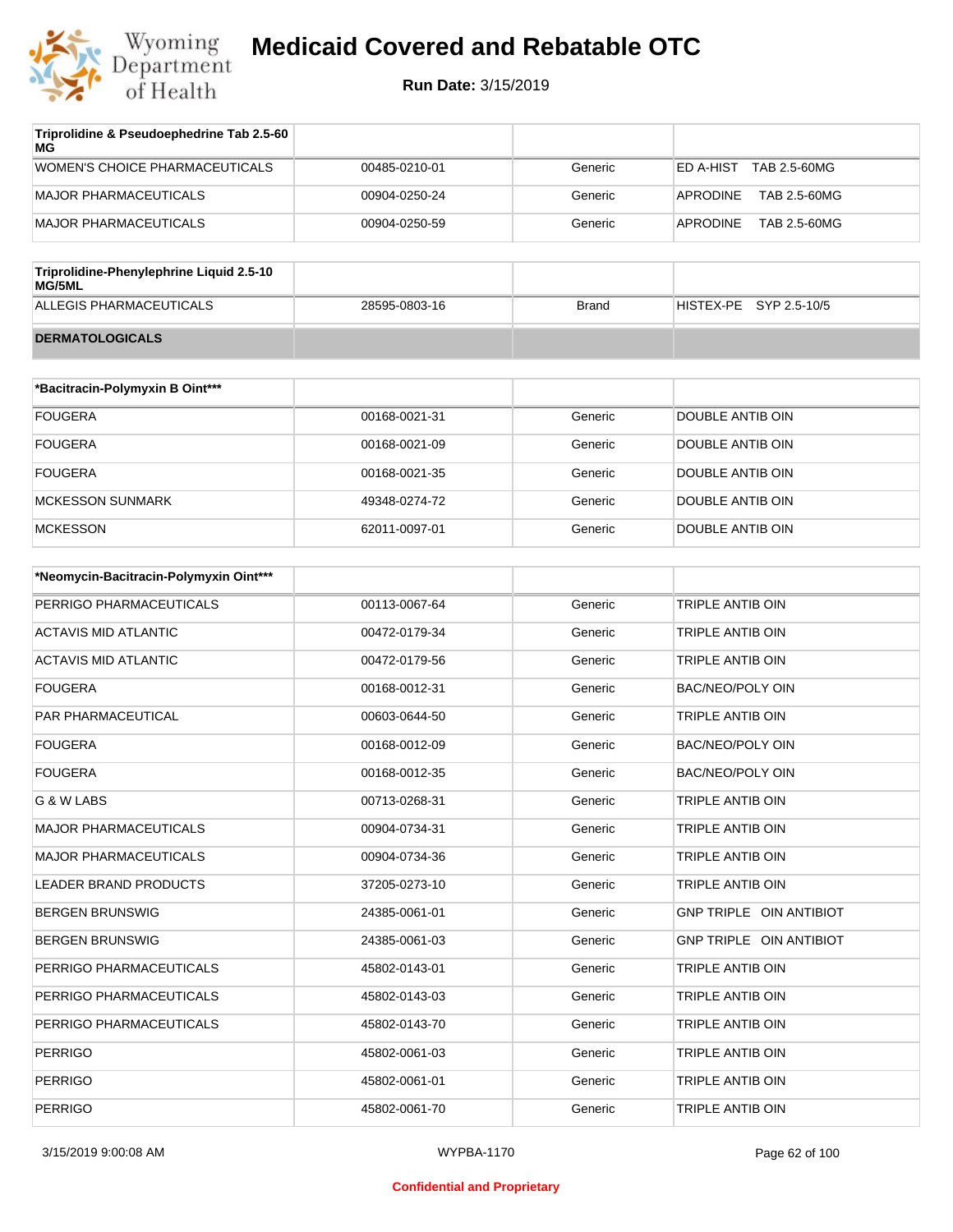#### **Run Date:** 3/15/2019

| Wyoming<br>Department   | <b>Medicaid Covered and Rebatable OTC</b> |         |                                         |
|-------------------------|-------------------------------------------|---------|-----------------------------------------|
| of Health               | <b>Run Date: 3/15/2019</b>                |         |                                         |
| <b>MCKESSON SUNMARK</b> | 49348-0029-72                             | Generic | SM TRIPI F<br><b>OIN ANTIBIOT</b>       |
| <b>MCKESSON</b>         | 62011-0098-01                             | Generic | <b>OIN ANTIBIOT</b><br><b>HM TRIPLE</b> |
| <b>TARO</b>             | 51672-2016-01                             | Generic | TRIPLE ANTIB OIN                        |
| <b>TARO</b>             | 51672-2016-02                             | Generic | TRIPLE ANTIB OIN                        |

| Bacitracin Oint 500 Unit/GM |               |         |                       |
|-----------------------------|---------------|---------|-----------------------|
| G & W LABS                  | 00713-0280-31 | Generic | BACITRACIN OIN 500/GM |
| LEADER BRAND PRODUCTS       | 37205-0275-10 | Generic | BACITRACIN OIN 500/GM |
| PERRIGO PHARMACEUTICALS     | 45802-0060-01 | Generic | BACITRACIN OIN 500/GM |
| PERRIGO PHARMACEUTICALS     | 45802-0060-03 | Generic | BACITRACIN OIN 500/GM |
| PERRIGO PHARMACEUTICALS     | 45802-0060-70 | Generic | BACITRACIN OIN 500/GM |
| <b>MCKESSON</b>             | 62011-0094-01 | Generic | BACITRACIN OIN 500/GM |

| Bacitracin Zinc Oint 500 Unit/GM |               |         |                         |
|----------------------------------|---------------|---------|-------------------------|
| <b>ACTAVIS MID ATLANTIC</b>      | 00472-1105-34 | Generic | BACITR ZINC OIN 500/GM  |
| <b>ACTAVIS MID ATLANTIC</b>      | 00472-1105-56 | Generic | BACITR ZINC OIN 500/GM  |
| <b>FOUGERA</b>                   | 00168-0011-04 | Generic | BACITR ZINC OIN 500/GM  |
| <b>FOUGERA</b>                   | 00168-0011-16 | Generic | BACITR ZINC OIN 500/GM  |
| <b>FOUGERA</b>                   | 00168-0011-31 | Generic | BACITR ZINC OIN 500/GM  |
| <b>FOUGERA</b>                   | 00168-0011-35 | Generic | BACITR ZINC OIN 500/GM  |
| <b>FOUGERA</b>                   | 00168-0111-09 | Generic | BACITR ZINC OIN 500/GM  |
| <b>PAR PHARMACEUTICAL</b>        | 00603-0441-50 | Generic | BACITR ZINC OIN 500/GM  |
| <b>BERGEN BRUNSWIG</b>           | 24385-0060-03 | Generic | BACITR ZINC OIN 500/GM  |
| <b>MCKESSON SUNMARK</b>          | 49348-0154-72 | Generic | SM ANTIBIOTI OIN 500/GM |
| <b>TARO</b>                      | 51672-2075-02 | Generic | BACITR ZINC OIN 500/GM  |
| <b>TARO</b>                      | 51672-2075-01 | Generic | BACITR ZINC OIN 500/GM  |

| ∣Castellani Paint |               |         |                         |
|-------------------|---------------|---------|-------------------------|
| BAUSCH HEALTH     | 00884-2993-01 | Generic | CASTELLANI LIQ PAINT/CL |
| BAUSCH HEALTH     | 00884-2893-01 | Generic | CASTELLANI LIQ PAINT    |

| <b>Clotrimazole Cream 1%</b> |               |         |                     |
|------------------------------|---------------|---------|---------------------|
| <b>MAJOR PHARMACEUTICALS</b> | 00904-7822-31 | Generic | CLOTRIMAZOLE CRE 1% |
| <b>MAJOR PHARMACEUTICALS</b> | 00904-7822-36 | Generic | CLOTRIMAZOLE CRE 1% |
| <b>BERGEN BRUNSWIG</b>       | 24385-0205-01 | Generic | ATHLETE FOOT CRE 1% |
| <b>BERGEN BRUNSWIG</b>       | 24385-0205-03 | Generic | ATHLETE FOOT CRE 1% |
| <b>PERRIGO</b>               | 45802-0434-01 | Generic | CLOTRIMAZOLE CRE 1% |
| <b>PERRIGO</b>               | 45802-0434-11 | Generic | CLOTRIMAZOLE CRE 1% |

3/15/2019 9:00:08 AM WYPBA-1170 Page 63 of 100

#### **Confidential and Proprietary**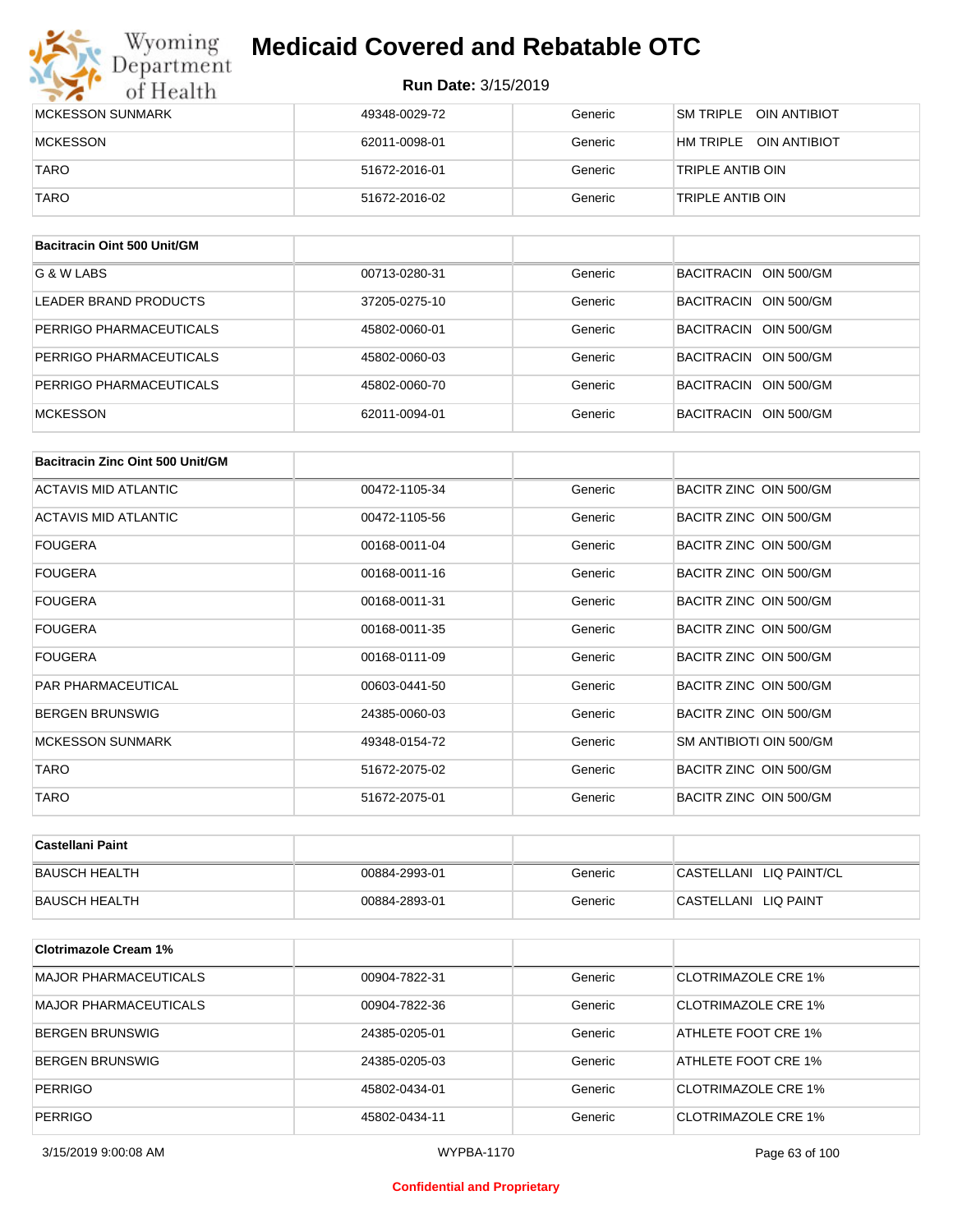

| <b>IMCKESSON SUNMARK</b> | 49348-0279-72 | Generic | <b>CLOTRIMAZOLE CRE 1%</b>  |
|--------------------------|---------------|---------|-----------------------------|
| TARO                     | 51672-2002-01 | Generic | <b>ICLOTRIMAZOLE CRE 1%</b> |
| <b>TARO</b>              | 51672-2002-02 | Generic | CLOTRIMAZOLE CRE 1%         |

| <b>Clotrimazole Ointment 1%</b> |               |              |                           |
|---------------------------------|---------------|--------------|---------------------------|
| <b>CAPITAL PHARMACEUTICAL</b>   | 29978-0918-60 | <b>Brand</b> | <b>OIN 1%</b><br>ALEVAZOL |

| <b>Clotrimazole Soln 1%</b> |               |         |                            |
|-----------------------------|---------------|---------|----------------------------|
| <b>TARO</b>                 | 51672-2037-01 | Generic | <b>CLOTRIMAZOLE SOL 1%</b> |

| <b>Hydrocortisone Cream 0.5%</b> |               |         |                              |
|----------------------------------|---------------|---------|------------------------------|
| <b>FOUGERA</b>                   | 00168-0014-31 | Generic | CRE 0.5%<br><b>HYDROCORT</b> |
| BERGEN BRUNSWIG                  | 24385-0190-03 | Generic | CRE 0.5%<br><b>HYDROCORT</b> |

| <b>Hydrocortisone Cream 1%</b> |               |         |                                 |
|--------------------------------|---------------|---------|---------------------------------|
| PERRIGO PHARMACEUTICALS        | 00113-0973-64 | Generic | ANTI-ITCH CRE 1%                |
| PERRIGO PHARMACEUTICALS        | 00113-0541-64 | Generic | ANTI-ITCH CRE 1%                |
| <b>FOUGERA</b>                 | 00168-0154-08 | Generic | HYDROCORT CRE 1%                |
| <b>FOUGERA</b>                 | 00168-0154-31 | Generic | HYDROCORT CRE 1%                |
| <b>ACTAVIS MID ATLANTIC</b>    | 00472-0343-56 | Generic | HYDROCORT CRE 1%                |
| PAR PHARMACEUTICAL             | 00603-0535-50 | Generic | HYDROCORT CRE 1%                |
| <b>RUGBY LABORATORIES</b>      | 00536-5108-95 | Generic | HYDROSKIN CRE 1%                |
| <b>MAJOR PHARMACEUTICALS</b>   | 00904-7623-31 | Generic | HYDROCORT CRE 1%                |
| <b>SELECT BRAND</b>            | 15127-0127-01 | Generic | SB HYDROCORT CRE 1%             |
| <b>BERGEN BRUNSWIG</b>         | 24385-0021-03 | Generic | <b>GNP HYDROCOR CRE 1% PLUS</b> |
| <b>LEADER BRAND PRODUCTS</b>   | 37205-0162-10 | Generic | HYDROCORT CRE 1%                |
| <b>PERRIGO</b>                 | 45802-0438-03 | Generic | HYDROCORT CRE 1%                |
| <b>PERRIGO</b>                 | 45802-0438-05 | Generic | HYDROCORT CRE 1%                |
| <b>MCKESSON SUNMARK</b>        | 49348-0521-72 | Generic | SM HYDROCORT CRE 1%             |
| <b>TARO</b>                    | 51672-2013-02 | Generic | HYDROCORT CRE 1%                |
| <b>TARO</b>                    | 51672-2013-01 | Generic | HYDROCORT CRE 1%                |
| <b>TARO</b>                    | 51672-2063-02 | Generic | HYDROCORT CRE 1%                |
| <b>TARO</b>                    | 51672-2069-02 | Generic | HYDROCORT CRE 1%                |

| <b>Hydrocortisone Lotion 1%</b> |               |         |                     |
|---------------------------------|---------------|---------|---------------------|
| RUGBY LABORATORIES              | 00536-5105-97 | Generic | HYDRO SKIN LOT 1%   |
| BERGEN BRUNSWIG                 | 24385-0283-06 | Generic | HYDRO-LOTION LOT 1% |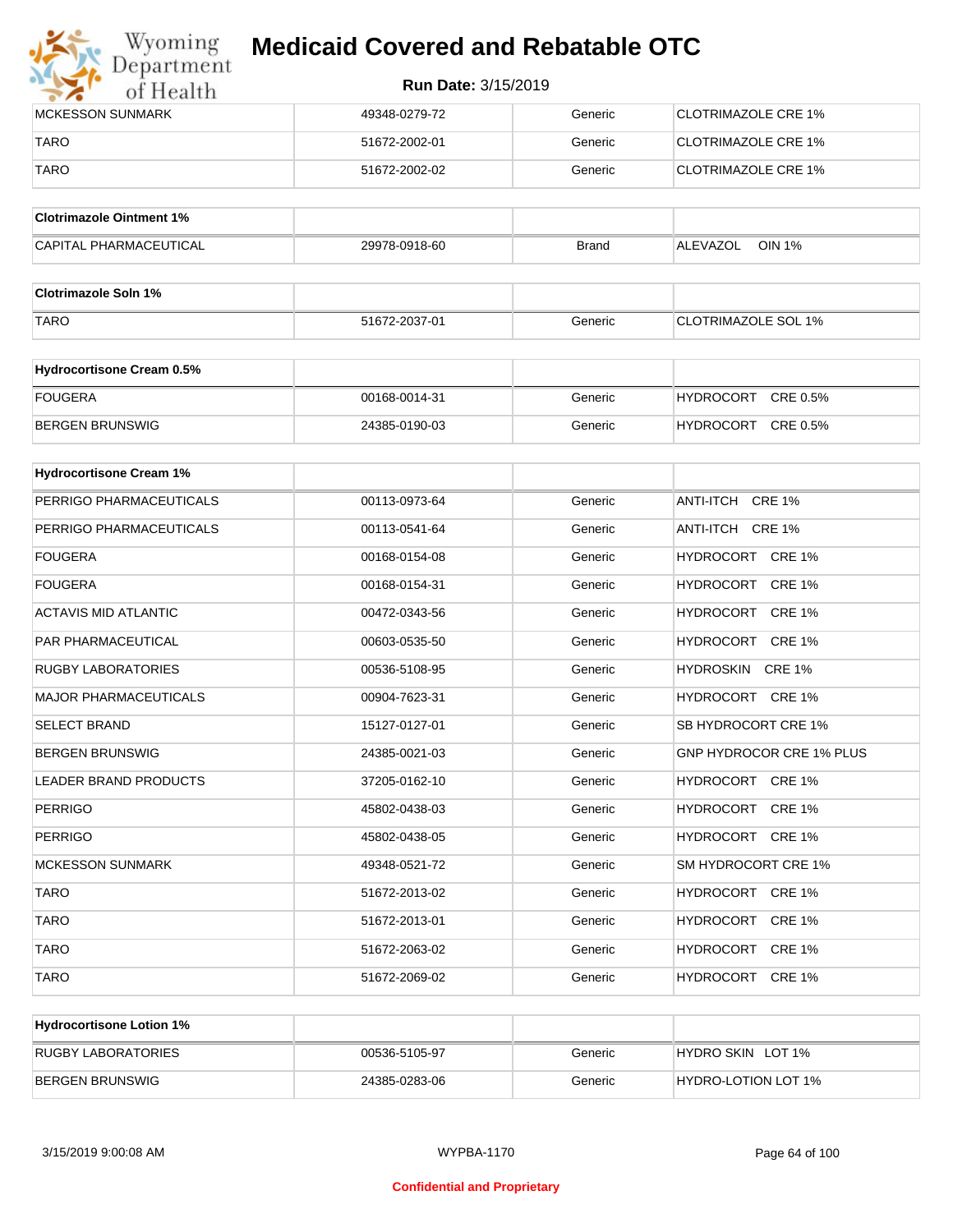

| Hydrocortisone Oint 0.5%                 |                   |         |                                   |
|------------------------------------------|-------------------|---------|-----------------------------------|
| <b>FOUGERA</b>                           | 00168-0016-31     | Generic | <b>HYDROCORT</b><br>OIN 0.5%      |
|                                          |                   |         |                                   |
| <b>Hydrocortisone Oint 1%</b>            |                   |         |                                   |
| <b>FOUGERA</b>                           | 00168-0181-31     | Generic | <b>HYDROCORT</b><br><b>OIN 1%</b> |
| <b>ACTAVIS MID ATLANTIC</b>              | 00472-0345-56     | Generic | HYDROCORT OIN 1%                  |
| <b>SELECT BRAND</b>                      | 15127-0128-01     | Generic | SB HYDROCORT OIN 1%               |
| <b>BERGEN BRUNSWIG</b>                   | 24385-0276-03     | Generic | HYDROCORT OIN 1%                  |
| PERRIGO PHARMACEUTICALS                  | 45802-0276-03     | Generic | HYDROCORT OIN 1%                  |
| <b>MCKESSON SUNMARK</b>                  | 49348-0522-72     | Generic | SM HYDROCORT OIN 1%               |
| <b>TARO</b>                              | 51672-2018-02     | Generic | HYDROCORT OIN 1%                  |
| <b>Hydrocortisone Soln 1%</b>            |                   |         |                                   |
| <b>RECKITT BENCKISER</b>                 | 63824-0850-15     | Generic | SCALPICIN SOL 1%                  |
| Hydrocortisone-Aloe Vera Cream 0.5%      |                   |         |                                   |
| <b>TARO</b>                              | 51672-2010-02     | Generic | CRE 0.5%<br><b>HC/ALOE</b>        |
| Hydrocortisone-Aloe Vera Cream 1%        |                   |         |                                   |
| <b>ACTAVIS MID ATLANTIC</b>              | 00472-0339-56     | Generic | HYDROCORT/ CRE ALOE 1%            |
| <b>BERGEN BRUNSWIG</b>                   | 24385-0274-03     | Generic | HYDROCORT/ CRE ALOE 1%            |
| LEADER BRAND PRODUCTS                    | 37205-0272-10     | Generic | HYDROCORT/ CRE ALOE 1%            |
| <b>MCKESSON SUNMARK</b>                  | 49348-0441-72     | Generic | SM HYDROCORT CRE 1% PLUS          |
| <b>MCKESSON</b>                          |                   |         | HYDROCORT/ CRE ALOE 1%            |
|                                          | 62011-0095-01     | Generic |                                   |
| <b>MCKESSON</b>                          | 62011-0096-01     | Generic | HM HYDROCORT CRE 1% PLUS          |
| Miconazole Nitrate Aerosol 2%            |                   |         |                                   |
| GLAXO CONSUMER HEALTHCARE L.P.           | 00067-0969-46     | Generic | DESENEX SPRY AER LIQUID           |
| <b>Miconazole Nitrate Aerosol Pow 2%</b> |                   |         |                                   |
| GLAXO CONSUMER HEALTHCARE L.P.           | 00067-0959-40     | Generic | <b>DESENEX</b><br><b>AER 2%</b>   |
| LEADER BRAND PRODUCTS                    | 37205-0998-66     | Generic | <b>MICATIN</b><br>AER 2%          |
| <b>Miconazole Nitrate Cream 2%</b>       |                   |         |                                   |
| <b>ACTAVIS MID ATLANTIC</b>              | 00472-0735-56     | Generic | ANTIFUNGAL CRE 2%                 |
| <b>ACTAVIS MID ATLANTIC</b>              | 00472-0735-14     | Generic | ANTIFUNGAL CRE 2%                 |
| PAR PHARMACEUTICAL                       | 00603-7805-50     | Generic | MICONAZOLE CRE 2%                 |
| <b>ACTAVIS MID ATLANTIC</b>              | 00472-0735-42     | Generic | ANTIFUNGAL CRE 2%                 |
| 3/15/2019 9:00:08 AM                     | <b>WYPBA-1170</b> |         | Page 65 of 100                    |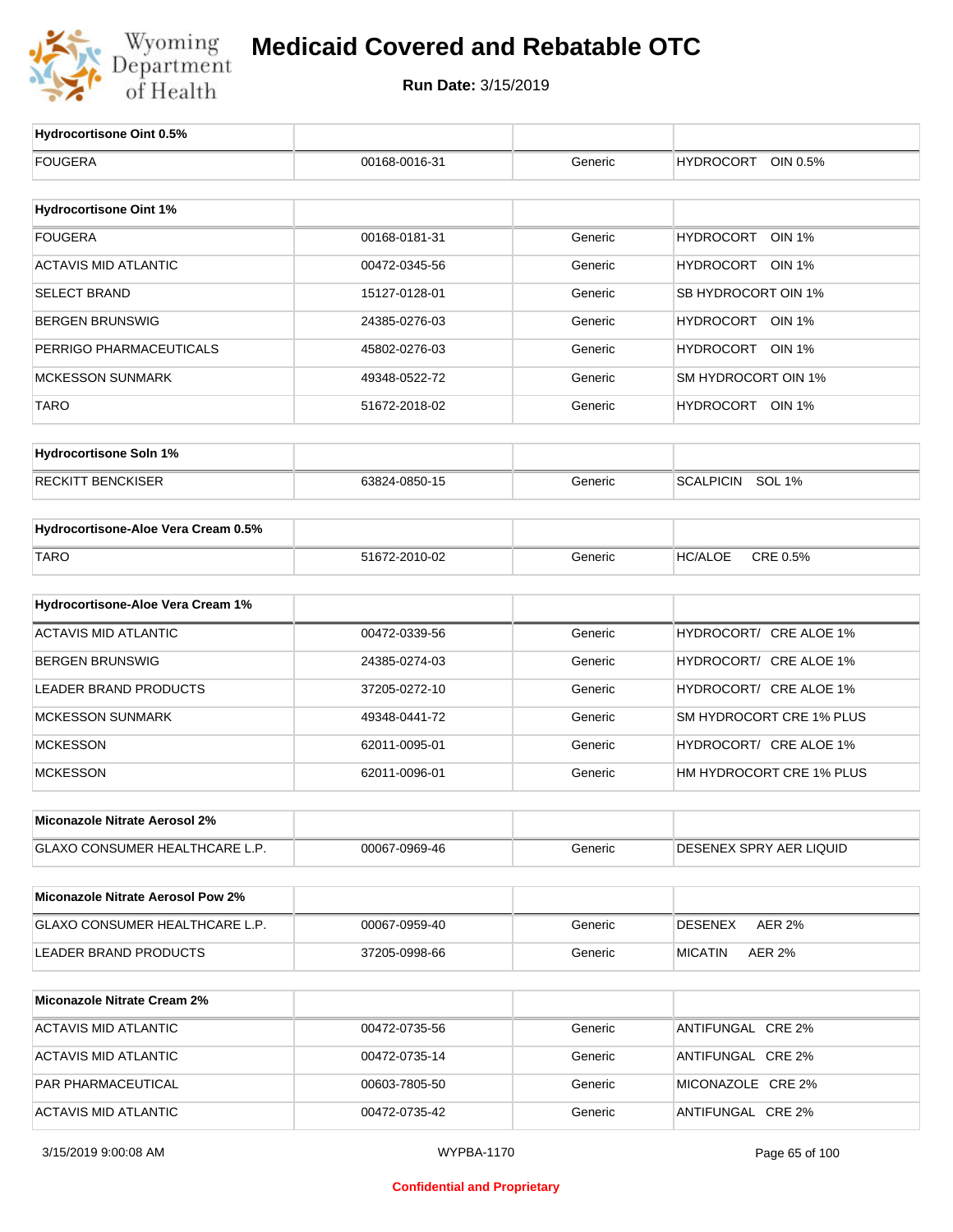

| <b>COLOPLAST</b><br>Generic<br><b>BAZA ANTIFUN CRE 2%</b><br>11701-0045-14<br><b>BAZA ANTIFUN CRE 2%</b><br><b>COLOPLAST</b><br>Generic<br>11701-0045-22<br><b>BAZA ANTIFUN CRE 2%</b><br><b>COLOPLAST</b><br>11701-0045-23<br>Generic<br><b>MCKESSON SUNMARK</b><br>SM ANTIFUNGL CRE 2%<br>49348-0689-72<br>Generic<br>SMITH & NEPHEW UNITED<br>ANTIFUNGAL CRE 2%<br>50484-0328-00<br>Generic<br><b>TARO</b><br>Generic<br>MICONAZOLE CRE 2%<br>51672-2001-01<br>SMITH & NEPHEW UNITED<br>ANTIFUNGAL CRE 2%<br>Generic<br>50484-0329-00<br><b>TARO</b><br>MICONAZOLE CRE 2%<br>51672-2001-02<br>Generic<br>MEDLINE/DERMAL MANAGEMENT<br>ANTIFUNGAL CRE 2%<br>53329-0079-64<br>Generic<br>MEDLINE/DERMAL MANAGEMENT<br><b>CRE ANTIFUNG</b><br>REMEDY<br>53329-0162-04<br>Generic<br>MEDLINE/DERMAL MANAGEMENT<br>SOOTHE&COOL CRE INZO 2%<br>Generic<br>53329-0080-58<br>MEDLINE/DERMAL MANAGEMENT<br>SOOTHE&COOL CRE INZO 2%<br>Generic<br>53329-0080-57 |  |  |
|----------------------------------------------------------------------------------------------------------------------------------------------------------------------------------------------------------------------------------------------------------------------------------------------------------------------------------------------------------------------------------------------------------------------------------------------------------------------------------------------------------------------------------------------------------------------------------------------------------------------------------------------------------------------------------------------------------------------------------------------------------------------------------------------------------------------------------------------------------------------------------------------------------------------------------------------------------|--|--|
|                                                                                                                                                                                                                                                                                                                                                                                                                                                                                                                                                                                                                                                                                                                                                                                                                                                                                                                                                          |  |  |
|                                                                                                                                                                                                                                                                                                                                                                                                                                                                                                                                                                                                                                                                                                                                                                                                                                                                                                                                                          |  |  |
|                                                                                                                                                                                                                                                                                                                                                                                                                                                                                                                                                                                                                                                                                                                                                                                                                                                                                                                                                          |  |  |
|                                                                                                                                                                                                                                                                                                                                                                                                                                                                                                                                                                                                                                                                                                                                                                                                                                                                                                                                                          |  |  |
|                                                                                                                                                                                                                                                                                                                                                                                                                                                                                                                                                                                                                                                                                                                                                                                                                                                                                                                                                          |  |  |
|                                                                                                                                                                                                                                                                                                                                                                                                                                                                                                                                                                                                                                                                                                                                                                                                                                                                                                                                                          |  |  |
|                                                                                                                                                                                                                                                                                                                                                                                                                                                                                                                                                                                                                                                                                                                                                                                                                                                                                                                                                          |  |  |
|                                                                                                                                                                                                                                                                                                                                                                                                                                                                                                                                                                                                                                                                                                                                                                                                                                                                                                                                                          |  |  |
|                                                                                                                                                                                                                                                                                                                                                                                                                                                                                                                                                                                                                                                                                                                                                                                                                                                                                                                                                          |  |  |
|                                                                                                                                                                                                                                                                                                                                                                                                                                                                                                                                                                                                                                                                                                                                                                                                                                                                                                                                                          |  |  |
|                                                                                                                                                                                                                                                                                                                                                                                                                                                                                                                                                                                                                                                                                                                                                                                                                                                                                                                                                          |  |  |
|                                                                                                                                                                                                                                                                                                                                                                                                                                                                                                                                                                                                                                                                                                                                                                                                                                                                                                                                                          |  |  |

| Miconazole Nitrate Kit 2% |               |              |                  |
|---------------------------|---------------|--------------|------------------|
| BAUSCH HEALTH             | 00884-5493-01 | <b>Brand</b> | FUNGOID TINC KIT |

| Miconazole Nitrate Ointment 2% |               |         |                   |
|--------------------------------|---------------|---------|-------------------|
| <b>COLOPLAST</b>               | 11701-0067-22 | Generic | CRITIC-AID OIN 2% |
| <b>COLOPLAST</b>               | 11701-0067-14 | Generic | CRITIC-AID OIN 2% |
| <b>COLOPLAST</b>               | 11701-0067-23 | Generic | CRITIC-AID OIN 2% |

| Miconazole Nitrate Powder 2%          |               |         |                            |
|---------------------------------------|---------------|---------|----------------------------|
| <b>GLAXO CONSUMER HEALTHCARE L.P.</b> | 00067-0949-30 | Generic | DESENEX SHAK POW 2%        |
| GLAXO CONSUMER HEALTHCARE L.P.        | 00067-0949-15 | Generic | <b>DESENEX SHAK POW 2%</b> |
| GLAXO CONSUMER HEALTHCARE L.P.        | 00145-1506-05 | Generic | ZEASORB-AF POW 2%          |
| GLAXO CONSUMER HEALTHCARE L.P.        | 00145-1501-03 | Generic | ZEASORB-AF POW 2%          |
| COLOPLAST                             | 11701-0038-16 | Generic | MICRO GUARD POW 2%         |
| LEADER BRAND PRODUCTS                 | 37205-0653-18 | Generic | MICONAZORB POW AF 2%       |
| AMERISOURCE BERGEN DRUGS              | 46122-0039-27 | Generic | MICONAZORB POW AF 2%       |

| Miconazole Nitrate Soln 2% |               |       |                     |
|----------------------------|---------------|-------|---------------------|
| BAUSCH HEALTH              | 00884-0293-01 | Brand | FUNGOID TINC SOL 2% |

| Neomycin-Bacitracin-Polymyxin-<br><b>Pramoxine Oint 1%</b> |               |         |                         |
|------------------------------------------------------------|---------------|---------|-------------------------|
| G & W LABS                                                 | 00713-0622-31 | Generic | TRIPLE ANTIB OIN PLUS   |
| <b>BERGEN BRUNSWIG</b>                                     | 24385-0143-03 | Generic | TRIPLE ANTIB OIN PLUS   |
| LEADER BRAND PRODUCTS                                      | 37205-0266-10 | Generic | TRIPLE ANTIB OIN PLUS   |
| MCKESSON SUNMARK                                           | 49348-0600-72 | Generic | TRIPLE ANTIB OIN MAX ST |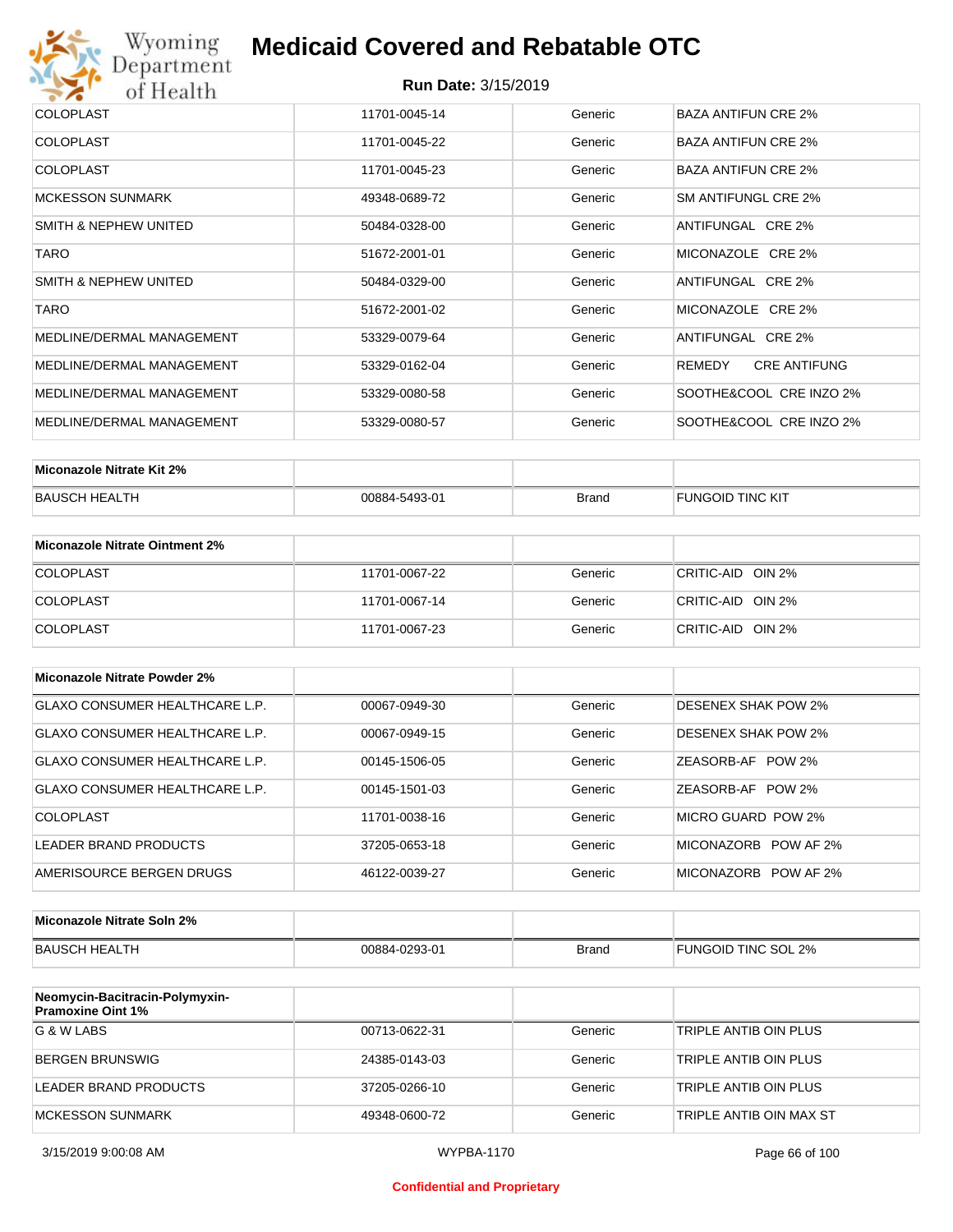| Wyoming<br>Department | <b>Medicaid Covered and Rebatable OTC</b> |         |                         |
|-----------------------|-------------------------------------------|---------|-------------------------|
| of Health             | <b>Run Date: 3/15/2019</b>                |         |                         |
| <b>TARO</b>           | 51672-2027-01                             | Generic | TRIPLE ANTIB OIN PLUS   |
| <b>TARO</b>           | 51672-2027-02                             | Generic | TRIPLE ANTIB OIN PLUS   |
| MCKESSON              | 62011-0099-01                             | Generic | TRIPLE ANTIB OIN MAX ST |

| Neomycin-Polymyxin w/ Pramoxine Cream<br>1% |               |         |                              |
|---------------------------------------------|---------------|---------|------------------------------|
| <b>IMCKESSON SUNMARK</b>                    | 49348-0690-69 | Generic | <b>SM ANTIBIOTI CRE PLUS</b> |
|                                             |               |         |                              |
| <b>Permethrin Creme Rinse 1%</b>            |               |         |                              |

| Permethrin<br>Creme Rinse 1%                |                              |              |                                                               |
|---------------------------------------------|------------------------------|--------------|---------------------------------------------------------------|
| AMF<br>PUGS<br>י או ור<br>.<br>' ⊣⊢NL<br>-- | $0108 - 46$<br>461<br>$\sim$ | ienerio<br>. | ` IQ 1%<br>∟IC′<br>. MNT<br>പ∪<br>$\sim$ $\sim$ $\sim$ $\sim$ |

| <b>Permethrin Lotion 1%</b> |               |         |                                       |
|-----------------------------|---------------|---------|---------------------------------------|
| ACTAVIS MID ATLANTIC        | 00472-5242-67 | Generic | PERMETHRIN LOT 1%                     |
| ACTAVIS MID ATLANTIC        | 00472-5242-69 | Generic | PERMETHRIN LOT 1%                     |
| <b>MCKESSON SUNMARK</b>     | 49348-0460-30 | Generic | <b>SM LICE</b><br><b>LOT TREATMNT</b> |
| <b>MCKESSON SUNMARK</b>     | 49348-0460-34 | Generic | <b>SM LICE</b><br><b>LOT TREATMNT</b> |
| <b>MCKESSON</b>             | 62011-0112-01 | Generic | LICE TREATME LOT 1%                   |

| Pyreth-Piperonyl Butox Sham-Permeth<br>Aero-Nit Remover Gel Kit |               |         |                        |
|-----------------------------------------------------------------|---------------|---------|------------------------|
| BERGEN BRUNSWIG                                                 | 24385-0634-23 | Generic | <b>GNP LICE</b><br>KIT |
| LEADER BRAND PRODUCTS                                           | 37205-0519-02 | Generic | KIT<br>LICE SOLN       |

| Pyrethrins-Piperonyl Butoxide Lig 0.33-4% |               |         |                          |
|-------------------------------------------|---------------|---------|--------------------------|
| LEADER BRAND PRODUCTS                     | 37205-0285-16 | Generic | LICE TRTMNT LIQ CRM RNSE |

| Pyrethrins-Piperonyl Butoxide Shampoo<br>$0.33 - 4%$ |               |         |                          |
|------------------------------------------------------|---------------|---------|--------------------------|
| PERRIGO PHARMACEUTICALS                              | 00113-0866-26 | Generic | LICE KILLING SHA 0.33-4% |
| <b>MAJOR PHARMACEUTICALS</b>                         | 00904-2528-20 | Generic | LICE KILLING SHA 0.33-4% |
| <b>BERGEN BRUNSWIG</b>                               | 24385-0116-03 | Generic | LICE TREATMT SHA 0.33-4% |
| LEADER BRAND PRODUCTS                                | 37205-0165-26 | Generic | LICE KILLING SHA 0.33-4% |
| <b>MCKESSON SUNMARK</b>                              | 49348-0443-34 | Generic | LICE KILLING SHA 0.33-4% |
| <b>MCKESSON</b>                                      | 62011-0119-02 | Generic | LICE KILLING SHA 0.33-4% |

| Terbinafine Gel 1%                    |               |              |                    |
|---------------------------------------|---------------|--------------|--------------------|
| <b>GLAXO CONSUMER HEALTHCARE L.P.</b> | 00067-6239-42 | <b>Brand</b> | LAMISIL ADV GEL 1% |

| Terbinafine HCI Cream 1%       |               |       |                   |
|--------------------------------|---------------|-------|-------------------|
| GLAXO CONSUMER HEALTHCARE L.P. | 00067-8100-12 | Brand | LAMISIL AT CRE 1% |
| GLAXO CONSUMER HEALTHCARE L.P. | 00067-3998-42 | Brand | LAMISIL AT CRE 1% |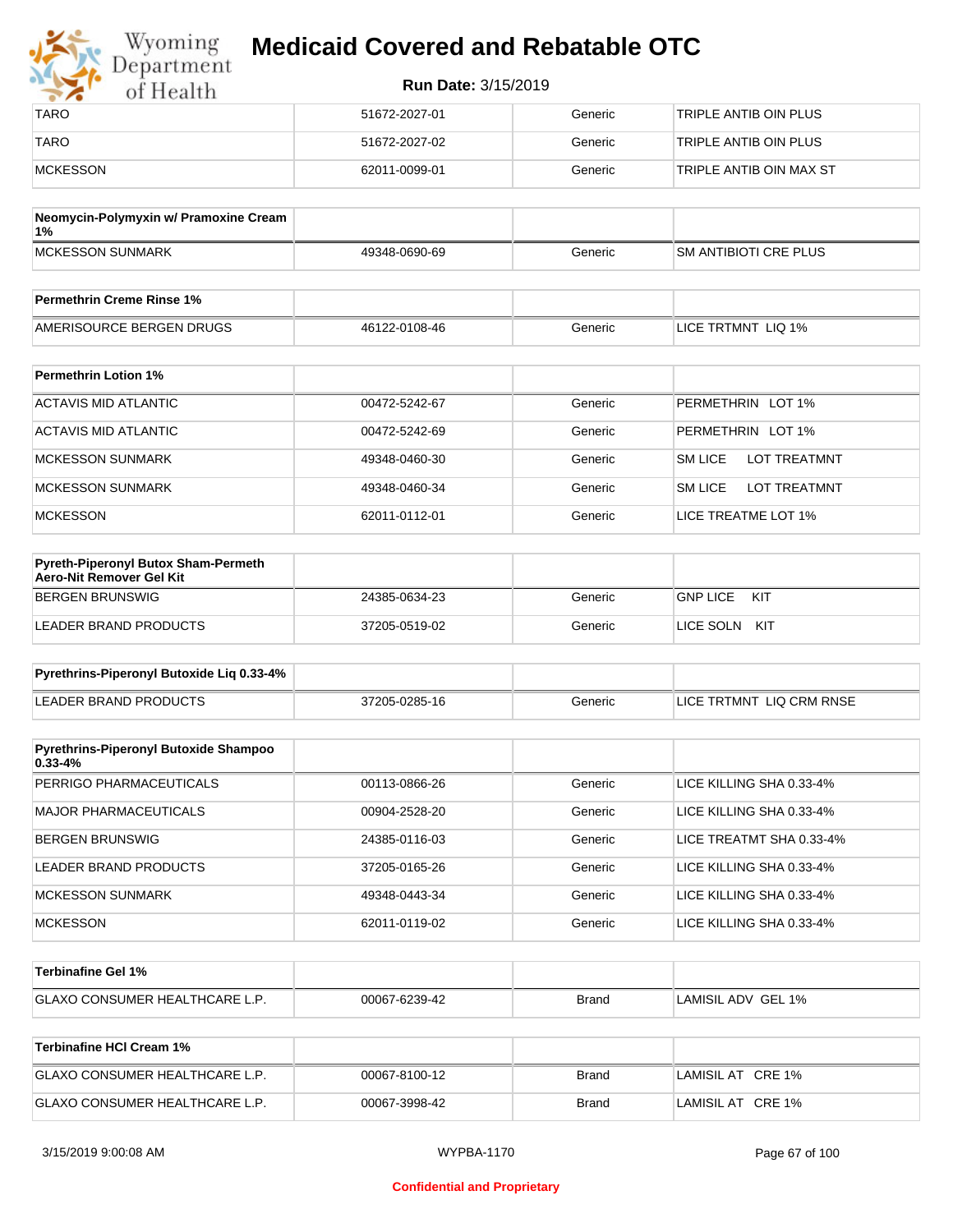| Wyoming<br><b>Medicaid Covered and Rebatable OTC</b><br>Department |                            |              |                           |  |
|--------------------------------------------------------------------|----------------------------|--------------|---------------------------|--|
| of Health                                                          | <b>Run Date: 3/15/2019</b> |              |                           |  |
| <b>GLAXO CONSUMER HEALTHCARE L.P.</b>                              | 00067-8114-12              | <b>Brand</b> | LAMISIL AT CRE 1%         |  |
| <b>GLAXO CONSUMER HEALTHCARE L.P.</b>                              | 00067-8100-30              | Brand        | LAMISIL AT CRE 1%         |  |
| BERGEN BRUNSWIG                                                    | 24385-0524-03              | Generic      | TERBINAFINE CRE 1%        |  |
| <b>BERGEN BRUNSWIG</b>                                             | 24385-0524-05              | Generic      | TERBINAFINE CRE 1%        |  |
| LEADER BRAND PRODUCTS                                              | 37205-0941-99              | Generic      | ATHLETE FOOT CRE AF       |  |
| <b>MCKESSON SUNMARK</b>                                            | 49348-0790-72              | Generic      | ATHLETE FOOT CRE 1%       |  |
| <b>TARO</b>                                                        | 51672-2080-01              | Generic      | TERBINAFINE CRE 1%        |  |
| <b>TARO</b>                                                        | 51672-2080-02              | Generic      | <b>TERBINAFINE CRE 1%</b> |  |

| ∣Terbinafine HCl Soln 1%              |               |       |                   |
|---------------------------------------|---------------|-------|-------------------|
| <b>GLAXO CONSUMER HEALTHCARE L.P.</b> | 00067-6293-83 | Brand | LAMISIL AT SPR 1% |
| <b>GLAXO CONSUMER HEALTHCARE L.P.</b> | 00067-6292-83 | Brand | LAMISIL AT SPR 1% |

| Tolnaftate Aerosol 1%   |               |         |                     |
|-------------------------|---------------|---------|---------------------|
| PERRIGO PHARMACEUTICALS | 00113-0154-73 | Generic | ATH FOOT SPR AER 1% |
| LEADER BRAND PRODUCTS   | 37205-0344-66 | Generic | ANTIFUNGAL AER 1%   |

| Tolnaftate Aerosol Pow 1%      |               |         |                   |
|--------------------------------|---------------|---------|-------------------|
| GLAXO CONSUMER HEALTHCARE L.P. | 00067-6114-46 | Generic | LAMISIL AF AER 1% |
| PERRIGO PHARMACEUTICALS        | 00113-0695-90 | Generic | JOCK ITCH AER 1%  |

| <b>Tolnaftate Cream 1%</b>   |               |         |                     |
|------------------------------|---------------|---------|---------------------|
| <b>MAJOR PHARMACEUTICALS</b> | 00904-0722-36 | Generic | ANTIFUNGAL CRE 1%   |
| <b>BERGEN BRUNSWIG</b>       | 24385-0032-03 | Generic | TOLNAFTATE CRE 1%   |
| <b>LEADER BRAND PRODUCTS</b> | 37205-0197-10 | Generic | ANTIFUNGAL CRE 1%   |
| <b>PERRIGO</b>               | 45802-0032-01 | Generic | TOLNAFTATE CRE 1%   |
| <b>PERRIGO</b>               | 45802-0032-03 | Generic | TOLNAFTATE CRE 1%   |
| <b>MCKESSON SUNMARK</b>      | 49348-0155-29 | Generic | SM ANTIFUNGL CRE 1% |
| <b>TARO</b>                  | 51672-2020-02 | Generic | TOLNAFTATE CRE 1%   |
| <b>TARO</b>                  | 51672-2020-01 | Generic | TOLNAFTATE CRE 1%   |
| CHAIN DRUG MARKETING ASSOC   | 63868-0104-46 | Generic | TOLNAFTATE CRE 1%   |

| Tolnaftate Powder 1%  |               |         |                     |
|-----------------------|---------------|---------|---------------------|
| RUGBY LABORATORIES    | 00536-5150-26 | Generic | IANTI-FUNGAL POW 1% |
| MAJOR PHARMACEUTICALS | 00904-0726-45 | Generic | TOLNAFTATE POW 1%   |

| Tolnaftate Soln 1%             |               |         |                      |
|--------------------------------|---------------|---------|----------------------|
| <b>PERRIGO PHARMACEUTICALS</b> | 45802-0701-11 | Generic | SOL 1%<br>TOLNAFTATE |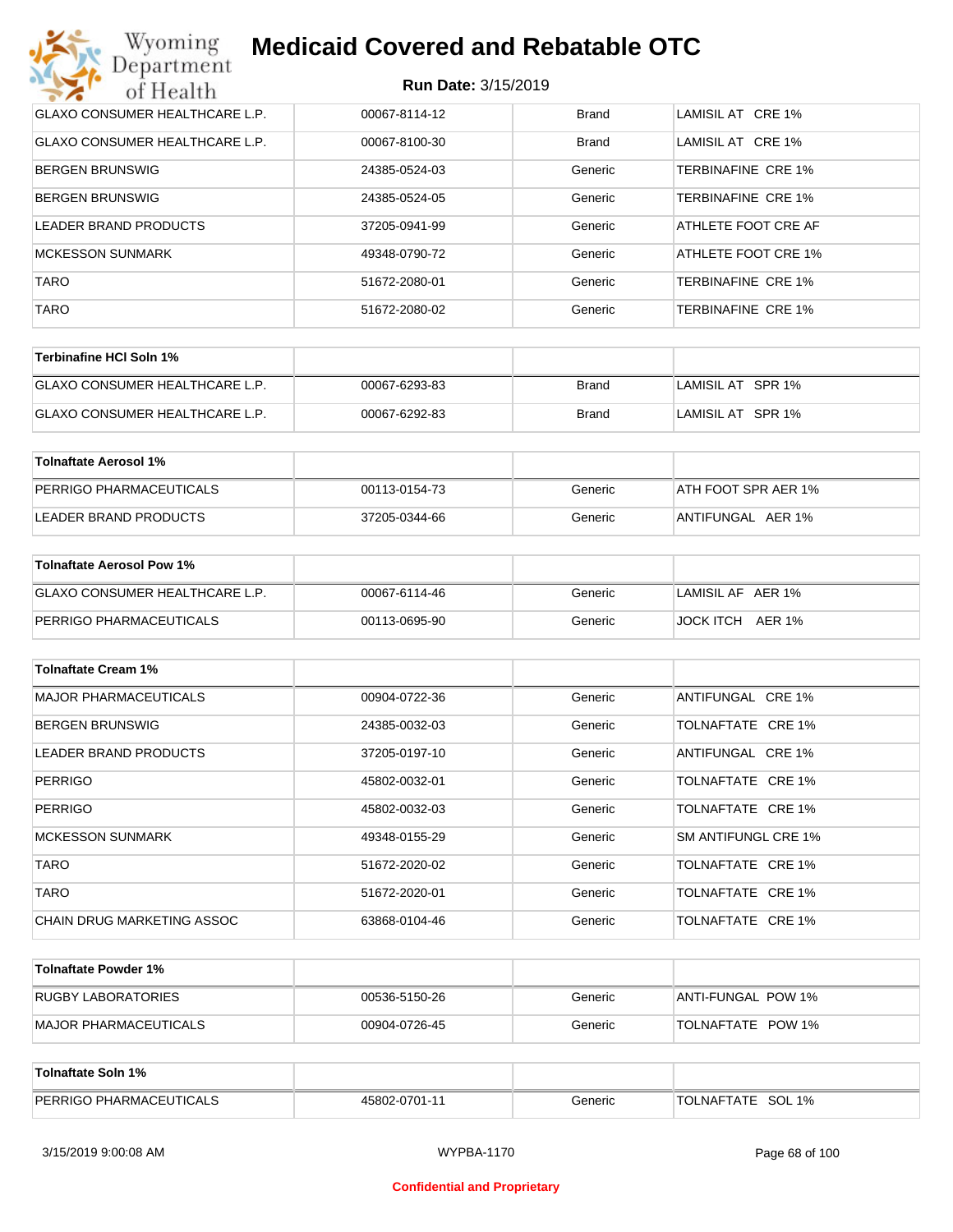

**GASTROINTESTINAL AGENTS - MISC.**

Wyoming<br>Department

of Health

| Calcium Acetate (Phosphate Binder) Tab<br>667 MG |               |         |                                     |  |
|--------------------------------------------------|---------------|---------|-------------------------------------|--|
| NEPHRO-TECH                                      | 59528-0331-02 | Generic | <b>CALPHRON</b><br><b>TAB 667MG</b> |  |
|                                                  |               |         |                                     |  |
| Simethicone Cap 125 MG                           |               |         |                                     |  |
| <b>GLAXO CONSUMER HEALTHCARE L.P.</b>            | 00067-6275-10 | Generic | GAS-X<br><b>CAP 125MG</b>           |  |
| <b>GLAXO CONSUMER HEALTHCARE L.P.</b>            | 00067-6275-50 | Generic | GAS-X<br><b>CAP 125MG</b>           |  |
| <b>GLAXO CONSUMER HEALTHCARE L.P.</b>            | 00067-6275-72 | Generic | GAS-X<br><b>CAP 125MG</b>           |  |
| <b>GLAXO CONSUMER HEALTHCARE L.P.</b>            | 00067-6275-82 | Generic | GAS-X<br><b>CAP 125MG</b>           |  |
| <b>PERRIGO</b>                                   | 00113-0428-60 | Generic | GAS RELIEF CAP 125MG                |  |
| GLAXO CONSUMER HEALTHCARE L.P.                   | 00067-6275-20 | Generic | GAS-X<br><b>CAP 125MG</b>           |  |
| <b>MAJOR PHARMACEUTICALS</b>                     | 00904-5458-46 | Generic | <b>GAS FREE</b><br><b>CAP 125MG</b> |  |
| <b>BERGEN BRUNSWIG</b>                           | 24385-0428-65 | Generic | GAS RELIEF CAP 125MG                |  |
| <b>TOPCO</b>                                     | 36800-0428-71 | Generic | GAS RELIEF CAP 125MG                |  |
| <b>TOPCO</b>                                     | 36800-0428-60 | Generic | GAS RELIEF CAP 125MG                |  |
| <b>LEADER BRAND PRODUCTS</b>                     | 37205-0295-65 | Generic | GAS RELIEF CAP 125MG                |  |
| <b>MCKESSON</b>                                  | 62011-0160-01 | Generic | GAS RELIEF CAP 125MG                |  |
|                                                  |               |         |                                     |  |
| Simethicone Cap 180 MG                           |               |         |                                     |  |
| <b>GLAXO CONSUMER HEALTHCARE L.P.</b>            | 00067-6274-18 | Generic | GAS-X<br>CAP 180MG                  |  |
| PERRIGO PHARMACEUTICALS                          | 00113-0657-72 | Generic | GAS RELIEF CAP 180MG                |  |
| GLAXO CONSUMER HEALTHCARE L.P.                   | 00067-6274-50 | Generic | GAS-X<br>CAP 180MG                  |  |
| <b>RUGBY LABORATORIES</b>                        | 00536-3604-08 | Generic | SIMETHICONE CAP 180MG               |  |
| <b>MAJOR PHARMACEUTICALS</b>                     | 00904-5572-52 | Generic | GAS RELIEF CAP 180MG                |  |
| <b>BERGEN BRUNSWIG</b>                           | 24385-0460-72 | Generic | ANTI-GAS<br>CAP 180MG               |  |

| Simethicone Chew Tab 125 MG    |               |              |                        |
|--------------------------------|---------------|--------------|------------------------|
| GLAXO CONSUMER HEALTHCARE L.P. | 00067-0129-18 | <b>Brand</b> | GAS-X EX-STR CHW 125MG |
| GLAXO CONSUMER HEALTHCARE L.P. | 00067-0117-18 | <b>Brand</b> | GAS-X EX-STR CHW 125MG |
| GLAXO CONSUMER HEALTHCARE L.P. | 00067-0117-48 | <b>Brand</b> | GAS-X EX-STR CHW 125MG |
| <b>RUGBY LABORATORIES</b>      | 00536-1020-08 | Generic      | GAS RELIEF CHW 125MG   |
| <b>PAR PHARMACEUTICAL</b>      | 00603-0211-20 | Generic      | MYTAB GAS CHW 125MG    |
| <b>SELECT BRAND</b>            | 15127-0157-08 | Generic      | SB GAS RELF CHW 125MG  |
| BERGEN BRUNSWIG                | 24385-0307-89 | Generic      | GNP GAS RELF CHW 125MG |

LEADER BRAND PRODUCTS 37205-0292-72 Generic GAS RELIEF CAP 180MG MCKESSON SUNMARK 49348-0489-12 Generic GAS RELIEF CAP 180MG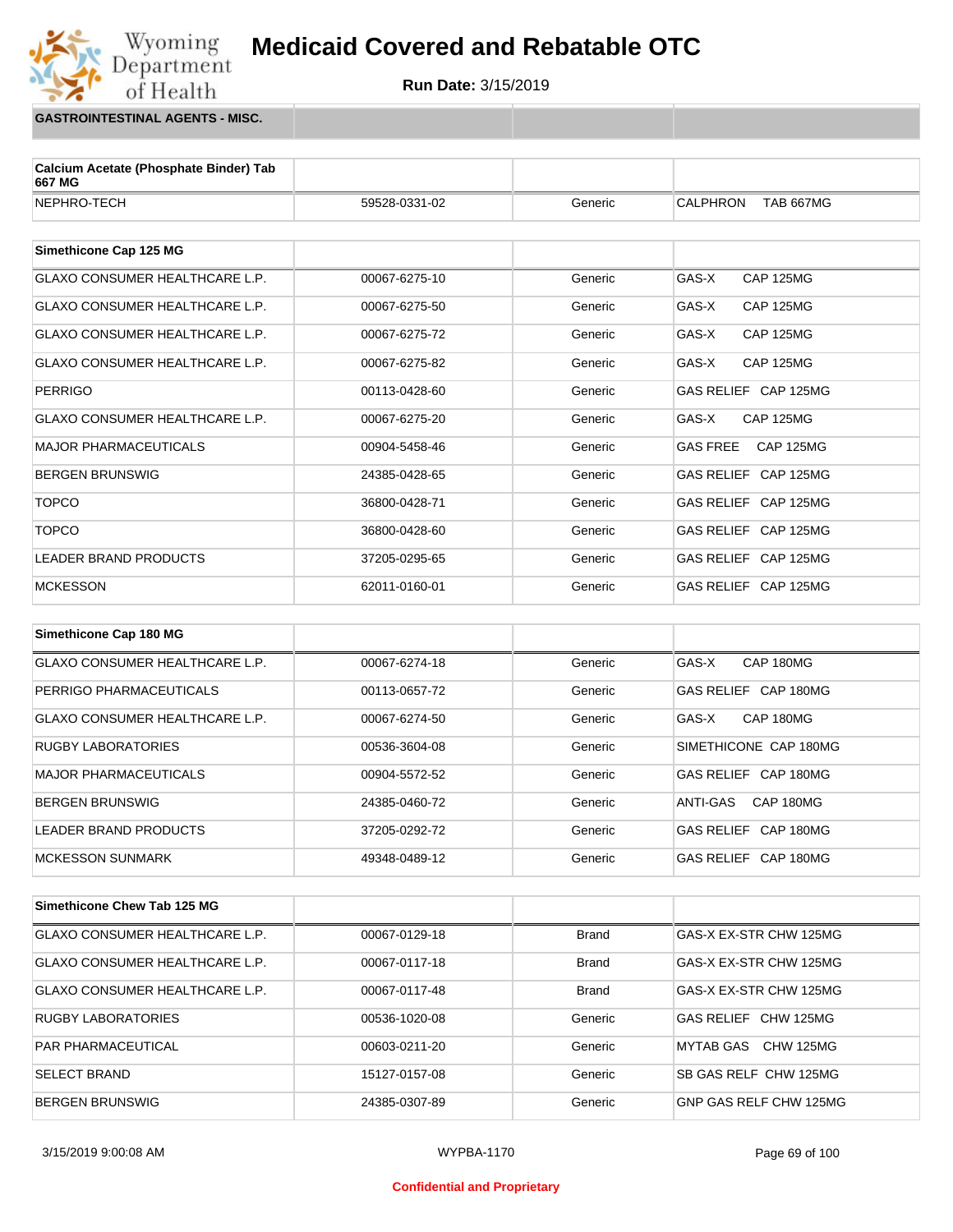| Wyoming<br><b>Medicaid Covered and Rebatable OTC</b><br>Department |                            |         |                       |  |  |
|--------------------------------------------------------------------|----------------------------|---------|-----------------------|--|--|
| of Health                                                          | <b>Run Date: 3/15/2019</b> |         |                       |  |  |
| MCKESSON SUNMARK                                                   | 49348-0863-48              | Generic | SM GAS REL CHW 125MG  |  |  |
| <b>MCKESSON</b>                                                    | 62011-0189-01              | Generic | HM GAS RELF CHW 125MG |  |  |

| Simethicone Chew Tab 80 MG     |               |              |                       |
|--------------------------------|---------------|--------------|-----------------------|
| GLAXO CONSUMER HEALTHCARE L.P. | 00067-0113-36 | Brand        | GAS-X<br>CHW 80MG     |
| GLAXO CONSUMER HEALTHCARE L.P. | 00067-0116-36 | <b>Brand</b> | GAS-X<br>CHW 80MG     |
| <b>RUGBY LABORATORIES</b>      | 00536-1019-01 | Generic      | GAS RELIEF CHW 80MG   |
| <b>PAR PHARMACEUTICAL</b>      | 00603-0210-21 | Generic      | MYTAB GAS CHW 80MG    |
| <b>MAJOR PHARMACEUTICALS</b>   | 00904-5068-60 | Generic      | MI-ACID GAS CHW 80MG  |
| <b>BERGEN BRUNSWIG</b>         | 24385-0118-78 | Generic      | GNP GAS RELF CHW 80MG |
| LEADER BRAND PRODUCTS          | 37205-0112-78 | Generic      | GAS RELIEF CHW 80MG   |
| <b>MCKESSON SUNMARK</b>        | 49348-0509-07 | Generic      | SM GAS RELF CHW 80MG  |
| <b>MCKESSON</b>                | 62011-0138-01 | Generic      | HM GAS RELF CHW 80MG  |

| Simethicone Susp 40 MG/0.6ML |               |         |                          |
|------------------------------|---------------|---------|--------------------------|
| PERRIGO PHARMACEUTICALS      | 00113-0882-10 | Generic | SIMETHICONE DRO 20/0.3ML |
| <b>RUGBY LABORATORIES</b>    | 00536-2220-75 | Generic | GAS RELIEF DRO 20/0.3ML  |
| <b>PAR PHARMACEUTICALS</b>   | 00603-0894-50 | Generic | SIMETHICONE DRO 40/0.6ML |
| <b>MAJOR PHARMACEUTICALS</b> | 00904-5894-30 | Generic | GAS RELIEF DRO 20/0.3ML  |
| <b>SELECT BRAND</b>          | 15127-0042-17 | Generic | GAS RELIEF DRO 40/0.6ML  |
| <b>TOPCO</b>                 | 36800-0882-10 | Generic | GAS RELIEF DRO 40/0.6ML  |
| <b>LEADER BRAND PRODUCTS</b> | 37205-0119-10 | Generic | SIMETHICONE DRO 40/0.6ML |
| AMERISOURCE BERGEN DRUGS     | 46122-0051-03 | Generic | GAS RELIEF DRO 20/0.3ML  |
| <b>MCKESSON SUNMARK</b>      | 49348-0740-27 | Generic | GAS RELIEF DRO 20/0.3ML  |
| <b>MCKESSON</b>              | 62011-0139-01 | Generic | GAS RELIEF DRO 40/0.6ML  |
| <b>MCKESSON</b>              | 62011-0187-01 | Generic | GAS RELIEF DRO 20/0.3ML  |
| <b>HEMATOPOIETIC AGENTS</b>  |               |         |                          |

| Carbonyl Iron Susp 15 MG/1.25ML<br>(Elemental Iron) |               |         |                 |             |
|-----------------------------------------------------|---------------|---------|-----------------|-------------|
| <b>CENTURION LABS</b>                               | 23359-0012-04 | Generic | <b>WEE CARE</b> | SUS 15/1.25 |

| <b>Polysaccharide Iron Complex Cap 150 MG</b><br>(Iron Equivalent) |               |         |                |
|--------------------------------------------------------------------|---------------|---------|----------------|
| NNODUM CORPORATION                                                 | 63044-0203-01 | Generic | IFEREX 150 CAP |
| NNODUM CORPORATION                                                 | 63044-0203-61 | Generic | IFEREX 150 CAP |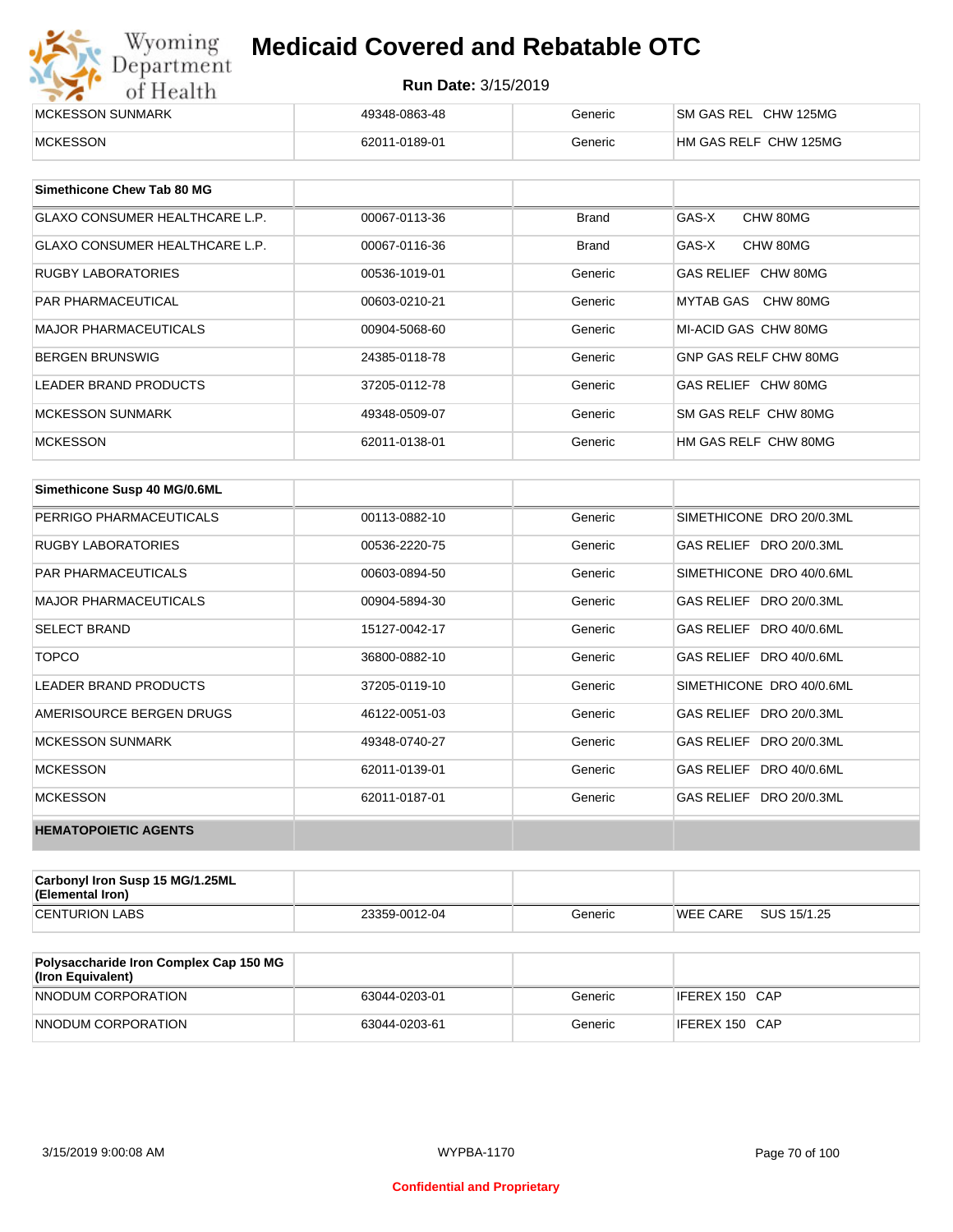

| *Sodium Phosphates - Enema***                                      |               |                      |                                   |
|--------------------------------------------------------------------|---------------|----------------------|-----------------------------------|
| <b>FLEET PHARMACEUTICALS</b>                                       | 00132-0201-42 | <b>Brand</b>         | <b>FLEET</b><br><b>ENE</b>        |
| <b>FLEET PHARMACEUTICALS</b>                                       | 00132-0201-40 | <b>Brand</b>         | <b>FLEET</b><br><b>ENE</b>        |
| <b>FLEET PHARMACEUTICALS</b>                                       | 00132-0201-45 | <b>Brand</b>         | <b>FLEET</b><br><b>ENE</b>        |
| FLEET PHARMACEUTICALS                                              | 00132-0202-20 | <b>Brand</b>         | <b>FLEET</b><br>ENE PED           |
| <b>RUGBY LABORATORIES</b>                                          | 00536-7415-51 | Generic              | ENEMA READY- ENE-TO-USE           |
| <b>MAJOR PHARMACEUTICALS</b>                                       | 00904-6320-78 | Generic              | ENEMA READY- ENE-TO-USE           |
| <b>BERGEN BRUNSWIG</b>                                             | 24385-0039-36 | Generic              | <b>GNP ENEMA ENE</b>              |
| <b>TOPCO</b>                                                       | 36800-0002-02 | Generic              | <b>ENEMA</b><br><b>ENE SINGLE</b> |
| <b>TOPCO</b>                                                       | 36800-0002-36 | Generic              | <b>ENE SINGLE</b><br><b>ENEMA</b> |
| AMERISOURCE BERGEN DRUGS                                           | 46122-0161-36 | Generic              | <b>GNP ENEMA ENE</b>              |
| AMERISOURCE BERGEN DRUGS                                           | 46122-0161-28 | Generic              | <b>GNP ENEMA ENE</b>              |
| <b>MCKESSON SUNMARK</b>                                            | 49348-0864-20 | Generic              | <b>SM ENEMA</b><br><b>ENE</b>     |
| <b>MCKESSON</b>                                                    | 62011-0191-01 | Generic              | HM ENEMA<br>ENE R-T-U             |
| <b>MCKESSON</b>                                                    | 62011-0191-02 | Generic              | HM ENEMA<br>ENE R-T-U             |
| <b>MCKESSON</b>                                                    | 62011-0154-01 | Generic              | HM ENEMA<br><b>ENE</b>            |
|                                                                    |               |                      |                                   |
| <b>Benzocaine-Docusate Sodium Rectal</b><br><b>Enema 20-283 MG</b> |               |                      |                                   |
| <b>ENEMEEZ</b>                                                     | 17433-9877-03 | <b>Brand</b>         | ENEMEEZ PLUS ENE 20-283           |
| <b>ENEMEEZ</b>                                                     | 17433-9883-05 | <b>Brand</b>         | DOCUSOL PLUS ENE 20-283           |
|                                                                    |               |                      |                                   |
| <b>Bisacodyl Enema 10 MG/30ML</b>                                  |               |                      |                                   |
| <b>FLEET PHARMACEUTICALS</b>                                       | 00132-0703-36 | <b>Brand</b>         | FLEET BISACO ENE 10/30ML          |
|                                                                    |               |                      |                                   |
| <b>Bisacodyl Suppos 10 MG</b>                                      |               |                      |                                   |
| <b>RUGBY LABORATORIES</b>                                          | 00536-1355-01 | Generic              | LAXATIVE<br>SUP 10MG              |
| <b>PERRIGO</b>                                                     | 00574-7050-12 | Generic              | BISACODYL SUP 10MG                |
| $P$ $P$ $P$ $P$ $P$ $Q$ $Q$                                        | ODEZA ZOEQ EQ | O <sub>2</sub> 22222 | <b>DICACODVI CUD 40MC</b>         |

| PERRIGU                   | UU574-7U50-12 | Generic | BISALUDIL SUPTUMG     |
|---------------------------|---------------|---------|-----------------------|
| <b>PERRIGO</b>            | 00574-7050-50 | Generic | SUP 10MG<br>BISACODYL |
| G & W LABS                | 00713-0109-01 | Generic | BISAC-EVAC SUP 10MG   |
| G & W LABS                | 00713-0109-10 | Generic | BISAC-EVAC SUP 10MG   |
| <b>RUGBY LABORATORIES</b> | 00536-1355-12 | Generic | SUP 10MG<br>LAXATIVE  |
| G & W LABS                | 00713-0109-05 | Generic | BISAC-EVAC SUP 10MG   |
| G & W LABS                | 00713-0109-08 | Generic | BISAC-EVAC SUP 10MG   |
| G & W LABS                | 00713-0109-12 | Generic | BISAC-EVAC SUP 10MG   |
| G & W LABS                | 00713-0109-50 | Generic | BISAC-EVAC SUP 10MG   |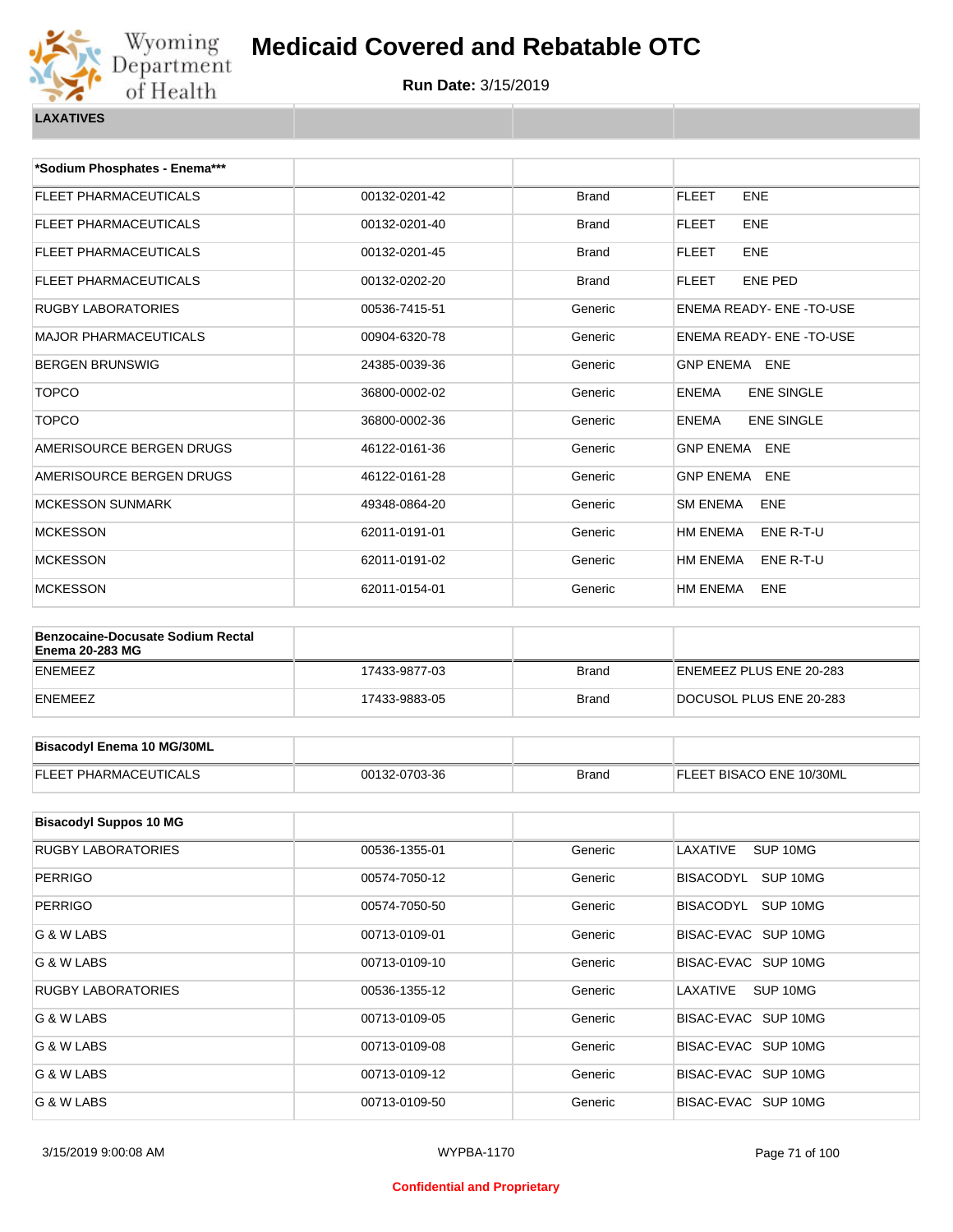| Wyoming<br>Department        | <b>Medicaid Covered and Rebatable OTC</b> |         |                             |  |
|------------------------------|-------------------------------------------|---------|-----------------------------|--|
| of Health                    | <b>Run Date: 3/15/2019</b>                |         |                             |  |
| <b>MAJOR PHARMACEUTICALS</b> | 00904-5058-12                             | Generic | <b>BISCOLAX</b><br>SUP 10MG |  |
| <b>MAJOR PHARMACEUTICALS</b> | 00904-5058-60                             | Generic | SUP 10MG<br><b>BISCOLAX</b> |  |
| CHAIN DRUG MARKETING ASSOC   | 63868-0328-08                             | Generic | QC LAXATIVE SUP 10MG        |  |

| <b>Bisacodyl Tab Delayed Release 5 MG</b> |               |         |                                |
|-------------------------------------------|---------------|---------|--------------------------------|
| <b>FLEET PHARMACEUTICALS</b>              | 00132-0704-02 | Generic | FLEET LAXATI TAB 5MG EC        |
| <b>RUGBY LABORATORIES</b>                 | 00536-3381-10 | Generic | STIM LAXAT TAB 5MG EC          |
| <b>RUGBY LABORATORIES</b>                 | 00536-3381-01 | Generic | STIM LAXAT TAB 5MG EC          |
| <b>PAR PHARMACEUTICALS</b>                | 00603-2483-21 | Generic | BISACODYL TAB 5MG EC           |
| <b>MAJOR PHARMACEUTICALS</b>              | 00904-6407-61 | Generic | BISACODYL TAB 5MG EC           |
| <b>SELECT BRAND</b>                       | 15127-0178-07 | Generic | SB BISACODYL TAB 5MG EC        |
| <b>MAJOR PHARMACEUTICALS</b>              | 00904-7927-17 | Generic | BISACODYL TAB 5MG EC           |
| <b>MAJOR PHARMACEUTICALS</b>              | 00904-7927-60 | Generic | BISACODYL TAB 5MG EC           |
| <b>MAJOR PHARMACEUTICALS</b>              | 00904-7927-80 | Generic | BISACODYL TAB 5MG EC           |
| <b>BERGEN BRUNSWIG</b>                    | 24385-0903-63 | Generic | <b>GNP LAXATIVE TAB 5MG EC</b> |
| <b>BERGEN BRUNSWIG</b>                    | 24385-0193-65 | Generic | <b>GNP LAXATIVE TAB 5MG EC</b> |
| <b>BERGEN BRUNSWIG</b>                    | 24385-0903-78 | Generic | GNP BISA-LAX TAB 5MG EC        |
| <b>TOPCO</b>                              | 36800-0174-65 | Generic | WOMANS LAXAT TAB 5MG EC        |
| <b>TOPCO</b>                              | 36800-0086-63 | Generic | LAXATIVE<br>TAB 5MG EC         |
| <b>LEADER BRAND PRODUCTS</b>              | 37205-0298-65 | Generic | FEMININE LAX TAB 5MG EC        |
| <b>LEADER BRAND PRODUCTS</b>              | 37205-0128-63 | Generic | BISACODYL TAB 5MG EC           |
| <b>MCKESSON SUNMARK</b>                   | 49348-0920-44 | Generic | WOMENS LAXAT TAB 5MG EC        |
| <b>MCKESSON SUNMARK</b>                   | 49348-0599-05 | Generic | SM LAXATIVE TAB 5MG EC         |
| <b>TIME-CAP LABS</b>                      | 49483-0003-10 | Generic | BISACODYL TAB 5MG EC           |
| <b>TIME-CAP LABS</b>                      | 49483-0003-01 | Generic | BISACODYL TAB 5MG EC           |
| <b>AUBURN PHARMACEUTICAL</b>              | 62107-0030-10 | Generic | <b>DUCODYL</b><br>TAB 5MG EC   |
| <b>MCKESSON</b>                           | 62011-0159-01 | Generic | HM LAXATIVE TAB 5MG EC         |
| <b>AUBURN PHARMACEUTICAL</b>              | 62107-0030-01 | Generic | <b>DUCODYL</b><br>TAB 5MG EC   |

| Calcium Polycarbophil Tab 625 MG |               |         |                                  |
|----------------------------------|---------------|---------|----------------------------------|
| PERRIGO PHARMACEUTICALS          | 00113-0477-75 | Generic | FIBER LAXATV TAB 625MG           |
| <b>RUGBY LABORATORIES</b>        | 00536-4306-05 | Generic | TAB 625MG<br>FIBER-LAX           |
| KONSYL PHARMACEUTICAL            | 00224-0500-80 | Generic | KONSYL FIBER TAB 625MG           |
| <b>RUGBY LABORATORIES</b>        | 00536-4306-08 | Generic | <b>TAB 625MG</b><br>FIBER-LAX    |
| <b>RUGBY LABORATORIES</b>        | 00536-4306-11 | Generic | <b>TAB 625MG</b><br>FIBER-LAX    |
| KONSYL PHARMACEUTICAL            | 00224-0500-90 | Generic | KONSYL FIBER TAB 625MG           |
| <b>MAJOR PHARMACEUTICALS</b>     | 00904-2500-91 | Generic | <b>FIBER</b><br><b>TAB 625MG</b> |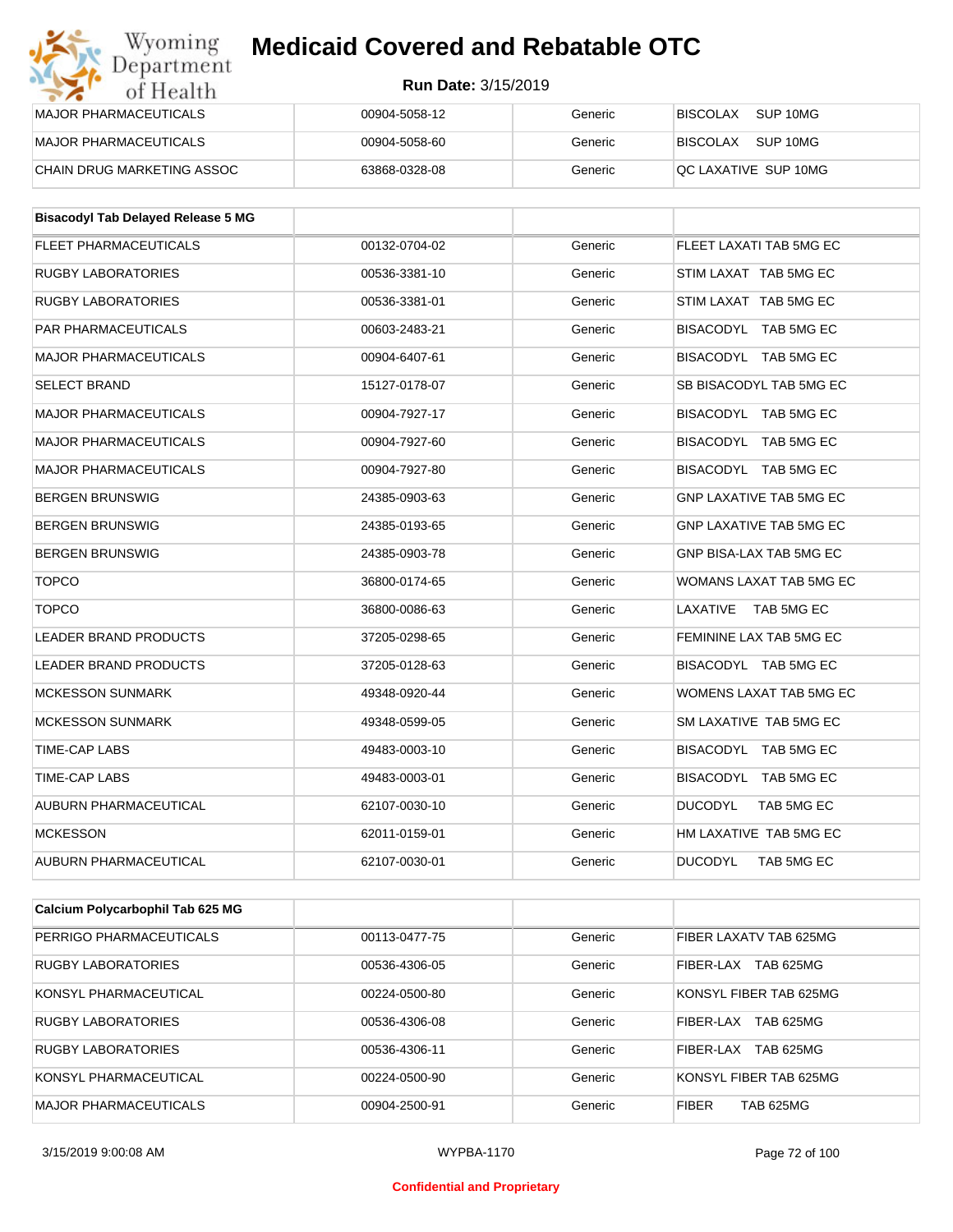

| $\bullet$ $\bullet$<br>0111001111 |               |         |                             |
|-----------------------------------|---------------|---------|-----------------------------|
| <b>TOPCO</b>                      | 36800-0477-92 | Generic | FIBER LAXATV TAB 625MG      |
| <b>TOPCO</b>                      | 36800-0477-75 | Generic | FIBER LAXATV TAB 625MG      |
| <b>BERGEN BRUNSWIG</b>            | 24385-0125-76 | Generic | FIBER-CAPS TAB 625MG        |
| <b>LEADER BRAND PRODUCTS</b>      | 37205-0213-75 | Generic | FIBER LAXATV TAB 625MG      |
| <b>MCKESSON SUNMARK</b>           | 49348-0759-13 | Generic | FIBER LAXATV TAB 625MG      |
|                                   |               |         |                             |
| Castor Oil 100%                   |               |         |                             |
| <b>MCKESSON SUNMARK</b>           | 49348-0016-36 | Generic | SM CASTOR<br>OIL 100%       |
|                                   |               |         |                             |
| Docusate Calcium Cap 240 MG       |               |         |                             |
| <b>RUGBY LABORATORIES</b>         | 00536-1065-01 | Generic | STOOL SOFTNR CAP 240MG      |
| <b>RUGBY LABORATORIES</b>         | 00536-1065-05 | Generic | STOOL SOFTNR CAP 240MG      |
| <b>MAJOR PHARMACEUTICALS</b>      | 00904-6459-59 | Generic | <b>CAP 240MG</b><br>KAO-TIN |
| <b>MAJOR PHARMACEUTICALS</b>      | 00904-5779-40 | Generic | KAO-TIN<br><b>CAP 240MG</b> |
| <b>MAJOR PHARMACEUTICALS</b>      | 00904-5779-60 | Generic | <b>CAP 240MG</b><br>KAO-TIN |
| <b>RUGBY LABORATORIES</b>         | 00536-3755-01 | Generic | STOOL SOFTNR CAP 240MG      |
| <b>RUGBY LABORATORIES</b>         | 00536-3755-05 | Generic | STOOL SOFTNR CAP 240MG      |
| <b>RUGBY LABORATORIES</b>         | 00536-3755-10 | Generic | STOOL SOFTNR CAP 240MG      |
| <b>BERGEN BRUNSWIG</b>            | 24385-0435-78 | Generic | DOCUSATE CAL CAP 240MG      |
| <b>MCKESSON SUNMARK</b>           | 49348-0280-10 | Generic | DOCUSATE CAL CAP 240MG      |

| Docusate Sodium Cap 100 MG   |               |         |                              |
|------------------------------|---------------|---------|------------------------------|
| <b>FLEET PHARMACEUTICALS</b> | 00132-0751-60 | Generic | CAP 100MG<br>SOF-LAX         |
| PERRIGO PHARMACEUTICALS      | 00113-0486-72 | Generic | STOOL SOFTNR CAP 100MG       |
| <b>RUGBY LABORATORIES</b>    | 00536-1062-10 | Generic | STOOL SOFTNR CAP 100MG       |
| <b>RUGBY LABORATORIES</b>    | 00536-3756-10 | Generic | STOOL SOFTNR CAP 100MG       |
| <b>PAR PHARMACEUTICALS</b>   | 00603-0150-21 | Generic | CAP 100MG<br><b>DOCOLACE</b> |
| <b>PAR PHARMACEUTICALS</b>   | 00603-0150-32 | Generic | <b>DOCQLACE</b><br>CAP 100MG |
| <b>RUGBY LABORATORIES</b>    | 00536-1062-29 | Generic | STOOL SOFTNR CAP 100MG       |
| <b>MAJOR PHARMACEUTICALS</b> | 00904-6457-80 | Generic | CAP 100MG<br><b>DOK</b>      |
| <b>MAJOR PHARMACEUTICALS</b> | 00904-2244-61 | Generic | <b>DOK</b><br>CAP 100MG      |
| <b>RUGBY LABORATORIES</b>    | 00536-3756-01 | Generic | STOOL SOFTNR CAP 100MG       |
| <b>MAJOR PHARMACEUTICALS</b> | 00904-7889-60 | Generic | CAP 100MG<br>DOK.            |
| PHARBEST PHARMACEUTICALS     | 16103-0384-08 | Generic | DOCUSATE SOD CAP 100MG       |
| <b>MAJOR PHARMACEUTICALS</b> | 00904-6457-60 | Generic | <b>DOK</b><br>CAP 100MG      |
| <b>MAJOR PHARMACEUTICALS</b> | 00904-7889-59 | Generic | <b>DOK</b><br>CAP 100MG      |
| <b>MAJOR PHARMACEUTICALS</b> | 00904-7889-80 | Generic | <b>DOK</b><br>CAP 100MG      |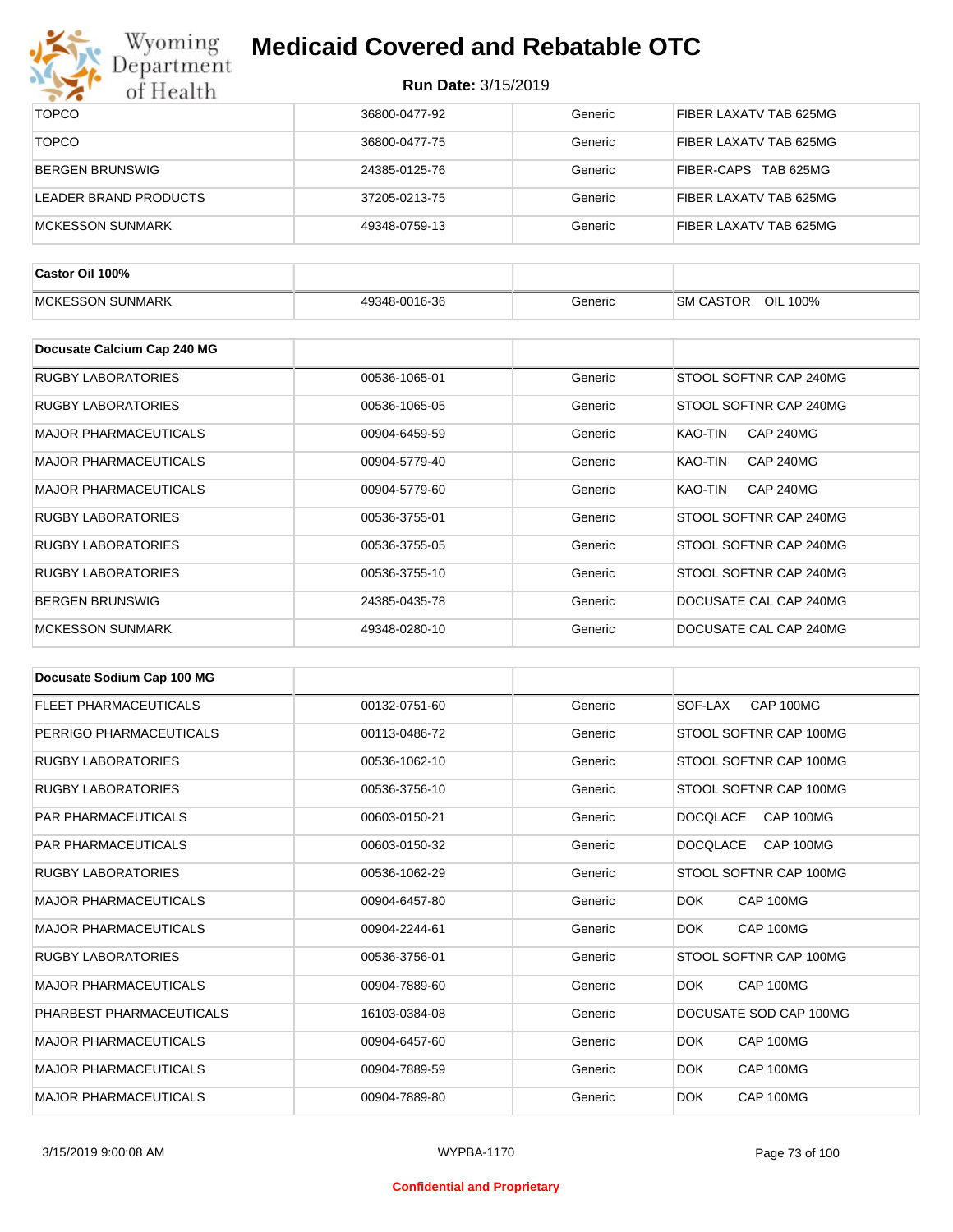# Wyoming<br>Department<br>of Health

# **Medicaid Covered and Rebatable OTC**

| PHARBEST PHARMACEUTICALS           | 16103-0384-11 | Generic      | DOCUSATE SOD CAP 100MG      |
|------------------------------------|---------------|--------------|-----------------------------|
| <b>TOPCO</b>                       | 36800-0486-72 | Generic      | STOOL SOFTNR CAP 100MG      |
| <b>TOPCO</b>                       | 36800-0486-78 | Generic      | STOOL SOFTNR CAP 100MG      |
| <b>BERGEN BRUNSWIG</b>             | 24385-0436-78 | Generic      | STOOL SOFTNR CAP 100MG      |
| <b>SELECT BRAND</b>                | 15127-0288-10 | Generic      | DOCUSATE SOD CAP 100MG      |
| PERRIGO PHARMACEUTICALS            | 45802-0486-78 | Generic      | DOCUSATE SOD CAP 100MG      |
| AMERISOURCE BERGEN DRUGS           | 46122-0231-72 | Generic      | STOOL SOFTNR CAP 100MG      |
| AMERISOURCE BERGEN DRUGS           | 46122-0231-78 | Generic      | STOOL SOFTNR CAP 100MG      |
| <b>MCKESSON SUNMARK</b>            | 49348-0483-10 | Generic      | STOOL SOFTNR CAP 100MG      |
| <b>MCKESSON SUNMARK</b>            | 49348-0483-19 | Generic      | STOOL SOFTNR CAP 100MG      |
| <b>MCKESSON SUNMARK</b>            | 49348-0616-90 | Generic      | STOOL SOFTNR CAP 100MG      |
| <b>MCKESSON SUNMARK</b>            | 49348-0058-19 | Generic      | STOOL SOFTNR CAP 100MG      |
| <b>MCKESSON SUNMARK</b>            | 49348-0483-90 | Generic      | STOOL SOFTNR CAP 100MG      |
| <b>MCKESSON SUNMARK</b>            | 49348-0917-05 | Generic      | STOOL SOFTNR CAP 100MG      |
| <b>MCKESSON</b>                    | 62011-0163-03 | Generic      | STOOL SOFTNR CAP 100MG      |
| <b>MCKESSON</b>                    | 62011-0224-01 | Generic      | STOOL SOFTNR CAP 100MG      |
| <b>MCKESSON PACKAGING SERVICES</b> | 63739-0478-01 | Generic      | DOCUSATE SOD CAP 100MG      |
| <b>MCKESSON PACKAGING SERVICES</b> | 63739-0478-10 | Generic      | DOCUSATE SOD CAP 100MG      |
| AMERICAN HEALTH PACKAGING          | 62584-0683-01 | Generic      | DOCUSATE SOD CAP 100MG      |
| AMERICAN HEALTH PACKAGING          | 62584-0683-11 | Generic      | DOCUSATE SOD CAP 100MG      |
| AUBURN PHARMACEUTICAL              | 62107-0033-01 | Generic      | <b>DOCUSIL</b><br>CAP 100MG |
| AUBURN PHARMACEUTICAL              | 62107-0033-10 | Generic      | CAP 100MG<br><b>DOCUSIL</b> |
| <b>SDA LABORATORIES INC</b>        | 66424-0030-10 | Generic      | STOOL SOFTNR CAP 100MG      |
| PURDUE PRODUCTS LP                 | 67618-0101-10 | <b>Brand</b> | <b>COLACE</b><br>CAP 100MG  |
| PURDUE PRODUCTS LP                 | 67618-0101-52 | <b>Brand</b> | <b>COLACE</b><br>CAP 100MG  |
| PURDUE PRODUCTS LP                 | 67618-0101-30 | <b>Brand</b> | <b>COLACE</b><br>CAP 100MG  |
| PURDUE PRODUCTS LP                 | 67618-0101-60 | <b>Brand</b> | <b>COLACE</b><br>CAP 100MG  |

| Docusate Sodium Cap 250 MG   |               |         |                                |
|------------------------------|---------------|---------|--------------------------------|
| <b>RUGBY LABORATORIES</b>    | 00536-1064-01 | Generic | STOOL SOFTNR CAP 250MG         |
| <b>RUGBY LABORATORIES</b>    | 00536-3757-10 | Generic | STOOL SOFTNR CAP 250MG         |
| <b>RUGBY LABORATORIES</b>    | 00536-1064-10 | Generic | STOOL SOFTNR CAP 250MG         |
| <b>MAJOR PHARMACEUTICALS</b> | 00904-6458-59 | Generic | <b>CAP 250MG</b><br><b>DOK</b> |
| <b>RUGBY LABORATORIES</b>    | 00536-3757-01 | Generic | STOOL SOFTNR CAP 250MG         |
| MAJOR PHARMACEUTICALS        | 00904-7891-59 | Generic | <b>DOK</b><br><b>CAP 250MG</b> |
| <b>BERGEN BRUNSWIG</b>       | 24385-0443-78 | Generic | STOOL SOFTNR CAP 250MG         |
| AMERISOURCE BERGEN DRUGS     | 46122-0263-78 | Generic | STOOL SOFTNR CAP 250MG         |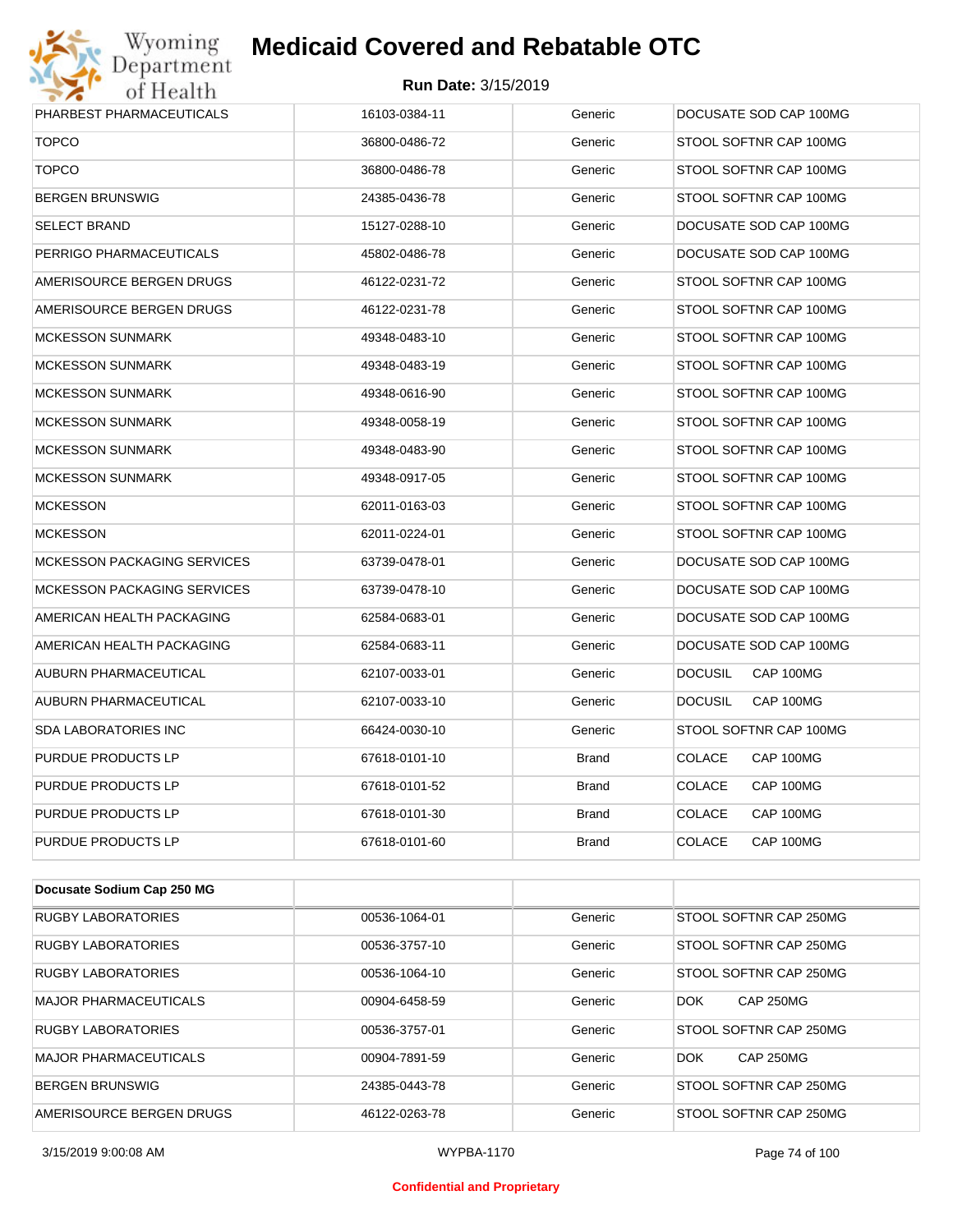

| IMCKESSON SUNMARK | 49348-0714-10 | Generic | STOOL SOFTNR CAP 250MG |
|-------------------|---------------|---------|------------------------|
| <b>IMCKESSON</b>  | 62011-0244-01 | Generic | STOOL SOFTNR CAP 250MG |
| MCKESSON          | 62011-0164-01 | Generic | STOOL SOFTNR CAP 250MG |

| Docusate Sodium Cap 50 MG |               |              |                           |
|---------------------------|---------------|--------------|---------------------------|
| <b>PURDUE PRODUCTS LP</b> | 67618-0100-30 | <b>Brand</b> | CAP 50MG<br><b>COLACE</b> |
| PURDUE PRODUCTS LP        | 67618-0100-60 | <b>Brand</b> | CAP 50MG<br><b>COLACE</b> |
| <b>PURDUE PRODUCTS LP</b> | 67618-0109-28 | <b>Brand</b> | COLACE CLEAR CAP 50 MG    |

| Docusate Sodium Enema 100 MG/5ML |               |              |                           |
|----------------------------------|---------------|--------------|---------------------------|
| ENEMEEZ                          | 17433-9884-05 | <b>Brand</b> | DOCUSOL KIDS ENE 100MG/5M |

| Docusate Sodium Enema 283 MG |               |       |                         |
|------------------------------|---------------|-------|-------------------------|
| <b>ENEMEEZ</b>               | 17433-9878-05 | Brand | DOCUSOL MINI ENE        |
| <b>ENEMEEZ</b>               | 17433-9876-03 | Brand | <b>ENEMEEZ MINI ENE</b> |

| Docusate Sodium Liquid 150 MG/15ML |               |         |                              |
|------------------------------------|---------------|---------|------------------------------|
| PHARMACEUTICAL ASSOCIATES          | 00121-0544-10 | Generic | DOCUSATE SOD LIQ 50MG/5ML    |
| <b>RUGBY LABORATORIES</b>          | 00536-0590-85 | Generic | DIOCTO<br>LIQ 50MG/5ML       |
| <b>SILARX</b>                      | 54838-0116-80 | Generic | <b>SILACE</b><br>LIQ 10MG/ML |
| HI-TECH                            | 50383-0771-10 | Generic | <b>DOCU</b><br>LIQ 50MG/5ML  |
| HI-TECH                            | 50383-0771-11 | Generic | LIO 50MG/5ML<br><b>DOCU</b>  |
| HI-TECH                            | 50383-0771-16 | Generic | <b>DOCU</b><br>LIQ 50MG/5ML  |

| Docusate Sodium Liquid 50 MG/15ML |               |       |                       |
|-----------------------------------|---------------|-------|-----------------------|
| <b>FLEET PHARMACEUTICALS</b>      | 00132-0106-24 | Brand | LIQ 50MG<br>PEDIA-LAX |

| Docusate Sodium Syrup 60 MG/15ML |               |         |               |             |
|----------------------------------|---------------|---------|---------------|-------------|
| RUGBY LABORATORIES               | 00536-1001-85 | Generic | <b>DIOCTO</b> | SYP 60/15ML |
| SILARX                           | 54838-0107-80 | Generic | <b>SILACE</b> | SYP 60/15ML |

| Docusate Sodium Tab 100 MG    |               |         |            |           |
|-------------------------------|---------------|---------|------------|-----------|
| <b>IMAJOR PHARMACEUTICALS</b> | 00904-5869-60 | Generic | <b>DOK</b> | TAB 100MG |

| <b>Glycerin Enema Adult 5.4 GM/Average</b><br>Delivered Dose |               |       |                           |
|--------------------------------------------------------------|---------------|-------|---------------------------|
| <b>FLEET PHARMACEUTICALS</b>                                 | 00132-0185-82 | Brand | FLEET LIQUID ENE GLYCERIN |

| Glycerin Liquid Suppos 2.8 GM (2.7 ML) |               |       |                     |
|----------------------------------------|---------------|-------|---------------------|
| <b>FLEET PHARMACEUTICALS</b>           | 00132-0190-12 | Brand | PEDIA-LAX SUP 2.8GM |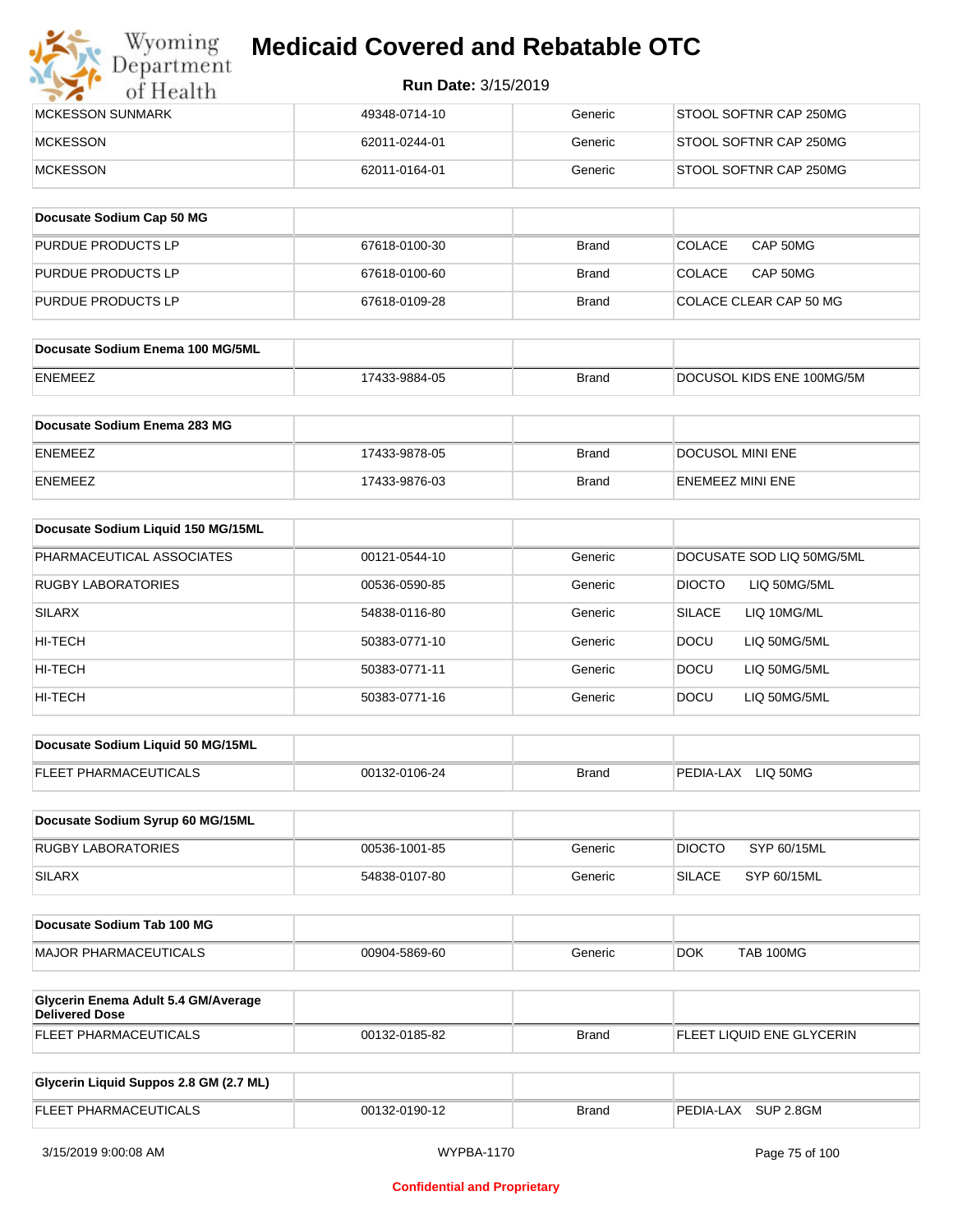

| <b>Glycerin Suppos 1 GM</b>   |               |              |                                       |
|-------------------------------|---------------|--------------|---------------------------------------|
| FLEET PHARMACEUTICALS         | 00132-0081-12 | <b>Brand</b> | PEDIA-LAX SUP 1GM                     |
| <b>Glycerin Suppos 1.2 GM</b> |               |              |                                       |
| G & W LABS                    | 00713-0102-09 | Generic      | SANI-SUPP SUP PEDIATRI                |
| G & W LABS                    | 00713-0102-26 | Generic      | <b>GLYCERIN PED SUP 1.2GM</b>         |
| G & W LABS                    | 00713-0102-25 | Generic      | SANI-SUPP SUP PEDIATRI                |
| G & W LABS                    | 00713-0102-13 | Generic      | <b>GLYCERIN PED SUP 1.2GM</b>         |
|                               |               |              |                                       |
| <b>Glycerin Suppos 2 GM</b>   |               |              |                                       |
| FLEET PHARMACEUTICALS         | 00132-0079-12 | Generic      | <b>GLYCERIN</b><br>SUP <sub>2GM</sub> |
| FLEET PHARMACEUTICALS         | 00132-0079-24 | Generic      | <b>GLYCERIN</b><br>SUP <sub>2GM</sub> |
| FLEET PHARMACEUTICALS         | 00132-0079-50 | Generic      | <b>GLYCERIN</b><br>SUP <sub>2GM</sub> |
| G & W LABS                    | 00713-0101-09 | Generic      | SANI-SUPP<br><b>SUP ADULT</b>         |
| G & W LABS                    | 00713-0101-25 | Generic      | SANI-SUPP<br><b>SUP ADULT</b>         |
|                               |               |              |                                       |
| <b>Glycerin Suppos 2.1 GM</b> |               |              |                                       |
| G & W LABS                    | 00713-0101-02 | Generic      | <b>SUP 2.1GM</b><br><b>GLYCERIN</b>   |
| G & W LABS                    | 00713-0101-51 | Generic      | <b>GLYCERIN</b><br><b>SUP 2.1GM</b>   |
| G & W LABS                    | 00713-0101-13 | Generic      | <b>GLYCERIN</b><br><b>SUP 2.1GM</b>   |
| G & W LABS                    | 00713-0101-26 | Generic      | <b>GLYCERIN</b><br><b>SUP 2.1GM</b>   |
|                               |               |              |                                       |
| <b>Magnesium Citrate Soln</b> |               |              |                                       |
| <b>MAJOR PHARMACEUTICALS</b>  | 00904-6304-77 | Generic      | MAG CITRATE SOL LEMON                 |
| <b>BERGEN BRUNSWIG</b>        | 24385-0675-10 | Generic      | MAG CITRATE SOL LEMON                 |
| <b>BERGEN BRUNSWIG</b>        | 24385-0910-10 | Generic      | MAG CITRATE SOL CHERRY                |
| <b>MCKESSON SUNMARK</b>       | 49348-0696-49 | Generic      | MAG CITRATE SOL LEMON                 |
| <b>MCKESSON SUNMARK</b>       | 49348-0504-49 | Generic      | MAG CITRATE SOL CHERRY                |
| <b>MCKESSON</b>               | 62011-0166-01 | Generic      | MAG CITRATE SOL LEMON                 |
| CHAIN DRUG MARKETING ASSOC    | 63868-0934-10 | Generic      | MAG CITRATE SOL CHERRY                |
| CHAIN DRUG MARKETING ASSOC    | 63868-0935-10 | Generic      | MAG CITRATE SOL LEMON                 |
|                               |               |              |                                       |

| Magnesium Hydroxide Chew Tab 400 MG |               |              |                     |
|-------------------------------------|---------------|--------------|---------------------|
| <b>FLEET PHARMACEUTICALS</b>        | 00132-0655-01 | <b>Brand</b> | PEDIA-LAX CHW 400MG |
|                                     |               |              |                     |

| Magnesium Hydroxide Susp 400 MG/5ML |               |         |                         |
|-------------------------------------|---------------|---------|-------------------------|
| <b>PERRIGO</b>                      | 00113-0396-40 | Generic | <b>MILK OF MAGN SUS</b> |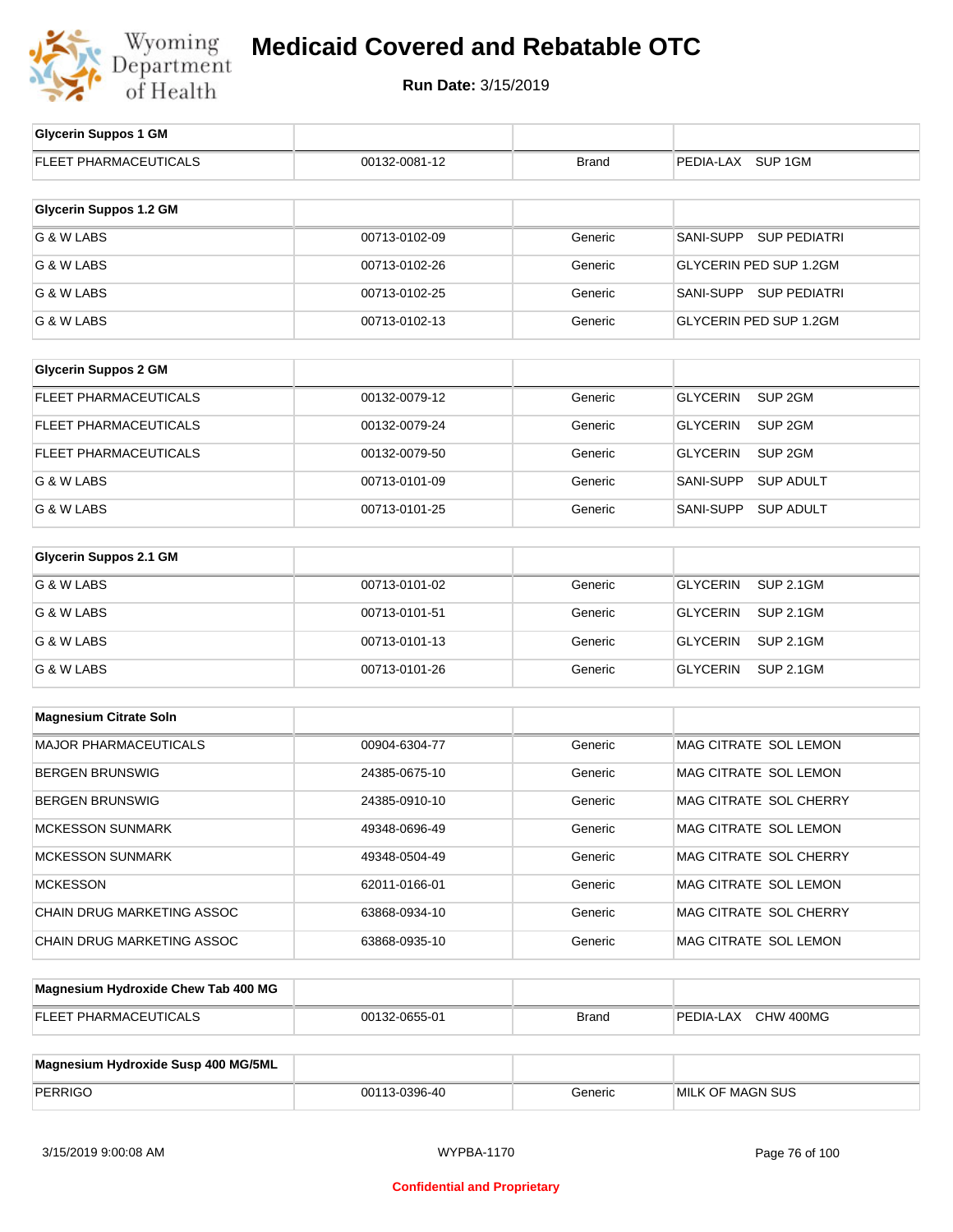

| Wyoming                           | <b>Medicaid Covered and Rebatable OTC</b> |         |                              |
|-----------------------------------|-------------------------------------------|---------|------------------------------|
| Department<br>of Health           | <b>Run Date: 3/15/2019</b>                |         |                              |
| PHARMACEUTICAL ASSOCIATES         | 00121-0431-30                             | Generic | <b>MILK OF MAGN SUS</b>      |
| <b>PERRIGO</b>                    | 00113-0332-40                             | Generic | MILK OF MAGN SUS FRSH MNT    |
| <b>RUGBY LABORATORIES</b>         | 00536-2470-85                             | Generic | <b>MILK OF MAGN SUS</b>      |
| <b>MAJOR PHARMACEUTICALS</b>      | 00904-0788-14                             | Generic | MILK OF MAGN SUS 1200/15     |
| <b>MAJOR PHARMACEUTICALS</b>      | 00904-0788-16                             | Generic | MILK OF MAGN SUS 1200/15     |
| <b>MAJOR PHARMACEUTICALS</b>      | 00904-0789-14                             | Generic | MILK OF MAGN SUS MINT        |
| <b>RUGBY LABORATORIES</b>         | 00536-2470-83                             | Generic | <b>MILK OF MAGN SUS</b>      |
| <b>SELECT BRAND</b>               | 15127-0835-73                             | Generic | <b>SB MILK MAGN SUS MINT</b> |
| <b>SELECT BRAND</b>               | 15127-0833-73                             | Generic | <b>SB MILK MAGN SUS</b>      |
| <b>BERGEN BRUNSWIG</b>            | 24385-0332-40                             | Generic | <b>GNP MILK MAG SUS</b>      |
| <b>TOPCO</b>                      | 36800-0332-40                             | Generic | MILK OF MAGN SUS 1200/15     |
| <b>TOPCO</b>                      | 36800-0949-40                             | Generic | MILK OF MAGN SUS CHERRY      |
| <b>LEADER BRAND PRODUCTS</b>      | 37205-0833-40                             | Generic | MILK OF MAGN SUS 400/5ML     |
| <b>BERGEN BRUNSWIG</b>            | 24385-0396-40                             | Generic | <b>GNP MILK MAG SUS</b>      |
| <b>BERGEN BRUNSWIG</b>            | 24385-0608-40                             | Generic | <b>GNP MILK MAG SUS</b>      |
| <b>TOPCO</b>                      | 36800-0396-40                             | Generic | <b>MILK OF MAGN SUS</b>      |
| <b>LEADER BRAND PRODUCTS</b>      | 37205-0834-40                             | Generic | MILK OF MAGN SUS MINT        |
| <b>MCKESSON SUNMARK</b>           | 49348-0307-39                             | Generic | MILK OF MAGN SUS 1200/15     |
| <b>MCKESSON</b>                   | 62011-0123-01                             | Generic | MILK OF MAGN SUS 400/5ML     |
| <b>MCKESSON</b>                   | 62011-0124-01                             | Generic | MILK OF MAGN SUS 400/5ML     |
| <b>CHAIN DRUG MARKETING ASSOC</b> | 63868-0310-12                             | Generic | MILK OF MAGN SUS 400/5ML     |
| <b>CHAIN DRUG MARKETING ASSOC</b> | 63868-0788-57                             | Generic | MILK OF MAGN SUS 400/5ML     |
| <b>CHAIN DRUG MARKETING ASSOC</b> | 63868-0787-57                             | Generic | MILK OF MAGN SUS 400/5ML     |

| Magnesium Hydroxide Susp Concentrate<br><b>2400 MG/10ML</b> |               |              |                         |
|-------------------------------------------------------------|---------------|--------------|-------------------------|
| PHARMACEUTICAL ASSOCIATES                                   | 00121-0527-10 | <b>Brand</b> | MILK OF MAGN SUS 2400MG |
| <b>HIKMA</b>                                                | 00054-3567-49 | <b>Brand</b> | MILK OF MAGN SUS 2400MG |
| <b>HIKMA</b>                                                | 00054-3567-61 | <b>Brand</b> | MILK OF MAGN SUS 2400MG |

| <b>Magnesium Sulfate Oral Granules</b> |               |         |                                     |
|----------------------------------------|---------------|---------|-------------------------------------|
| <b>BERGEN BRUNSWIG</b>                 | 24385-0807-01 | Generic | <b>GNP EPSOM</b><br><b>GRA SALT</b> |
| <b>BERGEN BRUNSWIG</b>                 | 24385-0807-04 | Generic | <b>GNP EPSOM</b><br><b>GRA SALT</b> |
| <b>IMCKESSON SUNMARK</b>               | 49348-0018-75 | Generic | <b>SM EPSOM</b><br>GRA SALT         |
| MCKESSON SUNMARK                       | 49348-0018-63 | Generic | <b>GRA SALT</b><br><b>SM EPSOM</b>  |

| Methylcellulose Powder Laxative     |               |       |          |                   |
|-------------------------------------|---------------|-------|----------|-------------------|
| <b>GLAXO CONSUMER HEALTHCARE L.</b> | 00135-0089-71 | Brand | CITRUCEL | <b>POW ORANGE</b> |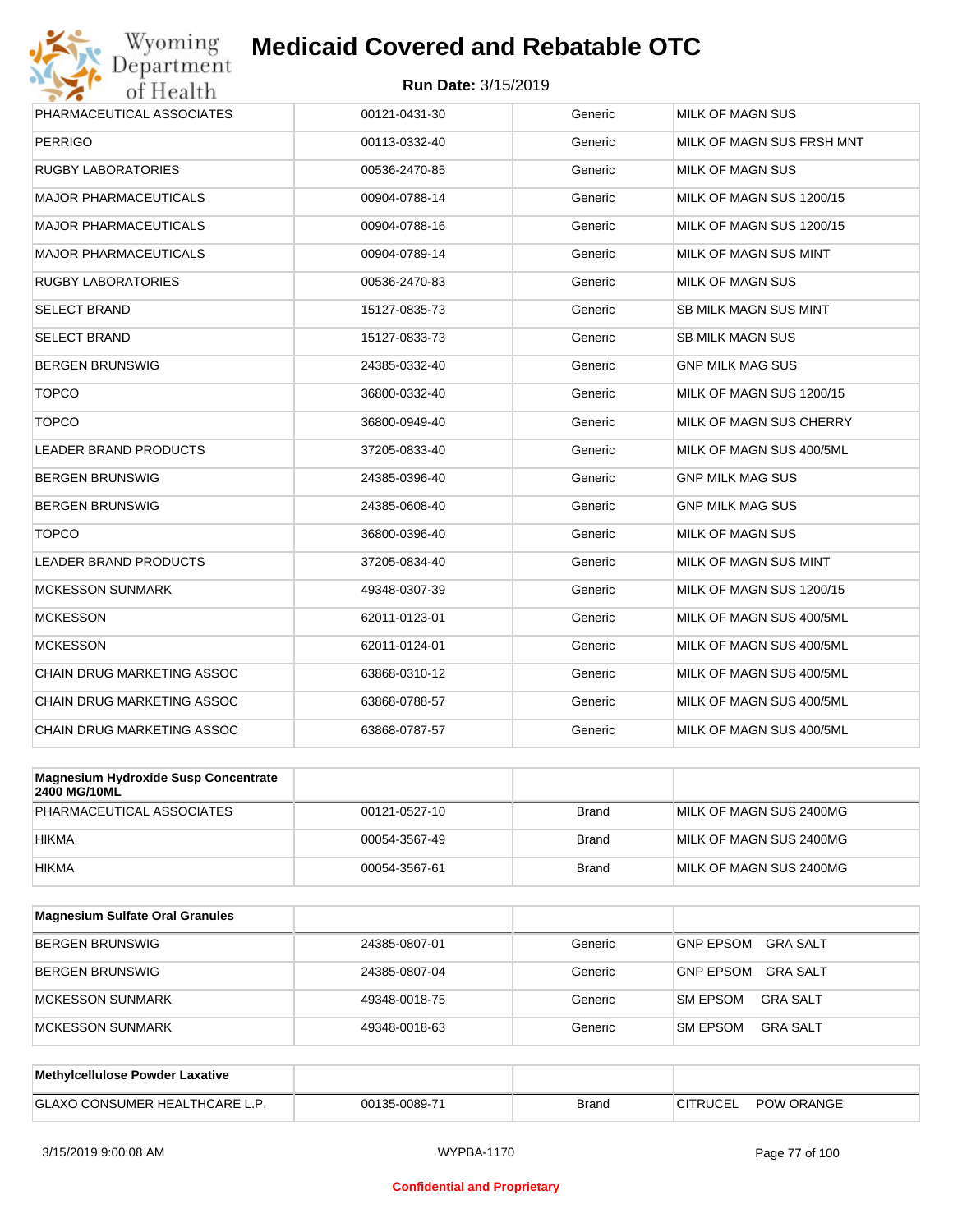| Wyoming<br>Department                 | <b>Medicaid Covered and Rebatable OTC</b> |              |                                      |
|---------------------------------------|-------------------------------------------|--------------|--------------------------------------|
| of Health                             | <b>Run Date: 3/15/2019</b>                |              |                                      |
| <b>GLAXO CONSUMER HEALTHCARE L.P.</b> | 00135-0090-70                             | <b>Brand</b> | <b>CITRUCEL</b><br>POW SF ORANG      |
| GLAXO CONSUMER HEALTHCARE L.P.        | 00135-0090-74                             | <b>Brand</b> | CITRUCEL<br>POW SF ORANG             |
| GLAXO CONSUMER HEALTHCARE L.P.        | 00135-0090-75                             | <b>Brand</b> | CITRUCEL<br>POW SF ORANG             |
| <b>GLAXO CONSUMER HEALTHCARE L.P.</b> | 00135-0089-69                             | <b>Brand</b> | <b>CITRUCEL</b><br><b>POW ORANGE</b> |
| <b>MAJOR PHARMACEUTICALS</b>          | 00904-5675-16                             | Generic      | SOLUBLE FIB POW THERAPY              |
| Methylcellulose Tab 500 MG            |                                           |              |                                      |
| <b>GLAXO CONSUMER HEALTHCARE L.P.</b> | 00135-0199-02                             | <b>Brand</b> | <b>CITRUCEL</b><br><b>TAB 500MG</b>  |
| GLAXO CONSUMER HEALTHCARE L.P.        | 00135-0199-07                             | <b>Brand</b> | <b>CITRUCEL</b><br>TAB 500MG         |
| GLAXO CONSUMER HEALTHCARE L.P.        | 00135-0199-01                             | <b>Brand</b> | <b>CITRUCEL</b><br>TAB 500MG         |
| <b>BERGEN BRUNSWIG</b>                | 24385-0466-78                             | Generic      | FIBER THERAP TAB 500MG               |
| <b>MCKESSON SUNMARK</b>               | 49348-0541-10                             | Generic      | SM FIBER LAX TAB 500MG               |
| <b>MCKESSON</b>                       | 62011-0134-01                             | Generic      | HM FIBER<br>TAB 500MG                |
|                                       |                                           |              |                                      |
| <b>Mineral Oil</b>                    |                                           |              |                                      |
| <b>PERRIGO</b>                        | 00574-0618-16                             | Generic      | <b>MINERAL</b><br>OIL                |
| <b>BERGEN BRUNSWIG</b>                | 24385-0685-16                             | Generic      | <b>GNP MINERAL OIL HEAVY</b>         |
| <b>MCKESSON SUNMARK</b>               | 49348-0804-38                             | Generic      | SM MINERAL OIL                       |
| CHAIN DRUG MARKETING ASSOC            | 63868-0938-16                             | Generic      | QC MINERAL OIL HEAVY                 |
| <b>Mineral Oil Enema</b>              |                                           |              |                                      |
| <b>FLEET PHARMACEUTICALS</b>          | 00132-0301-40                             | <b>Brand</b> | FLEET OIL ENE                        |
| <b>MCKESSON</b>                       | 62011-0190-01                             | Generic      | MINERAL OIL ENE                      |
|                                       |                                           |              |                                      |
| Polyethylene Glycol 3350 Oral Packet  |                                           |              |                                      |
| <b>MAJOR PHARMACEUTICALS</b>          | 00904-6025-61                             | Generic      | <b>POW</b><br>PEG 3350               |
| <b>MAJOR PHARMACEUTICALS</b>          | 00904-6422-81                             | Generic      | PEG 3350<br><b>POW</b>               |
| <b>MAJOR PHARMACEUTICALS</b>          | 00904-6422-86                             | Generic      | PEG 3350<br><b>POW</b>               |
| <b>TOPCO</b>                          | 36800-0306-52                             | Generic      | CLEARLAX POW                         |
| <b>MYLAN INSTITUTIONAL</b>            | 51079-0306-01                             | Generic      | POLYETH GLYC POW 3350 NF             |
| <b>MYLAN INSTITUTIONAL</b>            | 51079-0306-30                             | Generic      | POLYETH GLYC POW 3350 NF             |
| AMERICAN HEALTH PACKAGING             | 68084-0430-98                             | Generic      | HEALTHYLAX POW                       |
| AMERICAN HEALTH PACKAGING             | 68084-0430-99                             | Generic      | HEALTHYLAX POW                       |

| Polyethylene Glycol 3350 Oral Powder |               |         |         |            |
|--------------------------------------|---------------|---------|---------|------------|
| RUGBY LABORATORIES                   | 00536-1052-24 | Generic | PEG3350 | <b>POW</b> |
| <b>RUGBY LABORATORIES</b>            | 00536-1052-27 | Generic | PEG3350 | <b>POW</b> |
| RUGBY LABORATORIES                   | 00536-1052-84 | Generic | PEG3350 | <b>POW</b> |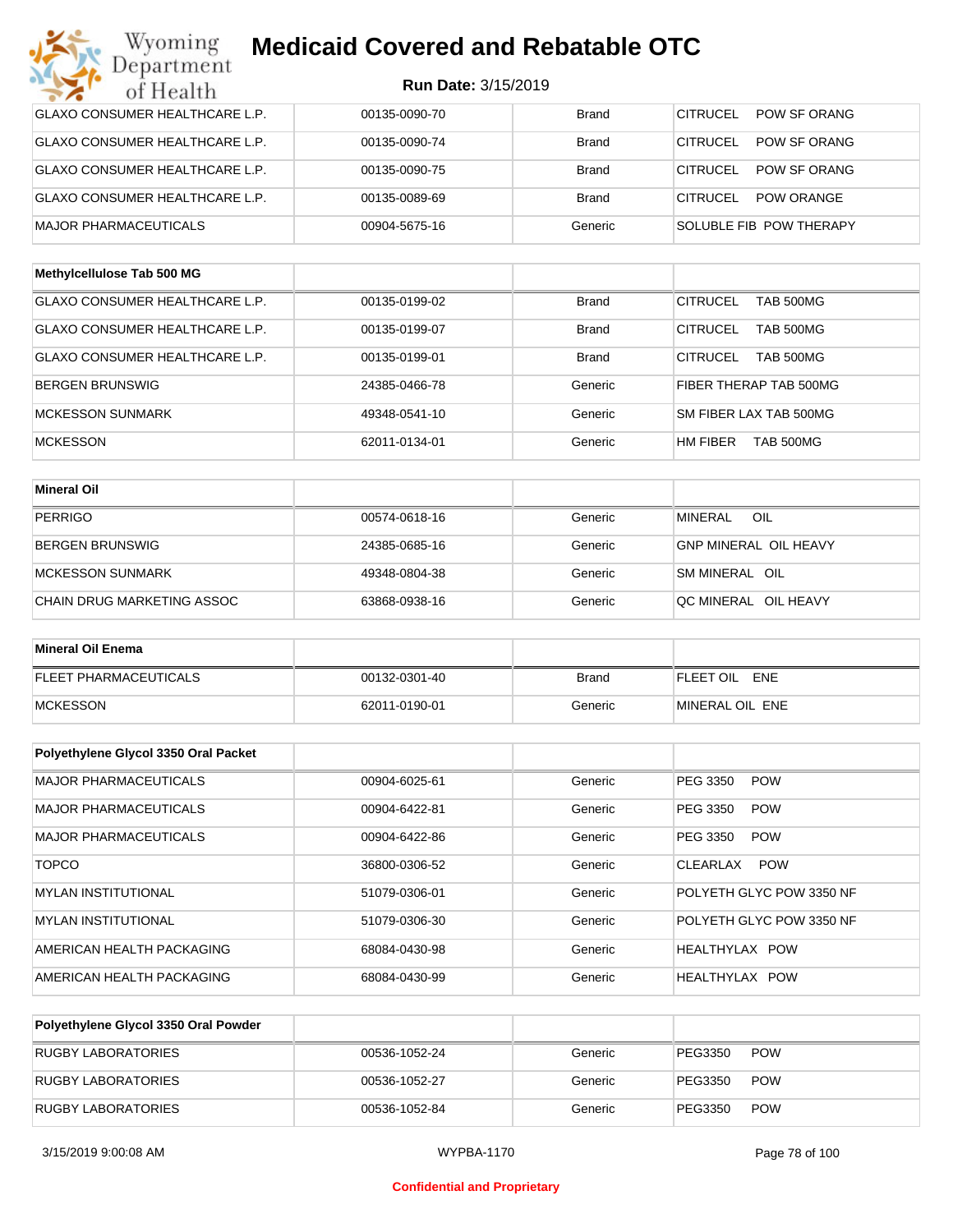

| Run Date: 3/15/2019<br>of Health<br><b>MAJOR PHARMACEUTICALS</b><br>Generic<br>PEG 3350<br><b>POW</b><br>00904-6025-76<br><b>MAJOR PHARMACEUTICALS</b><br>00904-6025-77<br>Generic<br>PEG 3350<br><b>POW</b><br><b>MAJOR PHARMACEUTICALS</b><br>00904-6025-84<br>Generic<br>PEG 3350<br><b>POW</b><br><b>TOPCO</b><br>36800-0181-04<br>Generic<br>CLEARLAX<br><b>POW</b><br><b>TOPCO</b><br>36800-0306-01<br>Generic<br>CLEARLAX<br><b>POW</b><br><b>TOPCO</b><br>36800-0306-02<br>Generic<br>CLEARLAX<br><b>POW</b><br><b>TOPCO</b><br>36800-0306-03<br>Generic<br>CLEARLAX<br><b>POW</b><br><b>LEADER BRAND PRODUCTS</b><br>37205-0612-71<br>Generic<br>CLEARLAX<br><b>POW</b><br>LEADER BRAND PRODUCTS<br>37205-0612-72<br>Generic<br>CLEARLAX<br><b>POW</b><br>LEADER BRAND PRODUCTS<br>37205-0612-73<br>Generic<br>CLEARLAX<br><b>POW</b><br>LUPIN PHARMACEUTICALS<br>43386-0312-08<br>Generic<br>GAVILAX<br><b>POW</b><br><b>LUPIN PHARMACEUTICALS</b><br>43386-0312-14<br>Generic<br>GAVILAX<br><b>POW</b><br>PERRIGO PHARMACEUTICALS<br>POLYETH GLYC POW 3350 NF<br>45802-0868-03<br>Generic<br>PERRIGO PHARMACEUTICALS<br>45802-0868-02<br>Generic<br>POLYETH GLYC POW 3350 NF<br>AMERISOURCE BERGEN DRUGS<br>46122-0014-33<br>Generic<br>GNP CLEARLAX POW<br>PERRIGO PHARMACEUTICALS<br>45802-0868-01<br>Generic<br>POLYETH GLYC POW 3350 NF<br>AMERISOURCE BERGEN DRUGS<br>46122-0014-31<br>Generic<br>GNP CLEARLAX POW<br>AMERISOURCE BERGEN DRUGS<br>46122-0014-71<br>Generic<br>GNP CLEARLAX POW<br><b>MCKESSON SUNMARK</b><br>49348-0893-70<br>Generic<br>SM CLEARLAX POW<br><b>MCKESSON SUNMARK</b><br>49348-0893-50<br>Generic<br>SM CLEARLAX POW<br><b>MCKESSON SUNMARK</b><br>49348-0893-92<br>Generic<br>SM CLEARLAX POW<br><b>KREMERS URBAN</b><br>62175-0190-31<br>Generic<br>GLYCOLAX POW 3350 NF<br>KREMERS URBAN<br>62175-0195-15<br>Generic<br>POLYETH GLYC POW 3350 NF<br>GLYCOLAX POW 3350 NF<br>KREMERS URBAN<br>62175-0190-15<br>Generic<br>POLYETH GLYC POW 3350 NF<br><b>KREMERS URBAN</b><br>62175-0195-07<br>Generic<br>POLYETH GLYC POW 3350 NF<br>KREMERS URBAN<br>62175-0195-31<br>Generic<br><b>MCKESSON</b><br>62011-0153-01<br>Generic<br>HM CLEARLAX POW<br><b>MCKESSON</b><br>62011-0153-02<br>Generic<br>HM CLEARLAX POW<br>CHAIN DRUG MARKETING ASSOC<br>NATURA-LAX POW 3350 NF<br>63868-0002-14<br>Generic | Wyoming<br>Department | <b>Medicaid Covered and Rebatable OTC</b> |  |
|---------------------------------------------------------------------------------------------------------------------------------------------------------------------------------------------------------------------------------------------------------------------------------------------------------------------------------------------------------------------------------------------------------------------------------------------------------------------------------------------------------------------------------------------------------------------------------------------------------------------------------------------------------------------------------------------------------------------------------------------------------------------------------------------------------------------------------------------------------------------------------------------------------------------------------------------------------------------------------------------------------------------------------------------------------------------------------------------------------------------------------------------------------------------------------------------------------------------------------------------------------------------------------------------------------------------------------------------------------------------------------------------------------------------------------------------------------------------------------------------------------------------------------------------------------------------------------------------------------------------------------------------------------------------------------------------------------------------------------------------------------------------------------------------------------------------------------------------------------------------------------------------------------------------------------------------------------------------------------------------------------------------------------------------------------------------------------------------------------------------------------------------------------------------------------------------------------------------------------------------------------------------------------------------------------------------------------------------------------|-----------------------|-------------------------------------------|--|
|                                                                                                                                                                                                                                                                                                                                                                                                                                                                                                                                                                                                                                                                                                                                                                                                                                                                                                                                                                                                                                                                                                                                                                                                                                                                                                                                                                                                                                                                                                                                                                                                                                                                                                                                                                                                                                                                                                                                                                                                                                                                                                                                                                                                                                                                                                                                                         |                       |                                           |  |
|                                                                                                                                                                                                                                                                                                                                                                                                                                                                                                                                                                                                                                                                                                                                                                                                                                                                                                                                                                                                                                                                                                                                                                                                                                                                                                                                                                                                                                                                                                                                                                                                                                                                                                                                                                                                                                                                                                                                                                                                                                                                                                                                                                                                                                                                                                                                                         |                       |                                           |  |
|                                                                                                                                                                                                                                                                                                                                                                                                                                                                                                                                                                                                                                                                                                                                                                                                                                                                                                                                                                                                                                                                                                                                                                                                                                                                                                                                                                                                                                                                                                                                                                                                                                                                                                                                                                                                                                                                                                                                                                                                                                                                                                                                                                                                                                                                                                                                                         |                       |                                           |  |
|                                                                                                                                                                                                                                                                                                                                                                                                                                                                                                                                                                                                                                                                                                                                                                                                                                                                                                                                                                                                                                                                                                                                                                                                                                                                                                                                                                                                                                                                                                                                                                                                                                                                                                                                                                                                                                                                                                                                                                                                                                                                                                                                                                                                                                                                                                                                                         |                       |                                           |  |
|                                                                                                                                                                                                                                                                                                                                                                                                                                                                                                                                                                                                                                                                                                                                                                                                                                                                                                                                                                                                                                                                                                                                                                                                                                                                                                                                                                                                                                                                                                                                                                                                                                                                                                                                                                                                                                                                                                                                                                                                                                                                                                                                                                                                                                                                                                                                                         |                       |                                           |  |
|                                                                                                                                                                                                                                                                                                                                                                                                                                                                                                                                                                                                                                                                                                                                                                                                                                                                                                                                                                                                                                                                                                                                                                                                                                                                                                                                                                                                                                                                                                                                                                                                                                                                                                                                                                                                                                                                                                                                                                                                                                                                                                                                                                                                                                                                                                                                                         |                       |                                           |  |
|                                                                                                                                                                                                                                                                                                                                                                                                                                                                                                                                                                                                                                                                                                                                                                                                                                                                                                                                                                                                                                                                                                                                                                                                                                                                                                                                                                                                                                                                                                                                                                                                                                                                                                                                                                                                                                                                                                                                                                                                                                                                                                                                                                                                                                                                                                                                                         |                       |                                           |  |
|                                                                                                                                                                                                                                                                                                                                                                                                                                                                                                                                                                                                                                                                                                                                                                                                                                                                                                                                                                                                                                                                                                                                                                                                                                                                                                                                                                                                                                                                                                                                                                                                                                                                                                                                                                                                                                                                                                                                                                                                                                                                                                                                                                                                                                                                                                                                                         |                       |                                           |  |
|                                                                                                                                                                                                                                                                                                                                                                                                                                                                                                                                                                                                                                                                                                                                                                                                                                                                                                                                                                                                                                                                                                                                                                                                                                                                                                                                                                                                                                                                                                                                                                                                                                                                                                                                                                                                                                                                                                                                                                                                                                                                                                                                                                                                                                                                                                                                                         |                       |                                           |  |
|                                                                                                                                                                                                                                                                                                                                                                                                                                                                                                                                                                                                                                                                                                                                                                                                                                                                                                                                                                                                                                                                                                                                                                                                                                                                                                                                                                                                                                                                                                                                                                                                                                                                                                                                                                                                                                                                                                                                                                                                                                                                                                                                                                                                                                                                                                                                                         |                       |                                           |  |
|                                                                                                                                                                                                                                                                                                                                                                                                                                                                                                                                                                                                                                                                                                                                                                                                                                                                                                                                                                                                                                                                                                                                                                                                                                                                                                                                                                                                                                                                                                                                                                                                                                                                                                                                                                                                                                                                                                                                                                                                                                                                                                                                                                                                                                                                                                                                                         |                       |                                           |  |
|                                                                                                                                                                                                                                                                                                                                                                                                                                                                                                                                                                                                                                                                                                                                                                                                                                                                                                                                                                                                                                                                                                                                                                                                                                                                                                                                                                                                                                                                                                                                                                                                                                                                                                                                                                                                                                                                                                                                                                                                                                                                                                                                                                                                                                                                                                                                                         |                       |                                           |  |
|                                                                                                                                                                                                                                                                                                                                                                                                                                                                                                                                                                                                                                                                                                                                                                                                                                                                                                                                                                                                                                                                                                                                                                                                                                                                                                                                                                                                                                                                                                                                                                                                                                                                                                                                                                                                                                                                                                                                                                                                                                                                                                                                                                                                                                                                                                                                                         |                       |                                           |  |
|                                                                                                                                                                                                                                                                                                                                                                                                                                                                                                                                                                                                                                                                                                                                                                                                                                                                                                                                                                                                                                                                                                                                                                                                                                                                                                                                                                                                                                                                                                                                                                                                                                                                                                                                                                                                                                                                                                                                                                                                                                                                                                                                                                                                                                                                                                                                                         |                       |                                           |  |
|                                                                                                                                                                                                                                                                                                                                                                                                                                                                                                                                                                                                                                                                                                                                                                                                                                                                                                                                                                                                                                                                                                                                                                                                                                                                                                                                                                                                                                                                                                                                                                                                                                                                                                                                                                                                                                                                                                                                                                                                                                                                                                                                                                                                                                                                                                                                                         |                       |                                           |  |
|                                                                                                                                                                                                                                                                                                                                                                                                                                                                                                                                                                                                                                                                                                                                                                                                                                                                                                                                                                                                                                                                                                                                                                                                                                                                                                                                                                                                                                                                                                                                                                                                                                                                                                                                                                                                                                                                                                                                                                                                                                                                                                                                                                                                                                                                                                                                                         |                       |                                           |  |
|                                                                                                                                                                                                                                                                                                                                                                                                                                                                                                                                                                                                                                                                                                                                                                                                                                                                                                                                                                                                                                                                                                                                                                                                                                                                                                                                                                                                                                                                                                                                                                                                                                                                                                                                                                                                                                                                                                                                                                                                                                                                                                                                                                                                                                                                                                                                                         |                       |                                           |  |
|                                                                                                                                                                                                                                                                                                                                                                                                                                                                                                                                                                                                                                                                                                                                                                                                                                                                                                                                                                                                                                                                                                                                                                                                                                                                                                                                                                                                                                                                                                                                                                                                                                                                                                                                                                                                                                                                                                                                                                                                                                                                                                                                                                                                                                                                                                                                                         |                       |                                           |  |
|                                                                                                                                                                                                                                                                                                                                                                                                                                                                                                                                                                                                                                                                                                                                                                                                                                                                                                                                                                                                                                                                                                                                                                                                                                                                                                                                                                                                                                                                                                                                                                                                                                                                                                                                                                                                                                                                                                                                                                                                                                                                                                                                                                                                                                                                                                                                                         |                       |                                           |  |
|                                                                                                                                                                                                                                                                                                                                                                                                                                                                                                                                                                                                                                                                                                                                                                                                                                                                                                                                                                                                                                                                                                                                                                                                                                                                                                                                                                                                                                                                                                                                                                                                                                                                                                                                                                                                                                                                                                                                                                                                                                                                                                                                                                                                                                                                                                                                                         |                       |                                           |  |
|                                                                                                                                                                                                                                                                                                                                                                                                                                                                                                                                                                                                                                                                                                                                                                                                                                                                                                                                                                                                                                                                                                                                                                                                                                                                                                                                                                                                                                                                                                                                                                                                                                                                                                                                                                                                                                                                                                                                                                                                                                                                                                                                                                                                                                                                                                                                                         |                       |                                           |  |
|                                                                                                                                                                                                                                                                                                                                                                                                                                                                                                                                                                                                                                                                                                                                                                                                                                                                                                                                                                                                                                                                                                                                                                                                                                                                                                                                                                                                                                                                                                                                                                                                                                                                                                                                                                                                                                                                                                                                                                                                                                                                                                                                                                                                                                                                                                                                                         |                       |                                           |  |
|                                                                                                                                                                                                                                                                                                                                                                                                                                                                                                                                                                                                                                                                                                                                                                                                                                                                                                                                                                                                                                                                                                                                                                                                                                                                                                                                                                                                                                                                                                                                                                                                                                                                                                                                                                                                                                                                                                                                                                                                                                                                                                                                                                                                                                                                                                                                                         |                       |                                           |  |
|                                                                                                                                                                                                                                                                                                                                                                                                                                                                                                                                                                                                                                                                                                                                                                                                                                                                                                                                                                                                                                                                                                                                                                                                                                                                                                                                                                                                                                                                                                                                                                                                                                                                                                                                                                                                                                                                                                                                                                                                                                                                                                                                                                                                                                                                                                                                                         |                       |                                           |  |
|                                                                                                                                                                                                                                                                                                                                                                                                                                                                                                                                                                                                                                                                                                                                                                                                                                                                                                                                                                                                                                                                                                                                                                                                                                                                                                                                                                                                                                                                                                                                                                                                                                                                                                                                                                                                                                                                                                                                                                                                                                                                                                                                                                                                                                                                                                                                                         |                       |                                           |  |
|                                                                                                                                                                                                                                                                                                                                                                                                                                                                                                                                                                                                                                                                                                                                                                                                                                                                                                                                                                                                                                                                                                                                                                                                                                                                                                                                                                                                                                                                                                                                                                                                                                                                                                                                                                                                                                                                                                                                                                                                                                                                                                                                                                                                                                                                                                                                                         |                       |                                           |  |
|                                                                                                                                                                                                                                                                                                                                                                                                                                                                                                                                                                                                                                                                                                                                                                                                                                                                                                                                                                                                                                                                                                                                                                                                                                                                                                                                                                                                                                                                                                                                                                                                                                                                                                                                                                                                                                                                                                                                                                                                                                                                                                                                                                                                                                                                                                                                                         |                       |                                           |  |
|                                                                                                                                                                                                                                                                                                                                                                                                                                                                                                                                                                                                                                                                                                                                                                                                                                                                                                                                                                                                                                                                                                                                                                                                                                                                                                                                                                                                                                                                                                                                                                                                                                                                                                                                                                                                                                                                                                                                                                                                                                                                                                                                                                                                                                                                                                                                                         |                       |                                           |  |
|                                                                                                                                                                                                                                                                                                                                                                                                                                                                                                                                                                                                                                                                                                                                                                                                                                                                                                                                                                                                                                                                                                                                                                                                                                                                                                                                                                                                                                                                                                                                                                                                                                                                                                                                                                                                                                                                                                                                                                                                                                                                                                                                                                                                                                                                                                                                                         |                       |                                           |  |
|                                                                                                                                                                                                                                                                                                                                                                                                                                                                                                                                                                                                                                                                                                                                                                                                                                                                                                                                                                                                                                                                                                                                                                                                                                                                                                                                                                                                                                                                                                                                                                                                                                                                                                                                                                                                                                                                                                                                                                                                                                                                                                                                                                                                                                                                                                                                                         |                       |                                           |  |

| Psyllium Cap 0.52 GM      |               |         |                               |
|---------------------------|---------------|---------|-------------------------------|
| KONSYL PHARMACEUTICAL     | 00224-1847-80 | Generic | KONSYL<br><b>CAP 520MG</b>    |
| KONSYL PHARMACEUTICAL     | 00224-1847-10 | Generic | KONSYL<br>CAP 520MG           |
| <b>RUGBY LABORATORIES</b> | 00536-1500-60 | Generic | <b>REGULOID</b><br>CAP 0.52GM |
| LEADER BRAND PRODUCTS     | 37205-0372-78 | Generic | FIBER LAXTIV CAP 0.52GM       |
| <b>MCKESSON SUNMARK</b>   | 49348-0633-49 | Generic | SM FIBER LAX CAP 0.52GM       |
| <b>MCKESSON</b>           | 62011-0053-01 | Generic | <b>HM FIBER</b><br>CAP 0.52GM |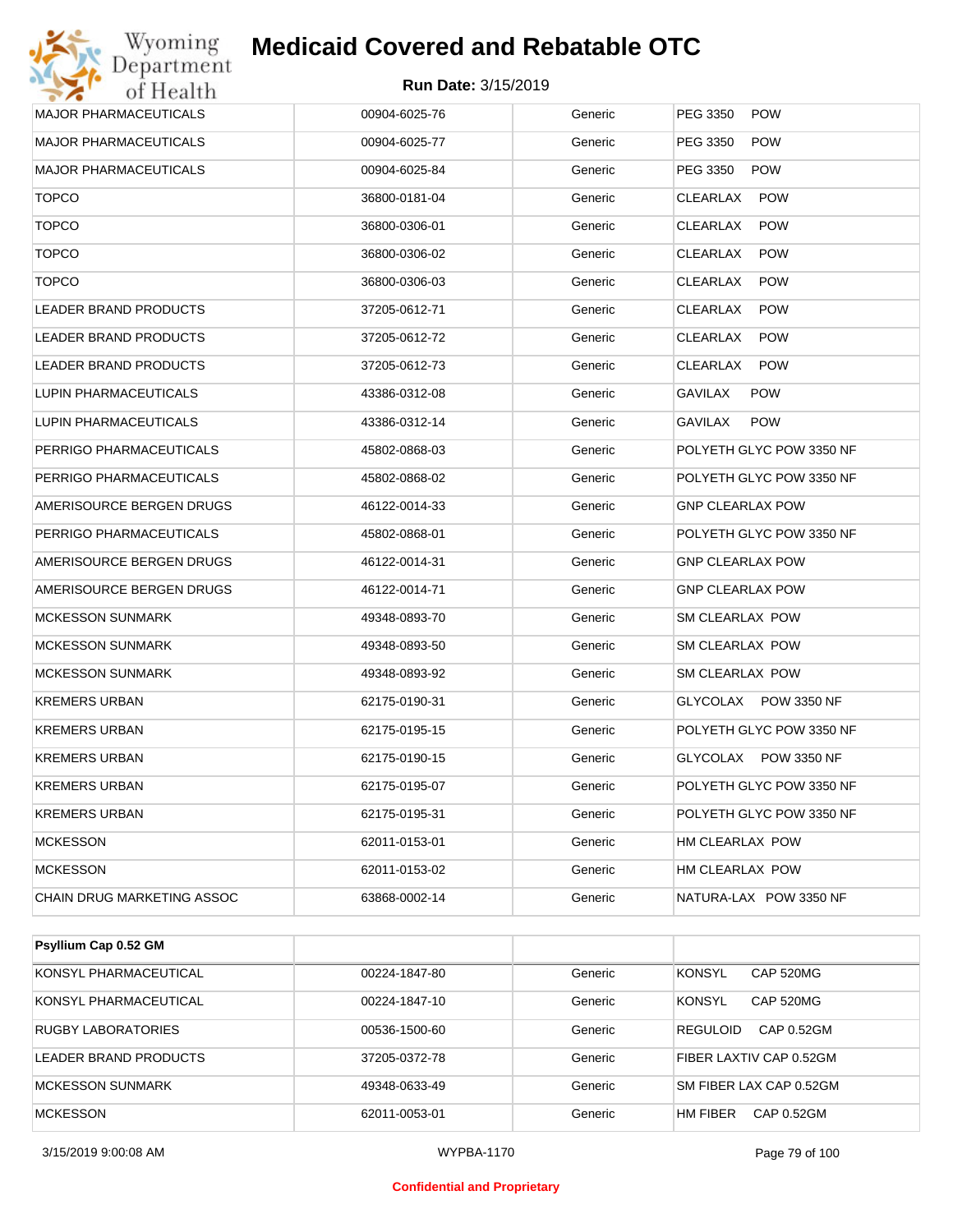

| Psyllium Powder 100%         |               |              |                               |
|------------------------------|---------------|--------------|-------------------------------|
| KONSYL PHARMACEUTICAL        | 00224-1801-06 | <b>Brand</b> | KONSYL DAILY POW 100%         |
| KONSYL PHARMACEUTICAL        | 00224-1801-07 | <b>Brand</b> | KONSYL DAILY POW 100%         |
| KONSYL PHARMACEUTICAL        | 00224-1801-80 | <b>Brand</b> | KONSYL DAILY POW 100%         |
| KONSYL PHARMACEUTICAL        | 00224-1801-81 | <b>Brand</b> | KONSYL DAILY POW 100%         |
| Psyllium Powder 28.3%        |               |              |                               |
| KONSYL PHARMACEUTICAL        | 00224-1852-06 | Generic      | KONSYL DAILY POW 28.3%        |
| KONSYL PHARMACEUTICAL        | 00224-1852-80 | Generic      | KONSYL DAILY POW 28.3%        |
| <b>RUGBY LABORATORIES</b>    | 00536-4445-54 | Generic      | <b>REGULOID</b><br>POW 28.3%  |
| <b>RUGBY LABORATORIES</b>    | 00536-4445-89 | Generic      | <b>REGULOID</b><br>POW 28.3%  |
| <b>MAJOR PHARMACEUTICALS</b> | 00904-5200-65 | Generic      | NATURL FIBER POW 28.3%        |
| <b>MAJOR PHARMACEUTICALS</b> | 00904-5200-66 | Generic      | NATURL FIBER POW 28.3%        |
| <b>MCKESSON SUNMARK</b>      | 49348-0047-65 | Generic      | SM FIBER<br>POW 28.3%         |
| <b>MCKESSON SUNMARK</b>      | 49348-0091-68 | Generic      | SM FIBER<br>POW 28.3%         |
| <b>MCKESSON</b>              | 62011-0133-01 | Generic      | HM FIBER<br>POW 28.3%         |
| Psyllium Powder 30.9%        |               |              |                               |
| KONSYL PHARMACEUTICAL        | 00224-1841-03 | Generic      | <b>KONSYL</b><br>POW 30.9%    |
| KONSYL PHARMACEUTICAL        | 00224-1841-80 | Generic      | <b>KONSYL</b><br>POW 30.9%    |
| <b>MCKESSON</b>              | 62011-0135-01 | Generic      | HM FIBER<br>POW 30.9%         |
| Psyllium Powder 48.57%       |               |              |                               |
| RUGBY LABORATORIES           | 00536-4444-54 | Generic      | <b>REGULOID</b><br>POW 48.57% |
| <b>RUGBY LABORATORIES</b>    | 00536-4444-89 | Generic      | <b>REGULOID</b><br>POW 48.57% |
| MAJOR PHARMACEUTICALS        | 00904-5199-65 | Generic      | NAT FIBER<br>POW THERAPY      |
| <b>MAJOR PHARMACEUTICALS</b> | 00904-5199-66 | Generic      | NAT FIBER<br>POW THERAPY      |
| <b>BERGEN BRUNSWIG</b>       | 24385-0301-27 | Generic      | NAT FIBER<br>POW 48.57%       |
| <b>MCKESSON SUNMARK</b>      | 49348-0166-93 | Generic      | SM FIBER<br>POW 48.57%        |
| <b>MCKESSON SUNMARK</b>      | 49348-0166-65 | Generic      | SM FIBER<br>POW 48.57%        |
| <b>MCKESSON</b>              | 62011-0136-01 | Generic      | POW 48.57%<br>HM FIBER        |
| Psyllium Powder 52.3%        |               |              |                               |

| I SYIIIUIII I UWUGI JAJ/0 |               |       |                       |
|---------------------------|---------------|-------|-----------------------|
| KONSYL PHARMACEUTICAL     | 00224-1822-03 | Brand | POW 52.3%<br>KONSYL-D |
| KONSYL PHARMACEUTICAL     | 00224-1822-80 | Brand | POW 52.3%<br>KONSYL-D |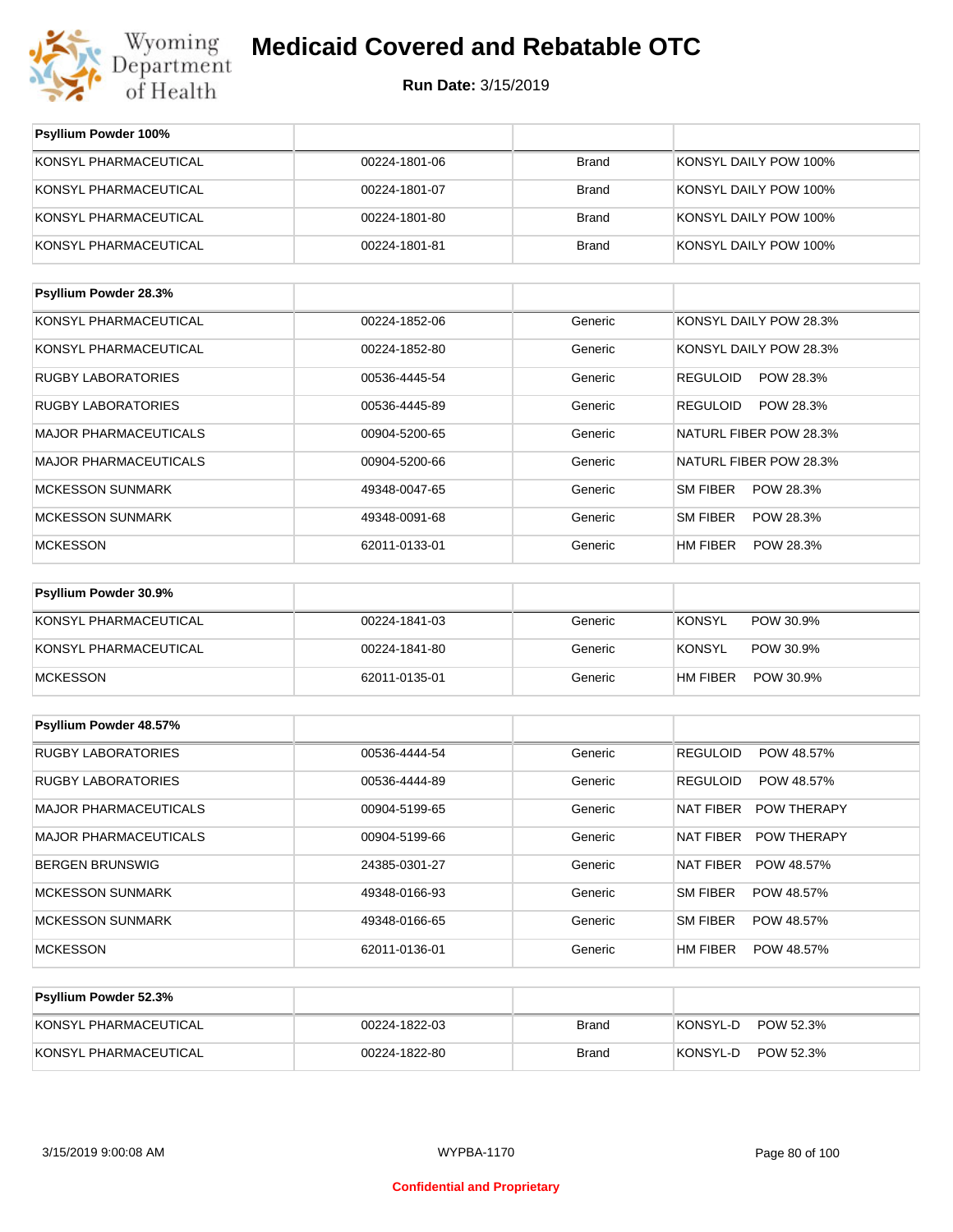

**Psyllium Powder 58.6%**

# **Medicaid Covered and Rebatable OTC**

| RUGBY LABORATORIES             | 00536-1875-16 | Generic      | <b>REGULOID</b><br>POW 58.6% |
|--------------------------------|---------------|--------------|------------------------------|
| <b>RUGBY LABORATORIES</b>      | 00536-1875-79 | Generic      | <b>REGULOID</b><br>POW 58.6% |
| RUGBY LABORATORIES             | 00536-1881-16 | Generic      | <b>REGULOID</b><br>POW 58.6% |
| MAJOR PHARMACEUTICALS          | 00904-5788-77 | Generic      | FIBER THERAP POW 58.6%       |
| RUGBY LABORATORIES             | 00536-1881-79 | Generic      | <b>REGULOID</b><br>POW 58.6% |
| <b>MCKESSON SUNMARK</b>        | 49348-0090-92 | Generic      | SM FIBER<br>POW 58.6%        |
| <b>MCKESSON</b>                | 62011-0137-01 | Generic      | POW 58.6%<br>HM FIBER        |
|                                |               |              |                              |
| Psyllium Powder 60.3%          |               |              |                              |
| KONSYL PHARMACEUTICAL          | 00224-1866-28 | <b>Brand</b> | <b>KONSYL</b><br>POW 60.3%   |
| KONSYL PHARMACEUTICAL          | 00224-1866-80 | <b>Brand</b> | <b>KONSYL</b><br>POW 60.3%   |
| KONSYL PHARMACEUTICAL          | 00224-1855-81 | <b>Brand</b> | <b>KONSYL</b><br>POW 60.3%   |
| KONSYL PHARMACEUTICAL          | 00224-1855-07 | <b>Brand</b> | <b>KONSYL</b><br>POW 60.3%   |
|                                |               |              |                              |
| Psyllium Powder 71.67%         |               |              |                              |
| KONSYL PHARMACEUTICAL          | 00224-1856-06 | <b>Brand</b> | <b>KONSYL</b><br>POW 71.67%  |
| KONSYL PHARMACEUTICAL          | 00224-1856-80 | <b>Brand</b> | <b>KONSYL</b><br>POW 71.67%  |
|                                |               |              |                              |
| Psyllium Powder Packet 100%    |               |              |                              |
| KONSYL PHARMACEUTICAL          | 00224-1801-24 | <b>Brand</b> | KONSYL DAILY POW 100%        |
| KONSYL PHARMACEUTICAL          | 00224-1801-84 | <b>Brand</b> | KONSYL DAILY POW 100%        |
| KONSYL PHARMACEUTICAL          | 00224-1801-35 | <b>Brand</b> | KONSYL DAILY POW 100%        |
|                                |               |              |                              |
| Psyllium Powder Packet 28.3%   |               |              |                              |
| KONSYL PHARMACEUTICAL          | 00224-1852-13 | <b>Brand</b> | KONSYL DAILY POW 28.3%       |
| KONSYL PHARMACEUTICAL          | 00224-1852-81 | <b>Brand</b> | KONSYL DAILY POW 28.3%       |
|                                |               |              |                              |
| Psyllium Powder Packet 60.3%   |               |              |                              |
| KONSYL PHARMACEUTICAL          | 00224-1855-82 | <b>Brand</b> | <b>KONSYL</b><br>POW 60.3%   |
| KONSYL PHARMACEUTICAL          | 00224-1855-30 | <b>Brand</b> | <b>KONSYL</b><br>POW 60.3%   |
|                                |               |              |                              |
| Sennosides Chew Tab 15 MG      |               |              |                              |
| GLAXO CONSUMER HEALTHCARE L.P. | 00067-0005-48 | <b>Brand</b> | EX-LAX<br>CHW 15MG           |
| GLAXO CONSUMER HEALTHCARE L.P. | 00067-0005-12 | Brand        | EX-LAX<br>CHW 15MG           |
| GLAXO CONSUMER HEALTHCARE L.P. | 00067-0005-24 | Brand        | EX-LAX<br>CHW 15MG           |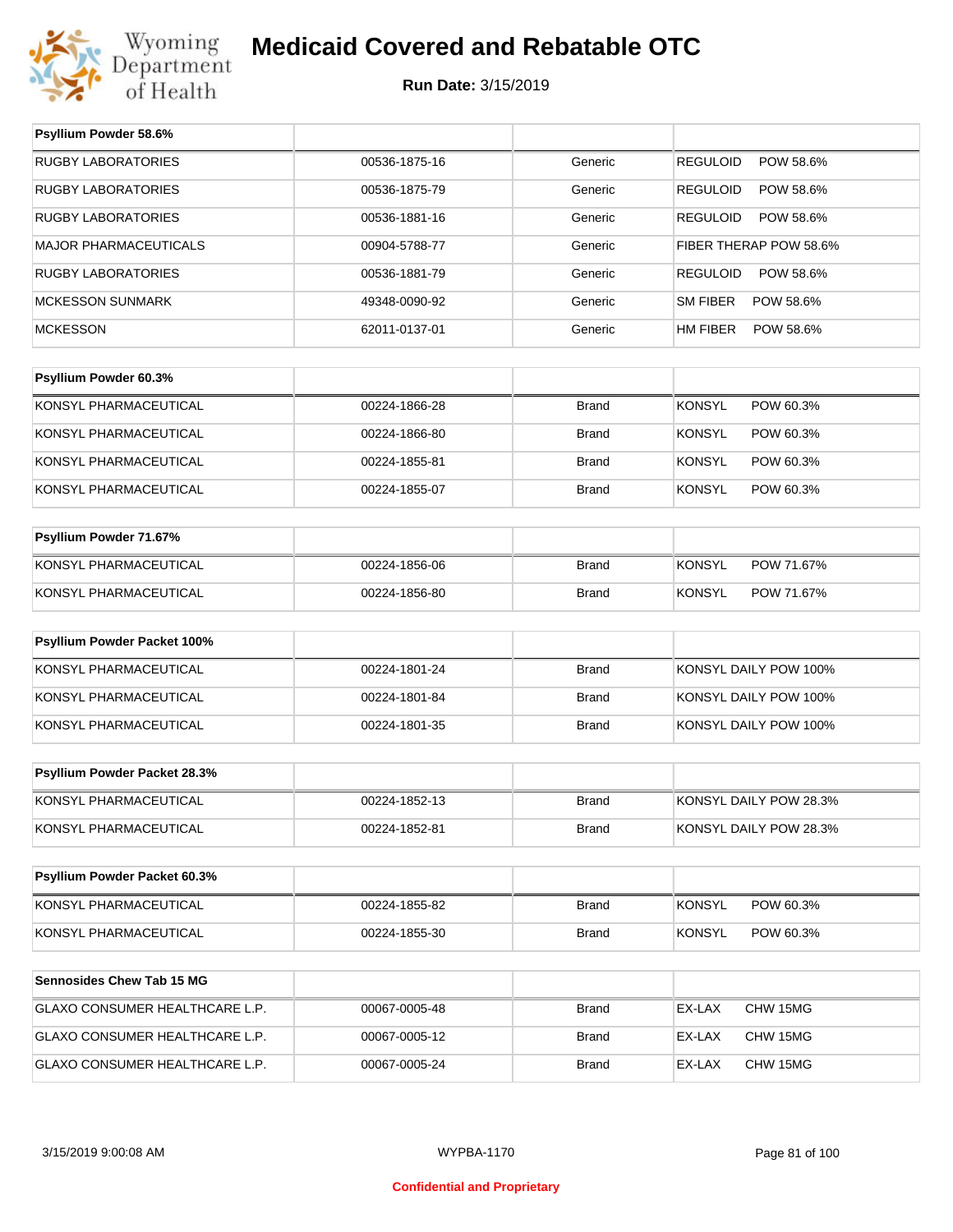

| Sennosides Syrup 8.8 MG/5ML           |               |              |                                |
|---------------------------------------|---------------|--------------|--------------------------------|
| <b>RUGBY LABORATORIES</b>             | 00536-1000-59 | Generic      | LIQ 8.8MG/5<br><b>SENEXON</b>  |
| <b>MAJOR PHARMACEUTICALS</b>          | 00904-6289-09 | Generic      | <b>SENNA</b><br>SYP 8.8MG/5    |
| Sennosides Tab 15 MG                  |               |              |                                |
| <b>GLAXO CONSUMER HEALTHCARE L.P.</b> | 00067-0003-08 | <b>Brand</b> | TAB 15MG<br>EX-LAX             |
| <b>GLAXO CONSUMER HEALTHCARE L.P.</b> | 00067-0003-30 | <b>Brand</b> | EX-LAX<br>TAB 15MG             |
| <b>GLAXO CONSUMER HEALTHCARE L.P.</b> | 00067-6025-60 | Generic      | PERDIEM OVER TAB 15MG          |
| Sennosides Tab 17.2 MG                |               |              |                                |
| PURDUE PRODUCTS LP                    | 67618-0315-12 | <b>Brand</b> | SENOKOT XTRA TAB 17.2MG        |
|                                       |               |              |                                |
| Sennosides Tab 25 MG                  |               |              |                                |
| <b>GLAXO CONSUMER HEALTHCARE L.P.</b> | 00067-0016-24 | <b>Brand</b> | EX-LAX<br>TAB MAX ST           |
| GLAXO CONSUMER HEALTHCARE L.P.        | 00067-0016-90 | <b>Brand</b> | EX-LAX<br>TAB MAX ST           |
| <b>GLAXO CONSUMER HEALTHCARE L.P.</b> | 00067-0016-48 | <b>Brand</b> | EX-LAX<br><b>TAB MAX ST</b>    |
| <b>BERGEN BRUNSWIG</b>                | 24385-0369-62 | Generic      | <b>GNP LAXATIVE TAB 25MG</b>   |
| <b>LEADER BRAND PRODUCTS</b>          | 37205-0294-62 | Generic      | LAXATIVE<br>TAB 25MG           |
| <b>MCKESSON SUNMARK</b>               | 49348-0224-04 | Generic      | SM SENNA LAX TAB MAX STR       |
| <b>CHAIN DRUG MARKETING ASSOC</b>     | 63868-0549-24 | Generic      | LAXATIVE<br><b>TAB MAX-STR</b> |

| Sennosides Tab 8.6 MG        |               |         |                             |
|------------------------------|---------------|---------|-----------------------------|
| PAR PHARMACEUTICAL           | 00603-0282-32 | Generic | SENNA LAX TAB 8.6MG         |
| <b>MAJOR PHARMACEUTICALS</b> | 00904-6434-59 | Generic | <b>SENNA</b><br>TAB 8.6MG   |
| <b>MAJOR PHARMACEUTICALS</b> | 00904-6434-80 | Generic | TAB 8.6MG<br><b>SENNA</b>   |
| <b>MAJOR PHARMACEUTICALS</b> | 00904-5165-59 | Generic | <b>SENNA</b><br>TAB 8.6MG   |
| <b>RUGBY LABORATORIES</b>    | 00536-5904-01 | Generic | TAB 8.6MG<br><b>SENEXON</b> |
| <b>PAR PHARMACEUTICAL</b>    | 00603-0282-21 | Generic | SENNA LAX TAB 8.6MG         |
| <b>RUGBY LABORATORIES</b>    | 00536-5904-10 | Generic | <b>SENEXON</b><br>TAB 8.6MG |
| <b>MAJOR PHARMACEUTICALS</b> | 00904-5165-61 | Generic | TAB 8.6MG<br><b>SENNA</b>   |
| <b>MAJOR PHARMACEUTICALS</b> | 00904-5165-80 | Generic | <b>SENNA</b><br>TAB 8.6MG   |
| PHARBEST PHARMACEUTICALS     | 16103-0363-08 | Generic | SENNA-TABS TAB 8.6MG        |
| PHARBEST PHARMACEUTICALS     | 16103-0363-11 | Generic | SENNA-TABS TAB 8.6MG        |
| <b>BERGEN BRUNSWIG</b>       | 24385-0404-78 | Generic | SENNA-LAX TAB 8.6MG         |
| <b>LEADER BRAND PRODUCTS</b> | 37205-0241-78 | Generic | TAB 8.6MG<br><b>SENNA</b>   |
| <b>SELECT BRAND</b>          | 15127-0105-01 | Generic | SB SENNA-LAX TAB 8.6MG      |
| TIME-CAP LABS                | 49483-0080-01 | Generic | SENNA-TIME TAB 8.6MG        |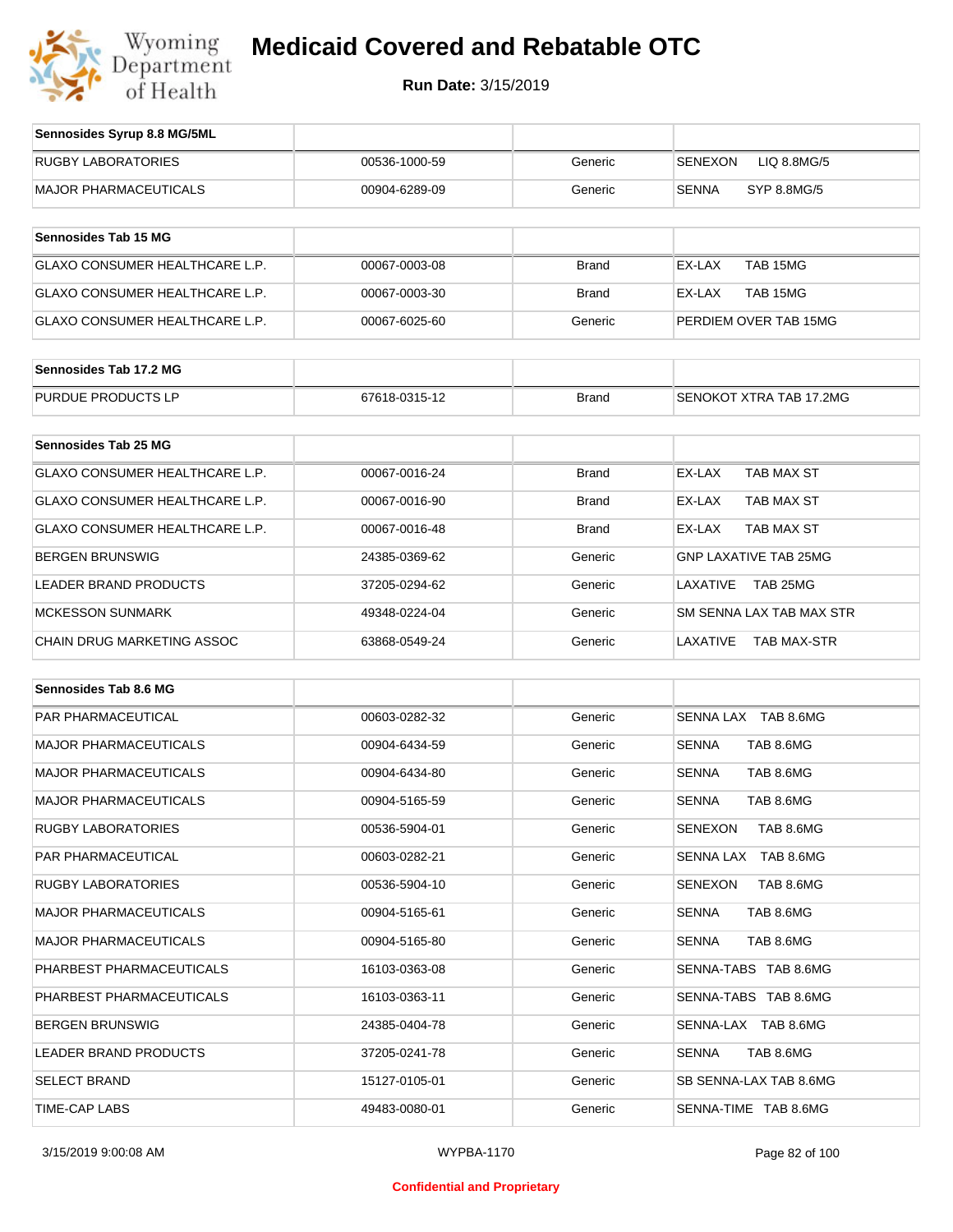

| TIME-CAP LABS              | 49483-0080-10 | Generic      | SENNA-TIME TAB 8.6MG         |
|----------------------------|---------------|--------------|------------------------------|
| <b>MCKESSON</b>            | 62011-0192-01 | Generic      | <b>HM SENNA</b><br>TAB 8.6MG |
| AUBURN PHARMACEUTICAL      | 62107-0031-01 | Generic      | <b>SENNO</b><br>TAB 8.6MG    |
| <b>PURDUE PRODUCTS LP</b>  | 67618-0300-50 | <b>Brand</b> | <b>SENOKOT</b><br>TAB 8.6MG  |
| CHAIN DRUG MARKETING ASSOC | 63868-0257-10 | Generic      | NAT VEG LAX TAB 8.6MG        |
| <b>PURDUE PRODUCTS LP</b>  | 67618-0300-10 | <b>Brand</b> | TAB 8.6MG<br><b>SENOKOT</b>  |
| <b>PURDUE PRODUCTS LP</b>  | 67618-0300-20 | <b>Brand</b> | TAB 8.6MG<br><b>SENOKOT</b>  |
| <b>PURDUE PRODUCTS LP</b>  | 67618-0300-11 | <b>Brand</b> | <b>SENOKOT</b><br>TAB 8.6MG  |

| Sennosides-Docusate Sodium Tab 8.6-50<br>ΜG |               |         |                           |
|---------------------------------------------|---------------|---------|---------------------------|
| <b>RUGBY LABORATORIES</b>                   | 00536-0355-10 | Generic | DSS/SENNA TAB 8.6-50MG    |
| <b>RUGBY LABORATORIES</b>                   | 00536-4086-10 | Generic | SENEXON-S TAB 8.6-50MG    |
| <b>PAR PHARMACEUTICAL</b>                   | 00603-0149-32 | Generic | DOC-Q-LAX TAB 8.6-50MG    |
| <b>RUGBY LABORATORIES</b>                   | 00536-0355-01 | Generic | DSS/SENNA TAB 8.6-50MG    |
| <b>MAJOR PHARMACEUTICALS</b>                | 00904-5643-60 | Generic | DOK PLUS<br>TAB 8.6-50MG  |
| <b>RUGBY LABORATORIES</b>                   | 00536-4086-01 | Generic | SENEXON-S TAB 8.6-50MG    |
| <b>PAR PHARMACEUTICAL</b>                   | 00603-0149-21 | Generic | DOC-Q-LAX TAB 8.6-50MG    |
| <b>MAJOR PHARMACEUTICALS</b>                | 00904-5643-61 | Generic | DOK PLUS<br>TAB 8.6-50MG  |
| PAR PHARMACEUTICAL                          | 00603-0283-21 | Generic | SENNALAX-S TAB 8.6-50MG   |
| <b>PAR PHARMACEUTICAL</b>                   | 00603-0283-32 | Generic | SENNALAX-S TAB 8.6-50MG   |
| <b>MAJOR PHARMACEUTICALS</b>                | 00904-6339-61 | Generic | SENNA PLUS TAB 8.6-50MG   |
| <b>BERGEN BRUNSWIG</b>                      | 24385-0495-78 | Generic | STOOL SOFTNR TAB 8.6-50MG |
| <b>BERGEN BRUNSWIG</b>                      | 24385-0495-72 | Generic | STOOL SOFTNR TAB 8.6-50MG |
| <b>BERGEN BRUNSWIG</b>                      | 24385-0505-72 | Generic | SENNA PLUS TAB 8.6-50MG   |
| <b>LEADER BRAND PRODUCTS</b>                | 37205-0251-72 | Generic | SENNA PLUS TAB 8.6-50MG   |
| <b>MCKESSON SUNMARK</b>                     | 49348-0532-12 | Generic | LAX/STL SOFT TAB 8.6-50MG |
| MCKESSON SUNMARK                            | 49348-0544-10 | Generic | STOOL SOFTNR TAB 8.6-50MG |
| <b>MCKESSON SUNMARK</b>                     | 49348-0544-19 | Generic | STOOL SOFTNR TAB 8.6-50MG |
| TIME-CAP LABS                               | 49483-0081-01 | Generic | SENNA-TIME S TAB 8.6-50MG |
| TIME-CAP LABS                               | 49483-0081-10 | Generic | SENNA-TIME S TAB 8.6-50MG |
| <b>CYPRESS PHARMACEUTICAL</b>               | 60258-0951-06 | Generic | TAB 8.6-50MG<br>SENNA-S   |
| <b>MCKESSON</b>                             | 62011-0165-01 | Generic | STOOL SOFTNR TAB 8.6-50MG |
| <b>MCKESSON</b>                             | 62011-0161-01 | Generic | SENNA-S<br>TAB 8.6-50MG   |
| <b>MCKESSON PACKAGING SERVICES</b>          | 63739-0432-10 | Generic | SENNA/DSS TAB 8.6-50MG    |
| <b>MCKESSON PACKAGING SERVICES</b>          | 63739-0432-01 | Generic | SENNA/DSS TAB 8.6-50MG    |
| <b>CHAIN DRUG MARKETING ASSOC</b>           | 63868-0131-01 | Generic | STOOL SOFTNR TAB 8.6-50MG |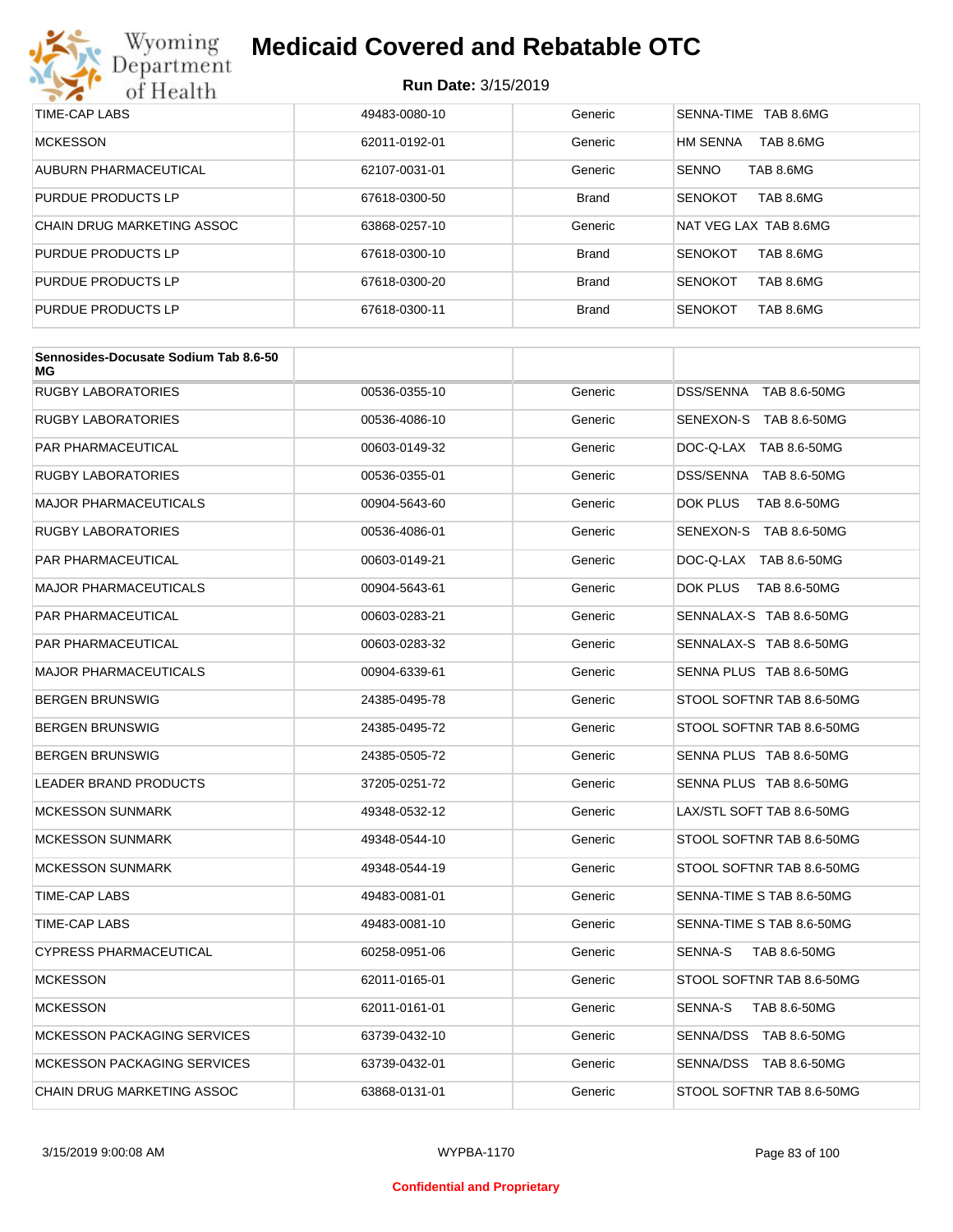# Wyoming<br>Department<br>of Health

# **Medicaid Covered and Rebatable OTC**

| <b>PURDUE PRODUCTS LP</b> | 67618-0106-10 | Generic      | PERI-COLACE TAB 8.6-50MG  |
|---------------------------|---------------|--------------|---------------------------|
| <b>PURDUE PRODUCTS LP</b> | 67618-0106-30 | Generic      | PERI-COLACE TAB 8.6-50MG  |
| <b>PURDUE PRODUCTS LP</b> | 67618-0106-60 | Generic      | PERI-COLACE TAB 8.6-50MG  |
| <b>PURDUE PRODUCTS LP</b> | 67618-0310-01 | <b>Brand</b> | SENOKOT S<br>TAB 8.6-50MG |
| <b>PURDUE PRODUCTS LP</b> | 67618-0310-11 | <b>Brand</b> | SENOKOT S<br>TAB 8.6-50MG |
| <b>PURDUE PRODUCTS LP</b> | 67618-0310-60 | <b>Brand</b> | SENOKOT S<br>TAB 8.6-50MG |
| <b>PURDUE PRODUCTS LP</b> | 67618-0310-30 | <b>Brand</b> | SENOKOT S<br>TAB 8.6-50MG |

| Sennosides-Psyllium Cap 9-500 MG   |               |       |                          |
|------------------------------------|---------------|-------|--------------------------|
| KONSYL PHARMACEUTICAL              | 00224-1860-60 | Brand | SENNA PROMPT CAP 9-500MG |
| KONSYL PHARMACEUTICAL              | 00224-1860-81 | Brand | SENNA PROMPT CAP 9-500MG |
| <b>MINERALS &amp; ELECTROLYTES</b> |               |       |                          |

| Calcium Carbonate Tab 1250 MG (500 MG<br>Elemental Ca) |               |         |                         |
|--------------------------------------------------------|---------------|---------|-------------------------|
| <b>HIKMA</b>                                           | 00054-4120-25 | Generic | CALCIUM CARB TAB 1250MG |
| <b>HIKMA</b>                                           | 00054-8120-25 | Generic | CALCIUM CARB TAB 1250MG |

| <b>Calcium Carbonate-Magnesium Carbonate</b><br>Tab 250-300 MG |               |       |                                    |  |
|----------------------------------------------------------------|---------------|-------|------------------------------------|--|
| NEPHRO-TECH                                                    | 59528-0508-05 | Brand | <b>TAB 300</b><br><b>MAGNEBIND</b> |  |

| Calcium Gluconate Tab 500 MG                         |               |         |                        |
|------------------------------------------------------|---------------|---------|------------------------|
| <b>HIKMA</b>                                         | 00054-0262-25 | Generic | CALCIUM GLUC TAB 500MG |
| <b>HIKMA</b>                                         | 00054-0262-20 | Generic | CALCIUM GLUC TAB 500MG |
| <b>NASAL AGENTS - SYSTEMIC AND</b><br><b>TOPICAL</b> |               |         |                        |

| Cromolyn Sodium Nasal Aerosol Soln 5.2<br> MG/ACT (4%) |               |         |                          |
|--------------------------------------------------------|---------------|---------|--------------------------|
| MAJOR PHARMACEUTICALS                                  | 00904-5532-67 | Generic | CROMOLYN SOD SPR 5.2/ACT |
| BAUSCH HEALTH                                          | 57782-0397-26 | Generic | CROMOLYN SOD SPR 5.2/ACT |

| Oxymetazoline HCI Nasal Soln 0.05% |               |         |                           |
|------------------------------------|---------------|---------|---------------------------|
| <b>PERRIGO</b>                     | 00113-0065-10 | Generic | <b>NASAL</b><br>SPR 0.05% |
| <b>GEISS DESTIN &amp; DUNN</b>     | 00113-0817-10 | Generic | SINUS NASAL SPR 0.05%     |
| <b>GEISS DESTIN &amp; DUNN</b>     | 00113-0304-10 | Generic | NASAL 12 HR SPR 0.05%     |
| <b>GEISS DESTIN &amp; DUNN</b>     | 00113-0388-10 | Generic | 12 HR NASAL SPR 0.05%     |
| <b>RUGBY LABORATORIES</b>          | 00536-1013-94 | Generic | SPR 0.05%<br>NRS NASAL    |
| <b>MAJOR PHARMACEUTICALS</b>       | 00904-5711-30 | Generic | NASAL DECONG SPR 0.05%    |
| <b>MAJOR PHARMACEUTICALS</b>       | 00904-5711-35 | Generic | NASAL DECONG SPR 0.05%    |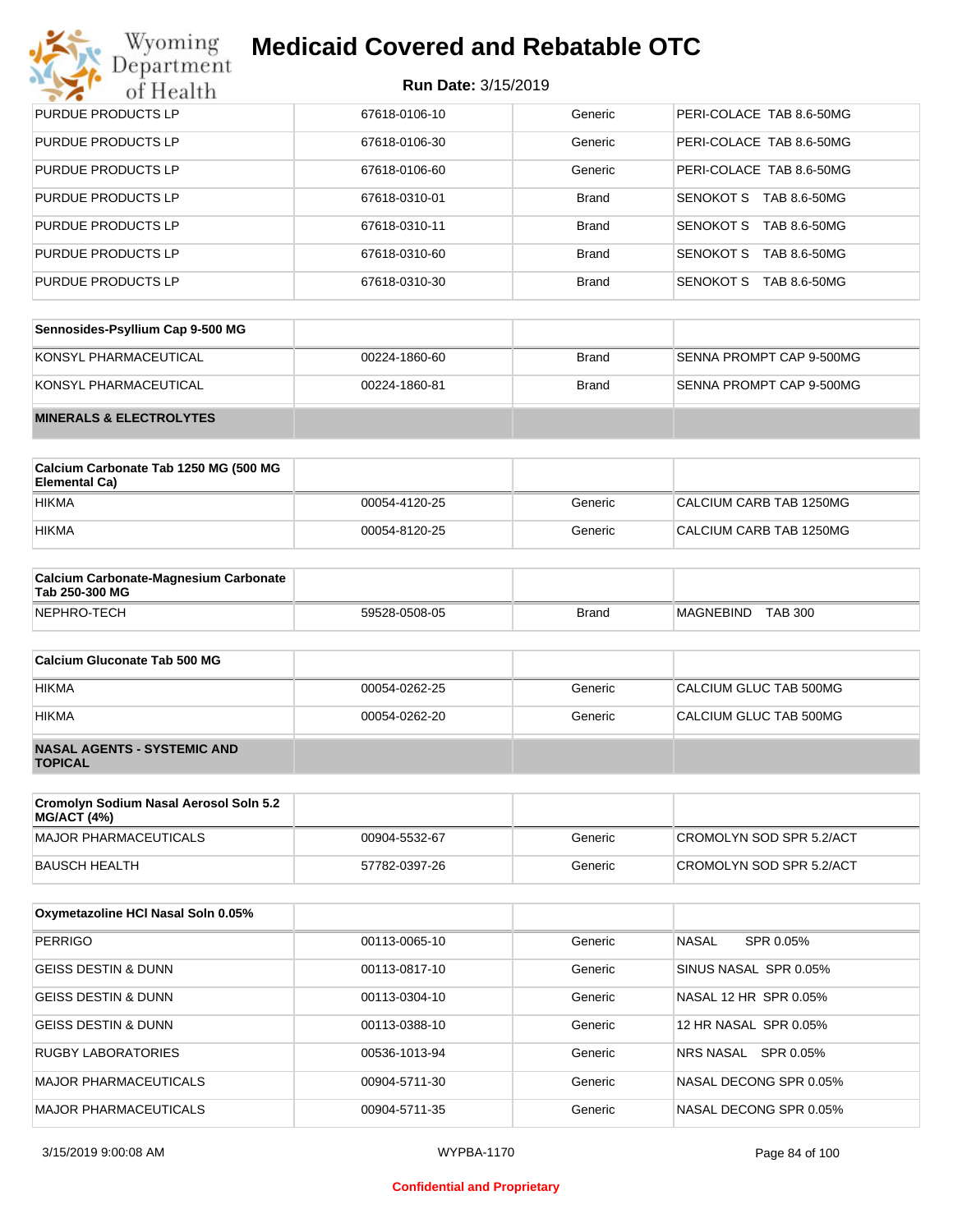

| <b>SELECT BRAND</b>             | 15127-0304-05 | Generic | 12 HR NASAL SPR 0.05%  |
|---------------------------------|---------------|---------|------------------------|
| <b>SELECT BRAND</b>             | 15127-0304-10 | Generic | 12 HR NASAL SPR 0.05%  |
| <b>BERGEN BRUNSWIG</b>          | 24385-0304-10 | Generic | 12 HR NASAL SPR 0.05%  |
| <b>BERGEN BRUNSWIG</b>          | 24385-0304-11 | Generic | 12 HR NASAL SPR 0.05%  |
| <b>BERGEN BRUNSWIG</b>          | 24385-0352-10 | Generic | GNP NASAL SPR 0.05%    |
| <b>BERGEN BRUNSWIG</b>          | 24385-0498-10 | Generic | 12 HR NASAL SPR 0.05%  |
| <b>TOPCO</b>                    | 36800-0388-10 | Generic | NO DRIP NASL SPR 0.05% |
| <b>BERGEN BRUNSWIG</b>          | 24385-0067-10 | Generic | GNP NASAL SPR 0.05%    |
| <b>TOPCO</b>                    | 36800-0688-05 | Generic | SINUS RELIEF SPR 0.05% |
| <b>TOPCO</b>                    | 36800-0065-10 | Generic | NASAL 12 HR SPR 0.05%  |
| <b>TOPCO</b>                    | 36800-0304-10 | Generic | NASAL 12 HR SPR 0.05%  |
| <b>TOPCO</b>                    | 36800-0817-10 | Generic | NASAL 12 HR SPR 0.05%  |
| <b>PERRIGO</b>                  | 45802-0410-59 | Generic | NASAL RELIEF SPR 0.05% |
| AMERISOURCE BERGEN DRUGS        | 46122-0165-10 | Generic | GNP NASAL SPR 0.05%    |
| AMERISOURCE BERGEN DRUGS        | 46122-0165-11 | Generic | GNP NASAL SPR 0.05%    |
| <b>MCKESSON SUNMARK</b>         | 49348-0028-27 | Generic | SM NASAL 12H SPR 0.05% |
| <b>MCKESSON SUNMARK</b>         | 49348-0230-27 | Generic | SM NASAL SPR 0.05%     |
| <b>MCKESSON SUNMARK</b>         | 49348-0231-27 | Generic | SM NASAL<br>SPR 0.05%  |
| <b>MCKESSON SUNMARK</b>         | 49348-0130-27 | Generic | SM NASAL<br>SPR 0.05%  |
| <b>MCKESSON SUNMARK</b>         | 49348-0472-27 | Generic | SM 12-HOUR SPR 0.05%   |
| TARO                            | 51672-2030-03 | Generic | NASAL DECONG SPR 0.05% |
| <b>TARO</b>                     | 51672-2030-05 | Generic | NASAL DECONG SPR 0.05% |
| <b>MCKESSON</b>                 | 62011-0079-01 | Generic | SINUS NASAL SPR 0.05%  |
| <b>MCKESSON</b>                 | 62011-0081-01 | Generic | HM NASAL SPR 0.05%     |
| <b>MCKESSON</b>                 | 62011-0080-01 | Generic | HM NASAL<br>SPR 0.05%  |
| <b>RECKITT BENCKISER</b>        | 63824-0126-75 | Generic | MUCINEX MS SPR 0.05%   |
| <b>RECKITT BENCKISER</b>        | 63824-0127-75 | Generic | MUCINEX FF SPR 0.05%   |
|                                 |               |         |                        |
| Phenylephrine HCI Nasal Soln 1% |               |         |                        |
|                                 |               |         |                        |

| <b>GEISS DESTIN &amp; DUNN</b>        | 00113-0648-10 | Generic | NASAL FOUR SOL 1%                 |
|---------------------------------------|---------------|---------|-----------------------------------|
| <b>GLAXO CONSUMER HEALTHCARE L.P.</b> | 00067-2086-01 | Generic | 4-WAY FAST SPR 1%                 |
| <b>BERGEN BRUNSWIG</b>                | 24385-0390-10 | Generic | <b>DRO 1%</b><br><b>GNP NOSE</b>  |
| <b>TOPCO</b>                          | 36800-0648-10 | Generic | NASAL FOUR SOL 1%                 |
| <b>TOPCO</b>                          | 36800-0390-10 | Generic | <b>NOSE</b><br><b>DRO 1%</b>      |
| LEADER BRAND PRODUCTS                 | 37205-0483-10 | Generic | DECONGESTANT SOL 1%               |
| AMERISOURCE BERGEN DRUGS              | 46122-0149-03 | Generic | <b>SPR 1%</b><br><b>GNP NASAL</b> |
| <b>MCKESSON SUNMARK</b>               | 49348-0197-27 | Generic | <b>SM NOSE</b><br><b>DRO 1%</b>   |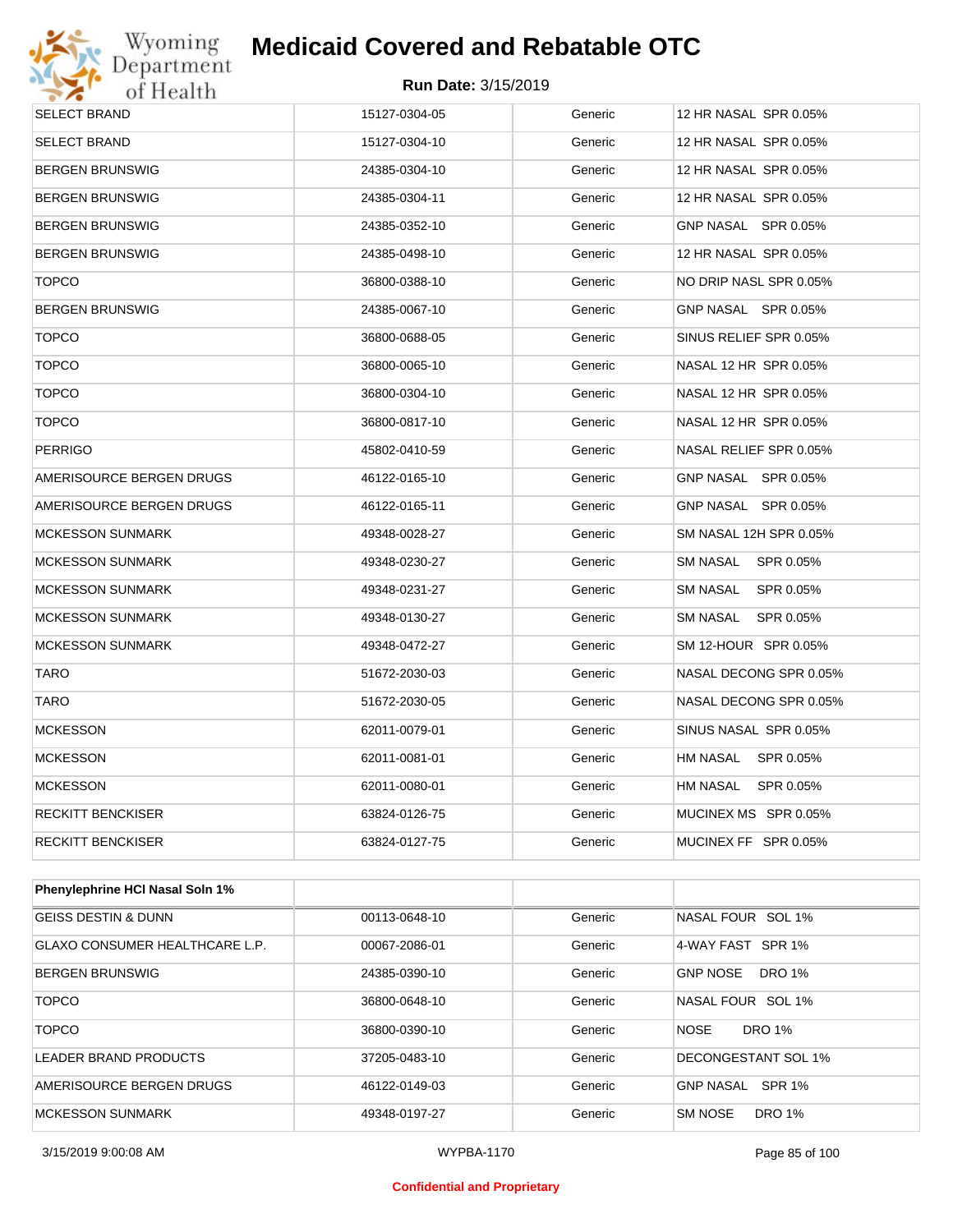

| <b>MCKESSON</b>                     | 62011-0085-01 | Generic      | <b>HM NOSE</b><br><b>DRO 1%</b> |  |  |
|-------------------------------------|---------------|--------------|---------------------------------|--|--|
| Phenylephrine HCI Tab 10 MG         |               |              |                                 |  |  |
| <b>PERRIGO</b>                      | 00113-0094-89 | Generic      | NASAL DECONG TAB 10MG           |  |  |
| <b>PERRIGO</b>                      | 00113-0094-23 | Generic      | NASAL DECONG TAB 10MG           |  |  |
| <b>PERRIGO</b>                      | 00113-0094-68 | Generic      | NASAL DECONG TAB 10MG           |  |  |
|                                     |               |              |                                 |  |  |
| <b>MAJOR PHARMACEUTICALS</b>        | 00904-5733-49 | Generic      | SUDOGEST PE TAB 10MG            |  |  |
| <b>MAJOR PHARMACEUTICALS</b>        | 00904-5733-73 | Generic      | SUDOGEST PE TAB 10MG            |  |  |
| <b>BERGEN BRUNSWIG</b>              | 24385-0603-89 | Generic      | NASAL DECONG TAB 10MG           |  |  |
| <b>BERGEN BRUNSWIG</b>              | 24385-0603-68 | Generic      | NASAL DECONG TAB 10MG           |  |  |
| <b>TOPCO</b>                        | 36800-0094-47 | Generic      | NASAL DECONG TAB 10MG           |  |  |
| <b>TOPCO</b>                        | 36800-0094-23 | Generic      | NASAL DECONG TAB 10MG           |  |  |
| <b>TOPCO</b>                        | 36800-0094-68 | Generic      | NASAL DECONG TAB 10MG           |  |  |
| <b>LEADER BRAND PRODUCTS</b>        | 37205-0473-89 | Generic      | NASAL DECONG TAB 10MG           |  |  |
| <b>TOPCO</b>                        | 36800-0094-89 | Generic      | NASAL DECONG TAB 10MG           |  |  |
| <b>LEADER BRAND PRODUCTS</b>        | 37205-0473-69 | Generic      | NASAL DECONG TAB 10MG           |  |  |
| <b>MCKESSON SUNMARK</b>             | 49348-0700-07 | Generic      | NASAL DECONG TAB 10MG           |  |  |
| <b>MCKESSON SUNMARK</b>             | 49348-0700-48 | Generic      | NASAL DECONG TAB 10MG           |  |  |
| <b>MCKESSON</b>                     | 62011-0077-01 | Generic      | NASAL DECONG TAB 10MG           |  |  |
| <b>MCKESSON</b>                     | 62011-0077-02 | Generic      | NASAL DECONG TAB 10MG           |  |  |
| Pseudoephedrine HCI Liq 15 MG/5ML   |               |              |                                 |  |  |
| <b>SILARX</b>                       | 54838-0104-40 | Generic      | CHILD SILFED LIQ 15MG/5ML       |  |  |
| <b>SILARX</b>                       | 54838-0104-70 | Generic      | CHILD SILFED LIQ 15MG/5ML       |  |  |
| Pseudoephedrine HCl Liq 30 MG/5ML   |               |              |                                 |  |  |
| <b>RUGBY LABORATORIES</b>           | 00536-1850-97 | <b>Brand</b> | NASAL DECONG LIQ 30MG/5ML       |  |  |
| Pseudoephedrine HCI Syrup 30 MG/5ML |               |              |                                 |  |  |
|                                     |               |              |                                 |  |  |
| <b>RUGBY LABORATORIES</b>           | 00536-1850-85 | <b>Brand</b> | NASAL DECON SYP 30MG/5ML        |  |  |
| Pseudoephedrine HCI Tab 30 MG       |               |              |                                 |  |  |
| <b>GEISS DESTIN &amp; DUNN</b>      | 00113-0432-62 | Generic      | NASAL DECONG TAB 30MG           |  |  |
| <b>PERRIGO</b>                      | 00113-2432-67 | Generic      | NASAL DECONG TAB 30MG           |  |  |
| <b>PERRIGO</b>                      | 00113-2432-62 | Generic      | NASAL DECONG TAB 30MG           |  |  |
| PERRIGO                             | 00113-2432-80 | Generic      | NASAL DECONG TAB 30MG           |  |  |
| RUGBY LABORATORIES                  | 00536-3607-35 | Generic      | NASAL DECONG TAB 30MG           |  |  |
| MAJOR PHARMACEUTICALS               | 00904-5053-24 | Generic      | <b>SUDOGEST</b><br>TAB 30MG     |  |  |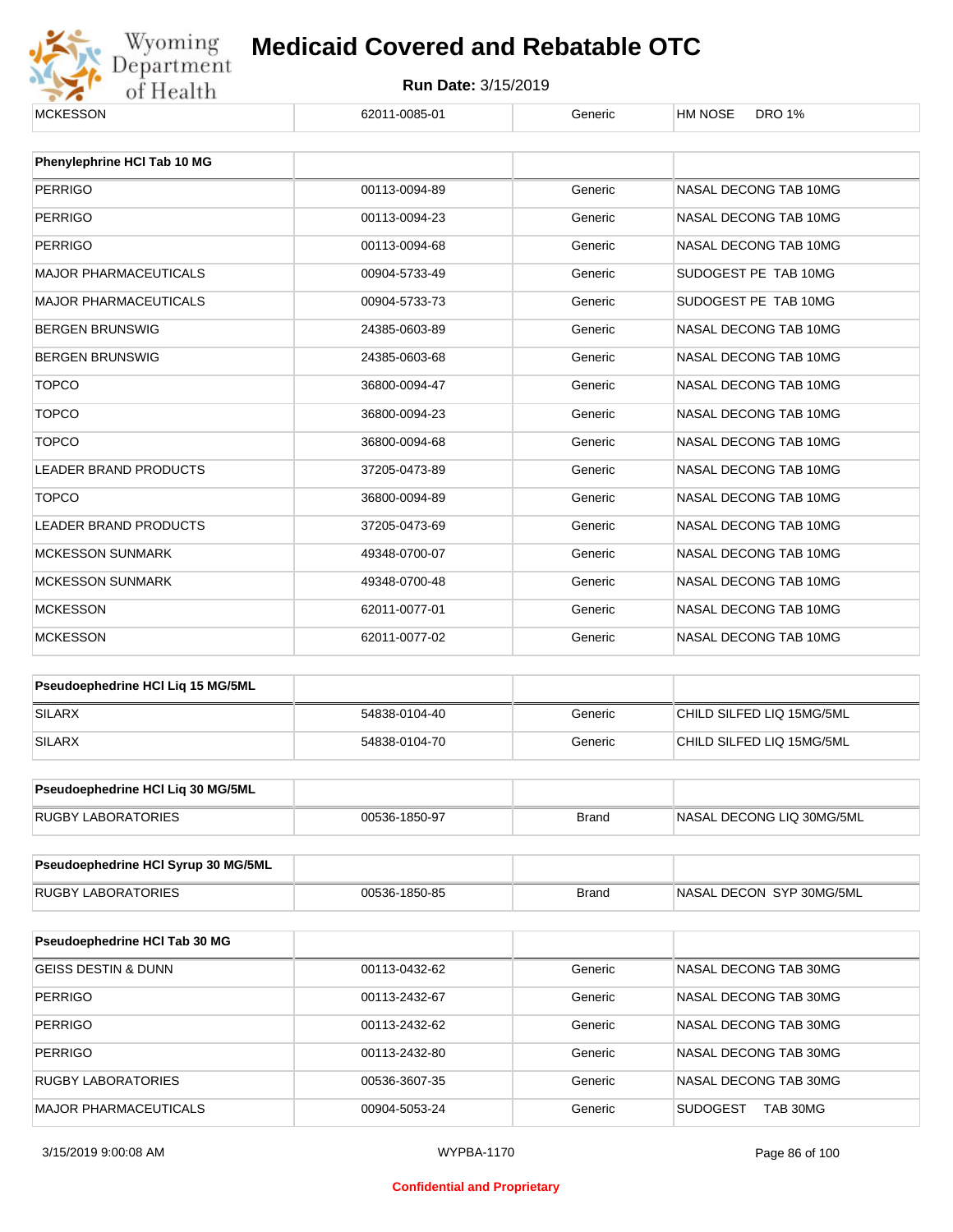| Wyoming<br>Department             | <b>Medicaid Covered and Rebatable OTC</b> |         |                             |
|-----------------------------------|-------------------------------------------|---------|-----------------------------|
| of Health                         | <b>Run Date: 3/15/2019</b>                |         |                             |
| <b>MAJOR PHARMACEUTICALS</b>      | 00904-5053-59                             | Generic | <b>SUDOGEST</b><br>TAB 30MG |
| <b>MAJOR PHARMACEUTICALS</b>      | 00904-5053-60                             | Generic | <b>SUDOGEST</b><br>TAB 30MG |
| <b>MAJOR PHARMACEUTICALS</b>      | 00904-6338-60                             | Generic | <b>SUDOGEST</b><br>TAB 30MG |
| <b>BERGEN BRUNSWIG</b>            | 24385-0432-62                             | Generic | NASAL DECONG TAB 30MG       |
| <b>BERGEN BRUNSWIG</b>            | 24385-0432-80                             | Generic | NASAL DECONG TAB 30MG       |
| <b>TOPCO</b>                      | 36800-0432-62                             | Generic | NASAL DECONG TAB 30MG       |
| <b>TOPCO</b>                      | 36800-0432-67                             | Generic | NASAL DECONG TAB 30MG       |
| <b>LEADER BRAND PRODUCTS</b>      | 37205-0445-80                             | Generic | PSEUDOEPHEDR TAB 30MG       |
| PERRIGO PHARMACEUTICALS           | 45802-0432-62                             | Generic | PSEUDOEPHEDR TAB 30MG       |
| <b>MCKESSON SUNMARK</b>           | 49348-0024-04                             | Generic | SM NASAL DEC TAB 30MG       |
| <b>MCKESSON SUNMARK</b>           | 49348-0024-08                             | Generic | SM NASAL DEC TAB 30MG       |
| <b>MCKESSON SUNMARK</b>           | 49348-0024-34                             | Generic | SM NASAL DEC TAB 30MG       |
| <b>MCKESSON</b>                   | 62011-0078-01                             | Generic | NASAL DECONG TAB 30MG       |
| <b>MCKESSON</b>                   | 62011-0078-02                             | Generic | NASAL DECONG TAB 30MG       |
| <b>CHAIN DRUG MARKETING ASSOC</b> | 63868-0146-48                             | Generic | SUPHEDRINE TAB 30MG         |
| CHAIN DRUG MARKETING ASSOC        | 63868-0146-24                             | Generic | SUPHEDRINE TAB 30MG         |

| Pseudoephedrine HCI Tab 60 MG |               |         |                 |          |
|-------------------------------|---------------|---------|-----------------|----------|
| <b>IMAJOR PHARMACEUTICALS</b> | 00904-5125-59 | Generic | <b>SUDOGEST</b> | TAB 60MG |
| <b>IMAJOR PHARMACEUTICALS</b> | 00904-5125-46 | Generic | <b>SUDOGEST</b> | TAB 60MG |

| Pseudoephedrine HCI Tab ER 12HR 120<br>MG |               |         |                                 |
|-------------------------------------------|---------------|---------|---------------------------------|
| <b>GEISS DESTIN &amp; DUNN</b>            | 00113-0054-52 | Generic | DECONGESTANT TAB 120MG ER       |
| <b>PERRIGO</b>                            | 00113-2054-60 | Generic | DECONGESTANT TAB 120MG ER       |
| <b>MAJOR PHARMACEUTICALS</b>              | 00904-5803-15 | Generic | <b>SUDOGEST</b><br>TAB 120MG ER |
| <b>TOPCO</b>                              | 36800-0054-52 | Generic | DECONGESTANT TAB 120MG ER       |
| <b>TOPCO</b>                              | 36800-0054-60 | Generic | DECONGESTANT TAB 120MG ER       |
| <b>BERGEN BRUNSWIG</b>                    | 24385-0054-52 | Generic | PSEUDOEPHEDR TAB 120MG ER       |
| <b>LEADER BRAND PRODUCTS</b>              | 37205-0446-52 | Generic | DECONGESTANT TAB 120MG ER       |
| PERRIGO PHARMACEUTICALS                   | 45802-0107-52 | Generic | PSEUDOEPHEDR TAB 120MG ER       |
| AMERISOURCE BERGEN DRUGS                  | 46122-0166-60 | Generic | PSEUDOEPHEDR TAB 120MG ER       |
| <b>MCKESSON SUNMARK</b>                   | 49348-0361-01 | Generic | DECONGESTANT TAB 120MG ER       |
| <b>OHM LABS</b>                           | 51660-0204-69 | Generic | PSEUDOEPHEDR TAB 120MG ER       |
| <b>MCKESSON</b>                           | 62011-0087-01 | Generic | NASAL DECONG TAB 120MG ER       |
| CHAIN DRUG MARKETING ASSOC                | 63868-0143-10 | Generic | QC SUPHEDRIN TAB 120MG SR       |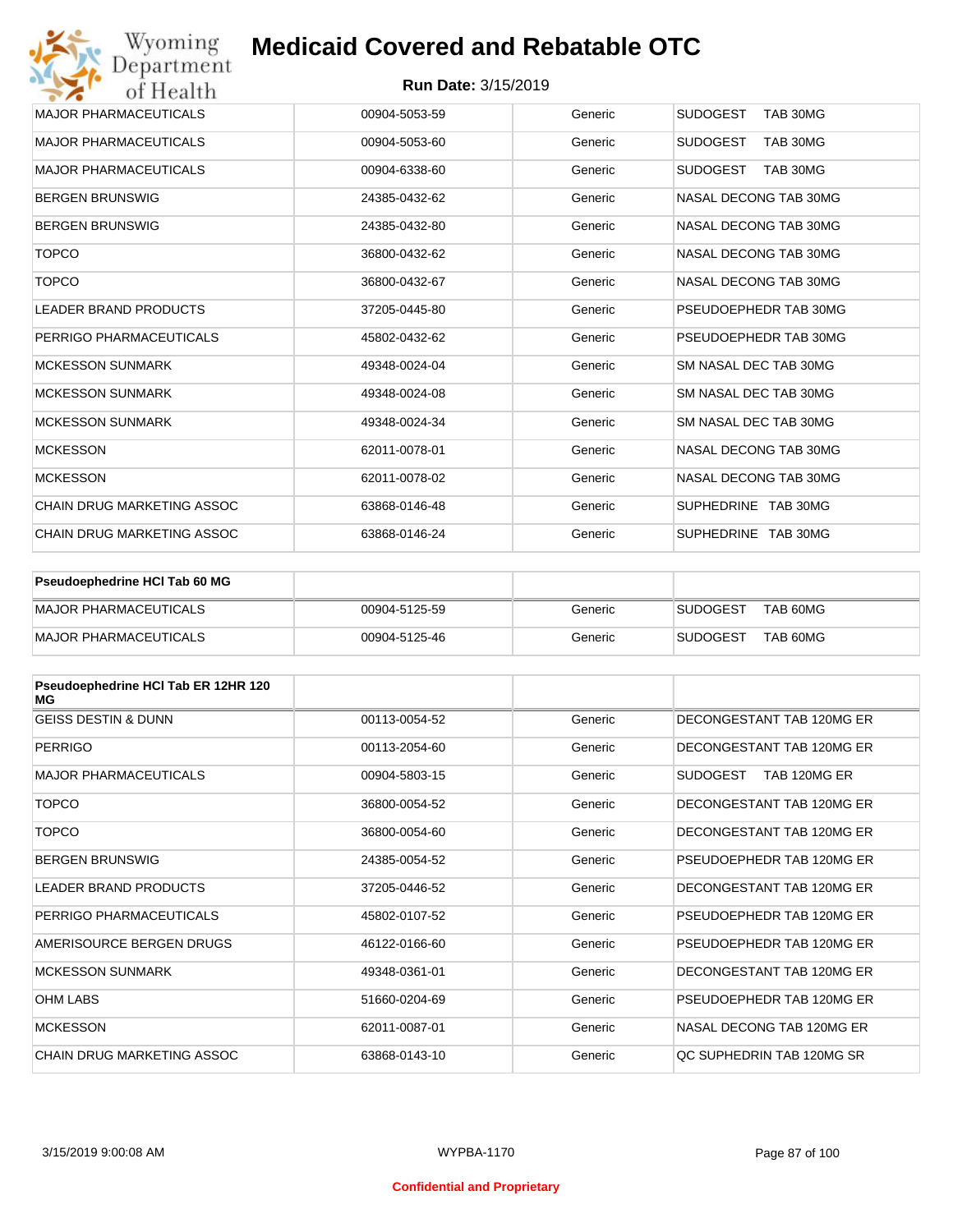

**Run Date:** 3/15/2019

**OPHTHALMIC AGENTS**

| Sodium Chloride Hypertonic Ophth Oint<br>5% |               |              |                              |
|---------------------------------------------|---------------|--------------|------------------------------|
| <b>MAJOR PHARMACEUTICALS</b>                | 00904-5315-38 | Generic      | SOD CHLORIDE OIN 5% OP       |
| BAUSCH HEALTH                               | 24208-0385-55 | <b>Brand</b> | OIN 5% OP<br><b>MURO 128</b> |
| <b>BAUSCH HEALTH</b>                        | 24208-0385-56 | <b>Brand</b> | <b>MURO 128</b><br>OIN 5% OP |
| <b>AKORN</b>                                | 17478-0622-35 | Generic      | SOD CHLORIDE OIN 5% OP       |

| Sodium Chloride Hypertonic Ophth Soln<br>2% |               |       |          |           |
|---------------------------------------------|---------------|-------|----------|-----------|
| BAUSCH HEALTH                               | 24208-0276-15 | Brand | MURO 128 | SOL 2% OP |

| Sodium Chloride Hypertonic Ophth Soln<br>5%                 |               |              |                        |
|-------------------------------------------------------------|---------------|--------------|------------------------|
| <b>MAJOR PHARMACEUTICALS</b>                                | 00904-5314-35 | Generic      | SOD CHLORIDE SOL 5% OP |
| <b>AKORN</b>                                                | 17478-0623-12 | Generic      | SOD CHLORIDE SOL 5% OP |
| <b>BAUSCH HEALTH</b>                                        | 24208-0277-15 | <b>Brand</b> | MURO 128<br>SOL 5% OP  |
| <b>BAUSCH HEALTH</b>                                        | 24208-0277-30 | <b>Brand</b> | MURO 128<br>SOL 5% OP  |
| <b>PSYCHOTHERAPEUTIC AND</b><br>NEUROLOGICAL AGENTS - MISC. |               |              |                        |

| <b>Nicotine Polacrilex Gum 2 MG</b>   |               |              |                                         |
|---------------------------------------|---------------|--------------|-----------------------------------------|
| <b>GLAXO CONSUMER HEALTHCARE L.P.</b> | 00135-0157-07 | <b>Brand</b> | NICORETTE ST GUM 2MG ORIG               |
| <b>GLAXO CONSUMER HEALTHCARE L.P.</b> | 00135-0474-01 | <b>Brand</b> | <b>NICORETTE</b><br><b>GUM 2MG MINT</b> |
| <b>GLAXO CONSUMER HEALTHCARE L.P.</b> | 00135-0474-02 | <b>Brand</b> | <b>NICORETTE</b><br><b>GUM 2MG MINT</b> |
| <b>GLAXO CONSUMER HEALTHCARE L.P.</b> | 00135-0157-10 | <b>Brand</b> | <b>NICORETTE</b><br><b>GUM 2MG ORIG</b> |
| <b>GLAXO CONSUMER HEALTHCARE L.P.</b> | 00135-0225-03 | <b>Brand</b> | <b>NICORETTE</b><br><b>GUM 2MG MINT</b> |
| <b>GLAXO CONSUMER HEALTHCARE L.P.</b> | 00135-0229-04 | <b>Brand</b> | <b>NICORETTE</b><br><b>GUM 2MG MINT</b> |
| <b>GLAXO CONSUMER HEALTHCARE L.P.</b> | 00135-0241-05 | <b>Brand</b> | <b>NICORETTE</b><br><b>GUM 2MGFRUIT</b> |
| <b>GLAXO CONSUMER HEALTHCARE L.P.</b> | 00135-0241-08 | <b>Brand</b> | <b>NICORETTE</b><br><b>GUM 2MGFRUIT</b> |
| <b>GLAXO CONSUMER HEALTHCARE L.P.</b> | 00135-0466-05 | <b>Brand</b> | <b>NICORETTE</b><br><b>GUM 2MG CINN</b> |
| <b>GLAXO CONSUMER HEALTHCARE L.P.</b> | 00135-0474-05 | <b>Brand</b> | <b>NICORETTE</b><br><b>GUM 2MG MINT</b> |
| <b>GLAXO CONSUMER HEALTHCARE L.P.</b> | 00135-0474-08 | <b>Brand</b> | <b>NICORETTE</b><br><b>GUM 2MG MINT</b> |
| <b>PERRIGO</b>                        | 00113-0206-25 | Generic      | NICOTINE POL GUM 2MG MINT               |
| <b>GLAXO CONSUMER HEALTHCARE L.P.</b> | 00135-0157-11 | <b>Brand</b> | <b>NICORETTE</b><br><b>GUM 2MG ORIG</b> |
| <b>GLAXO CONSUMER HEALTHCARE L.P.</b> | 00135-0225-02 | <b>Brand</b> | NICORETTE ST GUM 2MG MINT               |
| <b>GLAXO CONSUMER HEALTHCARE L.P.</b> | 00135-0229-05 | <b>Brand</b> | <b>NICORETTE</b><br><b>GUM 2MG MINT</b> |
| <b>GLAXO CONSUMER HEALTHCARE L.P.</b> | 00135-0241-03 | <b>Brand</b> | <b>NICORETTE</b><br><b>GUM 2MGFRUIT</b> |
| <b>GLAXO CONSUMER HEALTHCARE L.P.</b> | 00135-0241-06 | <b>Brand</b> | <b>NICORETTE</b><br><b>GUM 2MGFRUIT</b> |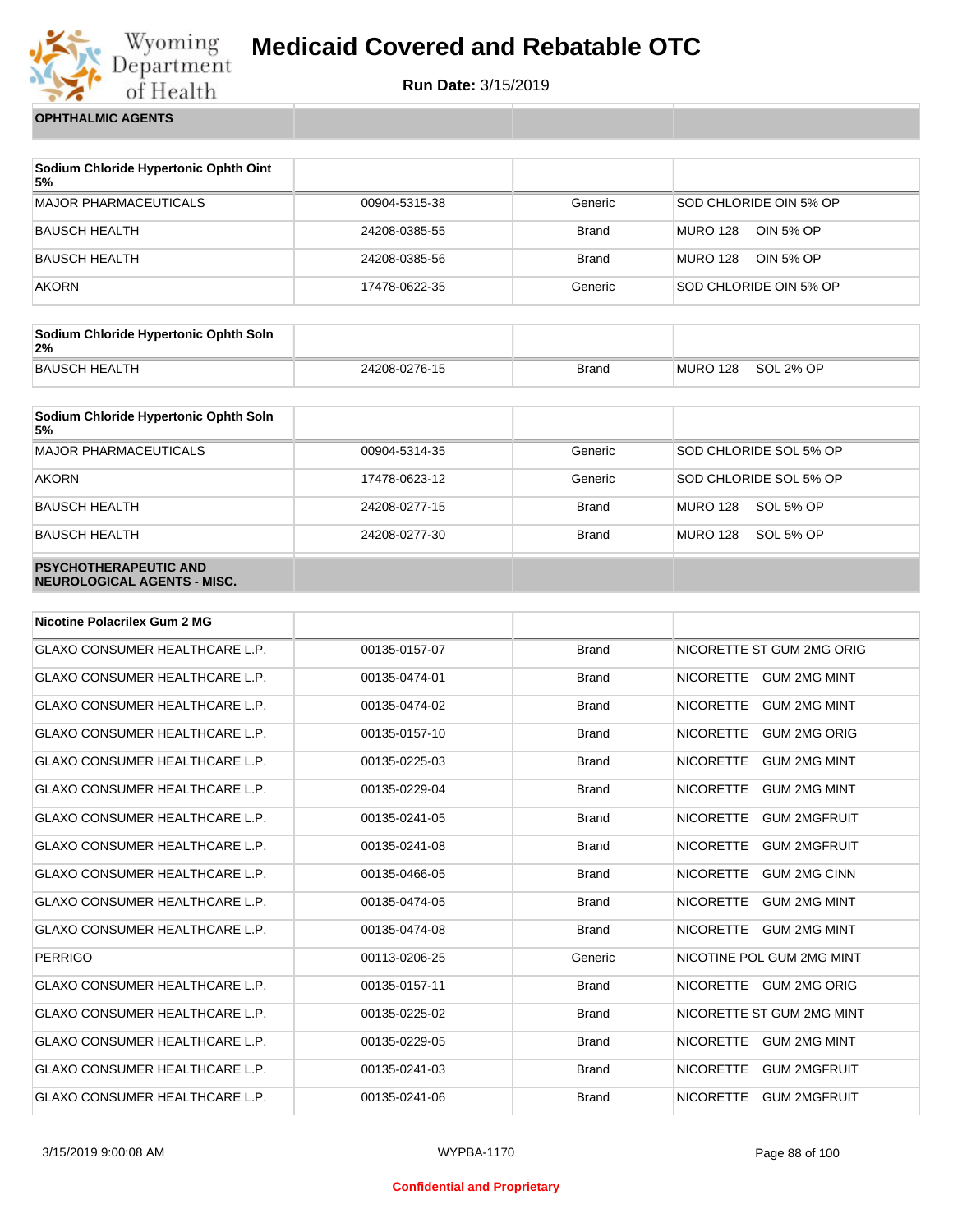| GLAXO CONSUMER HEALTHCARE L.P. | 00135-0466-03 | <b>Brand</b> | NICORETTE GUM 2MG CINN           |
|--------------------------------|---------------|--------------|----------------------------------|
| GLAXO CONSUMER HEALTHCARE L.P. | 00135-0474-03 | <b>Brand</b> | NICORETTE GUM 2MG MINT           |
| GLAXO CONSUMER HEALTHCARE L.P. | 00135-0241-02 | <b>Brand</b> | NICORETTE GUM 2MGFRUIT           |
| GLAXO CONSUMER HEALTHCARE L.P. | 00135-0466-01 | <b>Brand</b> | NICORETTE GUM 2MG CINN           |
| GLAXO CONSUMER HEALTHCARE L.P. | 00135-0466-02 | <b>Brand</b> | NICORETTE GUM 2MG CINN           |
| <b>RUGBY LABORATORIES</b>      | 00536-1362-06 | Generic      | NICOTINE POL GUM 2MG             |
| <b>RUGBY LABORATORIES</b>      | 00536-1362-23 | Generic      | NICOTINE POL GUM 2MG             |
| <b>RUGBY LABORATORIES</b>      | 00536-1362-34 | Generic      | NICOTINE POL GUM 2MG             |
| <b>RUGBY LABORATORIES</b>      | 00536-3029-06 | Generic      | NICOTINE POL GUM 2MG ORIG        |
| <b>RUGBY LABORATORIES</b>      | 00536-3029-23 | Generic      | NICOTINE POL GUM 2MG ORIG        |
| <b>RUGBY LABORATORIES</b>      | 00536-3029-34 | Generic      | NICOTINE POL GUM 2MG ORIG        |
| <b>RUGBY LABORATORIES</b>      | 00536-3386-01 | Generic      | NICOTINE POL GUM 2MGFRUIT        |
| <b>RUGBY LABORATORIES</b>      | 00536-3112-37 | Generic      | NICOTINE POL GUM 2MG MINT        |
| <b>MAJOR PHARMACEUTICALS</b>   | 00904-5736-11 | Generic      | NICORELIEF GUM 2MG MINT          |
| <b>RUGBY LABORATORIES</b>      | 00536-3112-01 | Generic      | NICOTINE POL GUM 2MG MINT        |
| <b>RUGBY LABORATORIES</b>      | 00536-3404-01 | Generic      | NICOTINE POL GUM 2MG CINN        |
| <b>MAJOR PHARMACEUTICALS</b>   | 00904-5736-51 | Generic      | NICORELIEF GUM 2MG MINT          |
| <b>MAJOR PHARMACEUTICALS</b>   | 00904-5734-11 | Generic      | NICORELIEF GUM 2MG ORIG          |
| <b>MAJOR PHARMACEUTICALS</b>   | 00904-5734-51 | Generic      | NICORELIEF GUM 2MG ORIG          |
| <b>BERGEN BRUNSWIG</b>         | 24385-0594-71 | Generic      | <b>GNP NICOTINE GUM 2MG MINT</b> |
| <b>TOPCO</b>                   | 36800-0456-78 | Generic      | NICOTINE POL GUM 2MG MINT        |
| <b>BERGEN BRUNSWIG</b>         | 24385-0170-58 | Generic      | <b>GNP NICOTINE GUM 2MG MINT</b> |
| <b>TOPCO</b>                   | 36800-0206-25 | Generic      | NICOTINE POL GUM 2MG MINT        |
| <b>TOPCO</b>                   | 36800-0352-78 | Generic      | NICOTINE POL GUM 2MGFRUIT        |
| <b>TOPCO</b>                   | 36800-0029-25 | Generic      | NICOTINE POL GUM 2MG ORIG        |
| <b>LEADER BRAND PRODUCTS</b>   | 37205-0203-71 | Generic      | NICOTINE POL GUM 2MG             |
| LEADER BRAND PRODUCTS          | 37205-0967-78 | Generic      | NICOTINE POL GUM 2MG MINT        |
| LEADER BRAND PRODUCTS          | 37205-0967-58 | Generic      | NICOTINE POL GUM 2MG MINT        |
| <b>PERRIGO</b>                 | 45802-0206-25 | Generic      | NICOTINE POL GUM 2MG MINT        |
| <b>MCKESSON SUNMARK</b>        | 49348-0691-36 | Generic      | SM NICOTINE GUM 2MG MINT         |
| <b>MCKESSON SUNMARK</b>        | 49348-0787-10 | Generic      | SM NICOTINE GUM 2MG MINT         |
| AMERISOURCE BERGEN DRUGS       | 46122-0173-20 | Generic      | <b>GNP NICOTINE GUM 2MG ORIG</b> |
| <b>MCKESSON SUNMARK</b>        | 49348-0573-08 | Generic      | SM NICOTINE GUM 2MG              |
| <b>MCKESSON SUNMARK</b>        | 49348-0573-36 | Generic      | SM NICOTINE GUM 2MG              |
| <b>MCKESSON</b>                | 62011-0047-02 | Generic      | HM NICOTINE GUM 2MG MINT         |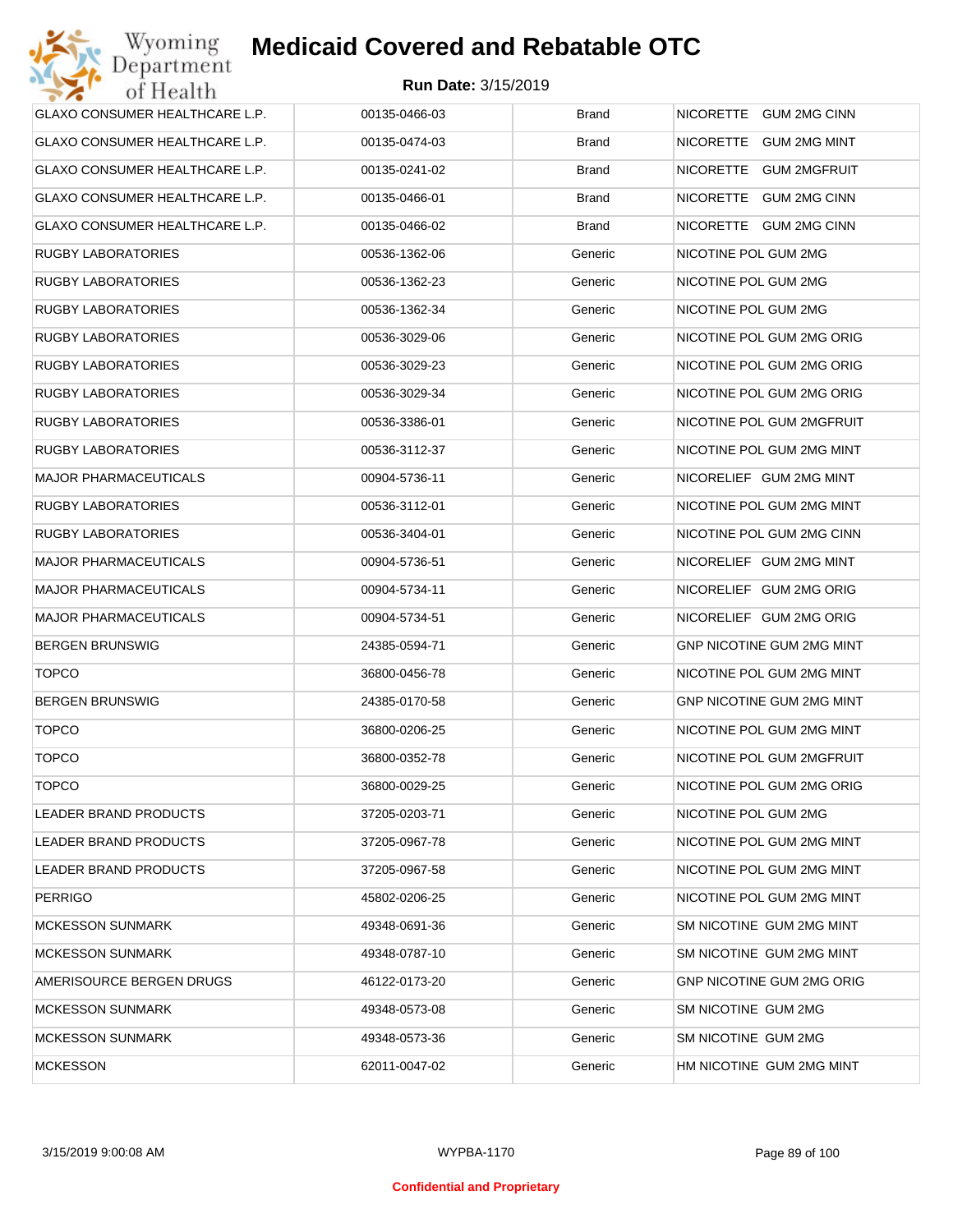

| <b>Nicotine Polacrilex Gum 4 MG</b>   |               |         |                           |
|---------------------------------------|---------------|---------|---------------------------|
| <b>PERRIGO</b>                        | 00113-0422-25 | Generic | NICOTINE POL GUM 4MG MINT |
| PERRIGO PHARMACEUTICALS               | 00113-0532-78 | Generic | NICOTINE POL GUM 4MG MINT |
| GLAXO CONSUMER HEALTHCARE L.P.        | 00135-0226-02 | Brand   | NICORETTE GUM 4MG MINT    |
| GLAXO CONSUMER HEALTHCARE L.P.        | 00135-0226-03 | Brand   | NICORETTE GUM 4MG MINT    |
| GLAXO CONSUMER HEALTHCARE L.P.        | 00135-0242-01 | Brand   | NICORETTE GUM 4MGFRUIT    |
| GLAXO CONSUMER HEALTHCARE L.P.        | 00135-0242-02 | Brand   | NICORETTE GUM 4MGFRUIT    |
| GLAXO CONSUMER HEALTHCARE L.P.        | 00135-0242-03 | Brand   | NICORETTE GUM 4MGFRUIT    |
| GLAXO CONSUMER HEALTHCARE L.P.        | 00135-0242-05 | Brand   | NICORETTE GUM 4MGFRUIT    |
| GLAXO CONSUMER HEALTHCARE L.P.        | 00135-0242-06 | Brand   | NICORETTE GUM 4MGFRUIT    |
| GLAXO CONSUMER HEALTHCARE L.P.        | 00135-0158-10 | Brand   | NICORETTE GUM 4MG ORIG    |
| GLAXO CONSUMER HEALTHCARE L.P.        | 00135-0230-04 | Brand   | NICORETTE GUM 4MG MINT    |
| <b>GLAXO CONSUMER HEALTHCARE L.P.</b> | 00135-0467-03 | Brand   | NICORETTE GUM 4MG CINN    |
| GLAXO CONSUMER HEALTHCARE L.P.        | 00135-0158-07 | Brand   | NICORETTE ST GUM 4MG ORIG |
| GLAXO CONSUMER HEALTHCARE L.P.        | 00135-0158-11 | Brand   | NICORETTE GUM 4MG ORIG    |
| GLAXO CONSUMER HEALTHCARE L.P.        | 00135-0230-05 | Brand   | NICORETTE GUM 4MG MINT    |
| GLAXO CONSUMER HEALTHCARE L.P.        | 00135-0242-08 | Brand   | NICORETTE GUM 4MGFRUIT    |
| GLAXO CONSUMER HEALTHCARE L.P.        | 00135-0467-02 | Brand   | NICORETTE GUM 4MG CINN    |
| GLAXO CONSUMER HEALTHCARE L.P.        | 00135-0467-05 | Brand   | NICORETTE GUM 4MG CINN    |
| GLAXO CONSUMER HEALTHCARE L.P.        | 00135-0475-01 | Brand   | NICORETTE GUM 4MG MINT    |
| GLAXO CONSUMER HEALTHCARE L.P.        | 00135-0475-02 | Brand   | NICORETTE GUM 4MG MINT    |
| GLAXO CONSUMER HEALTHCARE L.P.        | 00135-0475-03 | Brand   | NICORETTE GUM 4MG MINT    |
| GLAXO CONSUMER HEALTHCARE L.P.        | 00135-0475-05 | Brand   | NICORETTE GUM 4MG MINT    |
| RUGBY LABORATORIES                    | 00536-3387-01 | Generic | NICOTINE POL GUM 4MG      |
| GLAXO CONSUMER HEALTHCARE L.P.        | 00135-0475-08 | Brand   | NICORETTE GUM 4MG MINT    |
| RUGBY LABORATORIES                    | 00536-1372-06 | Generic | NICOTINE POL GUM 4MG MINT |
| RUGBY LABORATORIES                    | 00536-1372-34 | Generic | NICOTINE POL GUM 4MG MINT |
| RUGBY LABORATORIES                    | 00536-3030-06 | Generic | NICOTINE POL GUM 4MG ORIG |
| RUGBY LABORATORIES                    | 00536-3113-37 | Generic | NICOTINE POL GUM 4MG MINT |
| <b>MAJOR PHARMACEUTICALS</b>          | 00904-5737-11 | Generic | NICORELIEF GUM 4MG MINT   |
| <b>MAJOR PHARMACEUTICALS</b>          | 00904-5737-51 | Generic | NICORELIEF GUM 4MG MINT   |
| MAJOR PHARMACEUTICALS                 | 00904-5735-51 | Generic | NICORELIEF GUM 4MG ORIG   |
| RUGBY LABORATORIES                    | 00536-1372-23 | Generic | NICOTINE POL GUM 4MG MINT |
| RUGBY LABORATORIES                    | 00536-3030-23 | Generic | NICOTINE POL GUM 4MG ORIG |
| RUGBY LABORATORIES                    | 00536-3113-01 | Generic | NICOTINE POL GUM 4MG MINT |
| <b>RUGBY LABORATORIES</b>             | 00536-3405-01 | Generic | NICOTINE POL GUM 4MG      |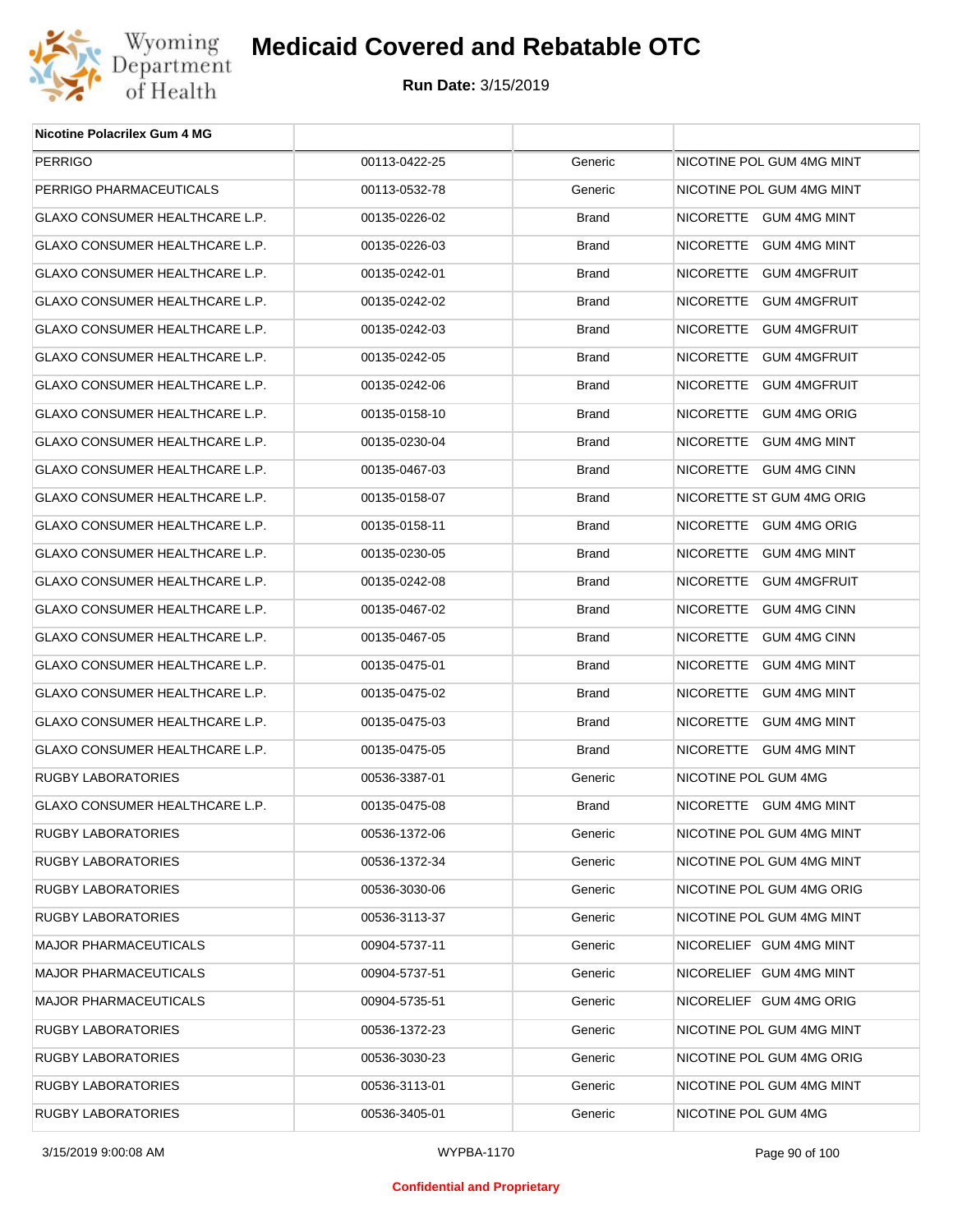# Wyoming<br>Department<br>of Health

# **Medicaid Covered and Rebatable OTC**

| <b>MAJOR PHARMACEUTICALS</b> | 00904-5735-11 | Generic | NICORELIEF GUM 4MG ORIG          |
|------------------------------|---------------|---------|----------------------------------|
| <b>TOPCO</b>                 | 36800-0422-71 | Generic | NICOTINE POL GUM 4MG MINT        |
| <b>TOPCO</b>                 | 36800-0532-78 | Generic | NICOTINE POL GUM 4MG MINT        |
| <b>LEADER BRAND PRODUCTS</b> | 37205-0204-71 | Generic | NICOTINE POL GUM 4MG             |
| <b>TOPCO</b>                 | 36800-0170-25 | Generic | NICOTINE POL GUM 4MG ORIG        |
| <b>TOPCO</b>                 | 36800-0170-71 | Generic | NICOTINE POL GUM 4MG ORIG        |
| <b>TOPCO</b>                 | 36800-0854-78 | Generic | NICOTINE POL GUM 4MGFRUIT        |
| <b>BERGEN BRUNSWIG</b>       | 24385-0598-71 | Generic | <b>GNP NICOTINE GUM 4MG MINT</b> |
| <b>LEADER BRAND PRODUCTS</b> | 37205-0968-78 | Generic | NICOTINE POL GUM 4MG MINT        |
| <b>PERRIGO</b>               | 45802-0001-25 | Generic | NICOTINE POL GUM 4MG MINT        |
| <b>LEADER BRAND PRODUCTS</b> | 37205-0968-58 | Generic | NICOTINE POL GUM 4MG MINT        |
| <b>PERRIGO</b>               | 45802-0110-78 | Generic | NICOTINE POL GUM 4MG MINT        |
| AMERISOURCE BERGEN DRUGS     | 46122-0286-60 | Generic | <b>GNP NICOTINE GUM 4MG MINT</b> |
| <b>MCKESSON SUNMARK</b>      | 49348-0692-36 | Generic | SM NICOTINE GUM 4MG MINT         |
| <b>MCKESSON SUNMARK</b>      | 49348-0788-10 | Generic | SM NICOTINE GUM 4MG MINT         |
| <b>MCKESSON SUNMARK</b>      | 49348-0572-08 | Generic | SM NICOTINE GUM 4MG              |
| <b>MCKESSON SUNMARK</b>      | 49348-0572-36 | Generic | SM NICOTINE GUM 4MG              |
| <b>MCKESSON</b>              | 62011-0170-01 | Generic | HM NICOTINE GUM 4MG MINT         |

| <b>Nicotine Polacrilex Lozenge 2 MG</b> |               |              |                                  |
|-----------------------------------------|---------------|--------------|----------------------------------|
| PERRIGO PHARMACEUTICALS                 | 00113-0344-05 | Generic      | NICOTINE POL LOZ 2MG MINT        |
| <b>GLAXO CONSUMER HEALTHCARE L.P.</b>   | 00135-0508-03 | <b>Brand</b> | NICORETTE LOZ 2MG MINT           |
| <b>GLAXO CONSUMER HEALTHCARE L.P.</b>   | 00135-0510-01 | <b>Brand</b> | <b>NICORETTE</b><br>LOZ 2MG MINT |
| <b>GLAXO CONSUMER HEALTHCARE L.P.</b>   | 00135-0510-02 | <b>Brand</b> | <b>NICORETTE</b><br>LOZ 2MG MINT |
| <b>GLAXO CONSUMER HEALTHCARE L.P.</b>   | 00135-0512-01 | <b>Brand</b> | <b>NICORETTE</b><br>LOZ 2MG CHRY |
| <b>GLAXO CONSUMER HEALTHCARE L.P.</b>   | 00135-0512-05 | <b>Brand</b> | <b>NICORETTE</b><br>LOZ 2MG CHRY |
| <b>GLAXO CONSUMER HEALTHCARE L.P.</b>   | 00135-0508-02 | <b>Brand</b> | <b>NICORETTE</b><br>LOZ 2MG MINT |
| <b>GLAXO CONSUMER HEALTHCARE L.P.</b>   | 00135-0510-05 | <b>Brand</b> | <b>NICORETTE</b><br>LOZ 2MG MINT |
| <b>RUGBY LABORATORIES</b>               | 00536-1038-81 | Generic      | NICOTINE POL LOZ 2MG MINT        |
| <b>GLAXO CONSUMER HEALTHCARE L.P.</b>   | 00135-0510-03 | <b>Brand</b> | NICORETTE LOZ 2MG MINT           |
| <b>GLAXO CONSUMER HEALTHCARE L.P.</b>   | 00135-0514-03 | <b>Brand</b> | NICORETTE LOZ 2MG ORIG           |
| <b>TOPCO</b>                            | 36800-0344-05 | Generic      | NICOTINE POL LOZ 2MG MINT        |
| <b>LEADER BRAND PRODUCTS</b>            | 37205-0987-69 | Generic      | NICOTINE POL LOZ 2MG MINT        |
| PERRIGO PHARMACEUTICALS                 | 45802-0344-05 | Generic      | NICOTINE POL LOZ 2MG MINT        |
| AMERISOURCE BERGEN DRUGS                | 46122-0176-08 | Generic      | <b>GNP NICOTINE LOZ 2MG MINT</b> |
| AMERISOURCE BERGEN DRUGS                | 46122-0254-15 | Generic      | <b>GNP NICOTINE LOZ MINI 2MG</b> |
| <b>MCKESSON SUNMARK</b>                 | 49348-0852-16 | Generic      | SM NICOTINE LOZ 2MG MINT         |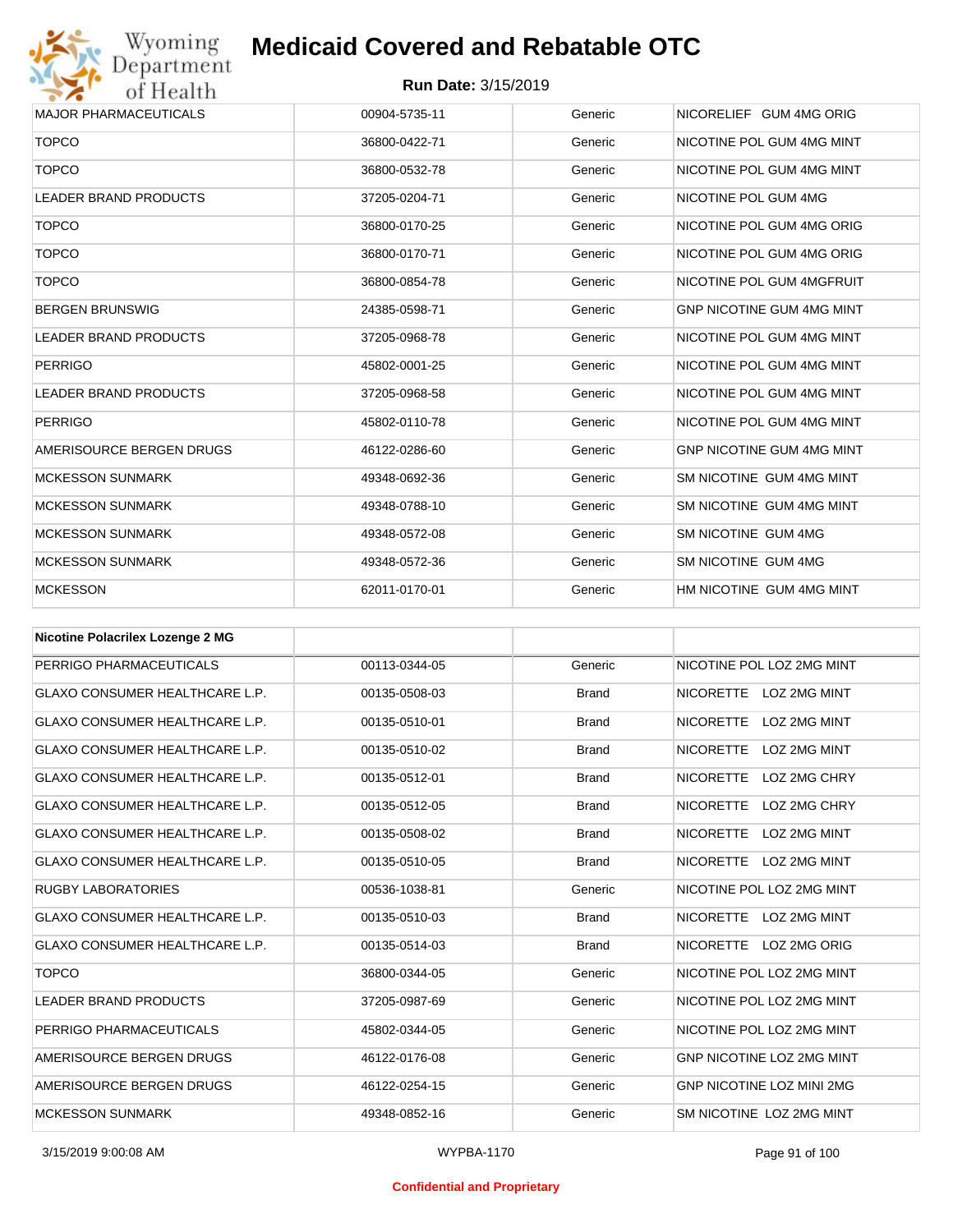

| <b>MCKESSON</b> | 62011-0048-01 | Generic | HM NICOTINE LOZ 2MG MINT |
|-----------------|---------------|---------|--------------------------|
|                 |               |         |                          |
| <b>MCKESSON</b> | 62011-0199-01 | Generic | HM NICOTINE LOZ 2MG MINT |
|                 |               |         |                          |

| Nicotine Polacrilex Lozenge 4 MG      |               |              |                                         |
|---------------------------------------|---------------|--------------|-----------------------------------------|
| <b>GLAXO CONSUMER HEALTHCARE L.P.</b> | 00135-0511-05 | <b>Brand</b> | NICORETTE LOZ 4MG MINT                  |
| <b>GEISS DESTIN &amp; DUNN</b>        | 00113-0873-05 | Generic      | NICOTINE POL LOZ 4MG MINT               |
| <b>GLAXO CONSUMER HEALTHCARE L.P.</b> | 00135-0509-02 | <b>Brand</b> | <b>NICORETTE</b><br>LOZ 4MG MINT        |
| <b>GLAXO CONSUMER HEALTHCARE L.P.</b> | 00135-0509-03 | <b>Brand</b> | <b>NICORETTE</b><br><b>LOZ 4MG MINT</b> |
| GLAXO CONSUMER HEALTHCARE L.P.        | 00135-0513-01 | <b>Brand</b> | <b>NICORETTE</b><br>LOZ 4MG CHRY        |
| <b>GLAXO CONSUMER HEALTHCARE L.P.</b> | 00135-0511-02 | <b>Brand</b> | <b>NICORETTE</b><br><b>LOZ 4MG MINT</b> |
| <b>GLAXO CONSUMER HEALTHCARE L.P.</b> | 00135-0513-05 | <b>Brand</b> | <b>NICORETTE</b><br>LOZ 4MG CHRY        |
| <b>GLAXO CONSUMER HEALTHCARE L.P.</b> | 00135-0515-03 | <b>Brand</b> | <b>NICORETTE</b><br>LOZ 4MG ORIG        |
| GLAXO CONSUMER HEALTHCARE L.P.        | 00135-0511-01 | <b>Brand</b> | NICORETTE LOZ 4MG MINT                  |
| <b>RUGBY LABORATORIES</b>             | 00536-1039-81 | Generic      | NICOTINE POL LOZ 4MG MINT               |
| <b>TOPCO</b>                          | 36800-0873-05 | Generic      | NICOTINE POL LOZ 4MG MINT               |
| <b>LEADER BRAND PRODUCTS</b>          | 37205-0988-69 | Generic      | NICOTINE POL LOZ 4MG MINT               |
| PERRIGO PHARMACEUTICALS               | 45802-0873-05 | Generic      | NICOTINE POL LOZ 4MG MINT               |
| AMERISOURCE BERGEN DRUGS              | 46122-0177-08 | Generic      | <b>GNP NICOTINE LOZ 4MG MINT</b>        |
| AMERISOURCE BERGEN DRUGS              | 46122-0255-15 | Generic      | <b>GNP NICOTINE LOZ 4MG MINT</b>        |
| <b>MCKESSON SUNMARK</b>               | 49348-0853-16 | Generic      | SM NICOTINE LOZ 4MG MINT                |
| <b>MCKESSON</b>                       | 62011-0171-02 | Generic      | HM NICOTINE LOZ 4MG MINT                |
| <b>MCKESSON</b>                       | 62011-0171-01 | Generic      | HM NICOTINE LOZ 4MG MINT                |
| <b>MCKESSON</b>                       | 62011-0200-01 | Generic      | HM NICOTINE LOZ 4MG MINT                |

| Nicotine TD Patch 24 HR Kit 21-14-7<br>MG/24HR |               |         |                           |
|------------------------------------------------|---------------|---------|---------------------------|
| IDR.REDDY'S LABORATORIES                       | 00067-6045-56 | Generic | NICOTINE SYS KIT TRANSDER |
| DR.REDDY'S LABORATORIES. INC.                  | 43598-0445-56 | Generic | NICOTINE SYS KIT TRANSDER |

| Nicotine TD Patch 24HR 14 MG/24HR |               |              |                                        |
|-----------------------------------|---------------|--------------|----------------------------------------|
| DR.REDDY'S LABORATORIES           | 00067-5125-07 | Generic      | <b>NICOTINE</b><br><b>DIS 14MG/24H</b> |
| <b>MCKESSON SUNMARK</b>           | 00067-6129-14 | Generic      | SM NICOTINE DIS 14MG/24H               |
| GLAXO CONSUMER HEALTHCARE L.P.    | 00135-0195-05 | <b>Brand</b> | NICODERM CO DIS 14MG/24H               |
| DR.REDDY'S LABORATORIES           | 00067-5125-14 | Generic      | NICOTINE<br><b>DIS 14MG/24H</b>        |
| GLAXO CONSUMER HEALTHCARE L.P.    | 00135-0195-02 | <b>Brand</b> | NICODERM CO DIS 14MG/24H               |
| GLAXO CONSUMER HEALTHCARE L.P.    | 00135-0195-03 | <b>Brand</b> | NICODERM CO DIS 14MG/24H               |
| <b>RUGBY LABORATORIES</b>         | 00536-5895-88 | Generic      | NICOTINE TD DIS 14MG/24H               |
| LEADER BRAND PRODUCTS             | 37205-0361-74 | Generic      | NICOTINE TD DIS 14MG/24H               |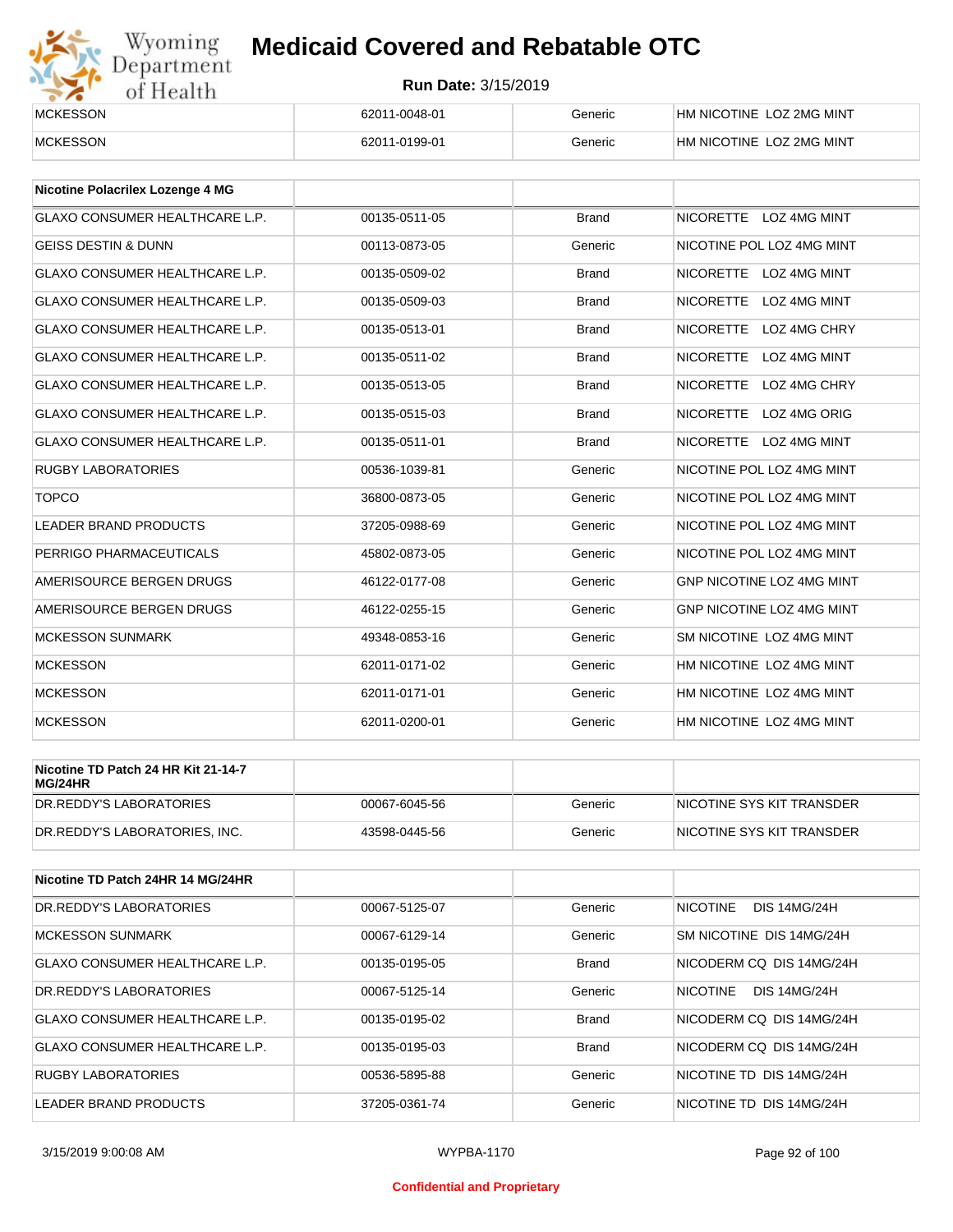| Wyoming<br><b>Medicaid Covered and Rebatable OTC</b><br>Department |                            |         |                          |  |
|--------------------------------------------------------------------|----------------------------|---------|--------------------------|--|
| of Health                                                          | <b>Run Date: 3/15/2019</b> |         |                          |  |
| DR.REDDY'S LABORATORIES, INC.                                      | 43598-0447-70              | Generic | NICOTINE TD DIS 14MG/24H |  |
| DR.REDDY'S LABORATORIES, INC.                                      | 43598-0447-74              | Generic | NICOTINE TD DIS 14MG/24H |  |
| <b>MCKESSON</b>                                                    | 62011-0172-01              | Generic | HM NICOTINE DIS 14MG/24H |  |

| Nicotine TD Patch 24HR 21 MG/24HR     |               |              |                                        |
|---------------------------------------|---------------|--------------|----------------------------------------|
| DR. REDDY'S LABORATORIES              | 00067-5126-07 | Generic      | <b>NICOTINE</b><br>DIS 21MG/24H        |
| <b>GLAXO CONSUMER HEALTHCARE L.P.</b> | 00135-0194-02 | <b>Brand</b> | NICODERM CO DIS 21MG/24H               |
| DR.REDDY'S LABORATORIES               | 00067-5126-14 | Generic      | <b>NICOTINE</b><br>DIS 21MG/24H        |
| DR. REDDY'S LABORATORIES              | 00067-5126-28 | Generic      | <b>NICOTINE</b><br><b>DIS 21MG/24H</b> |
| <b>GLAXO CONSUMER HEALTHCARE L.P.</b> | 00135-0145-02 | <b>Brand</b> | NICODERM CO DIS 21MG/24H               |
| <b>MCKESSON SUNMARK</b>               | 00067-6130-14 | Generic      | SM NICOTINE DIS 21MG                   |
| GLAXO CONSUMER HEALTHCARE L.P.        | 00135-0194-01 | <b>Brand</b> | NICODERM CO DIS 21MG/24H               |
| <b>GLAXO CONSUMER HEALTHCARE L.P.</b> | 00135-0194-03 | <b>Brand</b> | NICODERM CQ DIS 21MG/24H               |
| <b>GLAXO CONSUMER HEALTHCARE L.P.</b> | 00135-0194-05 | <b>Brand</b> | NICODERM CO DIS 21MG/24H               |
| <b>RUGBY LABORATORIES</b>             | 00536-5896-88 | Generic      | NICOTINE TD DIS 21MG/24H               |
| DR.REDDY'S LABORATORIES, INC.         | 43598-0448-70 | Generic      | NICOTINE TD DIS 21MG/24H               |
| <b>LEADER BRAND PRODUCTS</b>          | 37205-0358-74 | Generic      | NICOTINE TD DIS 21MG/24H               |
| DR.REDDY'S LABORATORIES, INC.         | 43598-0448-28 | Generic      | NICOTINE TD DIS 21MG/24H               |
| DR.REDDY'S LABORATORIES, INC.         | 43598-0448-74 | Generic      | NICOTINE TD DIS 21MG/24H               |
| <b>MCKESSON</b>                       | 62011-0173-01 | Generic      | HM NICOTINE DIS 21MG/24H               |

| Nicotine TD Patch 24HR 7 MG/24HR                                 |               |              |                                 |
|------------------------------------------------------------------|---------------|--------------|---------------------------------|
| DR. REDDY'S LABORATORIES                                         | 00067-5124-07 | Generic      | <b>NICOTINE</b><br>DIS 7MG/24HR |
| <b>GLAXO CONSUMER HEALTHCARE L.P.</b>                            | 00135-0196-05 | <b>Brand</b> | NICODERM CQ DIS 7MG/24HR        |
| DR. REDDY'S LABORATORIES                                         | 00067-5124-14 | Generic      | <b>NICOTINE</b><br>DIS 7MG/24HR |
| <b>MCKESSON SUNMARK</b>                                          | 00067-6128-14 | Generic      | SM NICOTINE DIS 7MG/24HR        |
| <b>GLAXO CONSUMER HEALTHCARE L.P.</b>                            | 00135-0196-02 | <b>Brand</b> | NICODERM CQ DIS 7MG/24HR        |
| <b>RUGBY LABORATORIES</b>                                        | 00536-5894-88 | Generic      | NICOTINE TD DIS 7MG/24HR        |
| LEADER BRAND PRODUCTS                                            | 37205-0363-74 | Generic      | NICOTINE TD DIS 7MG/24HR        |
| DR.REDDY'S LABORATORIES, INC.                                    | 43598-0446-70 | Generic      | NICOTINE TD DIS 7MG/24HR        |
| DR.REDDY'S LABORATORIES, INC.                                    | 43598-0446-74 | Generic      | NICOTINE TD DIS 7MG/24HR        |
| <b>MCKESSON</b>                                                  | 62011-0050-01 | Generic      | NICOTINE TD DIS 7MG/24HR        |
| <b>ULCER</b><br>DRUGS/ANTISPASMODICS/ANTICHOLINE<br><b>RGICS</b> |               |              |                                 |

| <b>Cimetidine Tab 200 MG</b> |               |         |                  |                   |
|------------------------------|---------------|---------|------------------|-------------------|
| <b>TOPCO</b>                 | 36800-0022-39 | 3eneric | <b>HEARTBURN</b> | <b>TAB RELIEF</b> |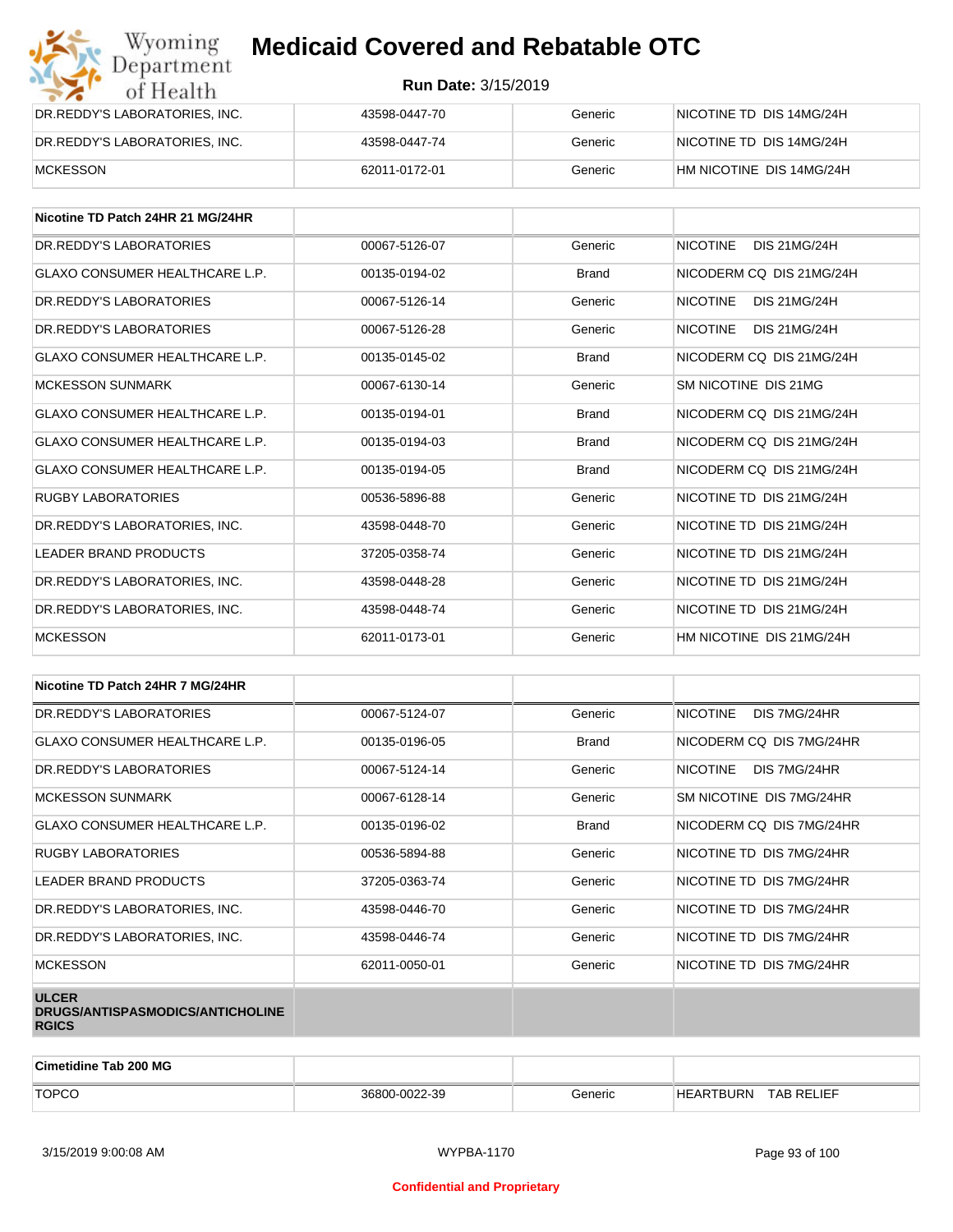| Wyoming    |
|------------|
| Department |
| of Health  |

| <b>BERGEN BRUNSWIG</b>   | 24385-0111-65 | Beneric | <b>TAB 200MG</b><br>HEARTBURN  |
|--------------------------|---------------|---------|--------------------------------|
| <b>IMCKESSON SUNMARK</b> | 49348-0246-44 | Generic | <b>ISM ACID REDU TAB 200MG</b> |

| <b>Famotidine Tab 10 MG</b>  |               |         |                             |
|------------------------------|---------------|---------|-----------------------------|
| PERRIGO PHARMACEUTICALS      | 00113-0141-65 | Generic | ACID REDUCER TAB 10MG       |
| TEVA PHARMACEUTICALS USA     | 00093-2748-65 | Generic | FAMOTIDINE TAB 10MG         |
| TEVA PHARMACEUTICALS USA     | 00093-2748-92 | Generic | FAMOTIDINE TAB 10MG         |
| TEVA PHARMACEUTICALS USA     | 00093-2748-94 | Generic | FAMOTIDINE TAB 10MG         |
| <b>MAJOR PHARMACEUTICALS</b> | 00904-5529-87 | Generic | HEARTBURN<br>TAB RELIEF     |
| <b>MAJOR PHARMACEUTICALS</b> | 00904-5529-52 | Generic | <b>HEARTBURN TAB RELIEF</b> |
| <b>BERGEN BRUNSWIG</b>       | 24385-0255-72 | Generic | ACID REDUCER TAB 10MG       |
| <b>TOPCO</b>                 | 36800-0141-65 | Generic | ACID REDUCER TAB 10MG       |
| <b>TOPCO</b>                 | 36800-0141-72 | Generic | ACID REDUCER TAB 10MG       |
| <b>SELECT BRAND</b>          | 15127-0370-30 | Generic | ACID REDUCER TAB 10MG       |
| <b>LEADER BRAND PRODUCTS</b> | 37205-0614-65 | Generic | ACID REDUCER TAB 10MG       |
| <b>MCKESSON SUNMARK</b>      | 49348-0442-13 | Generic | ACID REDUCER TAB 10MG       |
| <b>MCKESSON</b>              | 62011-0142-01 | Generic | FAMOTIDINE TAB 10MG         |
| CHAIN DRUG MARKETING ASSOC   | 63868-0714-30 | Generic | ACID CONTROL TAB 10MG       |

| <b>Famotidine Tab 20 MG</b>       |               |         |                       |
|-----------------------------------|---------------|---------|-----------------------|
| PERRIGO PHARMACEUTICALS           | 00113-0194-02 | Generic | ACID REDUCER TAB 20MG |
| <b>MAJOR PHARMACEUTICALS</b>      | 00904-5780-17 | Generic | HEARTBURN TAB 20MG    |
| <b>MAJOR PHARMACEUTICALS</b>      | 00904-5780-51 | Generic | HEARTBURN<br>TAB 20MG |
| <b>BERGEN BRUNSWIG</b>            | 24385-0385-63 | Generic | ACID REDUCER TAB 20MG |
| <b>BERGEN BRUNSWIG</b>            | 24385-0385-71 | Generic | ACID REDUCER TAB 20MG |
| <b>BERGEN BRUNSWIG</b>            | 24385-0385-51 | Generic | ACID REDUCER TAB 20MG |
| <b>TOPCO</b>                      | 36800-0194-71 | Generic | ACID REDUCER TAB 20MG |
| <b>TOPCO</b>                      | 36800-0194-51 | Generic | ACID REDUCER TAB 20MG |
| <b>LEADER BRAND PRODUCTS</b>      | 37205-0861-63 | Generic | ACID REDUCER TAB 20MG |
| <b>TOPCO</b>                      | 36800-0194-02 | Generic | ACID REDUCER TAB 20MG |
| AMERISOURCE BERGEN DRUGS          | 46122-0168-78 | Generic | ACID REDUCER TAB 20MG |
| <b>MCKESSON SUNMARK</b>           | 49348-0817-09 | Generic | ACID REDUCER TAB 20MG |
| <b>MCKESSON SUNMARK</b>           | 49348-0817-05 | Generic | ACID REDUCER TAB 20MG |
| <b>MCKESSON</b>                   | 62011-0143-01 | Generic | FAMOTIDINE TAB 20MG   |
| <b>CHAIN DRUG MARKETING ASSOC</b> | 63868-0486-25 | Generic | ACID CONTROL TAB 20MG |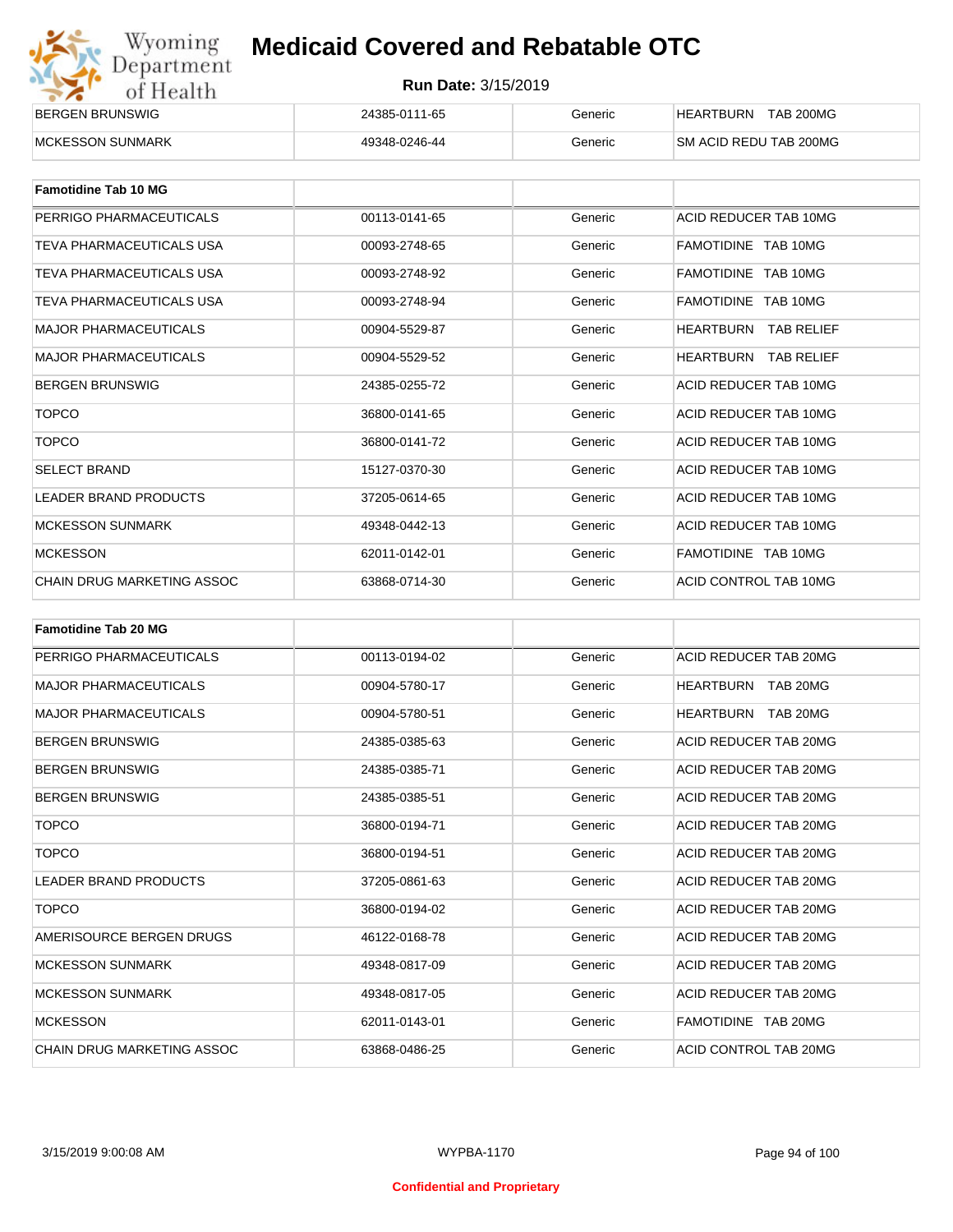

| Famotidine-Ca Carbonate-Mag Hydroxide<br>Chew Tab 10-800-165 MG |               |         |                                 |
|-----------------------------------------------------------------|---------------|---------|---------------------------------|
| PERRIGO PHARMACEUTICALS                                         | 00113-0321-63 | Generic | DUAL ACTION CHW COMPLETE        |
| <b>BERGEN BRUNSWIG</b>                                          | 24385-0201-63 | Generic | DUAL ACTION CHW COMPLETE        |
| <b>BERGEN BRUNSWIG</b>                                          | 24385-0202-63 | Generic | DUAL ACTION CHW COMPLETE        |
| <b>TOPCO</b>                                                    | 36800-0321-71 | Generic | DUAL ACTION CHW COMPLETE        |
| <b>TOPCO</b>                                                    | 36800-0321-63 | Generic | DUAL ACTION CHW COMPLETE        |
| <b>TOPCO</b>                                                    | 36800-0546-63 | Generic | DUAL ACTION CHW COMPLETE        |
| <b>TOPCO</b>                                                    | 36800-0546-71 | Generic | DUAL ACTION CHW COMPLETE        |
| LEADER BRAND PRODUCTS                                           | 37205-0680-63 | Generic | ACID REDUCER CHW COMPLETE       |
| <b>MCKESSON SUNMARK</b>                                         | 49348-0403-05 | Generic | SM COMPLETE CHW DUAL ACT        |
| <b>MCKESSON</b>                                                 | 62011-0182-01 | Generic | <b>COMPLETE</b><br>CHW DUAL ACT |

| Lansoprazole Cap Delayed Release 15 MG |               |              |                              |
|----------------------------------------|---------------|--------------|------------------------------|
| <b>GLAXO CONSUMER HEALTHCARE L.P.</b>  | 00067-6286-14 | <b>Brand</b> | PREVACID 24H CAP 15MG DR     |
| <b>GLAXO CONSUMER HEALTHCARE L.P.</b>  | 00067-6286-42 | <b>Brand</b> | PREVACID 24H CAP 15MG DR     |
| <b>GLAXO CONSUMER HEALTHCARE L.P.</b>  | 00067-6286-28 | <b>Brand</b> | PREVACID 24H CAP 15MG DR     |
| <b>RUGBY LABORATORIES</b>              | 00536-1034-13 | Generic      | <b>HEARTBURN TR CAP 15MG</b> |
| <b>RUGBY LABORATORIES</b>              | 00536-1034-71 | Generic      | <b>HEARTBURN TR CAP 15MG</b> |
| <b>RUGBY LABORATORIES</b>              | 00536-1034-88 | Generic      | <b>HEARTBURN TR CAP 15MG</b> |
| <b>LEADER BRAND PRODUCTS</b>           | 37205-0661-74 | Generic      | LANSOPRAZOLE CAP 15MG DR     |
| PERRIGO PHARMACEUTICALS                | 45802-0245-02 | Generic      | LANSOPRAZOLE CAP 15MG DR     |
| PERRIGO PHARMACEUTICALS                | 45802-0245-01 | Generic      | LANSOPRAZOLE CAP 15MG DR     |
| PERRIGO PHARMACEUTICALS                | 45802-0245-03 | Generic      | LANSOPRAZOLE CAP 15MG DR     |
| AMERISOURCE BERGEN DRUGS               | 46122-0107-03 | Generic      | LANSOPRAZOLE CAP 15MG DR     |
| AMERISOURCE BERGEN DRUGS               | 46122-0107-04 | Generic      | LANSOPRAZOLE CAP 15MG DR     |
| AMERISOURCE BERGEN DRUGS               | 46122-0107-74 | Generic      | LANSOPRAZOLE CAP 15MG DR     |
| <b>MCKESSON SUNMARK</b>                | 49348-0301-46 | Generic      | LANSOPRAZOLE CAP 15MG DR     |
| <b>MCKESSON SUNMARK</b>                | 49348-0301-78 | Generic      | LANSOPRAZOLE CAP 15MG DR     |
| <b>MCKESSON SUNMARK</b>                | 49348-0301-61 | Generic      | LANSOPRAZOLE CAP 15MG DR     |
| <b>MCKESSON</b>                        | 62011-0168-03 | Generic      | LANSOPRAZOLE CAP 15MG DR     |
| <b>MCKESSON</b>                        | 62011-0168-01 | Generic      | LANSOPRAZOLE CAP 15MG DR     |
| <b>MCKESSON</b>                        | 62011-0168-02 | Generic      | LANSOPRAZOLE CAP 15MG DR     |

| Omeprazole Delayed Release Tab 20 MG |               |         |                     |
|--------------------------------------|---------------|---------|---------------------|
| PERRIGO PHARMACEUTICALS              | 00113-0915-30 | Generic | OMEPRAZOLE TAB 20MG |
| PERRIGO PHARMACEUTICALS              | 00113-0915-55 | Generic | OMEPRAZOLE TAB 20MG |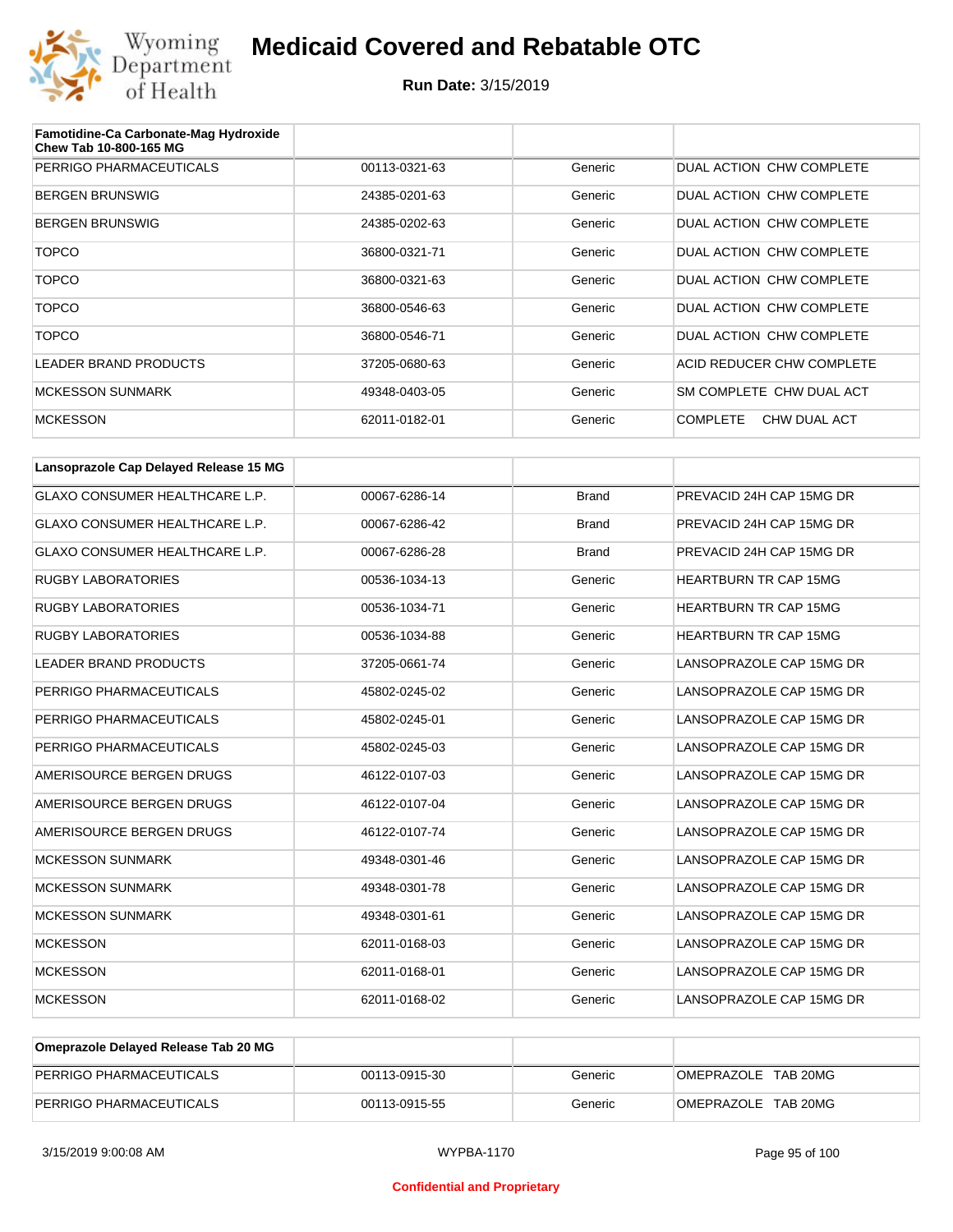#### **Run Date:** 3/15/2019

| Wyoming                             | <b>Medicaid Covered and Rebatable OTC</b> |              |                     |
|-------------------------------------|-------------------------------------------|--------------|---------------------|
| Department<br>of Health             | <b>Run Date: 3/15/2019</b>                |              |                     |
| PERRIGO PHARMACEUTICALS             | 00113-0915-74                             | Generic      | OMEPRAZOLE TAB 20MG |
| <b>MAJOR PHARMACEUTICALS</b>        | 00904-5834-71                             | Generic      | OMEPRAZOLE TAB 20MG |
| <b>MAJOR PHARMACEUTICALS</b>        | 00904-5834-41                             | Generic      | OMEPRAZOLE TAB 20MG |
| <b>MAJOR PHARMACEUTICALS</b>        | 00904-5834-42                             | Generic      | OMEPRAZOLE TAB 20MG |
| <b>TOPCO</b>                        | 36800-0915-55                             | Generic      | OMEPRAZOLE TAB 20MG |
| <b>LEADER BRAND PRODUCTS</b>        | 37205-0837-74                             | Generic      | OMEPRAZOLE TAB 20MG |
| <b>TOPCO</b>                        | 36800-0915-01                             | Generic      | OMEPRAZOLE TAB 20MG |
| <b>TOPCO</b>                        | 36800-0915-30                             | Generic      | OMEPRAZOLE TAB 20MG |
| <b>TOPCO</b>                        | 36800-0915-74                             | Generic      | OMEPRAZOLE TAB 20MG |
| <b>LEADER BRAND PRODUCTS</b>        | 37205-0837-66                             | Generic      | OMEPRAZOLE TAB 20MG |
| <b>LEADER BRAND PRODUCTS</b>        | 37205-0837-06                             | Generic      | OMEPRAZOLE TAB 20MG |
| LEADER BRAND PRODUCTS               | 37205-0837-15                             | Generic      | OMEPRAZOLE TAB 20MG |
| <b>PERRIGO</b>                      | 45802-0888-30                             | Generic      | OMEPRAZOLE TAB 20MG |
| AMERISOURCE BERGEN DRUGS            | 46122-0029-03                             | <b>Brand</b> | OMEPRAZOLE TAB 20MG |
| AMERISOURCE BERGEN DRUGS            | 46122-0029-74                             | Brand        | OMEPRAZOLE TAB 20MG |
| PERRIGO                             | 45802-0888-55                             | Generic      | OMEPRAZOLE TAB 20MG |
| AMERISOURCE BERGEN DRUGS            | 46122-0029-04                             | <b>Brand</b> | OMEPRAZOLE TAB 20MG |
| AMERISOURCE BERGEN DRUGS            | 46122-0029-99                             | <b>Brand</b> | OMEPRAZOLE TAB 20MG |
| <b>MCKESSON SUNMARK</b>             | 49348-0846-46                             | <b>Brand</b> | OMEPRAZOLE TAB 20MG |
| <b>MCKESSON SUNMARK</b>             | 49348-0846-61                             | <b>Brand</b> | OMEPRAZOLE TAB 20MG |
| <b>MCKESSON SUNMARK</b>             | 49348-0846-78                             | <b>Brand</b> | OMEPRAZOLE TAB 20MG |
| <b>MCKESSON</b>                     | 62011-0157-01                             | <b>Brand</b> | OMEPRAZOLE TAB 20MG |
| <b>MCKESSON</b>                     | 62011-0157-03                             | <b>Brand</b> | OMEPRAZOLE TAB 20MG |
| <b>MCKESSON</b>                     | 62011-0157-02                             | <b>Brand</b> | OMEPRAZOLE TAB 20MG |
| Omeprazole Magnesium Cap DR 20.6 MG |                                           |              |                     |

| $(20 \text{ MG Base}$ Equiv)      |               |         |                                   |
|-----------------------------------|---------------|---------|-----------------------------------|
| <b>CHAIN DRUG MARKETING ASSOC</b> | 63868-0177-42 | Generic | CAP 20.6MGDR<br><b>OMEPRAZOLE</b> |

| Ranitidine HCI Tab 150 MG |               |              |                                   |
|---------------------------|---------------|--------------|-----------------------------------|
| <b>PERRIGO</b>            | 00113-0852-02 | Generic      | ACID REDUCER TAB 150MG            |
| <b>PERRIGO</b>            | 00113-0852-71 | Generic      | ACID REDUCER TAB 150MG            |
| CHATTEM INC               | 00597-0120-24 | <b>Brand</b> | <b>TAB 150MG</b><br>ZANTAC        |
| <b>CHATTEM INC</b>        | 00597-0121-68 | <b>Brand</b> | ZANTAC<br><b>TAB 150MG</b>        |
| CHATTEM INC               | 00597-0121-95 | <b>Brand</b> | ZANTAC<br><b>TAB 150MG</b>        |
| CHATTEM INC               | 00597-0120-50 | <b>Brand</b> | ZANTAC<br><b>TAB 150MG</b>        |
| CHATTEM INC               | 00597-0120-68 | <b>Brand</b> | <b>ZANTAC</b><br><b>TAB 150MG</b> |
| CHATTEM INC               | 00597-0121-24 | <b>Brand</b> | ZANTAC<br><b>TAB 150MG</b>        |

#### **Confidential and Proprietary**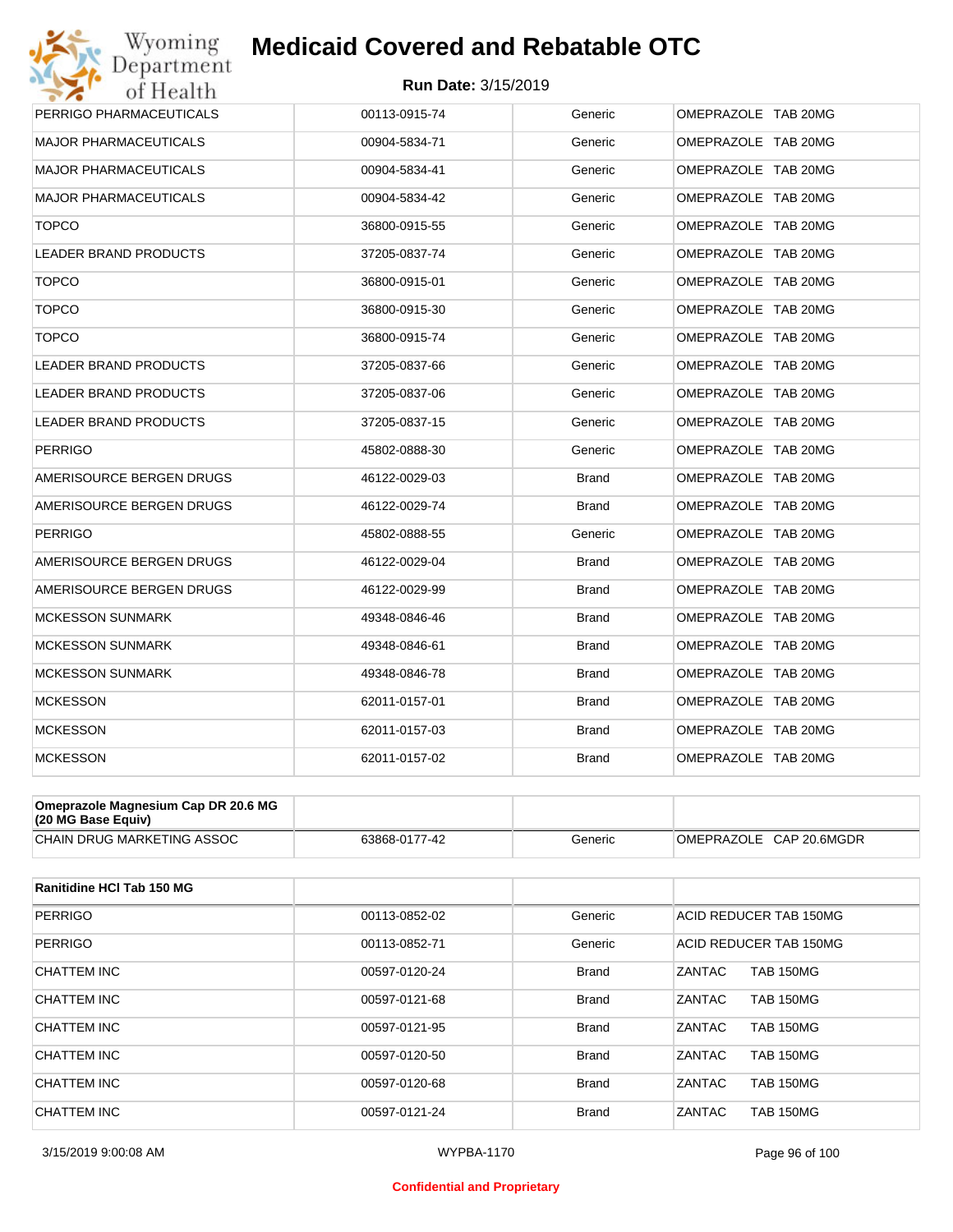| <b>CHATTEM INC</b>           | 00597-0121-50 | <b>Brand</b> | ZANTAC<br><b>TAB 150MG</b>           |
|------------------------------|---------------|--------------|--------------------------------------|
| CHATTEM INC                  | 00597-0121-90 | <b>Brand</b> | ZANTAC<br><b>TAB 150MG</b>           |
| <b>MAJOR PHARMACEUTICALS</b> | 00904-6350-24 | Generic      | RANITIDINE TAB 150MG                 |
| <b>MAJOR PHARMACEUTICALS</b> | 00904-6350-51 | Generic      | RANITIDINE TAB 150MG                 |
| <b>TOPCO</b>                 | 36800-0047-02 | Generic      | <b>HEARTBURN</b><br><b>TAB 150MG</b> |
| <b>TOPCO</b>                 | 36800-0047-71 | Generic      | <b>HEARTBURN</b><br><b>TAB 150MG</b> |
| <b>BERGEN BRUNSWIG</b>       | 24385-0268-62 | Generic      | ACID CONTROL TAB 150MG               |
| <b>BERGEN BRUNSWIG</b>       | 24385-0268-71 | Generic      | ACID CONTROL TAB 150MG               |
| AMERISOURCE BERGEN DRUGS     | 46122-0041-62 | Generic      | ACID CONTROL TAB 150MG               |
| AMERISOURCE BERGEN DRUGS     | 46122-0041-71 | Generic      | ACID CONTROL TAB 150MG               |
| <b>MCKESSON SUNMARK</b>      | 49348-0026-54 | Generic      | ACID REDUCER TAB 150MG               |
| AMERISOURCE BERGEN DRUGS     | 46122-0224-62 | Generic      | ACID CONTROL TAB 150MG               |
| <b>OHM LABS</b>              | 51660-0351-60 | Generic      | ACID REDUCER TAB 150MG               |
| <b>MCKESSON</b>              | 62011-0227-01 | Generic      | ACID REDUCER TAB 150MG               |

| <b>Ranitidine HCI Tab 75 MG</b> |               |              |                              |
|---------------------------------|---------------|--------------|------------------------------|
| <b>CHATTEM INC</b>              | 00597-0122-13 | <b>Brand</b> | TAB 75MG<br>ZANTAC           |
| <b>MAJOR PHARMACEUTICALS</b>    | 00904-6349-46 | Generic      | RANITIDINE TAB 75MG          |
| <b>CHATTEM INC</b>              | 00597-0122-27 | <b>Brand</b> | ZANTAC<br>TAB 75MG           |
| <b>CHATTEM INC</b>              | 00597-0122-37 | <b>Brand</b> | ZANTAC<br>TAB 75MG           |
| <b>CHATTEM INC</b>              | 00597-0122-54 | <b>Brand</b> | ZANTAC<br>TAB 75MG           |
| <b>CHATTEM INC</b>              | 00597-0122-81 | <b>Brand</b> | ZANTAC<br>TAB 75MG           |
| <b>MAJOR PHARMACEUTICALS</b>    | 00904-6349-52 | Generic      | RANITIDINE TAB 75MG          |
| <b>TOPCO</b>                    | 36800-0271-39 | Generic      | <b>HEARTBRN REL TAB 75MG</b> |
| <b>TOPCO</b>                    | 36800-0271-72 | Generic      | <b>HEARTBRN REL TAB 75MG</b> |
| AMERISOURCE BERGEN DRUGS        | 46122-0223-65 | Generic      | ACID REDUCER TAB 75MG        |
| AMERISOURCE BERGEN DRUGS        | 46122-0223-72 | Generic      | ACID REDUCER TAB 75MG        |
| <b>MCKESSON SUNMARK</b>         | 49348-0473-12 | Generic      | ACID REDUCER TAB 75MG        |
| <b>MCKESSON SUNMARK</b>         | 49348-0473-44 | Generic      | ACID REDUCER TAB 75MG        |
| <b>OHM LABS</b>                 | 51660-0352-30 | Generic      | ACID REDUCER TAB 75MG        |
| <b>MCKESSON</b>                 | 62011-0144-02 | Generic      | ACID REDUCER TAB 75MG        |
| <b>MCKESSON</b>                 | 62011-0144-01 | Generic      | ACID REDUCER TAB 75MG        |
| <b>MCKESSON</b>                 | 62011-0225-01 | Generic      | ACID REDUCER TAB 75MG        |
| <b>MCKESSON</b>                 | 62011-0225-02 | Generic      | ACID REDUCER TAB 75MG        |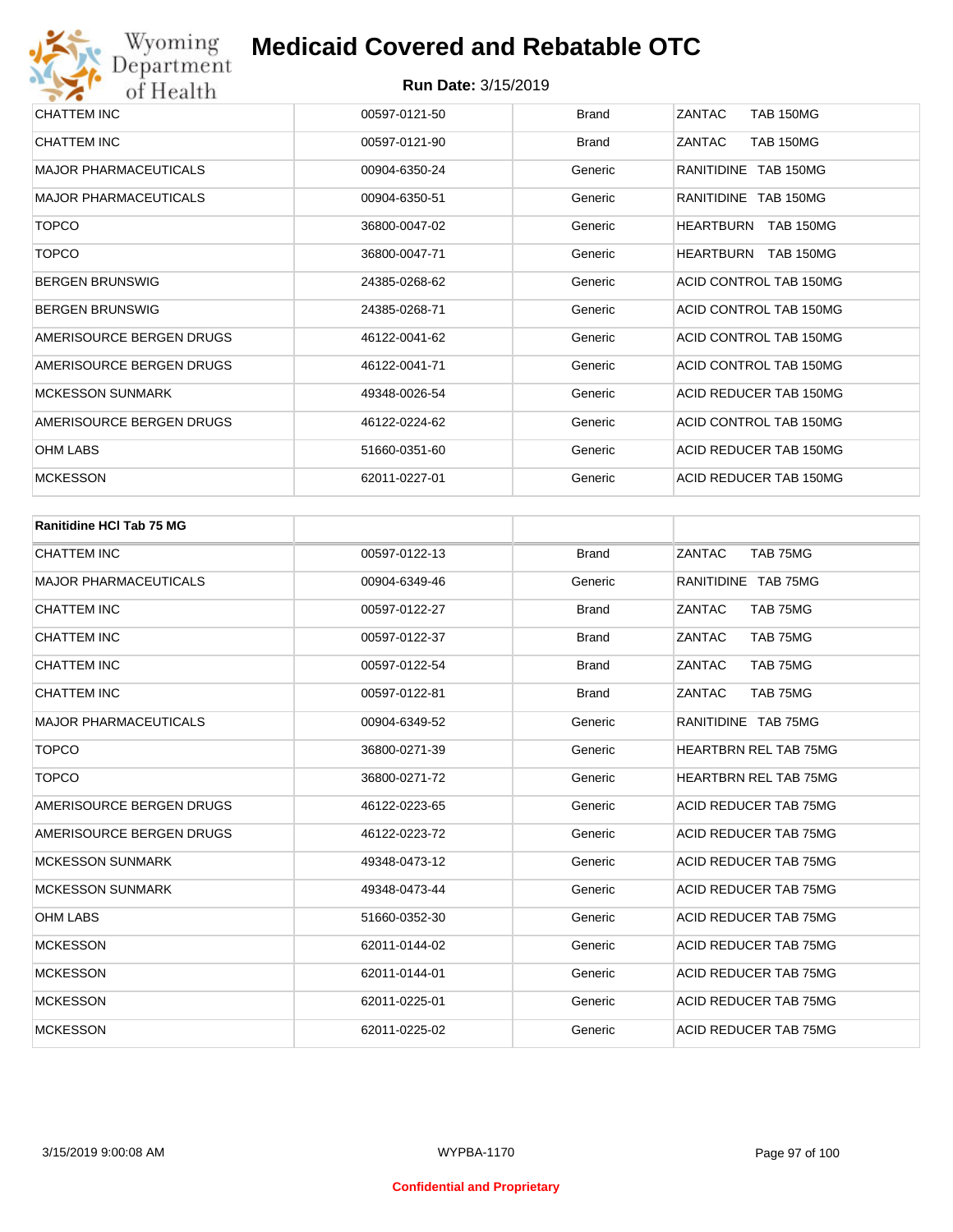

| <b>VAGINAL PRODUCTS</b> |
|-------------------------|
|                         |

| <b>Clotrimazole Vaginal Cream 1%</b>                         |               |         |                                |
|--------------------------------------------------------------|---------------|---------|--------------------------------|
| <b>ACTAVIS MID ATLANTIC</b>                                  | 00472-0220-41 | Generic | <b>CLOTRIMAZOLE CRE 1%</b>     |
| <b>ACTAVIS MID ATLANTIC</b>                                  | 00472-0220-63 | Generic | <b>CLOTRIMAZOLE CRE 1%</b>     |
| <b>MCKESSON SUNMARK</b>                                      | 49348-0793-76 | Generic | <b>CLOTRIMAZOLE CRE 1% VAG</b> |
| <b>TARO</b>                                                  | 51672-2003-06 | Generic | <b>CLOTRIMAZOLE CRE 1% VAG</b> |
|                                                              |               |         |                                |
| <b>Clotrimazole Vaginal Cream 2%</b>                         |               |         |                                |
| <b>BERGEN BRUNSWIG</b>                                       | 24385-0110-09 | Generic | <b>CLOTRIMAZOLE CRE 3 DAY</b>  |
| <b>MCKESSON SUNMARK</b>                                      | 49348-0379-54 | Generic | 3 DAY VAGINL CRE 2%            |
| <b>TARO</b>                                                  | 51672-2062-00 | Generic | 3 DAY VAGINL CRE 2%            |
|                                                              |               |         |                                |
| Miconazole Nitrate Vaginal App 200 MG &<br>2% Cream 9 GM Kit |               |         |                                |
| <b>TOPCO</b>                                                 | 36800-0982-00 | Generic | MICONAZOLE 3 KIT COMBINAT      |
| AMERISOURCE BERGEN DRUGS                                     | 46122-0144-04 | Generic | MICONAZOLE 3 KIT COMBO PK      |
| <b>MCKESSON SUNMARK</b>                                      | 49348-0645-73 | Generic | MICONAZOLE 3 KIT COMBINAT      |
|                                                              |               |         |                                |
| Miconazole Nitrate Vaginal Cream 2%                          |               |         |                                |
| <b>GEISS DESTIN &amp; DUNN</b>                               | 00113-0214-29 | Generic | MICONAZOLE 7 CRE TUBE/KIT      |
| <b>GEISS DESTIN &amp; DUNN</b>                               | 00113-0825-29 | Generic | MICONAZOLE 7 CRE 2%            |

| <b>GEISS DESTIN &amp; DUNN</b> | 00113-0825-29 | Generic | MICONAZOLE 7 CRE 2% |
|--------------------------------|---------------|---------|---------------------|
| <b>ACTAVIS MID ATLANTIC</b>    | 00472-0730-41 | Generic | MICONAZOLE CRE 2%   |
| ACTAVIS MID ATLANTIC           | 00472-0730-63 | Generic | MICONAZOLE CRE 2%   |
| G & W LABS                     | 00713-0252-37 | Generic | MICONAZOLE CRE 2%   |
| <b>MAJOR PHARMACEUTICALS</b>   | 00904-7734-57 | Generic | MICONAZOLE 7 CRE 2% |
| <b>BERGEN BRUNSWIG</b>         | 24385-0590-29 | Generic | MICONAZOLE 7 CRE 2% |
| <b>MAJOR PHARMACEUTICALS</b>   | 00904-7734-45 | Generic | MICONAZOLE 7 CRE 2% |
| <b>TOPCO</b>                   | 36800-0825-29 | Generic | MICONAZOLE 7 CRE 2% |
| <b>MCKESSON SUNMARK</b>        | 49348-0530-77 | Generic | MICONAZOLE 7 CRE 2% |
| <b>TARO</b>                    | 51672-2035-06 | Generic | MICONAZOLE CRE 2%   |
| <b>MCKESSON SUNMARK</b>        | 49348-0872-77 | Generic | MICONAZOLE 7 CRE 2% |

| Miconazole Nitrate Vaginal Cream 4% (200<br>MG/5GM) |               |         |                     |
|-----------------------------------------------------|---------------|---------|---------------------|
| CHAIN DRUG MARKETING ASSOC                          | 63868-0197-25 | Generic | 3 DAY VAGNAL CRE 4% |

| Miconazole Nitrate Vaginal Supp 1200 MG<br>8. 2% Cream Kit |               |         |                          |
|------------------------------------------------------------|---------------|---------|--------------------------|
| <b>TOPCO</b>                                               | 36800-0737-45 | Generic | <b>IMICONAZOLE 1 KIT</b> |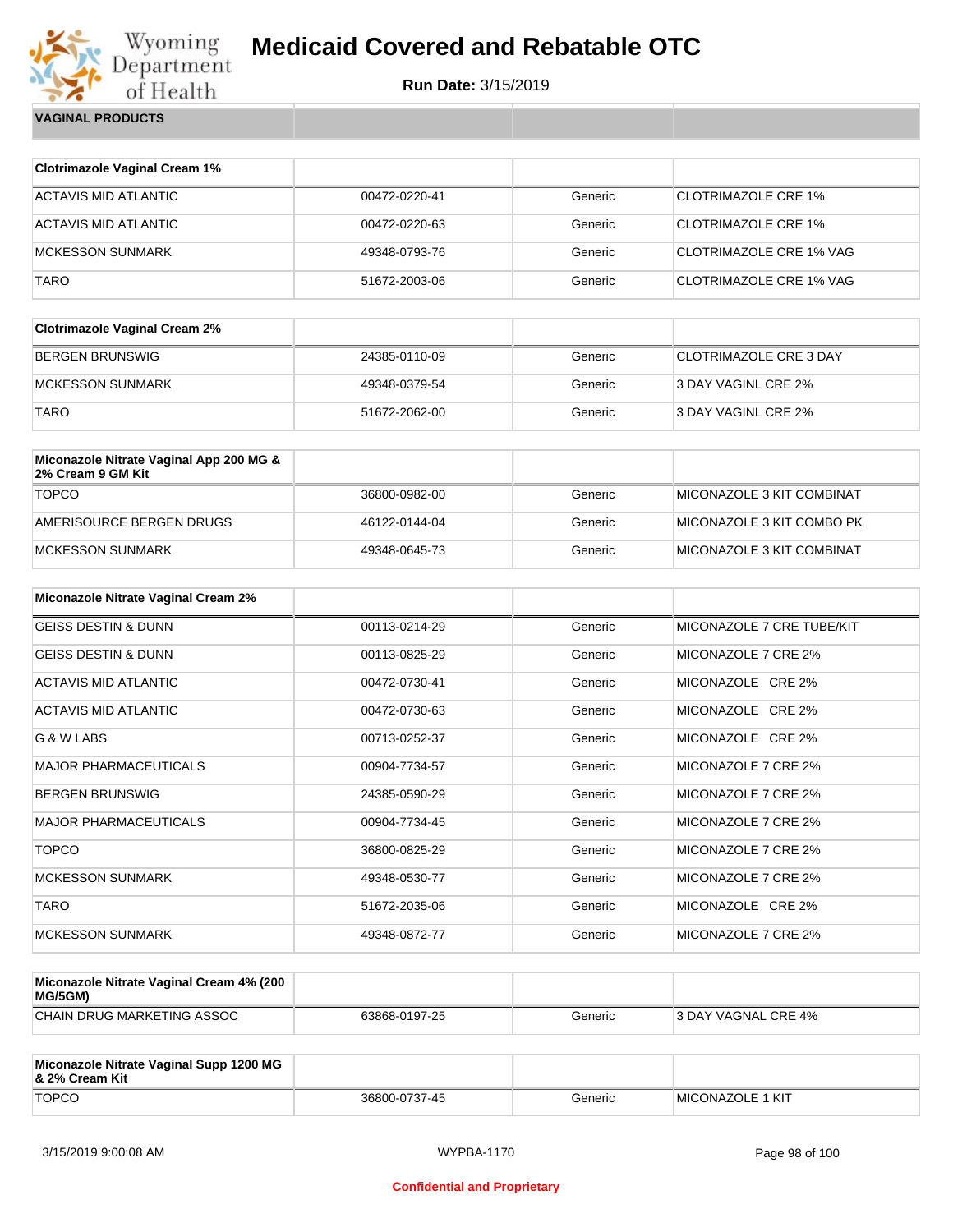| Wyoming    |
|------------|
| Department |
| of Health  |
|            |

| LEADER BRAND PRODUCTS    | 37205-0640-03 | Generic | MICONAZOLE 1 KIT 1200-2% |
|--------------------------|---------------|---------|--------------------------|
| AMERISOURCE BERGEN DRUGS | 46122-0027-02 | Generic | MICONAZOLE 1 KIT         |

| Miconazole Nitrate Vaginal Supp 200 MG &<br>2% Cream 9 GM Kit |               |         |                           |
|---------------------------------------------------------------|---------------|---------|---------------------------|
| <b>GEISS DESTIN &amp; DUNN</b>                                | 00113-0081-00 | Generic | MICONAZOLE 3 KIT COMBO PK |
| GLAXO CONSUMER HEALTHCARE L.P.                                | 00067-2091-03 | Generic | VAGISTAT-3 KIT COMBO PK   |
| MAJOR PHARMACEUTICALS                                         | 00904-5415-01 | Generic | MICONAZOLE 3 KIT COMBO PK |
| BERGEN BRUNSWIG                                               | 24385-0606-02 | Generic | MICONAZOLE 3 KIT COMBO PK |
| <b>TOPCO</b>                                                  | 36800-0081-00 | Generic | MICONAZOLE 3 KIT COMBO PK |
| <b>MCKESSON SUNMARK</b>                                       | 49348-0355-43 | Generic | MICONAZOLE 3 KIT COMBO PK |

| Miconazole Nitrate Vaginal Suppos 100 MG |               |         |                        |
|------------------------------------------|---------------|---------|------------------------|
| ACTAVIS MID ATLANTIC                     | 00472-1736-07 | Generic | MICONAZOLE 7 SUP 100MG |
| G & W LABS                               | 00713-0197-57 | Generic | MICONAZOLE SUP 100MG   |
| MCKESSON SUNMARK                         | 49348-0833-61 | Generic | SM MICON 7 SUP 100MG   |

| Nonoxynol-9 Film 28% |               |              |                          |
|----------------------|---------------|--------------|--------------------------|
| <b>APOTHECUS</b>     | 52925-0112-03 | <b>Brand</b> | VCF VAGINAL MIS CONTRACP |
| <b>APOTHECUS</b>     | 52925-0112-01 | <b>Brand</b> | VCF VAGINAL MIS CONTRACP |
| <b>APOTHECUS</b>     | 52925-0112-02 | <b>Brand</b> | VCF VAGINAL MIS CONTRACP |

| Nonoxynol-9 Foam 12.5% |               |              |                                  |
|------------------------|---------------|--------------|----------------------------------|
| <b>APOTHECUS</b>       | 52925-0312-14 | <b>Brand</b> | <b>IVCF VAGINAL AER CONTRACP</b> |

| Nonoxynol-9 Gel 2% |               |       |                            |
|--------------------|---------------|-------|----------------------------|
| <b>MILEX</b>       | 00396-4010-00 | Brand | <b>GEL 2%</b><br>SHUR-SEAL |

| Nonoxynol-9 Gel 3%              |               |       |                           |  |
|---------------------------------|---------------|-------|---------------------------|--|
| <b>CALDWELL CONSUMER HEALTH</b> | 34362-0302-13 | Brand | <b>GYNOL II</b><br>GEL 3% |  |

| Nonoxynol-9 Gel 4%       |               |              |                             |
|--------------------------|---------------|--------------|-----------------------------|
| CALDWELL CONSUMER HEALTH | 34362-0300-10 | <b>Brand</b> | GEL 4%<br><b>CONCEPTROL</b> |

| Nonoxynol-9 Vaginal Sponge 1000 MG |               |       |                  |
|------------------------------------|---------------|-------|------------------|
| MAYER LABORATORIES                 | 16169-0404-03 | Brand | TODAY SPONGE MIS |

| Nonoxynol-9 Vaginal Suppos 100 MG |               |              |        |           |
|-----------------------------------|---------------|--------------|--------|-----------|
| BLAIREX LABS                      | 50486-0221-12 | <b>Brand</b> | ENCARE | SUP 100MG |